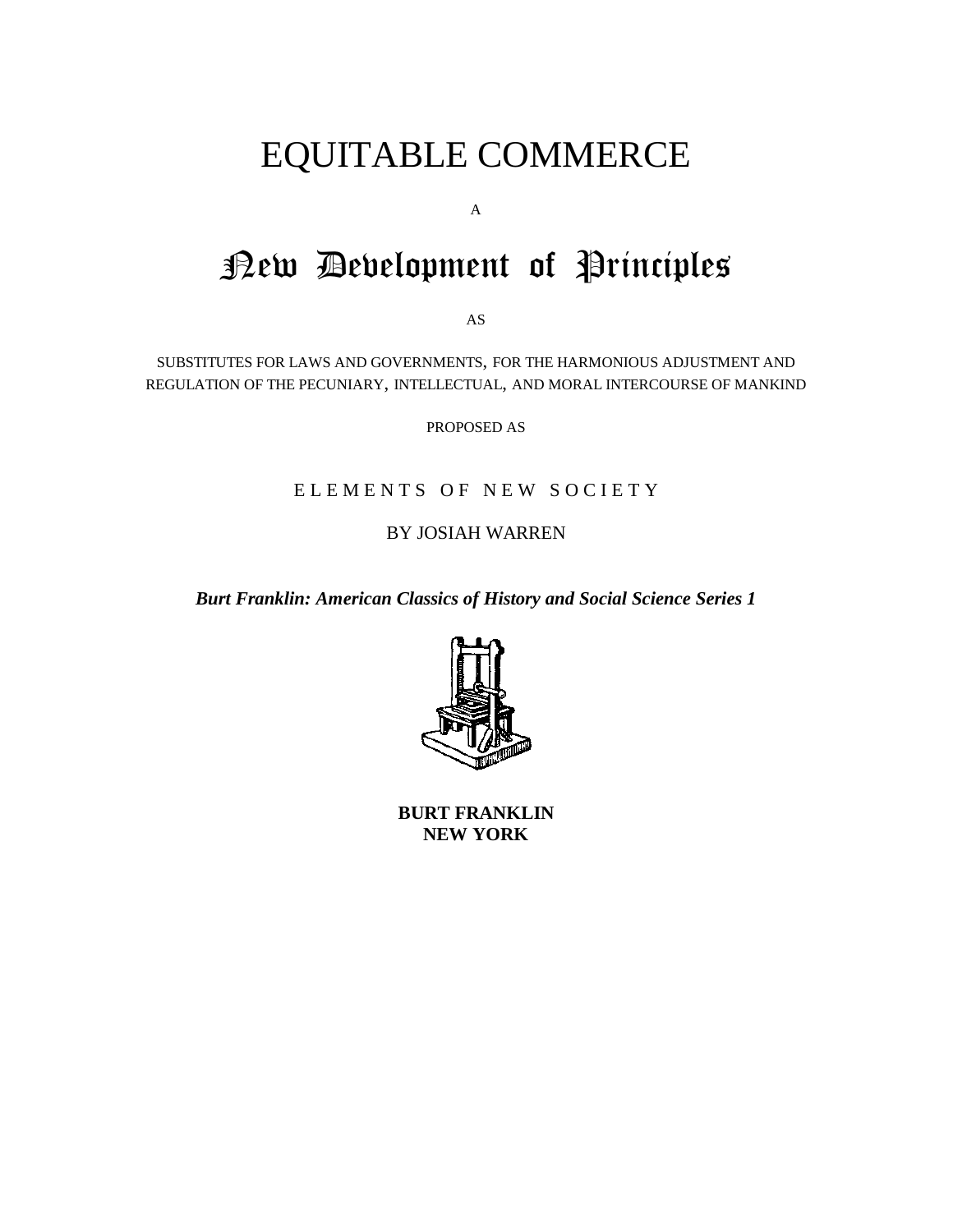Published By BURT FRANKLIN 235 East 44th St. New York, N. Y. 10017

# ORIGINALLY PUBLISHED NEW YORK: 1852

**Printed in U. S. A.**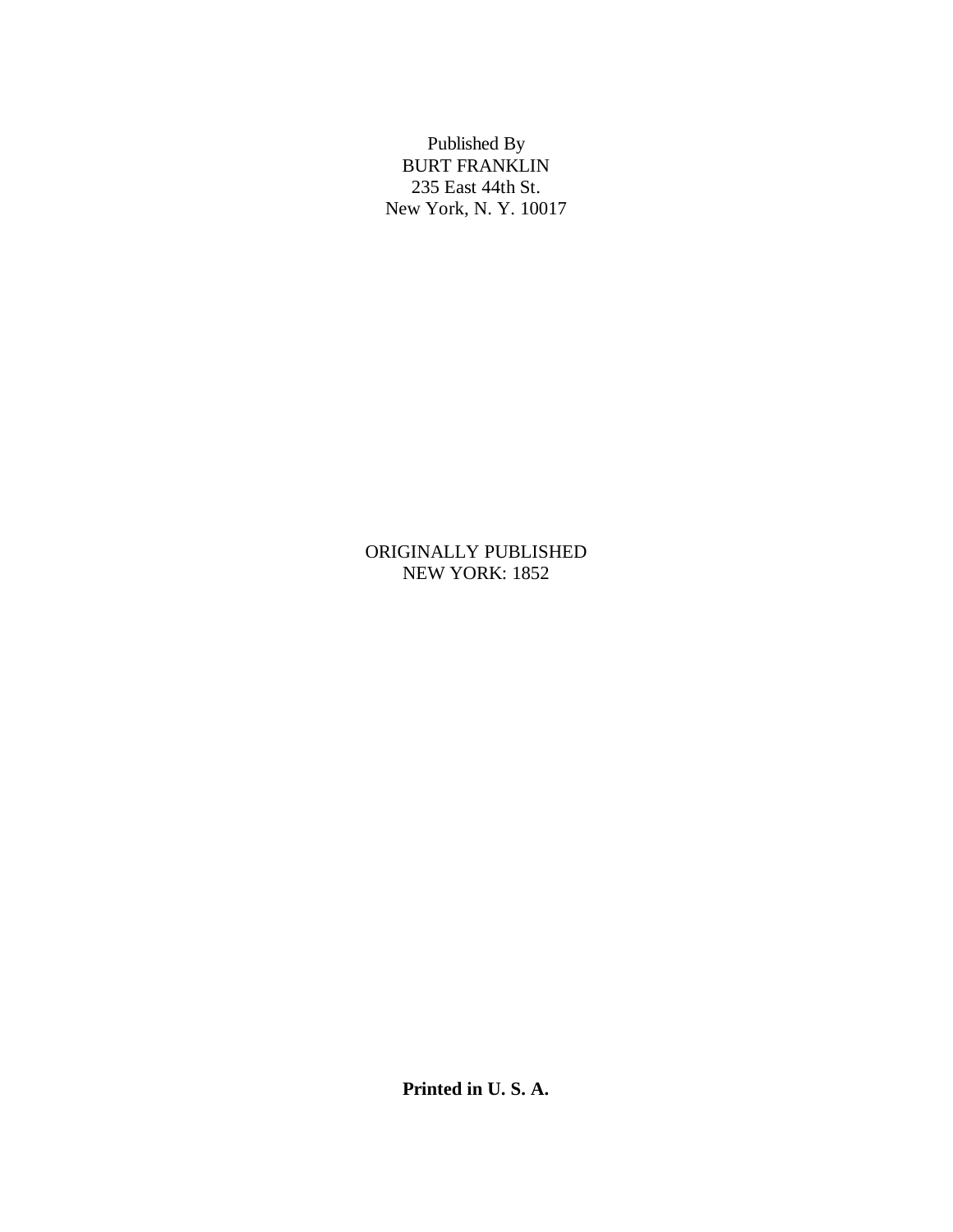#### EDITOR'S PREFACE,

——————

I GLADLY accept the pleasing task which my friend, JOSIAH WARREN, has consented that I shall assume, of editing and presenting to the world, in my own way, his works on "Equitable Commerce," which is but another name for what I have denominated, in my books upon the same subject, "The Science of Society." The present work is the text and basis of all that I have written on the subject, and of more that I propose to write.

The main body of this book was published as far back as 1846. It has now under-gone at my request, a revisal by the author, and several important additions have been made, which may give the appearance of anachronism to some of its statements. To remedy this, I have surrounded some of the larger insertions of new matter with brackets, to advertise the reader of the fact, that these last are of a later date than the other parts. The work itself is one of the most remarkable ever printed. It is a condensed presentation of the most fundamental principles of social science ever yet discovered. I do not hesitate to affirm that there is more scientific truth, positively new to the world, and immensely important in its bearings upon the destiny of mankind, contained in it, than was ever before consigned to the same number of pages. I am conscious that I am guilty of no extravagance in predicting that such will be the estimate placed by posterity upon the discoveries of Mr. Warren.

In saying this, I have no desire or intention to disparage the labors of other great social philosophers. Owen, Fourier, St. Simon, and more, have worthily sought to solve the problem of a harmonious human society; and although they have all tailed to discover the true methods of reform, they have done, in the effort to do so, other and most valuable work. They have laid bare the vices of the old *règime* with a terrific fidelity. They have, like Carlyle, disgusted mankind with their own portraiture. At the same time they have sketched with a potent hand an enchanting picture of the "golden age of the future," which contrasts in all men's minds forcibly, at this day, with the antagonism, the wasteful expenditure of means, the ignorance, and crime, and sickness, and squalor, and filth, and wretchedness, and the broad and painful but ludicrous diversities of poverty and wealth, and the mercenary degradation of all classes, which disgrace the existing state of our social organ-

#### vi EDITOR'S PREFACE.

ization. Fourier has done even far more than this. His masterly analysis of the human passions is an invaluable contribution to man's knowledge of himself. His daring but shadowy outline of a science of universal analogy, which would be entitled, if once put fairly upon the firm basis of a known science, to the denomination of "The Science of Sciences," is eminently worthy of estimation, if regarded as merely suggestive, and stimulating to more sedate and systematic investigations in the same direction, and equally dangerous if accepted for what it claims to be an ascertained basis from which to reason in practical science.

This is not, however, the place to give a general estimate of any of these men. What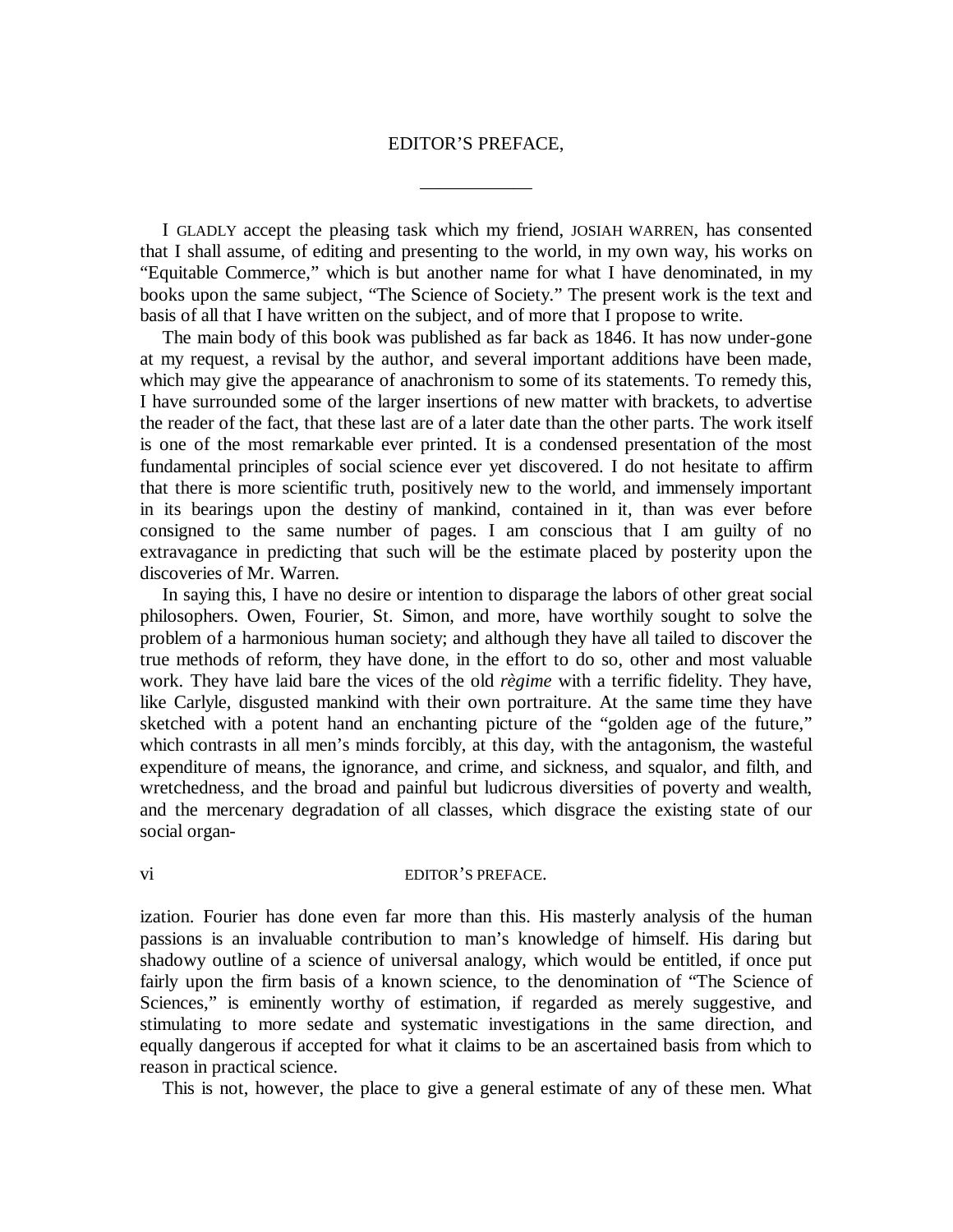concerns them here relates to their success or failure in discovering the methods of successfully placing human society upon a basis of equity, security, and peace—of internal harmony and predominant abundance of all the means of happiness. That they have proposed all this, as their end, is gratefully recognized as true. That they have deeply imbued a large portion of the heart of humanity with eager aspiration after such a consummation, is gladly acknowledged. Their influence is by no means limited to the number of those who are their professed followers. They have aroused the Christian Church, and in some measure brought back the religion of humanity, instead of theological dogma, while to them is fairly due the birth of the idea, that the constitution of human society is, like every other department of nature, a fitting realm for scientific investigation. Beyond this they have either not gone, or have gone in a wrong direction. They have all stumbled upon the fatal error of combined interests as the supposed sole method of neutralizing antagonism. They have failed totally to arrive at the simple definition of Equity, They have veered either \*\*\*'to the right or the left of the exact truth upon nearly every question of practical procedure. They have attacked the legitimate idea of individual property, or they have erroneously attributed to property the human right to participate in the results of human toil. They have begun by attempting *to regulate* men *by legislation,* instead of trusting to men to regulate themselves and their relations to each other *by a knowledge of principles.* They have resorted to contrivances, instead of discovering laws. They have overlaid and smothered the Individual in the multiplicity or the complexity of Institutions.

Some social reformers have sinned more in one and some in another of these respects. None have avoided this catalogue of errors altogether. Protests will be uttered against this criticism from various quarters. I am aware it is said, for example, on behalf of Fourier, that he recognized most explicitly the individualities of men, as also their sovereign right of each to be the arbiter of his own destiny. It is said, that if his scheme were carried fully out, it was expressly intended to end by achieving the entire individual freedom of every member of community. These statements embody simply the truth; and yet there is a fallacy in reasoning from them that the scheme involves either the doctrine of Individuality, or the Sovereignty of the Individual, as practical facts. Individualities have to be crushed, and sovereignty has to be abdicated, in order that the scheme may *begin* to be carried out; and hence its essential self-defeating impracticability. The fallacy in question

#### EDITOR'S PREFACE. vii

is so subtle, and has so strong a hold upon the minds of many of the devotees of Fourier, that it needs to be forcibly and aptly illustrated. There is an old legend about the devil's attempting to build a chimney by beginning at the top. The scheme was plausible, but the practice never worked up to the theory. It was demonstrated that the chimney, if built, would end at the same thing as another chimney; and hence was it not clear that this was just as good a plan of chimney-building as any other? The project failed, nevertheless, for want of success in fastening the first brick; and so,

> "The best laid schemes of mice and men Oft gang awry."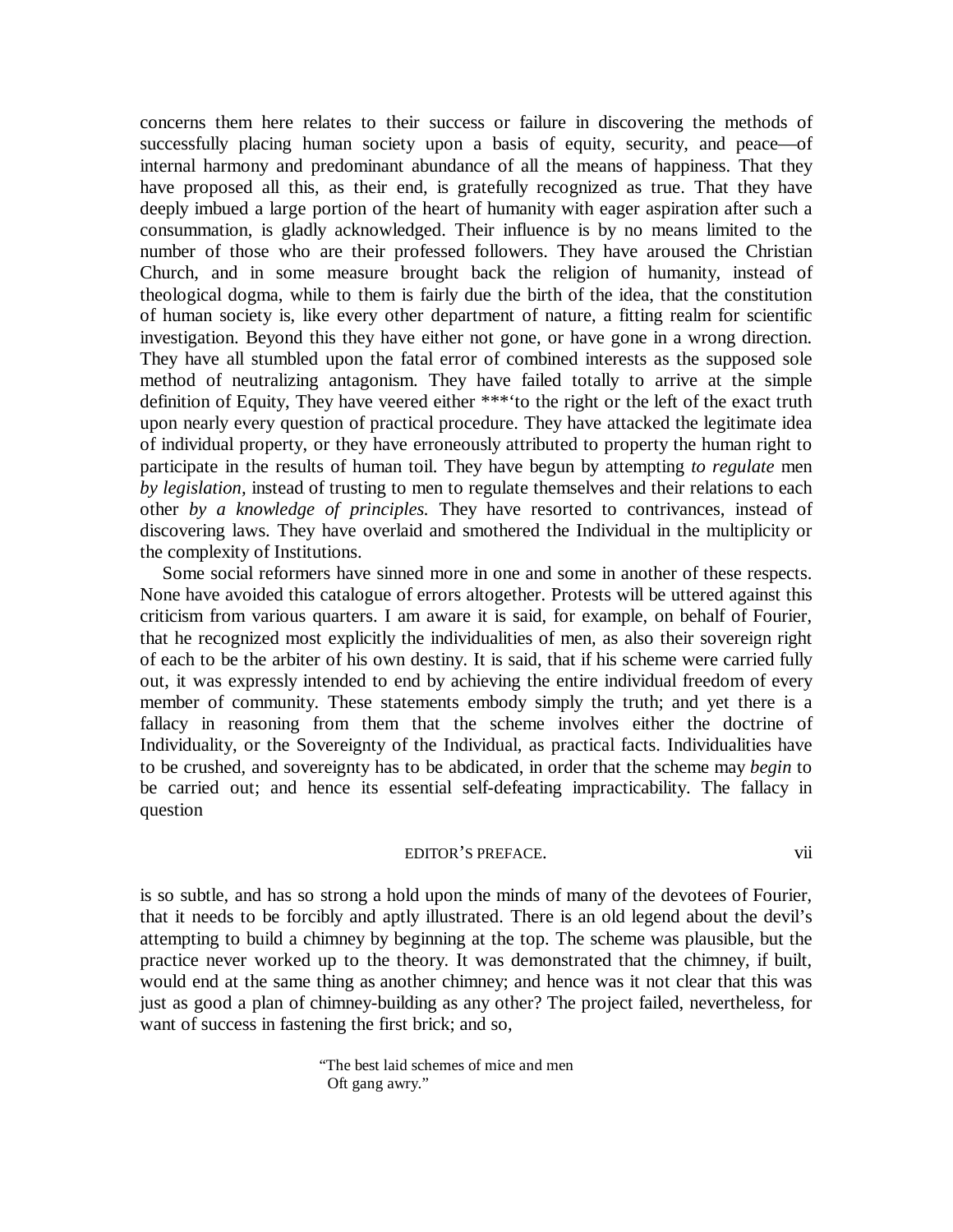The relation which all of the predecessors to the discoverer of the Cost Principle, in this field of inquiry, bear to him and his labors, is similar, in my estimate, to that which the numerous experimenters in the discovery of a mechanical perpetual motion, and those who have speculated on the wonderful benefits to result to mankind from such an event, would bear to him who should actually detect the existence of some new law of physical movement, in accordance with which that mechanical miracle should become simply and demonstrably practicable. It is, in fine, the difference between laudable endeavor and complete success.

There is, however, nothing flashy nor superficially attractive in the principles propounded by Mr. Warren, nor in the mode of their exhibit—the farthest from it in the world. They are hard, unpretending, but fundamental truths. They are the rocky foundation facts, upon which the whole of what is to be the secure, the admirable, the transcendentally beautiful superstructure of regenerate human society *must* rest, if it is to have any foundation at all. Those facts will address themselves less favorably, in the early stages of the reform, to the tasteful, the imaginative, and the artistic, than to the philosophic and the so-called common-sense mind—less favorably to the amateurs than to the connoisseurs in social architecture. Others must await patiently the results, with which they will he amply contented in time. Those whose mental constitution enables them to pass rapidly and almost unaided from the statement of a principle to its manifold applications, will be delighted with this little manual of principles by Mr. Warren. The simple, rugged presentation of grand revolutionary truths which abound in every succeeding page of this hook, will be for them an ample storehouse of rich treasure. Men of mere scholastic predilections, and those who require or prefer to be facilitated in their appreciation of profound philosophical ideas, may find themselves better suited in my own more elaborate exposition of the same doctrine, in "The True Constitution of Government," and "Cost the Limit of Price."

It seems to be essential, however, that a work like this, in which new thought is so concentrated as to be almost oppressive to all but the most hardy intellects, should be heralded by a strong statement of its worth, by some one who has thoroughly explored its depths, and who can speak of its announcements with more freedom than its author. The experiments by which Mr. Warren has been, for a

#### vii **EDITOR'S PREFACE.**

quarter of a century, fortifying his discoveries, have not been kept secret. The principles themselves have been, from time to time, more or less freely explained to the public. Even this work, which contains a sufficient statement of the whole circle of doctrines, has been, as before stated, several years published; and yet the experiments, the principles, and the book have been, it may be almost said, entirely overlooked and disappreciated, if we compare the slight estimation they have received with their real value and importance. If I have been among the first to grasp the full significance of these principles, and if, by a somewhat more boisterous proclamation of their value, I have begun to attract a broader circle of appreciators and lovers of their simplicity and their grandeur, I may, perhaps, claim as much merit as the obscure Mormon laborer, whose keener vision was directed by chance to the mineral treasures of California, after its gold-bearing soil had been for centuries trodden under foot, or carelessly turned up by the plow of succeeding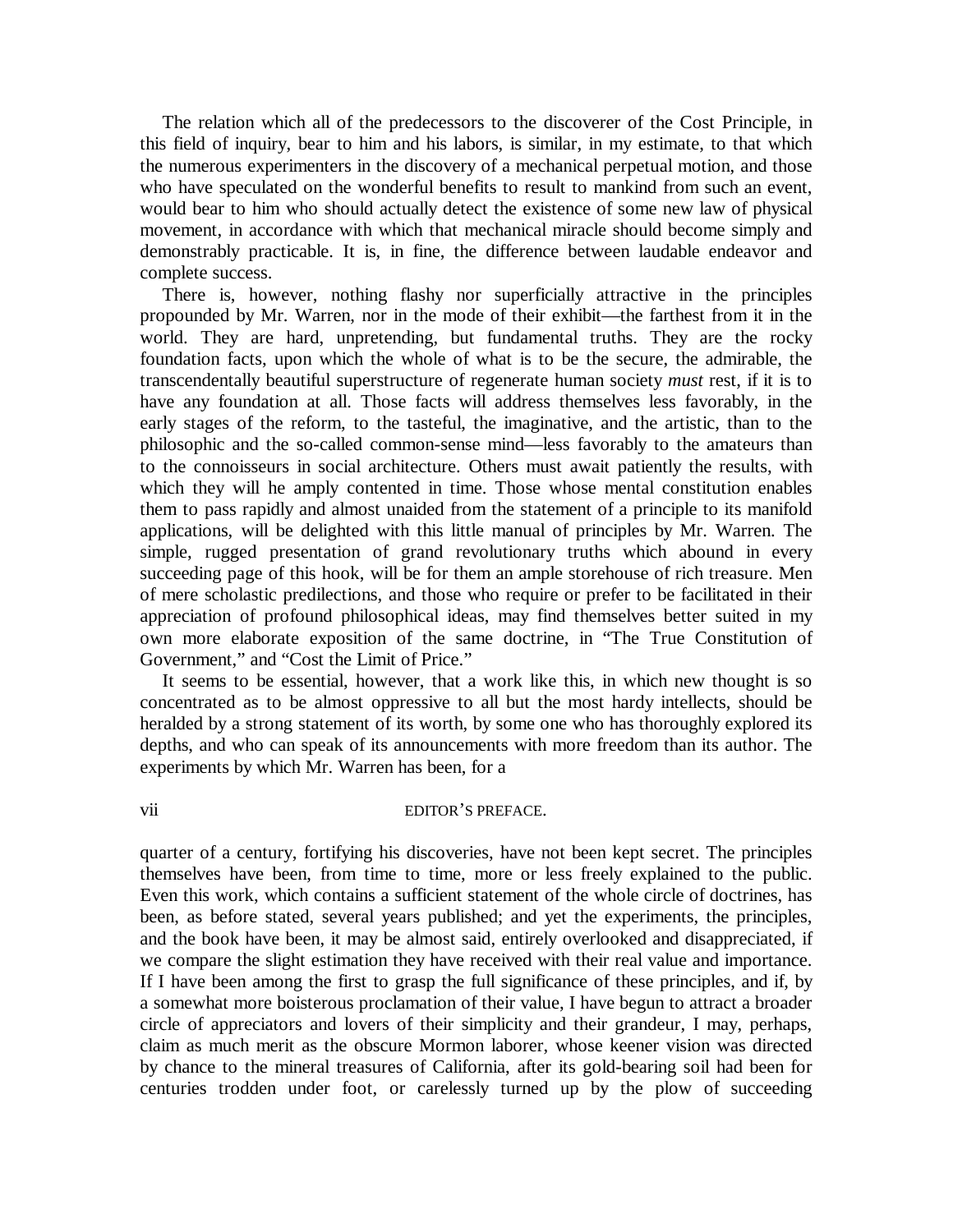generations. If, like his, my name shall be forgotten in the aftergrowth of a movement to which I may have been instrumental In giving a favorable inception, I shall gladly \*\*\*'Consent to that oblivion which comes from the overshadowing of the individual by the greatness of the movement itself.

Intimately persuaded that in this little book the reflective reader will find the elements of a world-wide social revolution—elements imbued with a potency competent to insure the rapid progress and final prevalence of universal Justice and Freedom on earth, I commend it to his careful perusal.

STEPHEN PEARL ANDREWS.

NEW YORK, *May* 1852.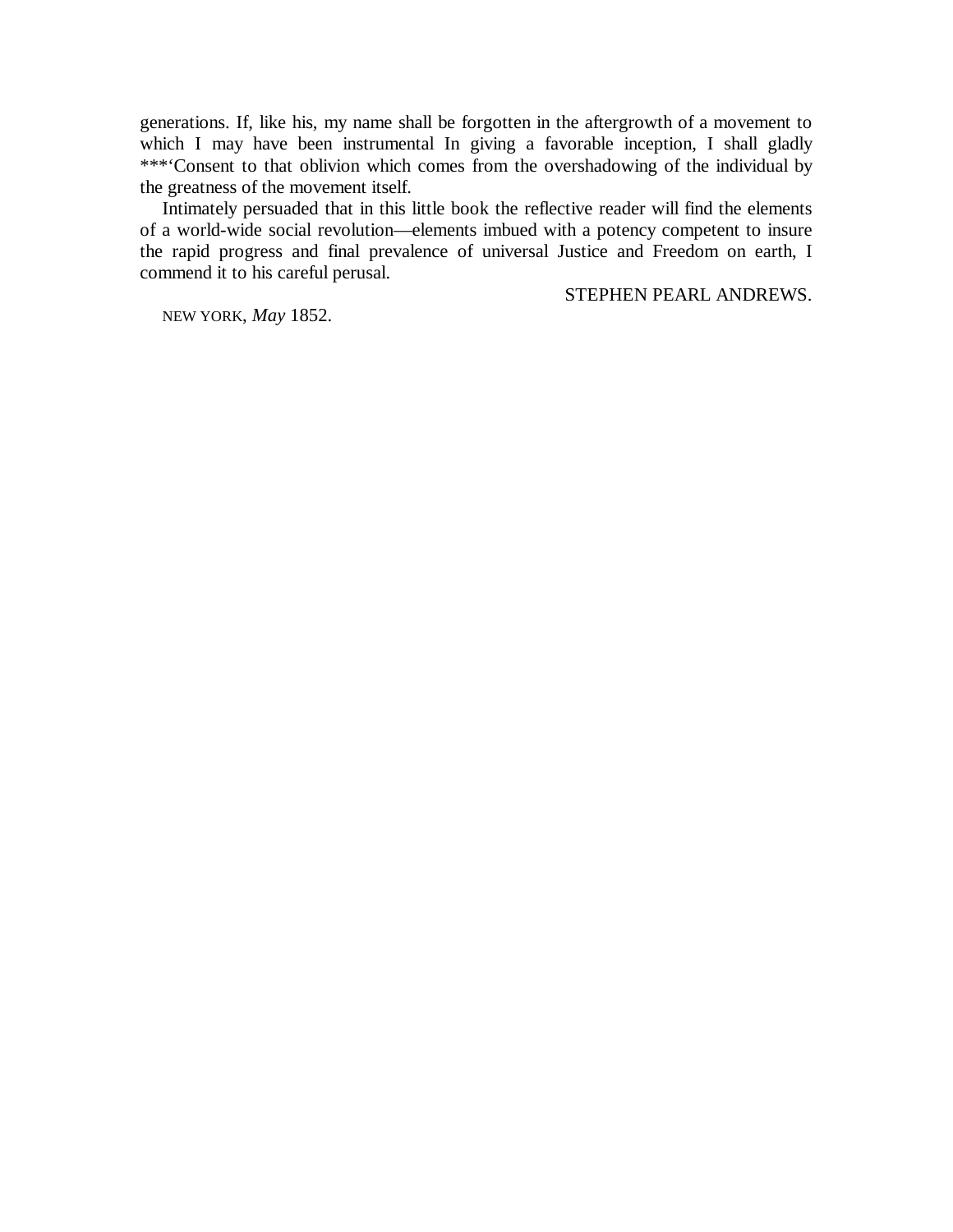#### INTRODUCTION.

—————

THE public are here presented with the results of about twenty-five years of investigations and experiments, with a view to a great and radical, yet peaceful change in the character of society, by one who felt A deep and absorbing interest, and took an active part in the experiments of Communities at New Harmony, during the two years of 1825 and 1826, and who, after the total defeat of every modification of those plans, which the purest philanthropy find the greatest stretch of ingenuity could devise, was on the point of abandoning all such enterprises, when a new train of thought seemed to throw a sudden flash of light upon our past errors, and to show plainly the path to be pursued. But this led directly in the opposite direction to that which we had just traveled. \*\*\* It led to new principles! to new views, and new modes of action. So new and so startling were these principles, and the natural conclusion from them, that the discoverer (if we must so call him) dare not attempt to communicate them to his most intimate friends, for fear of being accounted "insane;" nor would he trust his own reasonings for their accuracy, but resolved to work them practically out, step by step, silently watching and studying their operations, and trust to *results* for making an impression upon the public mind, thinking that *one* successful example, at any one point, might extend itself to the circumference of society. But a new impulse is given to the public mind. Goaded on by the irresistible necessity of some change in our social condition, men are becoming more tolerant toward new things—more disposed to listen to proposals for alleviation; but short conversations, or public meetings, do not afford the required opportunities for the *study* of a subject involving *all the interests of mankind;* and I have come to the resolution to endeavor to place it (as far as practicable) upon paper, in a manner that it may be *studied* in detail, in times of undisturbed leisure, where the attention can be fixed upon that alone, *individually*; for nothing short of this can do it justice.

I have many times sat down to perform the task now before me; but when I 1 contemplated the overwhelming magnitude of the subject—the bewildering complication of its different parts—the liability to err, to make wrong impressions through the inherent ambiguity of language, and the impossibility of conveying new ideas by old words, I have shrunk with fear and trembling from the task, have laid down my pen in despair, and returned to the silent, but sale\*\*\*, though tardy, language of experimental action. This speaks unequivocally to those who see and study it; but this mode of introduction has its limits, depending on the locality of the experiments, and the intellectual capacities and pecuniary resources of those who are within its immediate sphere, neither of which may prove sufficient for the establishing of one complete example. And, although nineteen years ago a work of this kind would have obtained no readers, nor scarcely have been noticed, every class of persons are now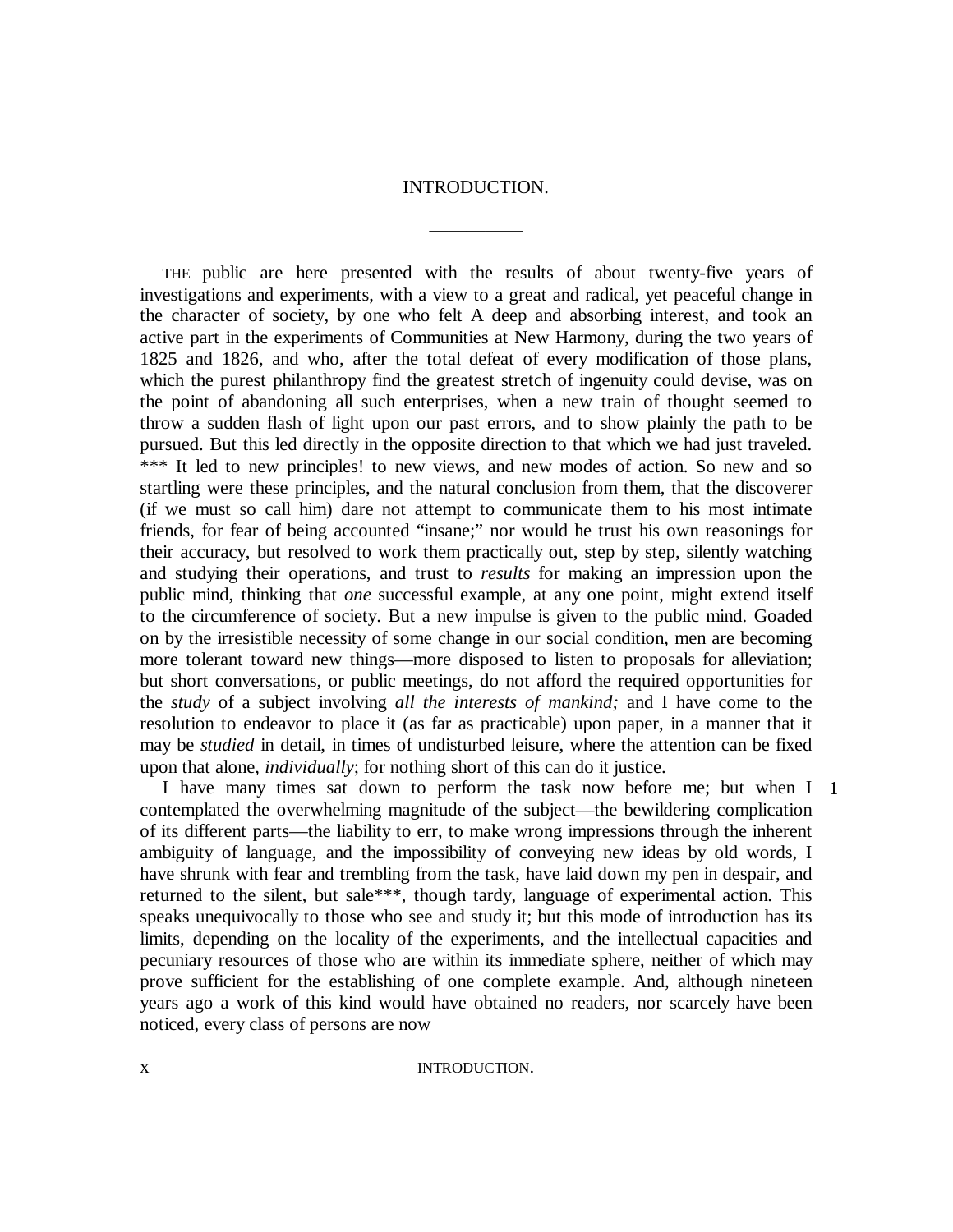alive to the subject—are aware that something must be done, and are disposed more than at any former period to give a work of this kind a candid perusal. Society is everywhere waking to the realities of its condition, and plunging into enterprises which are sure to end in defeat and disappointment, and to result only in the comparative martyrdom of the very best of men and women, who are nobly devoting themselves to the holy cause of suffering humanity. With these views, it would be inexcusable—criminal, in my own estimation, to shrink from the necessary responsibility, and remain silent, while I am convinced that our whole objects can be easily attained by a process unknown to them, which may possibly be communicated. Not that I can hope to reach the understandings of many by any effusion of words; but, that there are a few isolated individuals scattered through the dreary waste of mind, who perhaps can be assembled together by verbal inter-communication, and who may set a PRACTICAL EXAMPLE, that will speak a language which all can comprehend.

I deem it unnecessary to add any thing to what has been so well said of late, to show the imperious necessity of a total change in society's institutions. Almost every one now admits—what the few far-seeing and deep-thinking individuals have perceived in all ages of human institutions—that something is radically wrong somewhere; there has always been a striving after a purer state of existence—a panting utter an atmosphere never yet breathed in the social state—a clashing between the theories and the practices of men—a yearning after practical justice and humanity—promised, though never realized in the operations of social institutions. Society has been in a state of violence, of revolution and suffering, ever since its first formation; and at this moment the greatest number are about to array themselves against the smaller, who have, by some subtle and hidden means, lived luxuriously upon their labor without rendering an equivalent. Governments have lost their power of governing. Laws have become powerless from their inherent defectiveness and their iniquitous perversion; the grinding power of capital is everywhere

- felt to be irresistible by ordinary means; the right of the strongest begins to be openly admitted to a rightful extent, and many of the best minds look forward to \*\*\*all age of confusion and violence, with the confidence of despair. The cry of misery and the call for remedy are heard from all quarters. We have contemplated suffering in different forms till the heart is sick; and, unless a speedy and effectual remedy be applied, would fly from 8
- the scenes or shut our eyes upon them forever. We are not alone in this feeling—the same spirit is abroad, calling for aid, for sympathy, for REMEDY; and in response to this call, I come at once to our subject—SOCIAL REFORMATION. A

This appears naturally to divide itself into three parts. *First.* A statement of what we wish to accomplish. *Second.* The means to be employed. *Third.* The manner of applying those means.

# PLAN OF THIS WORK.

I HAVE endeavored to reduce the great object of this work to the form of a definite problem, and to suggest the means of its solution in their most simple, practical form, and have associated each proposition with an initial or number, by which the reader can refer to their different illustrations or applications throughout the work. Thus, whenever I is placed either at the head of a chapter or in the margin of any page, there will be found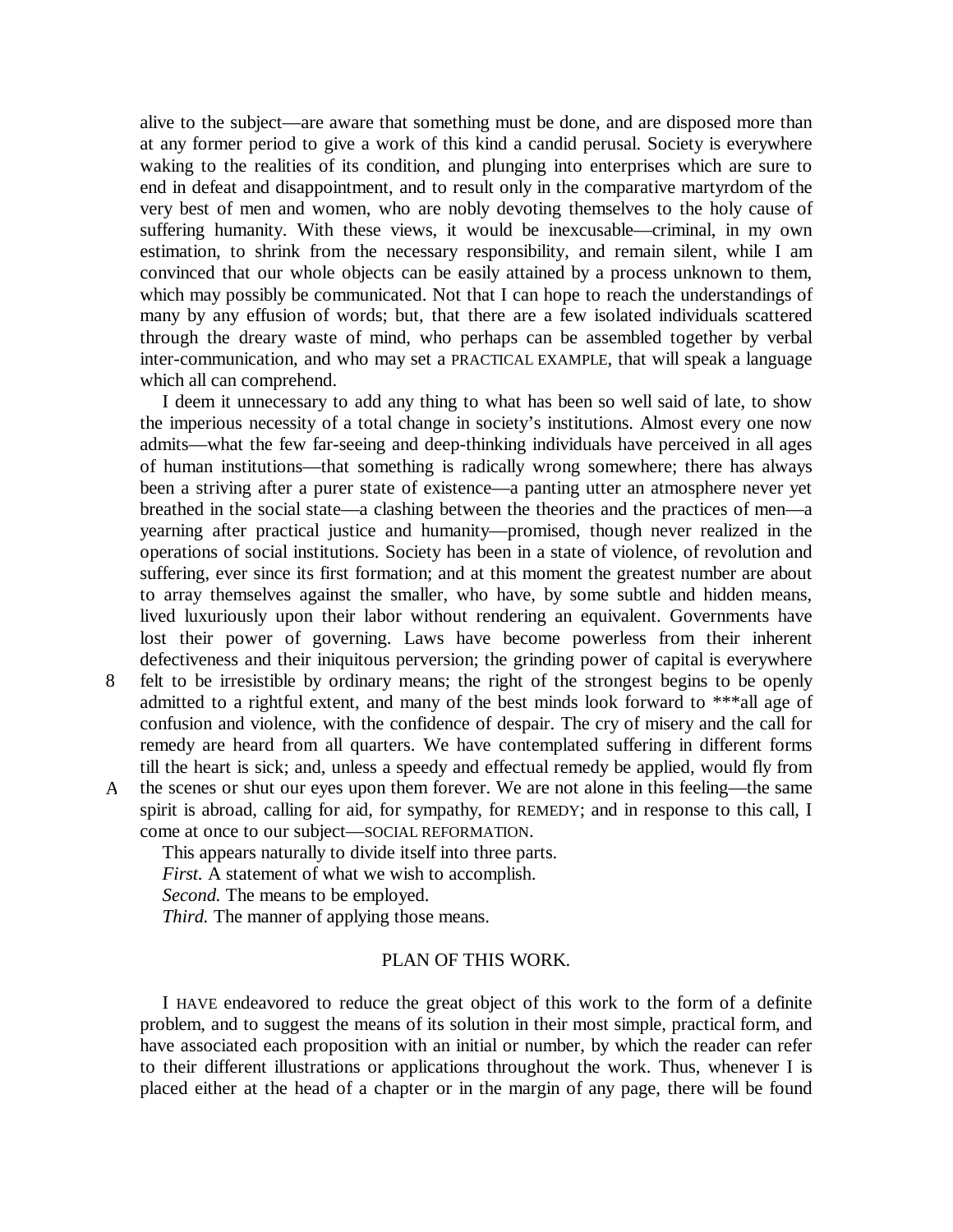some practical working out of the legitimate reward of labor, \*\*\*u refers to the security of person and property. \*\*\*I Points out the illustration of individuality, etc. There are many important subjects immediately connected with, though not constituting the social problem or its solution, which are referred to under the third class of figures 1, 2, 3, etc. Thus, suppose that the reader feels particular interest in the subject of *competition.* Let him turn to the *contents,* where he will find this marked 4. Now let him refer to any of the margins having the figure 4, and immediately opposite the figure he will find some illustration of the workings of competition.

If he wishes to see illustrations of *the sovereignty* of the individual, he will look in the margins for the letter S; and in a similar manner he will find the illustrations of any point of the subject, by referring to its corresponding figure or letter.

#### PROBLEM TO BE SOLVED.

—————

I. The proper, legitimate, and just reward of labor.

II. Security of person and property.

III. The greatest practicable amount of freedom to each individual.

IV. Economy in the production and uses of wealth.

V. To open the way for each individual to the possession of land, and all other natural wealth.

VI. To make the interests of all to co-operate with and assist each other, instead of clashing with and counteracting each other.

VII. To withdraw the elements of discord, of war, of distrust and repulsion, and to establish a prevailing spirit of peace, order, and social sympathy.

#### MEANS OF THE SOLUTION.

—————

I. INDIVIDUALITY.

S. SOVEREIGNTY OF EVERY INDIVIDUAL.

C. COST THE LIMIT OP PRICE,

M. CIRCULATING MEDIUM FOUNDED ON THE COST OF LABOR.

A. ADAPTATION OF THE SUPPLY TO THE DEMAND.

#### IMPORTANT POINTS ILLUSTRATED.

- 1. Disconnection, division, individuality the principle of order, harmony, and progress.
- 2. Different interpretations of the same language neutralize all institutions founded on words.
- 3. It is not each other, but our *commerce or intercourse with each other,* that we have to regulate.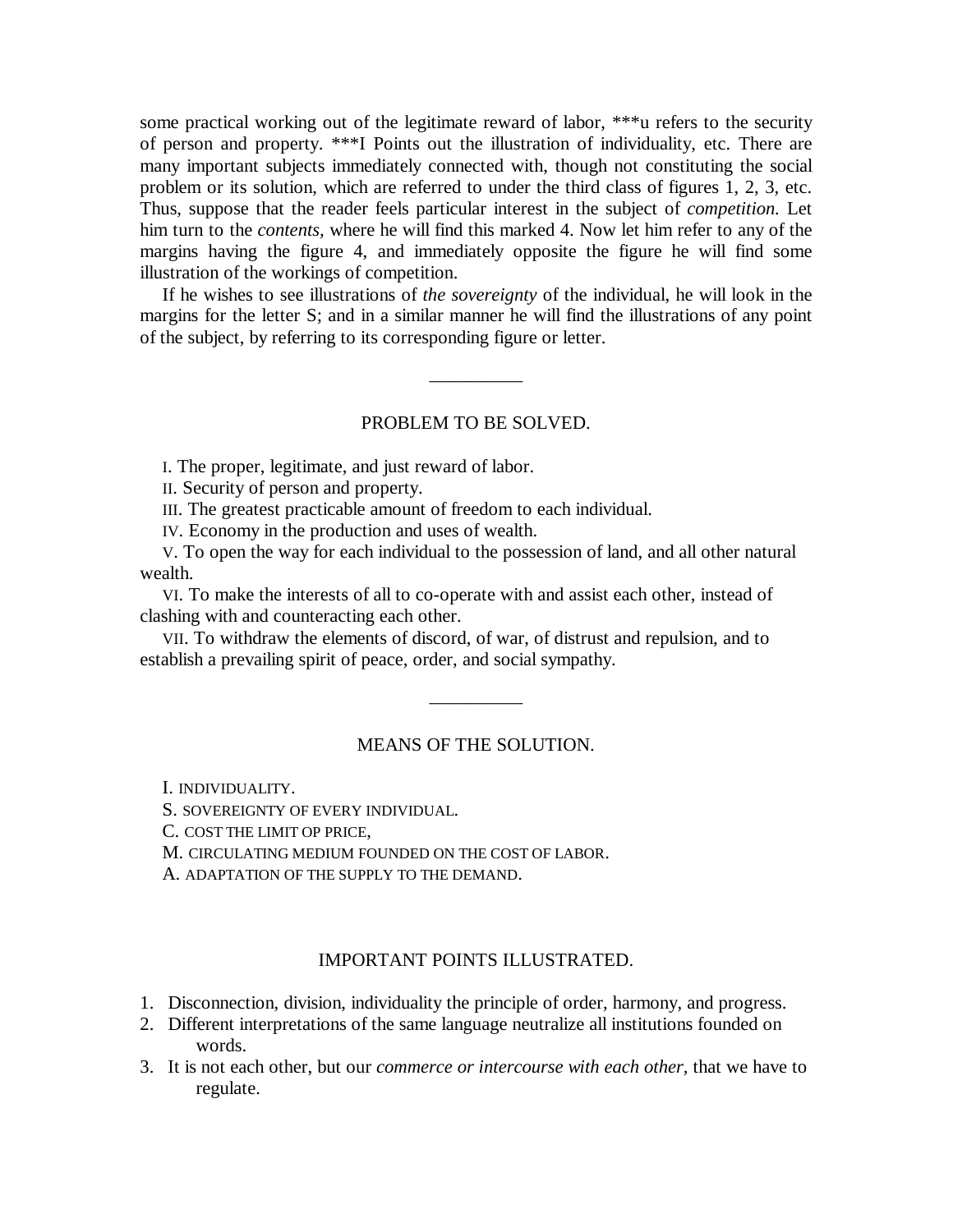- 4. Competition rendered harmless, and becomes a great adjusting and regulating power.
- 5. Use of capital on the equitable principle.
- 6. VALUE being made the basis of price, becomes the principal element of civilized cannibalism.
- 7. Power of circumstances over persona illustrated.
- 8. Sources of insecurity of person and property.
- 9. Illustrations of the origin or necessity for governments.
- 10. *Division* of labor the greatest source of gain to society,
- 11. Whatever operates against the division of labor, and exchange or commerce, makes against civilization.
- 12. Benefits of individual responsibilities illustrated.
- 13. Machinery, by the cost, or the equitable principle, made a benefit to all, an Injury to none.
- 16. Report of demand or wants, the first step of practical operations.
- 17. To those who want employment.
- 18. Victims of the present social state—simple justice would do more for them than the highest stretch of benevolence ever contemplated.
- 19. CO-OPERATION WITHOUT COMBINATION produced by simple JUSTICE.
- 22. Subordination which does not violate the natural liberty of man.
- 25. Combinations, or "UNITY OF INTERESTS," the wrong movement.
- 27. Reasons for organizing society without government.
- 30. Natural government of *consequences,* in the place of man-made government!,\*\*\*
- 31. Where the consequences fall, there should rest the deciding power.
- 33. Simple justice, or Equitable Commerce, would naturally effect all the great objects aimed at by the best friends of the human race.
- 37. Value being made the limit of price, stagnates commerce, and retards the progress of civilization.

Education conducted upon equitable principles. *(See Appendix.)* 

The customary apprenticeships an unnecessary cause of poverty, and a great obstacle to any improved state of society. *(Set Appendix.)*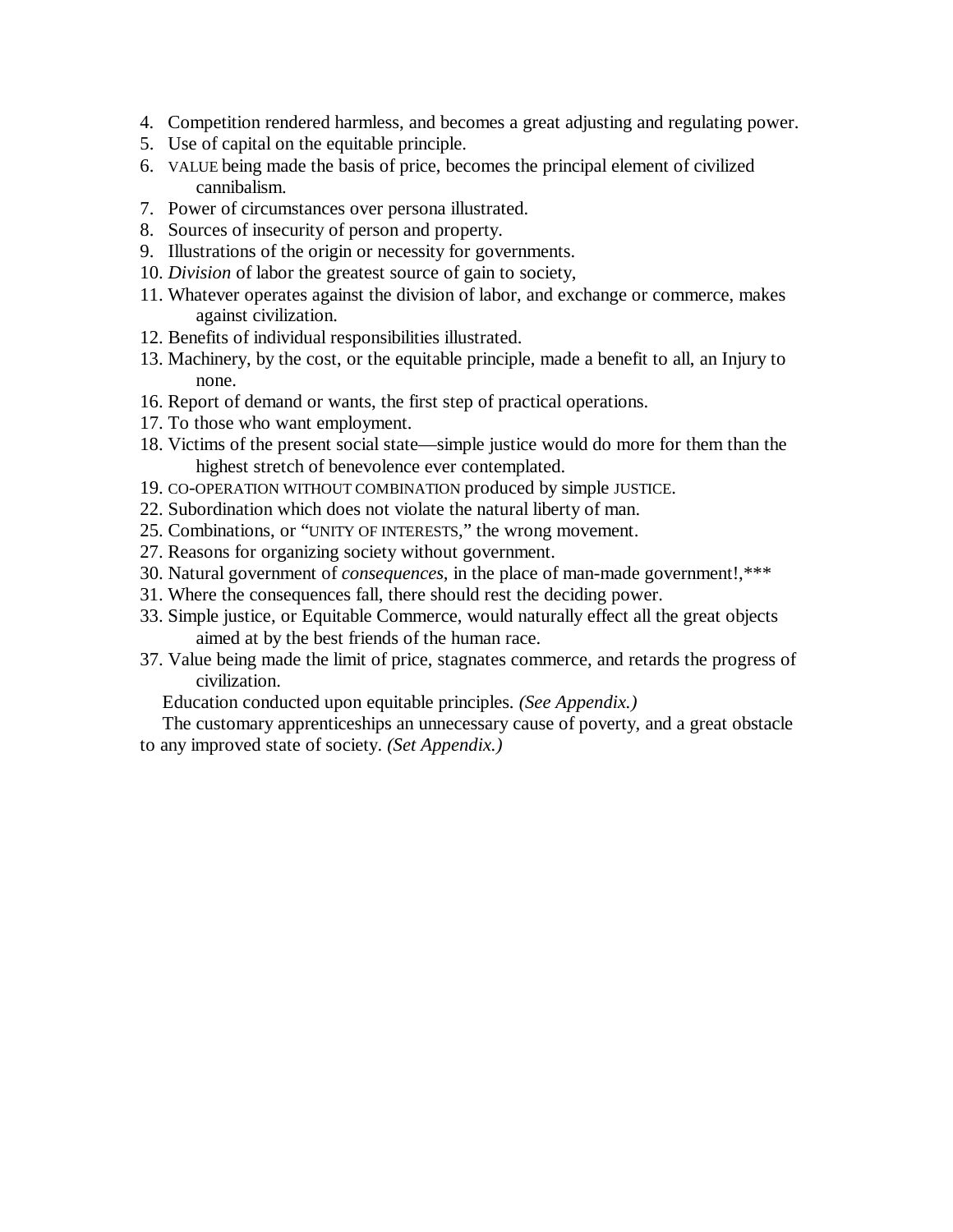# EQUITABLE COMMERCE.

——————————

#### PART I.

#### WHAT DO WE WISH TO ACCOMPLISH? OR WHAT CONSTITUTES THE SOCIAL PROBLEM\*\*\*.

THERE are now various proposed solutions of this problem before the public, which I differ more or less from each other; but there are certain points, in which many of them, at least, resemble each other, and which now seem to be pressed upon us by our very A necessities. Following the *demand,* therefore, of these necessities or wants, rather than any authority, but with all reverence for the freedom of others to differ, I venture to state Sthe problem thus—Society wants:

- I. *The proper, legitimate, and just reward of labor.*
- II. *Security of person and property.*
- III. *The greatest practicable amount of freedom to each individual.*
- IV. *Economy in the production and uses of wealth.*
- V. *To open the way for each individual to the possession of land, and all other natural wealth.*
- VI. *To make the interests of all to co-operate with and assist each other, instead of clashing with and counteracting each other.*
- VII. *To withdraw the elements of discord, of war, of distrust, and repulsion, and to establish a prevailing spirit of peace, order, and social sympathy.*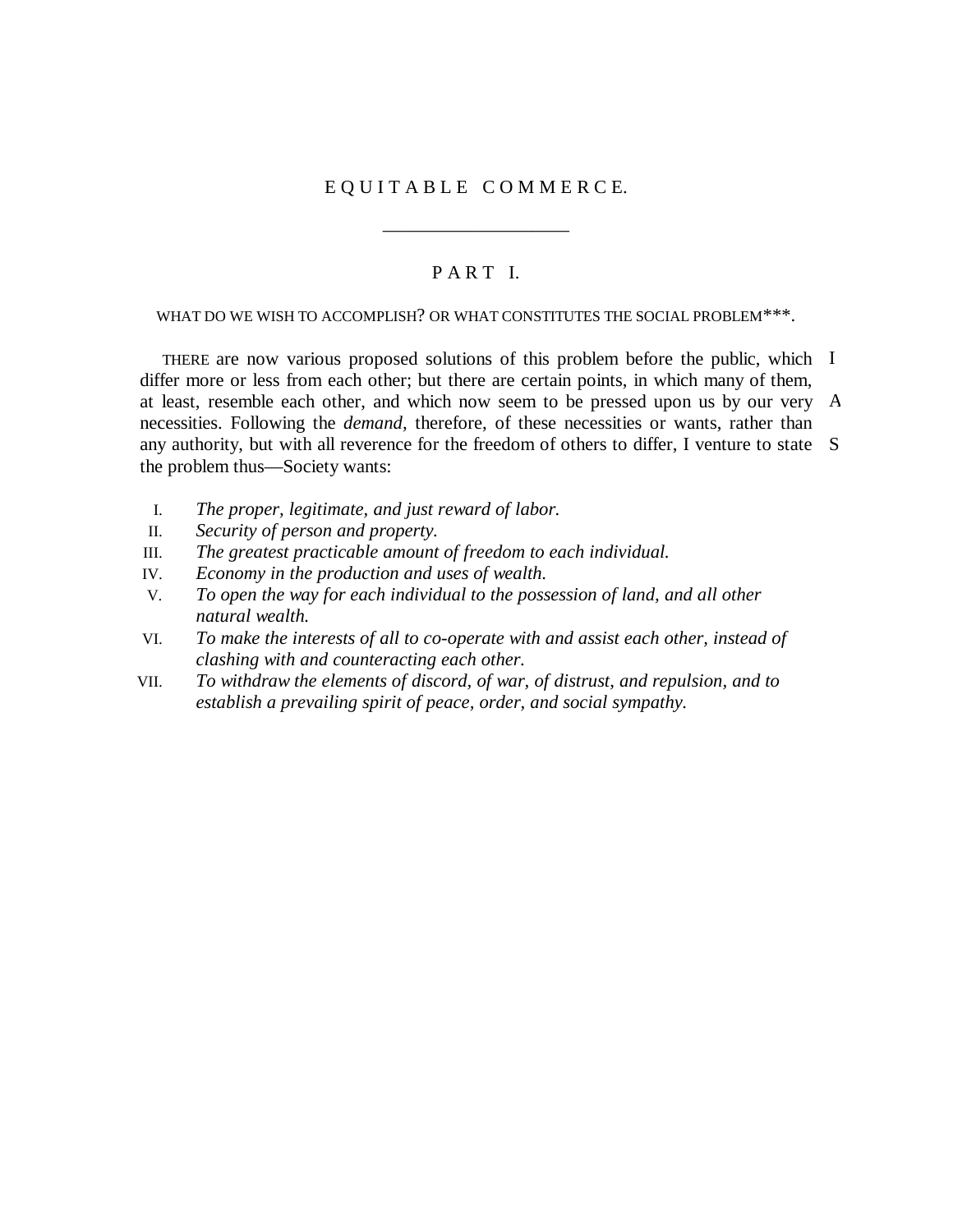### P A R T I I**.**

#### MEANS FOR THE ATTAINMENT OF OUR PROPOSED ENDS.

THE steam-engine is an element of society which has an increasing tendency to modify it—Arkwright's spinning machinery, and all other mechanical discoveries of great magnitude, constitute other elements of *new* society—they have materially changed the condition of the working classes, and compelled them, for self-preservation, to call for a radical change in the whole fabric of society. Printing was another element, indispensable to reasonable and peaceful changes in the condition of man.

Another great element of peace and universal brotherhood, has "been of late infused into society by the direction of men's minds to the influence of surrounding circumstances upon human motives, manners, conduct, character, and customs.

Neurology, and other kindred discoveries of immense magnitude for the emancipation and elevation of the race, are doing this noble work with a certainty of effect that is not to be mistaken nor counteracted.

I do not, therefore, profess to develop here all the elements that are or may be at work to produce a new and superior condition. Society is a complicated machine, which will not work rightly in the absence of some of its necessary parts. I propose to supply only Asuch as appear to be wanting; if, indeed, a man can be said to supply that which man never made, but which are as old as the creation. The first element of Equitable Commerce, or rather the foundation of the whole subject, is:

#### INDIVIDUALITY. 15

# THE STUDY OF INDIVIDUALITY, *or the Practice of Mentally Discriminating, Dividing, Separating, Disconnecting Persons, Things, and Events, according to their Individual Peculiarities.*

Do not be alarmed at the word *study,* or at the dry and abstract form of the heading of this chapter. I shall deal as little as possible in the abstract, but subjects of illimitable magnitude admit of no other form. The American Declaration of Independence is an abstraction, and those who are incapable of examining subjects of this character may as well lay down the book here and save themselves further trouble; while I invite the few more fortunately constituted to an exercise of mind upon which the success of our whole object depends, but which constitutes no part of our education, nor scarcely of surrounding example.\*\*\*'

The Individualities of which I speak are so deep-seated, so subtle, and hidden, that they pass undetected by common observation; and almost defy scrutiny itself; and yet, as electricity seems to be the life-principle of the Individual, so this Individuality seems equally to pervade every thing, and to be the life-principle of society.

The word Individuality furnishes an illustration of itself. It assumes different significations in different cases. We sometimes use it as a substantive, sometimes as an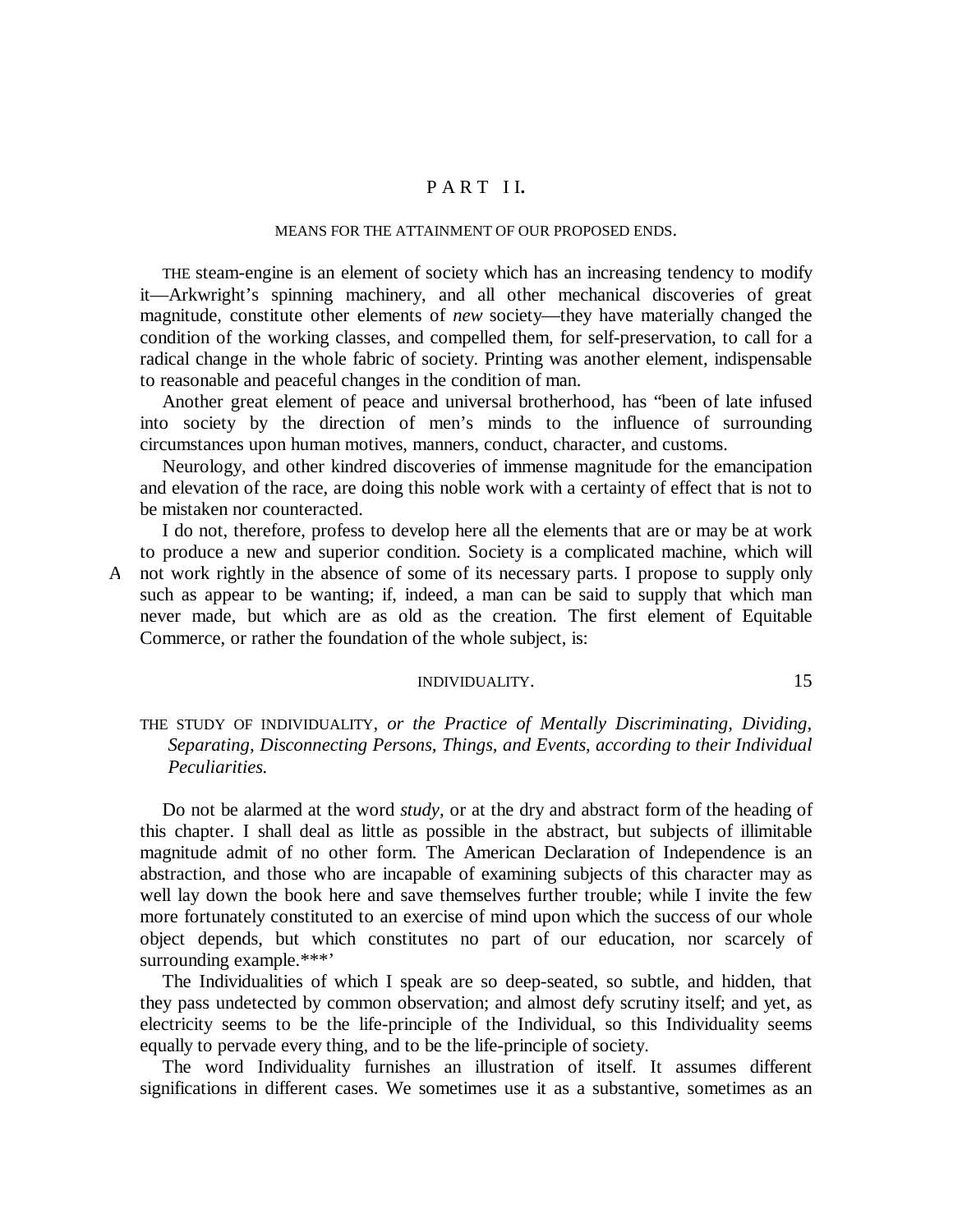adjective, sometimes as a verb. Different persons understand it differently in either form; and the same person will understand and appreciate it differently at different times, according to different degrees of development and different states of mind, under different circumstances. Such is the indefinite diversity that will spring up out of the peculiarities or Individualities of persons, times, and circumstances, when the word is 7 used; and this diversity *is inevitable.* We can scarcely write a phrase that will not be subject to similar diversity of interpretation, growing out of the subtle individualities of different minds and different stales of the same mind.

#### 16 INDIVIDUALITY.

This is illustrated or indicated in every one's experience in every day life, in all our social intercourse, but particularly where the subjects or the words used are indefinite. So continually is this demonstrated, that I almost feel that an apology is due for stating it; but I will apologise by following out this individuality farther than common observation reaches.

"If a sonnet, for example, which has been addressed to some idol of the heart, falls into the hands of one under the influence of the tender passion, it is sure to be fully appreciated and pronounced 'beautiful.' To such a one nothing is too sentimental; any thing which tells of the 'trials of the heart'—of 'true love'—a 'broken heart,' is doubly welcome. But place the same production before a merchant in the bustle of business, and the exclamation would be, 'What stuff! What nonsense!' Yet the same man, under different circumstances, would exclaim, 'How beautiful! How true!'"

The most thoughtful and dignified production may be the recipient of censure for want of a *kindredness (co-incidence)* of sentimentality, or the absence of it, on the part of the reader. The mind, from various causes, may be totally unfitted for the thoughts before it. And then again, the mind of the most sentimental order, by nature, may be placed under circumstances unfavorable to the appreciation of the writer's thought; so much so, that the most beautiful creations of the most fanciful author may be as "sounding brass and a tinkling cymbal," though clothed in the most harmonious numbers. How, for instance, can we expect any one wearied with the toils of the day to peruse a poem, however short, with the same pleasure and favorable reception as the man of leisure? But even the man of taste and leisure may fail (nay, often does) to enter into the feelings of the writer; and without *feeling,* the penning and appreciation of poetry are alike out of the question. The shades of meaning which it is intended to express are so nice and peculiar, that words alone will not communicate them—much depends upon the peculiar cast of thought and mood of feeling of the reader *at*  7

I

7

# INDIVIDUALITY. 17

*the particular time of perusal.* A poet may describe parts and personages separately such as the wood, the stream, the flocks, and the pastoral bowers; but how difficult to describe these so as to be appreciated by those who have never beheld, never admired 7rural scenery—never known the feeling of love! He will be appreciated only by those who have experienced the necessary conditions for appreciation. A reader who had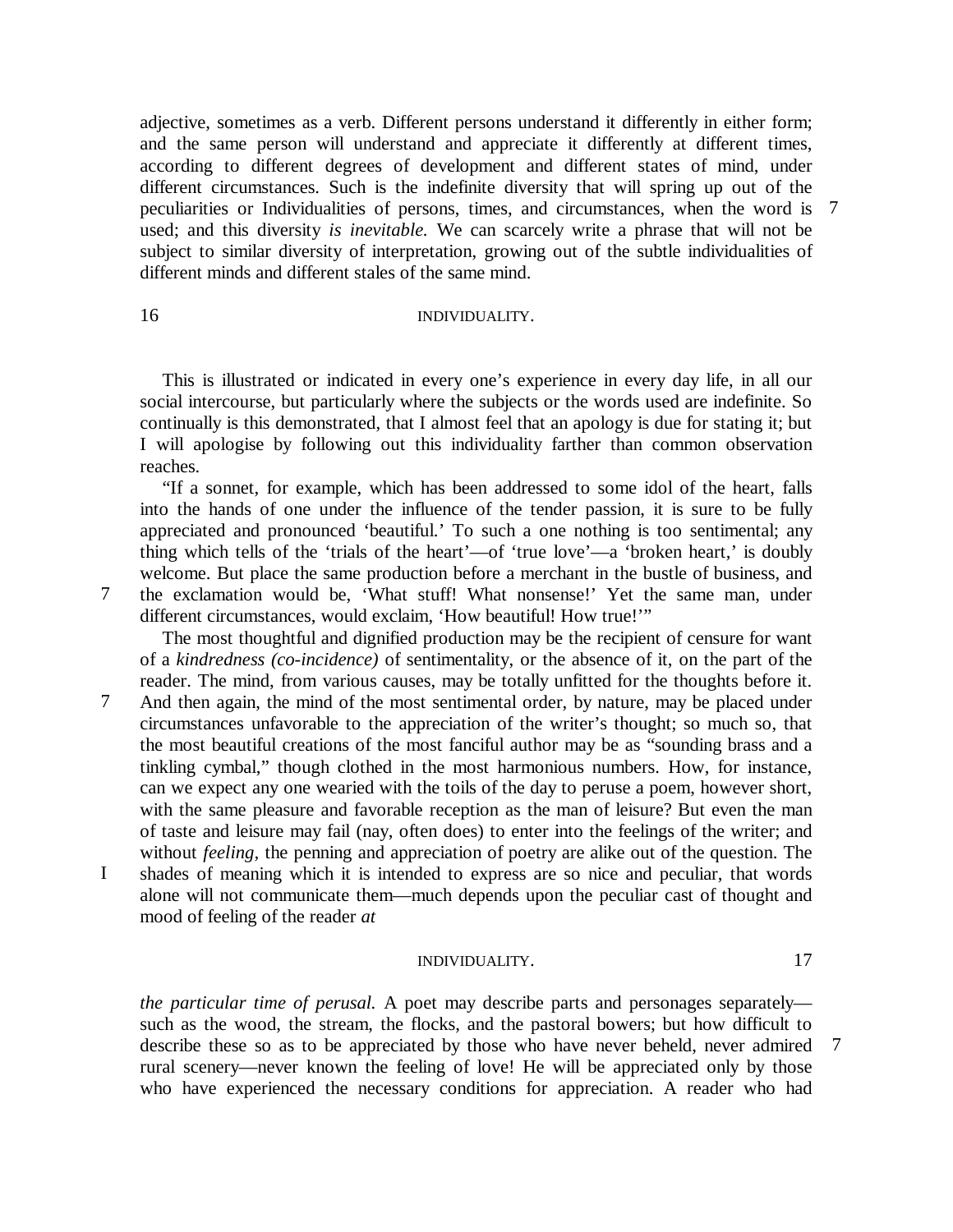"never viewed a river, or a waterfall, or a gloomy ravine, amid rock-ribbed mountains, could get no understanding from a verbal description of them; while those to whom such scenes and feelings were familiar would derive pleasure equal or superior to that arising from the contemplation of the reality."

Now all these subtle peculiarities are entirely beyond the control of the writer and the reader. They are nature's constant production—a part of the great law of Individuality, which sets at defiance all rules for writing and for reading. It rises-above all rules, eludes the most careful phraseology, and stands the only thing unmoved, unchanged, and unconquerable.

Again in matters of dress. "People appear differently according both to the lookers-on and their own states of feeling. Those who once seemed the impersonation of all that could charm and captivate, may again appear nothing more than ordinary mortals; and people appear better under some circumstances than under others, though not seen with charmed eyes. Some moods of thought shed a glory not its own on the plainest face, while others disfigure the finest features; and in the right shade and light, and form and color of the dress, many a merely good-looking woman appears really beautiful. Some know this, and make it their study to follow it out, while others have an innate perception of the *becoming,* and appear well, whatever the quality of the dress, when in its form and quality they *follow their own tastes,* leaving fashion to dictate to those who have no idea S of their own of 'the fitness of things.'" I 7 7 I

# 18 INDIVIDUALITY.

I know not who are the writers of the two preceding quotations, but they are singularly useful in illustrating the point under consideration; while the first shows that individuality rises above all rules for writing or interpreting language, the latter shows that it sets aside all vulgar authority and rules for dress, and sets up the *Individual* taste and judgment in their place. I S

The subject of Equitable Commerce has drawn forth many remarks and comments very different from each other. One says, "he sees nothing in particular in it;" another said he "perceived that it had all the features that a great redeeming revolution ought to possess." P. "could see nothing in it but indications of insanity." The Rev. Mr. C. pronounced it "the result of more wisdom than commonly falls to the lot of man." F. saw in it "a design to *make a little money*;" while C, G, and E, censure its author for spending his time and wasting his resources in attempts to introduce principles which require "more virtue and intelligence to carry them out than mankind possess." I

Such is the diversity of conclusions drawn from some of the most simple statements of facts, which, to some minds, are illustrated in almost every conversation, and in all our daily intercourse with each other! But to contend against this diversity, is to contend against our nature's constant production. Such is the subtle and inherent nature of this individuality, that it accompanies every one in every thing he does, and any attempt to conquer it is like undertaking to walk away from his mode of walking, or to run away from his breath—the very effort calls it more decidedly into play. S I

Out of the indestructibility or inalienability of this Individuality grows the ABSOLUTE RIGHT of its exercise, or the absolute SOVEREIGNTY OF EVERY INDIVIDUAL. S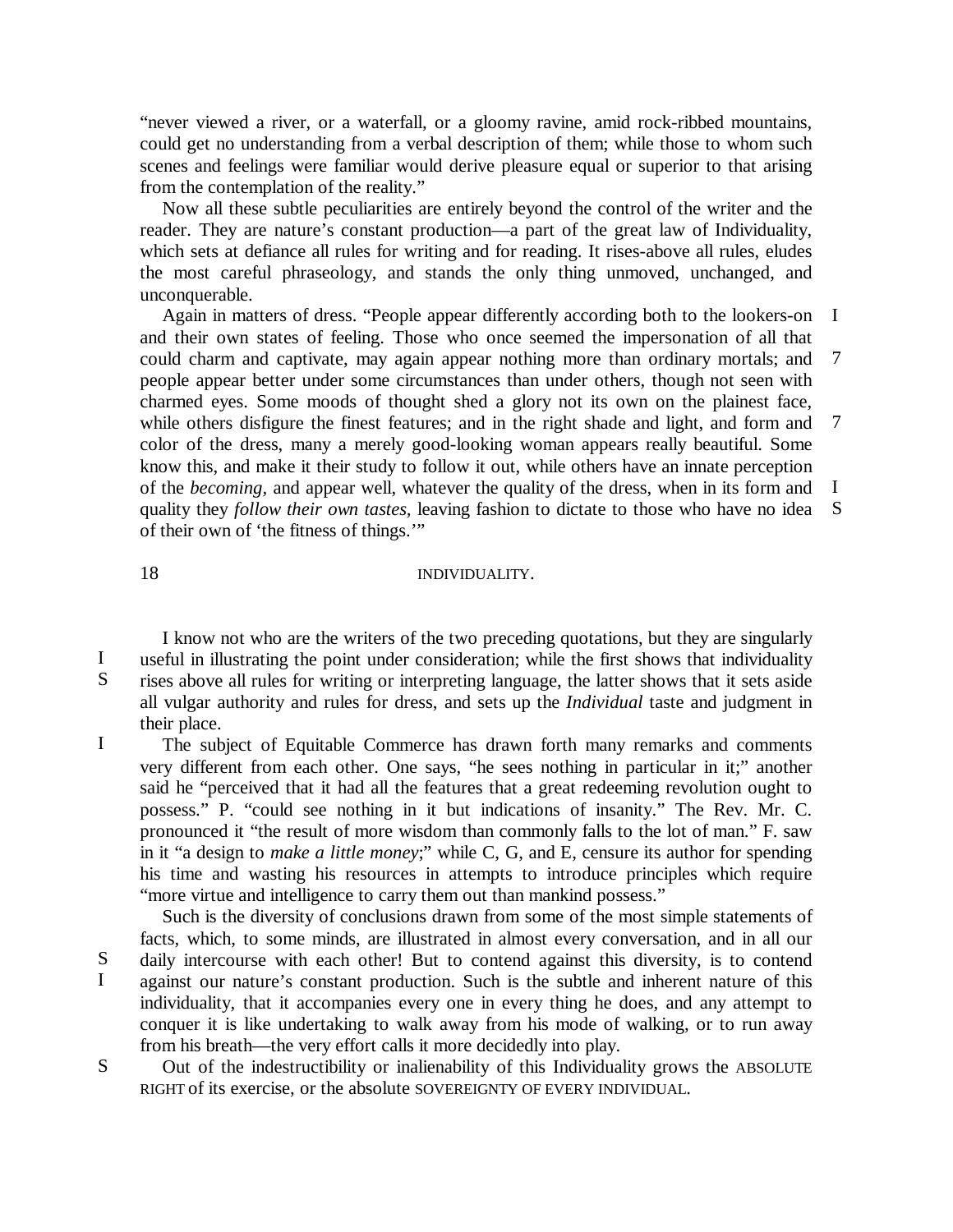We now come to an important and serious application of the facts evolved.

Words are the principal means of our intellectual intercourse, and they form the basis of all our institutions; but

# INDIVIDUALITY. 19

here again this subtle Individuality sets at nought the profoundest thoughts and the most careful phraseology. There is no certainty of any written laws, or rules, or institutions, or S verbal precepts being understood in the same manner by any number of persons. This Individuality is unconquerable, and therefore RISES ABOVE ALL INSTITUTIONS. To require S conformity in the appreciation of sentiments, or in the interpretation of language, or uniformity of thought, feeling, or action where there is no natural coincidence, is a fundamental error in human legislation—a madness that would be only equalled by requiring all to possess the same countenance or the same stature.

Individuality thus rising above all prescriptions, all authority, every one, by the very S necessities of nature, IS RAISED ABOVE, *instead of being under institutions based on language. Institutions thus become subordinate to our judgment and subject to our convenience; and the hitherto inverted pyramid of human affairs thus assumes its true position!* Are you alarmed at this sudden plunge into an unknown, an uncultivated region? You are alarmed at your own redemption! After many years of patient 1watchfulness of the world's movements and of laborious experiments, we see in this *Individuality* the germ of a future so magnificent, so bright and dazzling, that the eye can scarcely look upon it. We see that, as it is both inexpedient and impossible to overcome this Individuality, we must *conform our institutions* TO IT! Man-made laws thus become suggestive—not tyrannical masters, but useful co-operators. Institutions will be "made for man, not man for institutions!" Their introduction will be peaceful, and their progress proportioned to the benefits they confer! We see by it the violence of all disputes and controversies, whether religious, political, or domestic\*\*\*', or pecuniary, suddenly neutralised by a power as soft and genial as the gentle breath of a beneficent spirit! We see a remedy for the antagonisms of Individuals and of Nations!—a conservative against the decay of Empires!—a check to desolating ambition, and the whole field of human

### 20 INDIVIDUALITY

enterprise opened for beneficence! We discover a reasonable explanation of the antagonisms between ruled and rulers, between despotism and liberty! and we have found the deep seated, unseen causes of the political, religious, and pecuniary confusion and sufferings of the race, and of the disastrous defeats of Revolutions and reformatory movements. We behold in INDIVIDUALITY the long-sought principle of *order, harmony,*  and *progress!*

We will endeavor to justify the apparent extravagance of our announcements by a few familiar illustrations, although the complete elucidation of Individuality must be the work of time and much more extended opportunities.\*

### INDIVIDUALITY, *Division, Disconnection, Disunion, is the Principle of Order, Harmony, and Progress.*

I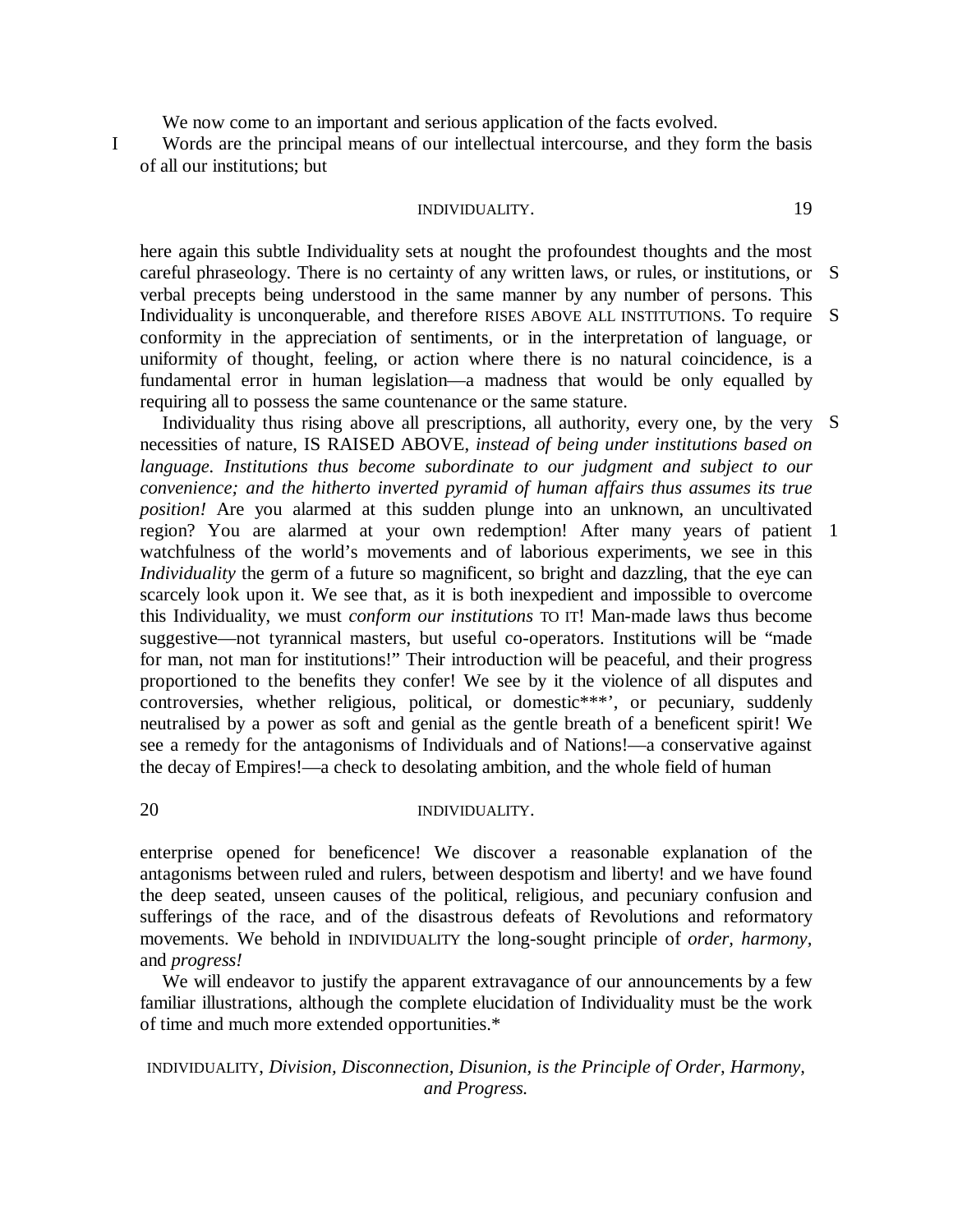- When one finds his different papers, bills, receipts, orders, letters, etc., all in one confused heap, and wishes to restore them to order, what does he do but *separate, disconnect, divide,* and *disunite* them—putting each *Individual* kind in an *Individual*  place, until all are *Individualized?* If a mechanic goes to his tool-chest, and finds all in confusion, what does he do to restore them to order, but disconnect, divide, separate, individualize them? I
- It is within every one's experience, that when many things of any kind are heterogeneously mixed together, *separation, disconnection, division, \*\*\*Individuality*  1 restores them to order, but *no other process* will do it. I
- If a multitude of ideas crowd at once upon the mind of a speaker or a writer, what can he do to prevent confusion, but *divide* his subject, *disconnect,* DISUNITE its parts, giving to each an *Individual* time and place. I

It is this which constitutes the principal element of the very highest grade of criticism, as is shown by the foregoing quota-

\* See forthcoming works on practical details.

————————————————————

#### INDIVIDUALITY. 21

tions relative to the various appreciations of language, and sentiment, and dress.

When two persons are talking at once, there is not sufficient *Individuality* in either voice to *separate* it from the other. Both UNITING together, they make nothing but confusion. The efforts of both them and their auditors are thrown away. The remedy is obviously to *disconnect,* to *Individualize* them. 1

The more the letters of an alphabet differ from each other, *i.e.,* the more Individuality each possesses, the more efficient and perfect are they for the purposes intended. The same is true with regard to arithmetical figures, and every thing of this kind.

When we mark a number of things for the purpose of distinguishing one from another, we use *different* marks; but to mark all alike, would only increase the confusion.

PHONOGRAPHY, a gigantic improvement in letters, which is probably to work a total revolution in literature and book education, consists in *Individualizing* the elements of speech and the signs which represent them—giving to every *Individual* element an *Individual* sign or representative. 1

The same is the case with a Mathematical Notation of Music (published, though 1 unknown to the public). The elements of musical sounds are *divided, separated,*  DISUNITED; each one having its peculiar *Individual* representative on paper; and this alone constitutes the foundation of an improvement for the general diffusion of musical knowledge, and in effective performance, which will probably at some future day make the world wonder at the crudeness and barbarism which, for upward of four hundred years, have been allowed to obscure and conceal the beauties and powers of this most heavenly element of social intercourse, from the mass of mankind. Musical harmony is produced by those sounds only which DIFFER from each other. A continuous reiteration of 1 one note, in all j\*\*\* respects the same, has no charms for any one. The beats of a drum, although the same as to "*tune*" are not so as to *stress* or accent; in this respect they *differ,*  I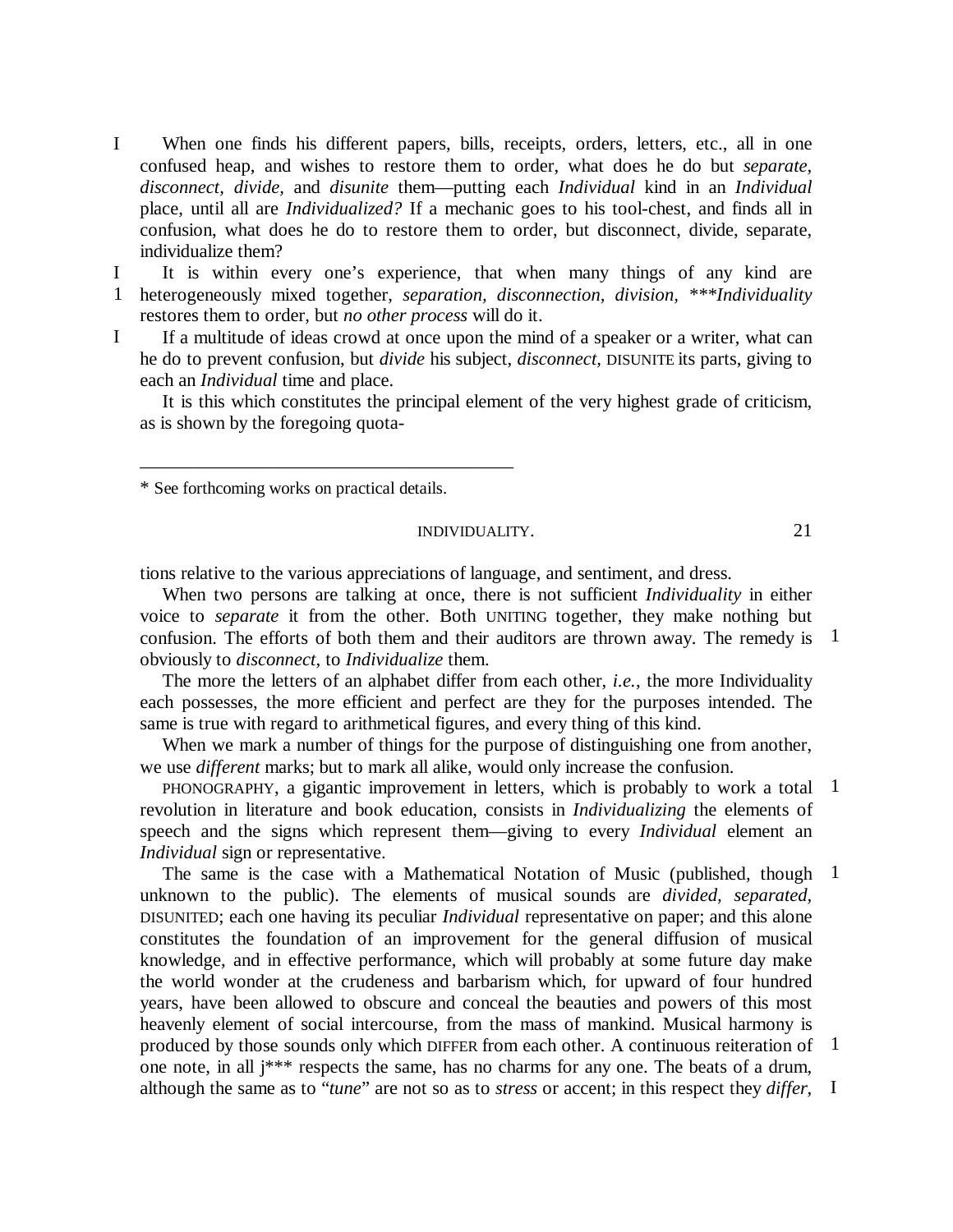# 22 INDIVIDUALITY

occurring at regular intervals, the strong contrasted with the weak, enables the attention to dwell upon them, with more or less satisfaction; but the unremitted repetition of one dull, unvarying sound would either not command attention or make us run mad.

It is when the voice or an instrument sounds DIFFERENT notes, one after the other, that we obtain melody; and it is only when DIFFERENT notes are sounded together that we produce HARMONY. The key-note, its fifth, its octave, and its tenth, when sounded I together, produce a delightful chord; but these are all DIFFERENT from each other, and they retain their separate *Individualities,* even while thus *associated* in the closest possible manner; so that, while all are sounding together, the practiced ear can distinguish either from the others. They never become *combined.* They never UNITE into *one* sound, even in the most complicated, nor in the most enchanting, harmonious *associations!* If such were the result—if they were to *loose their individualities in association,* and to UNITE into one sound, all musical harmony would be unknown, or be suddenly swept from the earth, as social harmony has been by violations of the individualities of man. It is to the *indestructible Individuality* of each note in music that we are indebted for all that we enjoy from this most humanizing art; and it is through a watchful regard to the equally indestructible individualities of man, that he is to be indebted for the harmony of society. 1

# INDIVIDUALITY, *Definiteness, Disconnection, Division, Disunion is the great Principle of Social Harmony, Order, and Progress.*

The commencement of constitutional governments was the first step of progress in politics, and it was *disconnecting, dividing, disuniting* the subjects of legislative action from those which were reserved sacred to the people. 1

The *disconnection* of Church and State was a master-stroke

# INDIVIDUALITY. 23

for freedom and harmony. The great moving power—the very soul of the Protestant Reformation was, that it left every *one free* to interpret the Scriptures according to his own *Individual* views.

[Responsibility must be *Individual,* or there is no responsibility at all.]

The directing power, or the lead of every movement must be individual, or there is no lead, no order, nothing but confusion. The lead may be a person or a thing—an idea or a principle; but it must be an *Individuality,* or it cannot lead; and those who are led must have an individual or similar impulse, and both *that* and the lead must coincide or harmonize, to insure order and progress.

The masses in a city, when meeting each other upon the side-walk, without any thing to lead to *one Individual* understanding, may turn out in divers ways to avoid collision. One turns to the right, the other to the left, and they both counteract each other; and both stop, both change again, with the same result—no progress—nothing *can* result but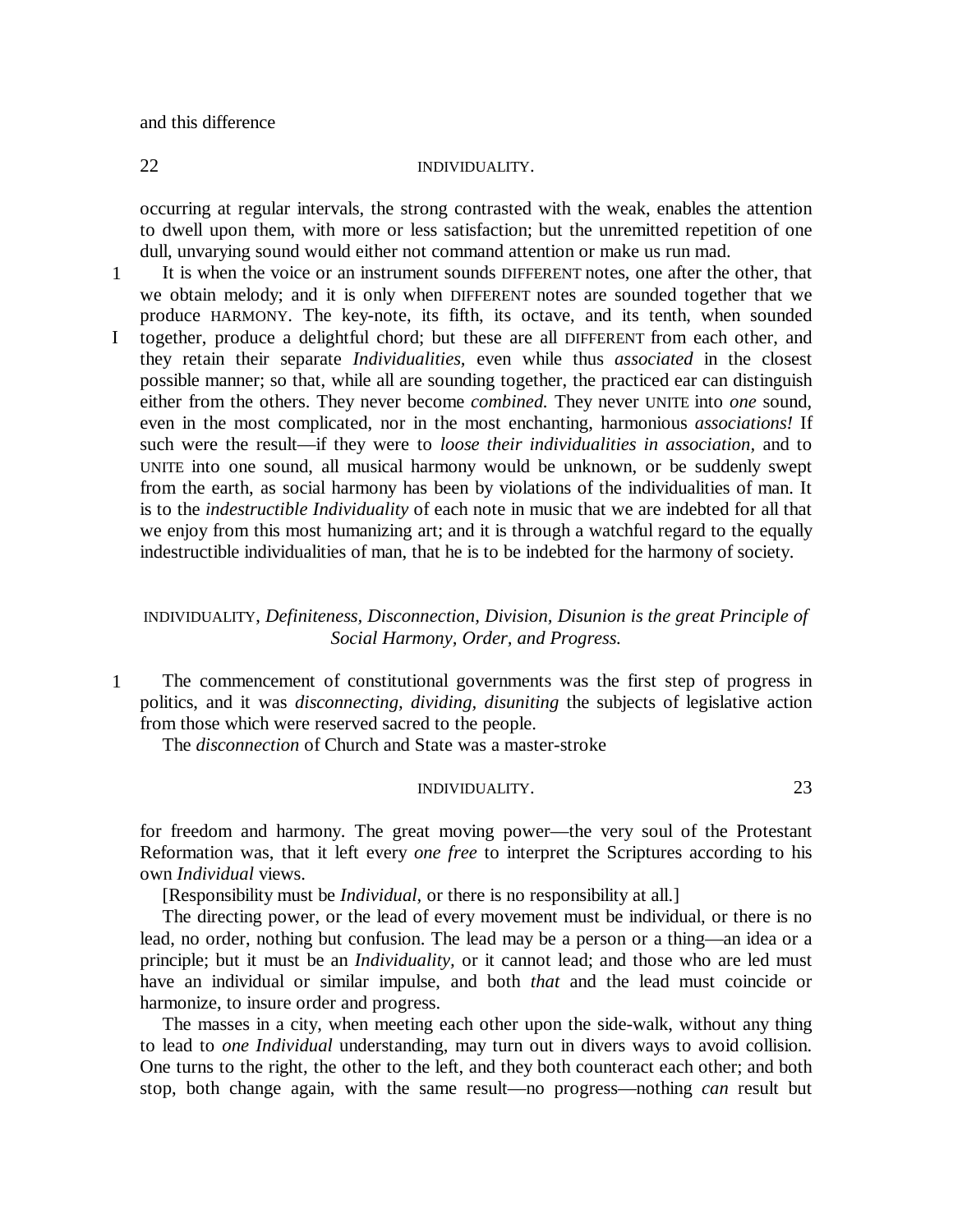uncertainty and confusion, until there is some *definite* understanding between them, which both co-operate to carry out. (Definite-ness is attained only by an *Individuality* of meaning in the proposition advanced). Some one *Individual* suggests through the papers that every one turn to the right on meeting another. As it is for the interest, and is the wish of every one to avoid collision and delay, *their inclinations and interests coincide*  with the idea thus thrown out, and the confusion is at an end. Here is individuality of purpose, individuality of understanding, individuality in the regulating or governing power, or lead, and yet the governing power is not a person, but an idea. Therefore, although the lead or governing power must be an individuality, it need not necessarily be a person. It is sufficient that it is an individuality; that is, notwithstanding that thousands accept the suggestion, it has but *one* meaning to any, and to all; and hence its success as a regulator. But if two suggestions were thrown out at the same time, the one

# 24 INDIVIDUALITY.

proposing to turn to the right, and the other to the left, and no one individual understanding were arrived at, and if *each one had not an interest in avoiding collision,*  they would neutralize each other, and confusion must be the result. Can we not see (Democrats as we are) that here may be an explanation of the defense of absolutism in governments, for the suppression of diversities of opinion, suppression of the freedom of the press, etc.? Here is in miniature the grand issue between despotism and liberty! What is the solution? I answer, the *right of supreme Individuality must be accorded to every one;* and though it is entirely impracticable to exercise this right in the present *close connections and combinations* of society, the true business of us all is to invent\*\*\*, modes by which all these connections and amalgamated interests can be *Individualized,*  so that each can exercise his right of individuality *at his own cost,* without involving or counteracting others; then, that his co-operation must not be required in any thing wherein *his own inclinations do not concur or harmonize with the object in view.* I admit that this makes it necessary that the interests of the individual should harmonize with the public interests! This is entirely impossible upon any principles now known to the public, and this explains the motive for the introduction of these *new Elements of society.*

We propose to throw out such ideas or discoveries as, when they come to be examined, may, like any other definite or scientific truths, become like the suggestions relative to the side-walk, the regulators of the movements of each individual, by the coincidence between these suggestions and his interests, or self-preservation.

Blackstone, and other theorists, are fatally mistaken when they think they get "*one general will"* by a concurrence of vote. Many influences may decide a vote contrary to the feelings and views of the voters; and, more than this, perhaps no two in twenty will understand or appreciate a measure, or foresee its consequences alike, even while they are voting for it. There may be ten thousand hidden unconscious diversi-

#### INDIVIDUALITY. 25

ties among the voters which cannot be made manifest till the measure comes to be put in practice; when, perhaps, nine out of ten of the voters will be more or less disappointed, because the result does not coincide with their particular\*\*\*, *individual* expectations.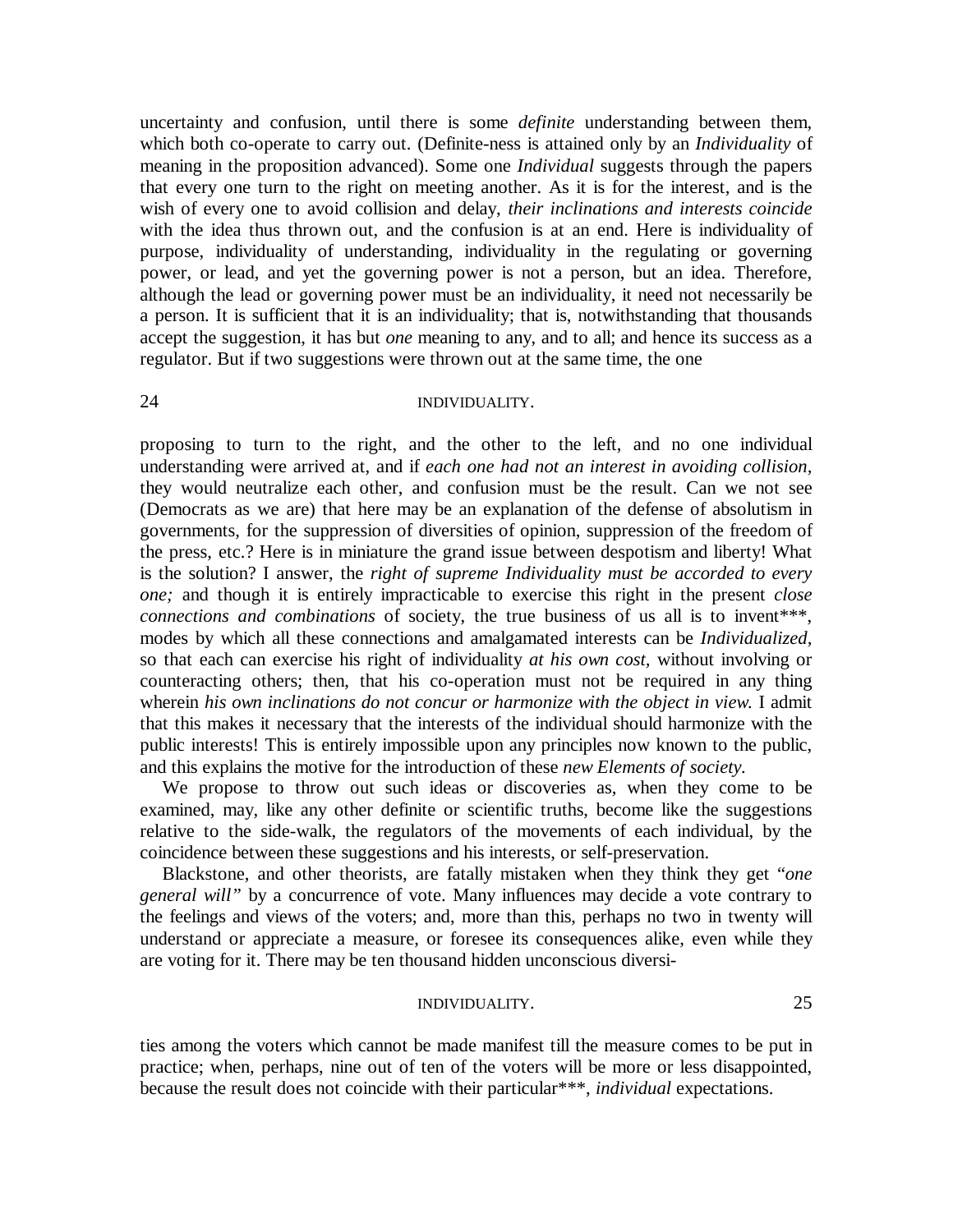These inventions are all too short-sighted and too defective to be allowed to govern the great interests of mankind! I admit, that when we have once committed the mistake of getting into too *close connections,* it is impossible for each to exercise his *right of Individuality*; that then, perhaps, to be governed by the wishes of the greatest number (if we could ascertain them!) might be the best expedient; but it is only an expedient, a very imperfect one—dangerous when great interests are involved, and positively destructive to the security of person and property, from the uncertainty of the turning of the vote, or of the permanence of the institution resulting from it. One man may turn the whole vote, and often for want of definiteness *(Individuality)* in the meaning of the terms of the laws, their interpretation and administration are, of necessity, left to an individual; and this is despotism! The whole process is like traveling in a circle too large to be taken in at a glance, but yet, without being aware of it, we travel toward the point whence we set out, although we take the first steps in the opposite direction! *Disconnecting all interests, and allowing each to be absolute despot or sovereign over his own, at his own cost, is the only solution that is worthy of thought.* Good thinkers never committed a more fatal mistake than in expecting harmony from an attempt to overcome individuality, and in trying to make a state or a nation an "*Individual!* " The individuality of each person is perfectly *indestructible!* A state or a nation is a multitude of indestructible individualities, and cannot, by any possibility, be converted into any thing else! The horrid consequences of these monstrous and abortive attempts to overcome simple truth and nature, are displayed on every page of the world's melancholy history. A few instances will illustrate.

#### 26 INDIVIDUALITY.

Lamartine, in his admirable history of the first French Revolution, says:

"Among the posthumous notes of Robespierre, were found the following: 'There must be one will; and this will must be either Republican or Royalist, ...... all diplomacy is impossible as long as we have not unity of power.'"

We here see the very root of his policy and the explanation of his sanguinary career. It was precisely the same root from which have sprung all the ancient as well as modern political and social fallacies. It was a demand for "*unity!*" "*one-ness* of mind," "one-ness of action," where coincidence was impossible. The demand disregarded all nature's Individualities, demanded the annihilation of all diversity, and made dissent a crime! Therefore, all were criminal by necessity, for no two had the power to be alike! The true basis for society is exactly the opposite of all this. It is FREEDOM to differ in all things, or the SOVEREIGNTY OF EVERY INDIVIDUAL.

Having the Liberty to differ does not make us differ, but, on the contrary, it is a common ground upon, which all can meet, a particular in which the feelings of all *coincide,* and is the first true step in social harmony. Giving full latitude to every experiment *(at the cost of the experimenters),* brings every thing to a test, and insures a harmonious conclusion. Among a multitude of untried routes, only one of which is right, the more Liberty there is to differ and take different routes, the sooner will all come to a harmonious conclusion as to the right one; and this is\*\*\* the only possible mode by which the harmonious result aimed at can be attained. Compulsion, even upon the right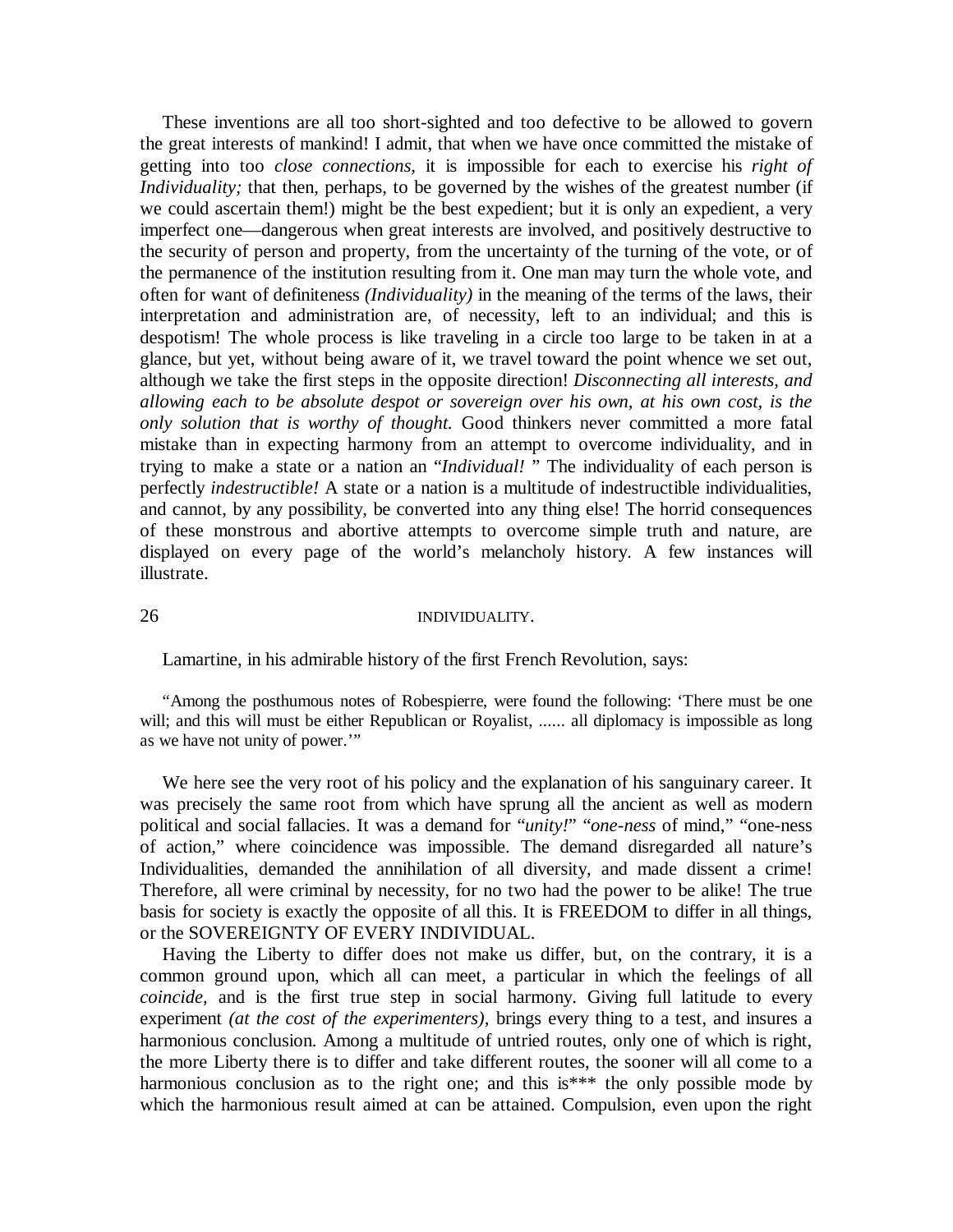road, will never be harmonious. The SOVEREIGNTY or THE INDIVIDUAL will be found on trial to be indispensible to harmony in *every step* of social reorganization, and when this is violated or infringed, then that harmony will be sure,\*\*\* to be disturbed.

Robespierre may have carried the old idea a little farther than some Republicans, but he carried it no farther than

# INDIVIDUALITY. 27

the Grecians, the Venetians, and even the ancient and modern advocates of Community of property. In all of them, as well as in all forms of *organized* society, the first and great leading idea was and is, to *sink the Individual in the state or body politic \*\*\*f* when nothing short of the very opposite of this, which is, RAISING EVERY INDIVIDUAL ABOVE THE STATE, ABOVE INSTITUTIONS, ABOVE SYSTEMS, ABOVE MAN-MADE LAWS, will enable society to take the first successful step toward its harmonious adjustment.\*

Lamartine, page 337:

"Couthon said, 'Citizens, Capet is accused of great crimes, and in my opinion he is guilty. Accused, he must be judged, for eternal justice demands that every guilty man shall be condemned. By whom shall he be condemned? By you, whom the Nation has constituted the great tribunal of the state.'"

Hero, by a jumble of sounding words, "great crimes," "eternal justice," "great tribunal of the state," all of which mean nothing whatever but the barbarian imagination of the speaker, a phantom h\*\*\* got up called *the state,* which is made to absolve the murderers from the responsibility of the murder. If this responsibility had rested *individually* upon Couthon, where, in truth, the whole of all that he was talking about existed, he would have shrunk back from taking the first step. But throwing all the responsibility upon the soulless phantom called *the state,* there was no longer any check to crime! This is raising institutions or the state *above* the Individual!

Again:

"The family of Louis XVI. being in prison, the municipal guard were always present at all their meals and other meetings, and prevented all confidential conversations; even their private feelings were suppressed (by order of authority). They were ordered not to speak in a low voice, but to talk aloud, and in French—any other language was forbidden. Madame Elizabeth, having once forgotten this order,

\* To common eyes this will appear strange or impracticable—on this point see "Practical Details."

————————————————————

28 INDIVIDUALITY.

spoke a few words in a low tone to her brother (the King), when the municipal in authority scolded her violently, and said, 'The secrets of tyrants are conspiracies against the people, Speak out!' said he 'or be silent—the Nation should hear every thing,'"

Here again, the *Nation,* the *state* was every thing, the Individual nothing! The king, his wife, his amiable sister, and their children had no rights left! The Nation, authority, the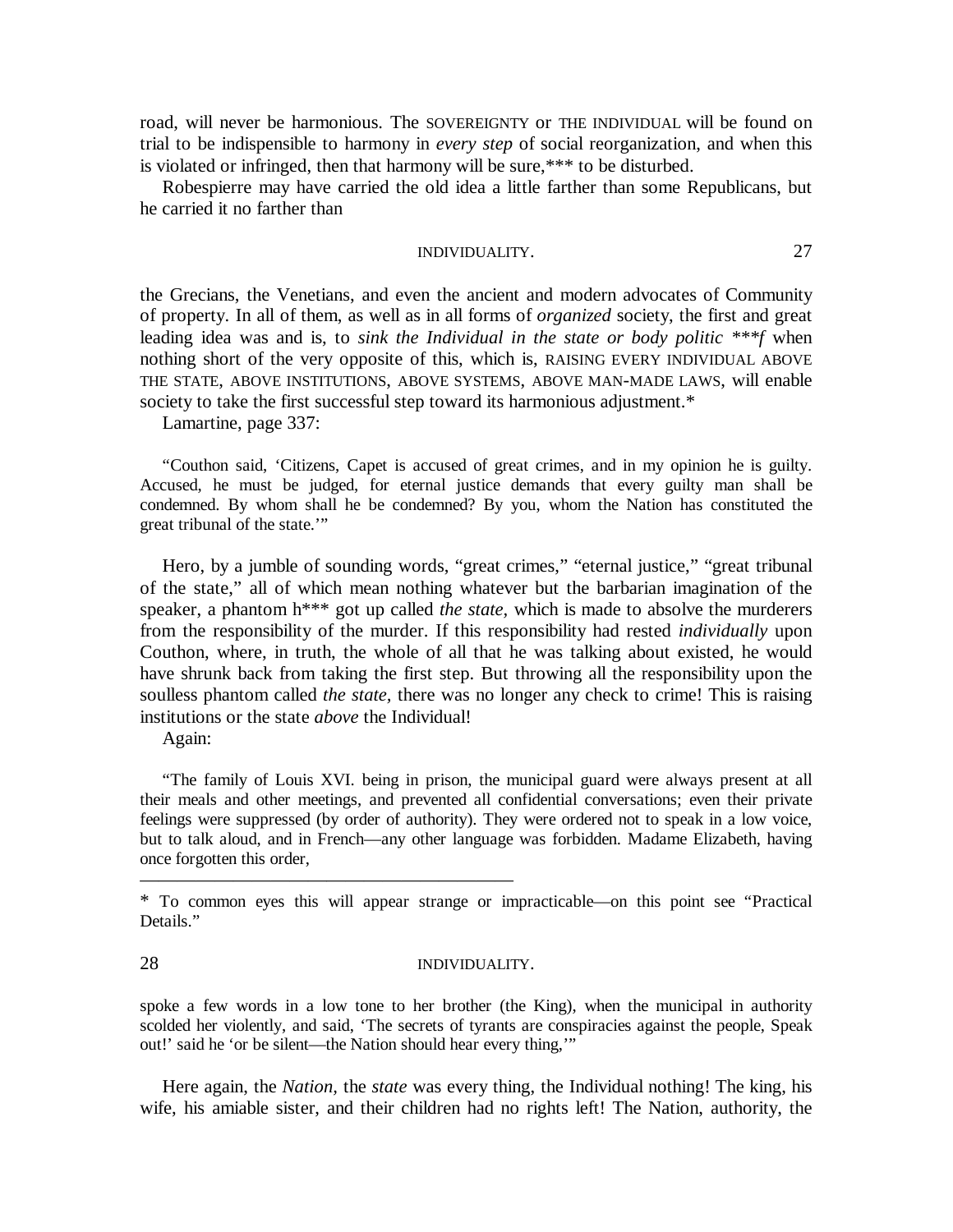institution, had annihilated all, and a dying sister must not speak to a dying brother, but their bleeding hearts must be laid bare by heartless authority, and trampled under the feet of the horrid monster of the imagination called "the Nation!" This is raising the Nation *above* the individual! Human institutions above Humanity! The true order is frightfully inverted! The individual should be THE ALL, and the Nation should be a multitude of *sovereign Individuals,* or be nothing.

Again, page 289. Speaking of Louis XVI, in prison, Lamartine says:

"The uniformity of this life began to change to custom and peace of mind. The daily presence of beings mutually beloved (his family was with him), their mutual tenderness, more felt since the etiquette of a court no longer opposed the effusion of the sentiments of nature."

The free play of the natural family feelings, even to a king *in prison,* was preferable to the constraint of a court etiquette, which is imposed professedly for the "dignity of the state!" This again, is sacrificing the Individual to the state.

Page 483:

"Robespierre was repudiating the wholesale murders that had disgraced the Revolution, \*\*\*Marat felt sore under the responsibility that rested on him, and jumping up, shouted aloud, 'they were a National Vengeance.'"

What would he have done for a scape-goat if the people had not been trained in the dogma of the *state every thing,* the *individual nothing!*

An elderly lady in the country, hearing that her daughter had been thrust into prison the day before, on suspicion of

### INDIVIDUALITY. 29

being opposed to the revolution, hastened in dreadful alarm to the city, alighted at a hotel, and in her phrensy of grief, gave vent to some expressions that were immediately interpreted into disapprobation of the Revolution. She and her daughter both met at ten o'clock the next day, for the last time in the world, at the guillotine!

The Revolution had become the all-in-all—Humanity was blotted out. The *laws, rules,*  and *edicts* of the Revolution were *above* all else—the revolution was the great Juggernaut, to which it was thought a virtue to procure victims. This is raising Institutions *above* the Individual!

Page 351:

"Robespierre himself, in returning in the evening to Duplay's house, and conversing on the sentence just passed upon the king, seemed to protest against the vote of the Duke of Orleans. 'The miserable man.' said he, he was only required to listen to his own heart and make himself an exception. He would not or dare not do so'"

And why dared not the Duke of Orleans to listen to his own individual heart and make himself an exception? Because the public would not sanction it—they knew nothing of the *right of Individuality.* The institution of the Revolution had become every thing, the Individual nothing.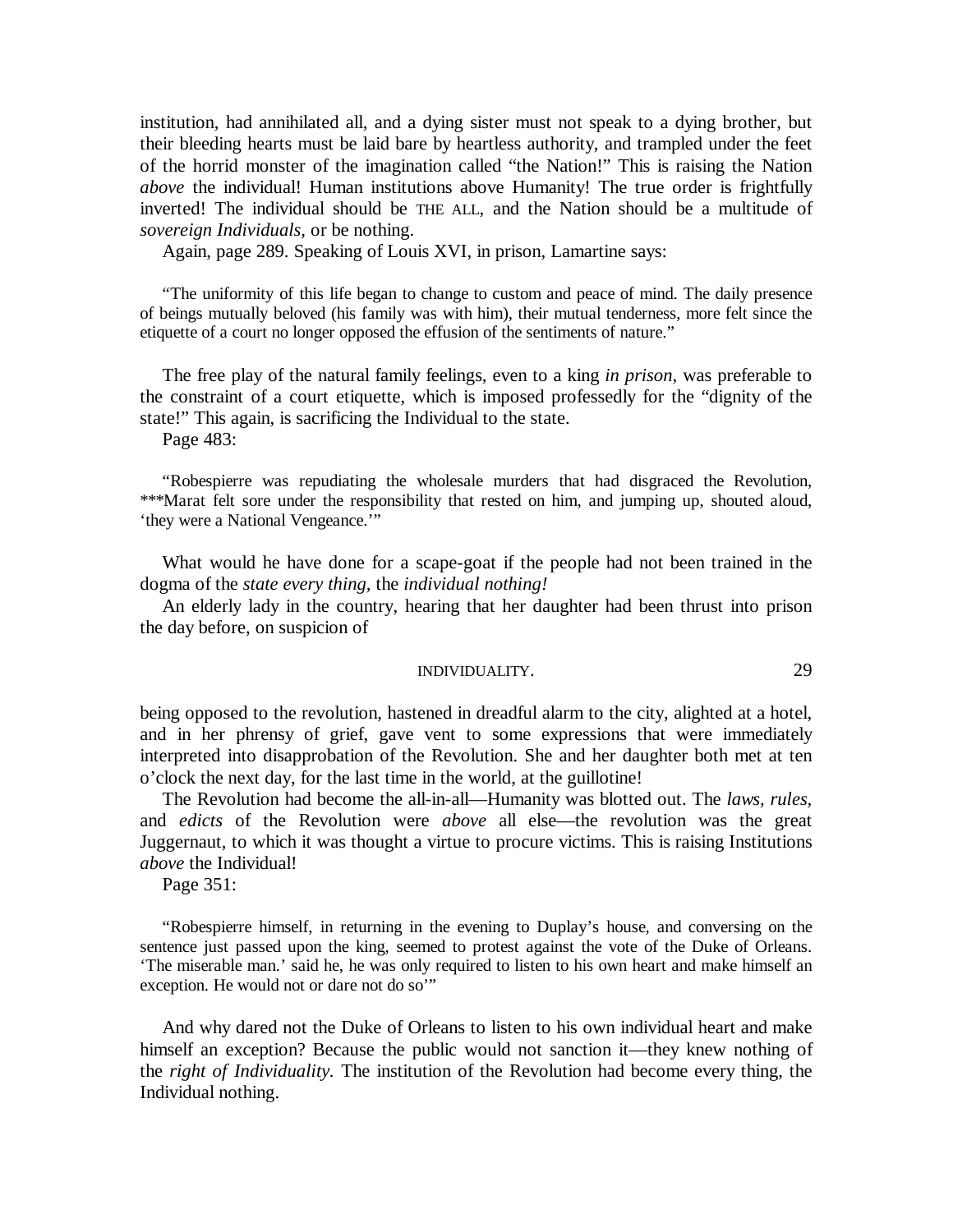Robespierre said to the National Convention of France:

"Besides, do you not perceive that by giving up the citizens to the Individuality of religion, you kindle the signal of discord in every town and village? Some would have a religion, others would wish for none, and they would thus become mutual objects of contempt and hatred."

Why would they have become mutual objects of contempt and hatred? Simply because this Individuality was not recognized as the absolute right of every person, and was not known as the great principle of order and harmony. *Diversity could only beget enmity where conformity was demanded!* Robespierre himself lost his own life in an attempt to enforce conformity!

30 INDIVIDUALITY.

Page 309:

"As the king was conducted to the guillotine, no insult, no imprecation arose from the multitude. If it had been asked of each of these two hundred thousand citizens, actors or spectators in this funeral of a living man, 'Must this man, one against all, die?' not one would have replied, 'Yes.' But circumstances were so combined, by the misfortunes and pressure of the times, that all accomplished, unhesitatingly, what, *isolated,* no one would have consented to."

What plainer evidence do we require to prove that *isolated,* or individual responsibilities and actions would constitute the true corrective for the enormities that have always been committed *under* the barbarian notion, that something called the state, or the law, was superior to humanity, or that institutions should rise above the individual, instead of being subordinate and useful to the individual.

Page 254:

"Any other man than Robespierre would have felt the influences of these reminiscences, and a feeling of generous pity would have stolen over his mind .... but Calculation had superseded all natural feelings in his mind, and the more he stifled every sentiment of humanity, the nearer did he, in his own imagination, approach to superhuman greatness; and the more he endured from the struggle, the 'more persuaded was he of its justice."

Robespierre was all this time only consistently sacrificing every thing and every body to the phantom in his imagination called the republic, the Revolution, or the state! Page 127:

"Danton, cruel on the whole, but capable of pity in detail, yielded to the solicitations of friendship and the dictates of his own heart, and released (on the previous evening) several persons in whose fate he had felt an interest. Ordering crimes to be committed through the ferocity of system, and not the ferocity of nature, he seemed happy to rescue victims from himself."

How evidently *the system* had risen ABOVE the man! The idea of the absolute inviolability of every person must lead and predominate in any movement, or it will proceed in confusion and end in despair.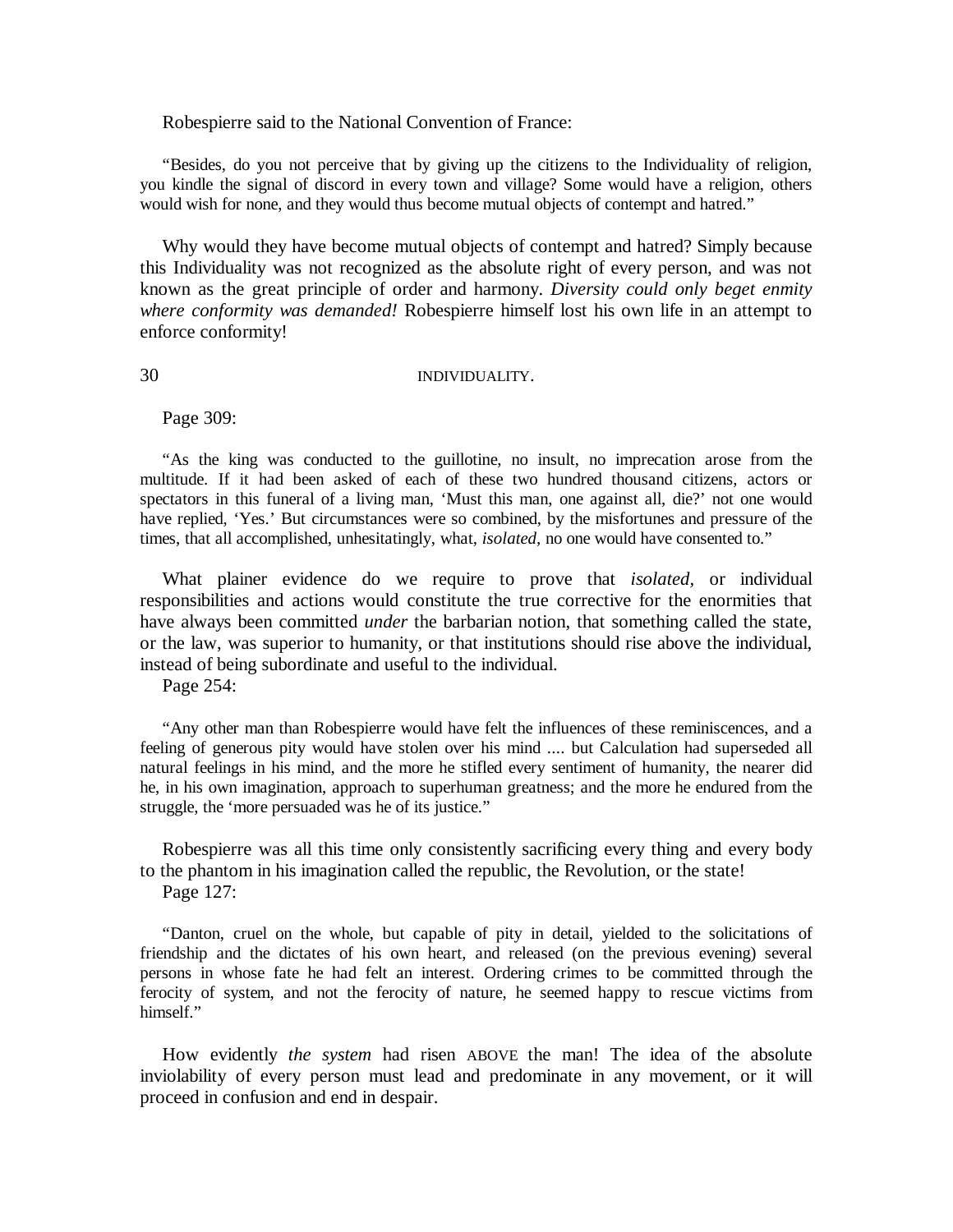#### INDIVIDUALITY. 31

Page 140:

"Cazotte was imprisoned separately from his daughter. The judges did what assassins shrank from, and Cazotte perished."

It was the ferocity of system that made the judges worse than assassins. The "*ferocity of system*" commences at the point where it begins to rise *above* man!

Page 160:

"'Louis XVI. will lose his head on the scaffold,' wrote Fonfrede to his Brothers of Bordeaux. 'The Majority desire it, and Liberty and Equality demand it as much as universal justice, The sacrifice is great. Condemn a man to death!\*\*\* My heart revolts at the idea, but duty speaks, and I bid my heart be still.'"

The "ferocity of system" had deluded Fronfrede with regard to "duty." The "*right* of majorities" and of "justice!" I understand the first step in justice to be the inviolability of person, whether it be King or Beggar. This is also the true foundation of Liberty and "equality." Political systems, to the contrary, only prove their fallacy and their wickedness.

Vol. iii., page 288:

"The republic was no longer a society, but a massacre of conquered men upon a battle-field. The fury of ideas is more implacable than the fury of men; for men have heart, and opinion has none. Systems are brutal forces, which bewail not even that which they crush. As the bullets on a battle-field, they strike without choice, without justice, and frustrate the end which was assigned to them. The Revolution had belied its doctrine by its tyranny. It stained its right by its violence. It dishonored its struggles by its executions."

Nothing can be more true than these comments on the Revolution; but what is the root of all *this ferocity of system?* and what is the remedy? The root is the erecting of systems above *Men!* The state *above* the Individual! Human laws above Humanity! The *Remedy*  must be the SOVEREIGNTY OP THE INDIVIDUAL, at his own cost, preserved through all the ramifications of the social state.\*

\* See Practical Details of Equitable Commerce.

————————————————————

### 32 INDIVIDUALITY.

Page 243:

"The horror of living had conquered the horror of death. Young girls and children begged to fall beside their fathers and kinsfolk thus shot down; and daily the judges had to refuse the supplications of despair, imploring the penalty of death, less fearful than that of living. Every day they granted or refused these requests. The barbarity of these proconsuls did not await crime, but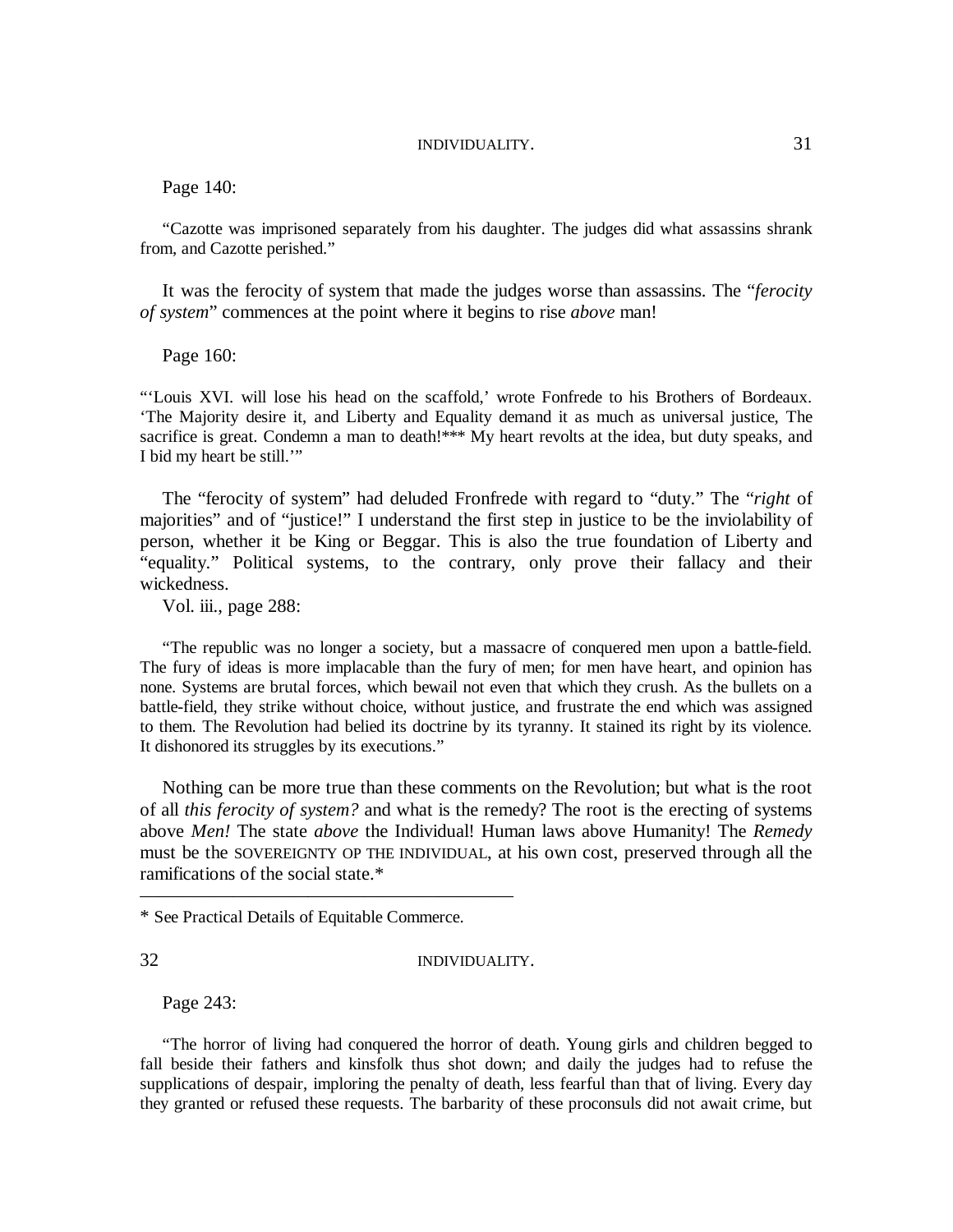prejudged it in name, education, or rank. They struck in anticipation of the future. They anticipated years—they immolated infancy for its opinions to come, old age for its past opinions, women for the crimes of tenderness and tears. Mourning was forbidden as under Tiberius. Many were punished for having had a sorrowful countenance or a mourning garb. Nature was distorted into an accusation; and to be pure, it had become necessary to repudiate nature. All virtues were reversed in the human heart. The Jacobinism of the proconsuls of Lyons had overthrown the instincts of men; false patriotism had overthrown humanity."

In other and shorter terms, 'the INSTITUTIONS HAD OVERTHROWN THE INDIVIDUAL!!\*\*\* Vol. iii., page 166:

"The Girondists were removed during the night to their last place of detention, the Conciergerie, where the Queen was still confined. Thus the same roof covered the fallen queen and the men who hurled her from her throne on the 10th of August! The victim of royalty and the victims of the Republic."

Both parties brought to the same end from the *same* cause!\*\*\*" A striking, a melancholy, and impressive lesson to all builders of political or social institutions! It matters not what form a government assumes on paper—Absolute Despotisms, qualified Monarchies, Republics, or Reform combinations, all raise the institutions, or an external power, *above* the individual, and, consequently, all have their victims in their turn, or, rather, in one form or another, ALL ARE VICTIMS! The *sovereignty of every Individual,*  or raising the Individual *above* all institutions, and all external power or authority, is the only remedy.

Page 417:

"'The number and barbarity of the executions, the innocence of the

$$
INDIVIDUALITY. \t\t\t\t 33
$$

victims, the distribution of the spoil, the derision of judgment, the streams of blood, and the heaps of corpses, had transformed the nation into an executioner and the government into a machine of murder."

Whoever studies this era in the world's sad history, as a lesson to Mankind, will see that no other result could possibly have been attained after having once annihilated all respect to the RIGHT OF INDIVIDUALITY, and made the state policy the all in all. From this one great grand error have all organized societies of men and women been victimized, in one form or another. All social calculations have been frustrated, and, up to this moment, anarchy, confusion, and suffering pervades the earth. By this first false step men's minds have become inverted, and all men's political and social relations are correspondingly deranged.

The state, the society, the institutions, the body politic, the nation, the system, or customs we live in, must not be permitted to become primary, but must be secondary! Neither man, nor man-made laws or systems, must rise above man; but laws, rules, and institutions, must be subject to man's purposes! Human institutions must not rise above Humanity! Man must not be distorted to fit institutions, but institutions must be made to fit man! The state, or body politic, must RESULT FROM INDIVIDUALITY, instead of crushing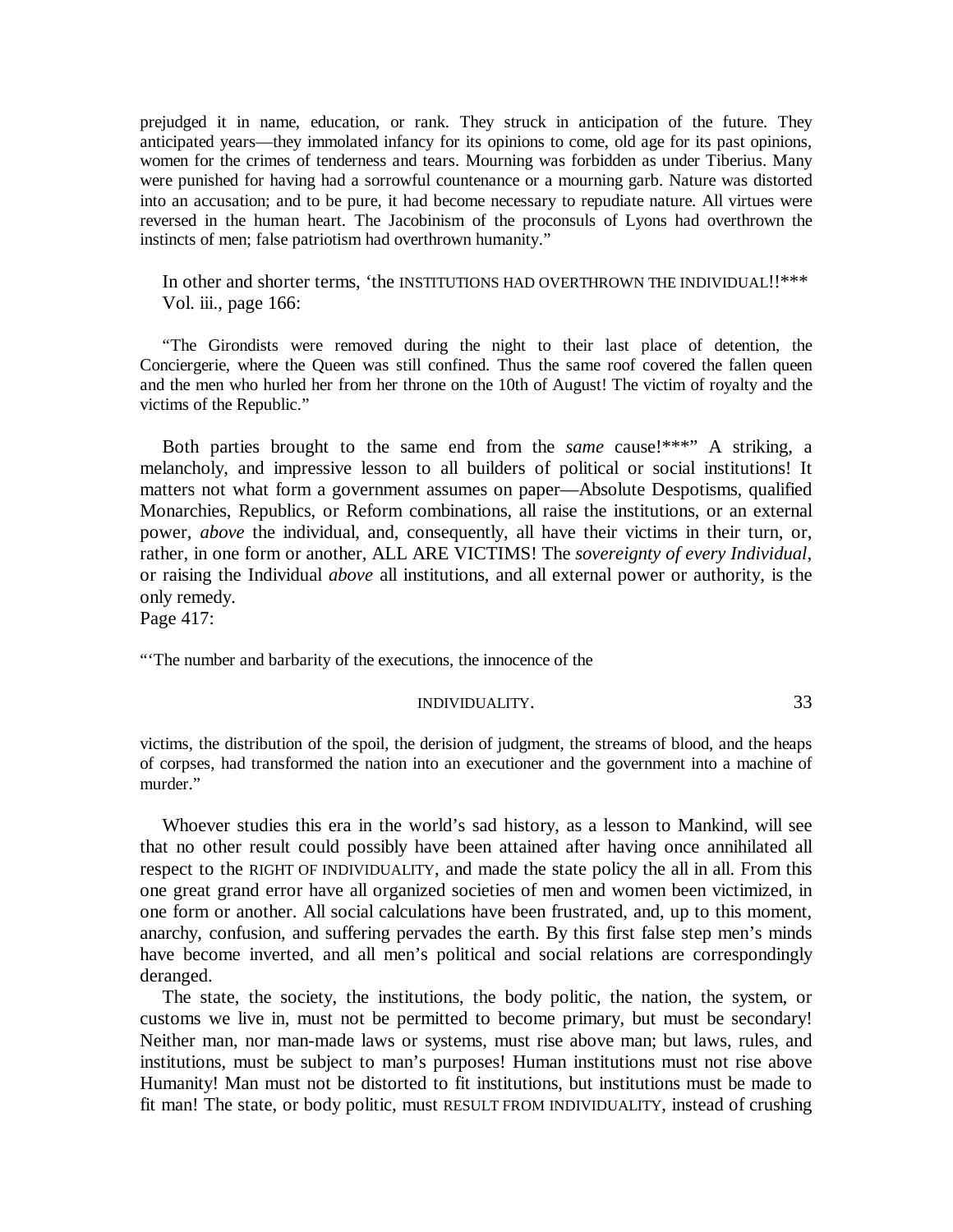it. If we would have a prosperous state, it must result from the prosperity of the individuals who compose the state. Where every individual is rich, the state will be rich. Where every individual is secure in his person and property, the nation, or state, is secure. Where every individual thrives, there will be a thriving state or nation. Where every individual should do justice, there justice would reign in the state or Nation. Where every Individual should be free, there would be a free state or a free nation. The liberty, freedom, or sovereignty of a state or Nation, *must* consist of the *sovereignty of the individuals* who compose the state or Nation. But there never was a prosperous nation where every individual languished!

#### 34 INDIVIDUALITY.

No rich nation, where the property of all its members was consumed in building up national glory! A state or Nation, cannot be secure in person and property, where the person and property of every Individual is *under* institutions which are liable to unforeseen changes! There can be no just state or Nation, where every individual is ignorant or indifferent to what constitutes justice! *There can be no* FREE *state or Nation, where every Individual lives* UNDER, instead of ABOVE, the customs, laws, and institutions of the state or Nation!!

An illustration of *Individuality,* as the great principle of order, is seen in any movement of much magnitude, which must, of necessity, embrace a great number of parts. A large post-office is divided into different departments, each Department having an individual place. There is a place for Delivery, a place for Deposit, a place for Females, a place for Males, a place for newspapers, a place for unadvertised letters, and a place for letters that have been advertised. Some of these departments are again subdivided (or Individualized). The advertised letters are placed under *different*  Alphabetical heads, and *different* places of delivery are established for one kind of letters, to avoid the confusion of too much mixture. One place for the delivery of letters ranging from A to D, another for those ranging from D to H, etc., and the ultimatum would be to have an individual place for the delivery of all letters ranging under any one *Individual*  letter of the Alphabet. *The perfection would be dividing* the parts until they were indivisible; in other words, the perfection of order would consist of perfect *Individuality.*  Another illustration is seen in an army. The commander-in-chief is the Individual leader of the whole. Other officers under him, each have the lead of a particular *individualized*  portion of the body. Each of these portions is again divided, and an individual has the particular lead of each of these most minute subdivisions. All these different leads coincide with each other. All this is\*\*\* a beautiful development of order, without

### INDIVIDUALITY. 35

which nothing could be accomplished! Only one more step is in the same direction wanting! And this is, that *the lead* which each individual subordinate or soldier has by nature within him, should COINCIDE or harmonize with all the other leads, as in the postoffice, or else, that he should \*\*\*not be required to act! If this would present a check to action, it would check only *vicious* action, and furnish *the only* corrective for that vulgar and criminal ambition that has so uniformly desolated and cursed the world. The word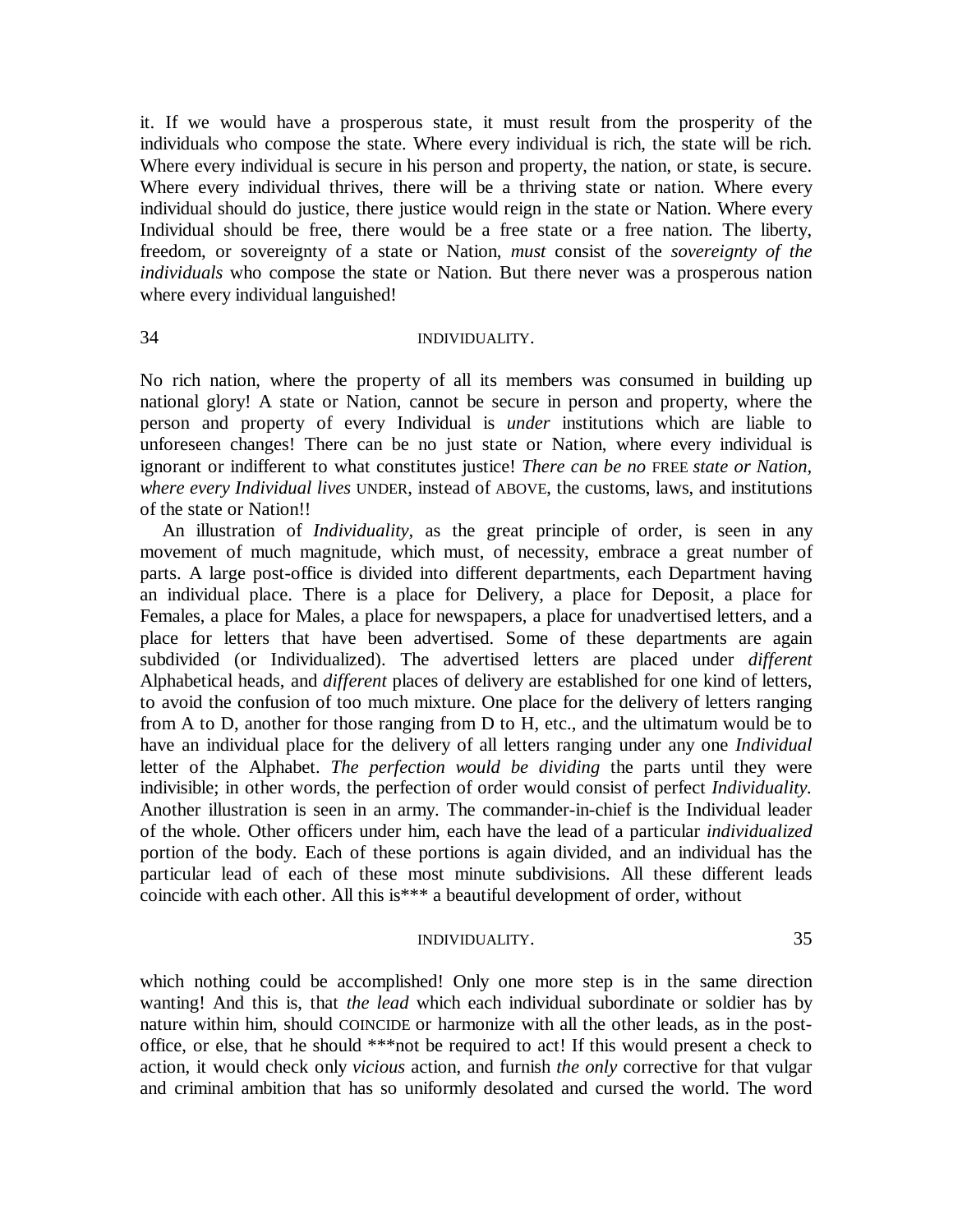"*commander*" would then be changed into the word *leader.*

Lamartine, in his History of .the French Revolution, vol. ii., page 370, says that Lilienhorn, one of the conspiring assassins of Gustavus, King of Sweden, confessed that he was seduced into the crime *by the ambition of commanding the National Guard* during the tumult that would be likely to follow the king's death.

The *eclat* attached to commanders, Heroes, etc., is the result of ignorance relative to their merits. A whole army of commanders-in-chief could do nothing if there were more than one commander-in-chief. It makes not so much difference *who* is leader! Great results are attained not so much because this or that person is leader, but because there is *Individuality* in the lead. *Every person is an individual, and therefore possesses the essential qualification for a leader!* It is *Individuality,* therefore, that is entitled to the *eclat,* rather than the person who happens to become the agent to act it out. Now, if this had been generally known, Lilienhorn would not have conspired against the life of Gustavus, for the prospect of the *eclat* of commanding the National Guard—Gustavus, a peaceful and philosophical friend of justice, might not have been assassinated, His influence might have modified the conduct of the surrounding powers, and the frightful catastrophe of the revolution might have been averted! Such are the magnificent tendencies of a knowledge of *Individuality;* and nature, true to her great purpose, the elevation and perfection of the race, is, and always has been, silently, though

#### 36 INDIVIDUALITY.

irresistibly at work, counteracting the blunders of her children, dividing and subdividing political parties, religious sects, and all National, state, and social *combinations,* and dragging them through with their faces stubbornly averted, toward the true harmonious, peaceful, prosperous, happy condition of ultimate *Individuality.*

Nothing is more common than the remark that "no two persons are alike," that "circumstances alter cases," that "we must agree to disagree," etc., and yet we are constantly forming institutions that require us to be alike, which make no allowance for the *Individuality* of persons or circumstances, and which render it necessary for us to agree, and leave us no liberty to differ from each other, nor to modify our conduct according to circumstances.

"\*\*\*[check against para.] To every thing there is a season, and time to every purpose under the heaven: A time to be born and a time to die; a time to plant and a time to "pluck up that which is planted; a time to kill and a time to heal; a time to break down and a time to build up; a time to weep and a time to laugh; a time to mourn and a time to dance; a time to embrace and a time to refrain from embracing; a time to get and a time to. lose; a time to keep and a time to cast away; a time to rend and a time to sew; a time to keep silence and a time to speak; a time to love and a time to hate; a time of war and a time of peace."

#### Such is the *Individuality* of *times.*

There is an Individuality of countenance, stature, gait, voice, which characterize every one, and each of these peculiarities is *inseparable* from the person; he has no power to divest himself of them—they constitute parts of his physical Individuality; and were it not so, the most inconceivable confusion would derange all our social intercourse! Every one would be liable to the same name! One man would be mistaken for another! Our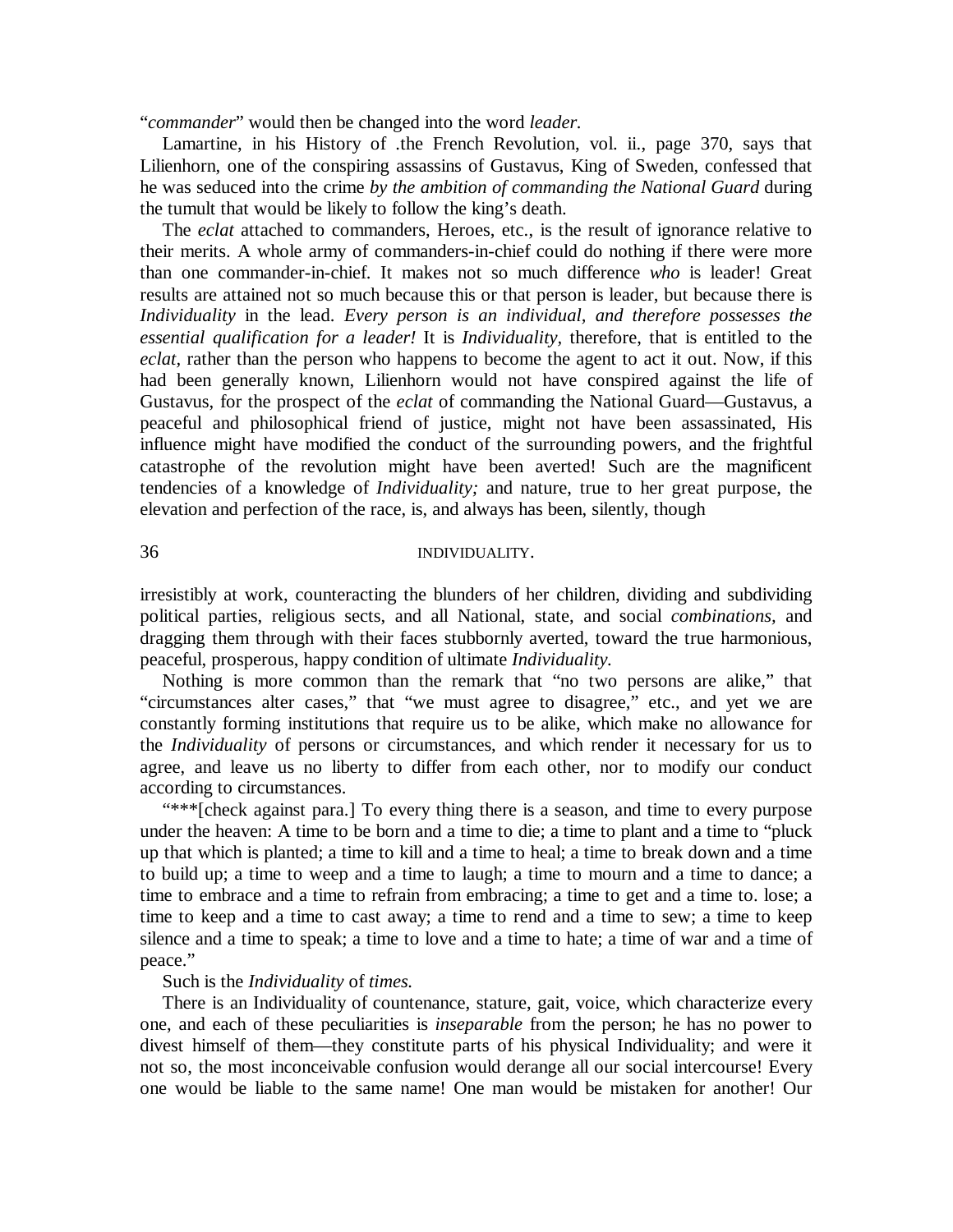relations and friends would be strangers to us! "No security of person, of possessions! No justice between men! No distinction between

### INDIVIDUALITY. 37

friends or foes. All would be mere guess-work \*\*\*'or chance, and universal confusion would reign triumphant. How much, then, are we indebted to Individuality, even in these four particulars of physical conformation! The fact, that these peculiarities of each are *inseparable* from each—not to be conquered—not to be divided or separated from each, is apparently the only part of social order that man, in his \*\*\*had career of "policy" and expediency, has not overthrown or smothered. I have spoken of only four of the peculiarities of human character, and if these confer such benefits upon society, what may we not expect on a full development of all the capacities, physical, mental, and moral, with which every one is, to a greater or less extent, invested! but no two alike; and if the little intellectual development now extant results in an individuality that makes men and women restive and ungovernable *under* the existing institutions, what are we to expect for the future! Not only are no two minds alike now, but no one remains the same from one hour to another! Old impressions are becoming obliterated, new ones being made—new combinations of old thoughts constantly being formed, and old combinations exploded. The surrounding atmosphere, the contact of various persons and circumstances, all contribute to make us more the *mirrors of passing* things than the possessors of any fixed character, and we have no power to be otherwise; therefore, to require us to be stationary blocks, all of one size, hewn out by laws, institutions, or customs, is a monstrous piece of injustice, and it is impossible in the very nature of things.

I have seen a youth, who, from habitual inclination, rejected meat as an article of food, in one minute converted into, as it were, a ravenous wolf. He jumped at, and seized a raw chicken, tore a piece from its leg with his teeth, and chewed it with a voracity truly frightful; but while in the very act, in less than a second, he suddenly stopped, and sickened at what he had done! All this was effected by the direction of electro-nervous currents upon different parts of the brain by

#### 38 INDIVIDUALITY.

artificial means;\* but we are apparently surrounded with this fluid at all times, and we cannot say beforehand what effects it shall produce upon us! Where, now, is the right in pledging ourselves to be consistently of this or that character! and where the right in others to demand of us to conform to their modes of thought or action? and where is the authority for human institutions to rise above humanity, and say, with the tone of command, "be ye this," or, "be ye that!" "thus far shalt thou go, and no farther?"

I saw a youth in a company of twenty-three persons (selected for his known scrupulous regard to the rights of property), in one minute and a half converted into a daring thief. He stole money purposely laid in his way before the eyes of the whole company, hid the money, and then denied it with the boldness and assurance of a hardened professor. In a second he was made extremely conscientious, and sunk down with grief, shame, remorse, as if he would have gladly hidden himself *from* himself and all the world in the very depths of the grave; and our most soothing efforts were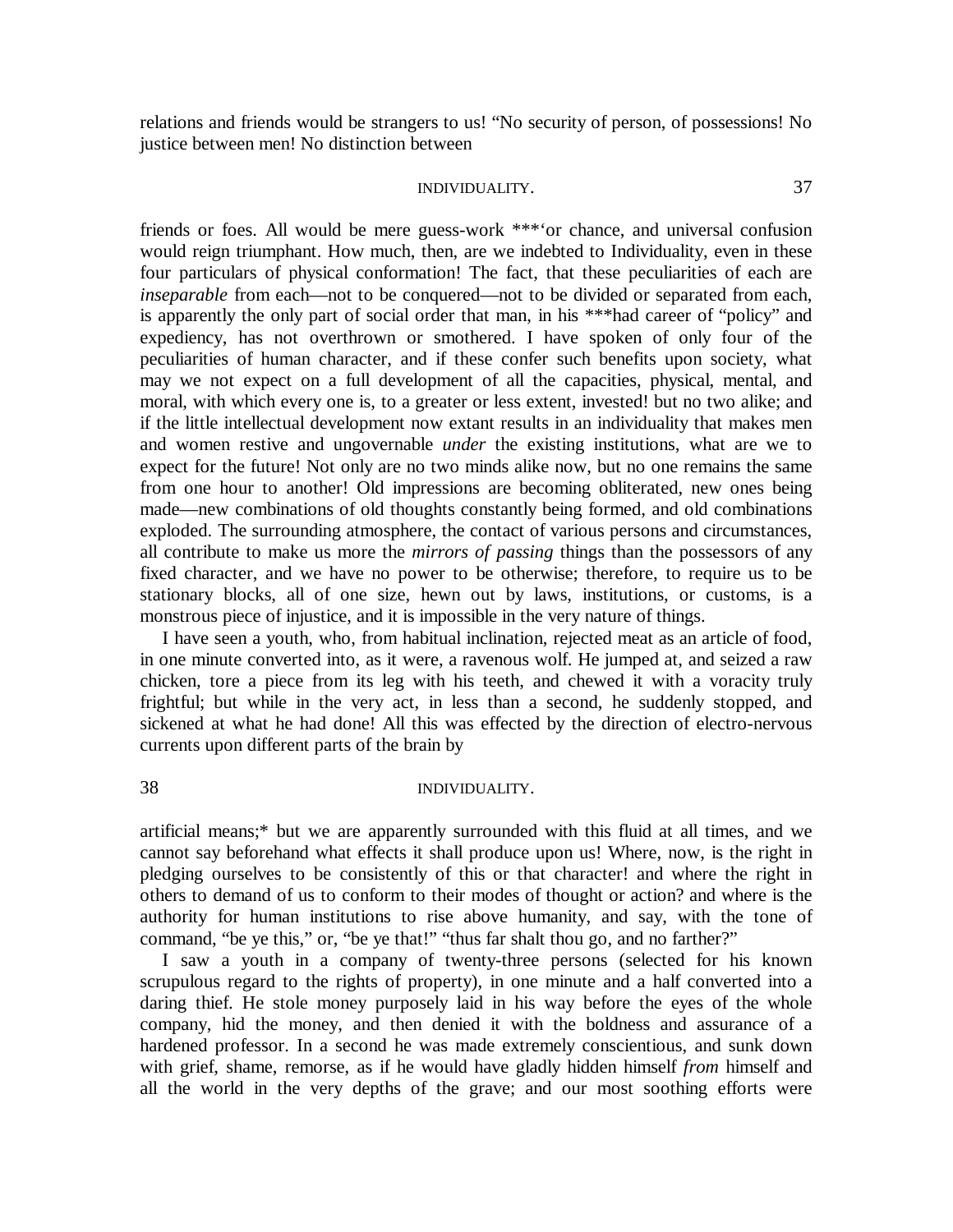necessary for his relief, assuring him that it was all *our* work. The scene was extremely affecting. There was scarcely a dry eye in the company, and the exclamation was made, "O God! that lawmakers could only get the lesson that we have had to-night."

To what purpose, O legislators, do ye say, "thou shalt not steal?" To what end are all your horrid inventions for punishment! Stealing still goes on, and ye only repeat "thou shalt not steal," and still punish, even though you said at first that punishment was a remedy! Ye have no remedy! but only inflict tenfold more evils by your abortive attempts to over come effects without consulting causes, or opening your eyes and ears to explanations! Our security against fire and gunpowder is in our knowledge of their natures and their incalculable modes of action, which knowledge raises us *above*

———————————————————— \* See Dr. Joseph Burhanan's discoveries in Neurology

# INDIVIDUALITY. 39

their dangers, and renders them useful and comparatively harmless. Our remedies and securities against social evils are in our knowledge of our own natures, our inevitable modes of action, our true positions with regard to each other, and to our institutions. Even man-made laws, rules, precepts, dogmas, counsel, advice, may all be rendered comparatively harmless and useful by *not allowing* them to rise above the higher law, the highest utility, the SOVEREIGNTY of the INDIVIDUAL. We are liable to be deceived and disappointed in ourselves, as well as in others, *until we are aware of this liability,* which raises us *above* the danger; and we are subject, not only to constant changes, but to actions and temporary reactions, over which *(at the time)* we have no control whatever. The intrinsic philosophy of reactions may be beyond our reach, but the facts are notorious, that the reaction of fatigue of mind or body is rest; that the reaction of intense friendship is intense enmity; the reaction of intense love is indifference, a temporary or intense hatred; the reaction of great benevolence is temporary malevolence; the reaction of philanthropy is misanthropy; the reaction of great hope or expectations is temporary or great despair; the reaction of great popularity is sudden unpopularity; and it is well known that the greatest benefactors of the race, from high popularity, have often suddenly fallen victims to an unaccountable public hatred.

It is also notorious, that all of us are liable to strange inconsistencies of character, and that no effort on our part can prevent it; that the most reasonable are sometimes very unreasonable; the most accurate observers are very often under mistake; the most consistent are sometimes inconsistent; the most wise are sometimes foolish; the most rational sometimes insane! How unreasonable, then, how inconsistent, how unwise, how absurd, to promise for ourselves, or to demand of others, always to be reasonable, correct, consistent, and wise! under all these changes, and actions, and reactions, and inconsistencies of character, over which *(at the time)* we

40 THE EQUITABLE REWARD OF LABOR.

have no control whatever. How difficult to regulate our-selves! How impossible to *govern* others!

Add to all these unavoidable idiosyncrasies of character, the nice and peculiar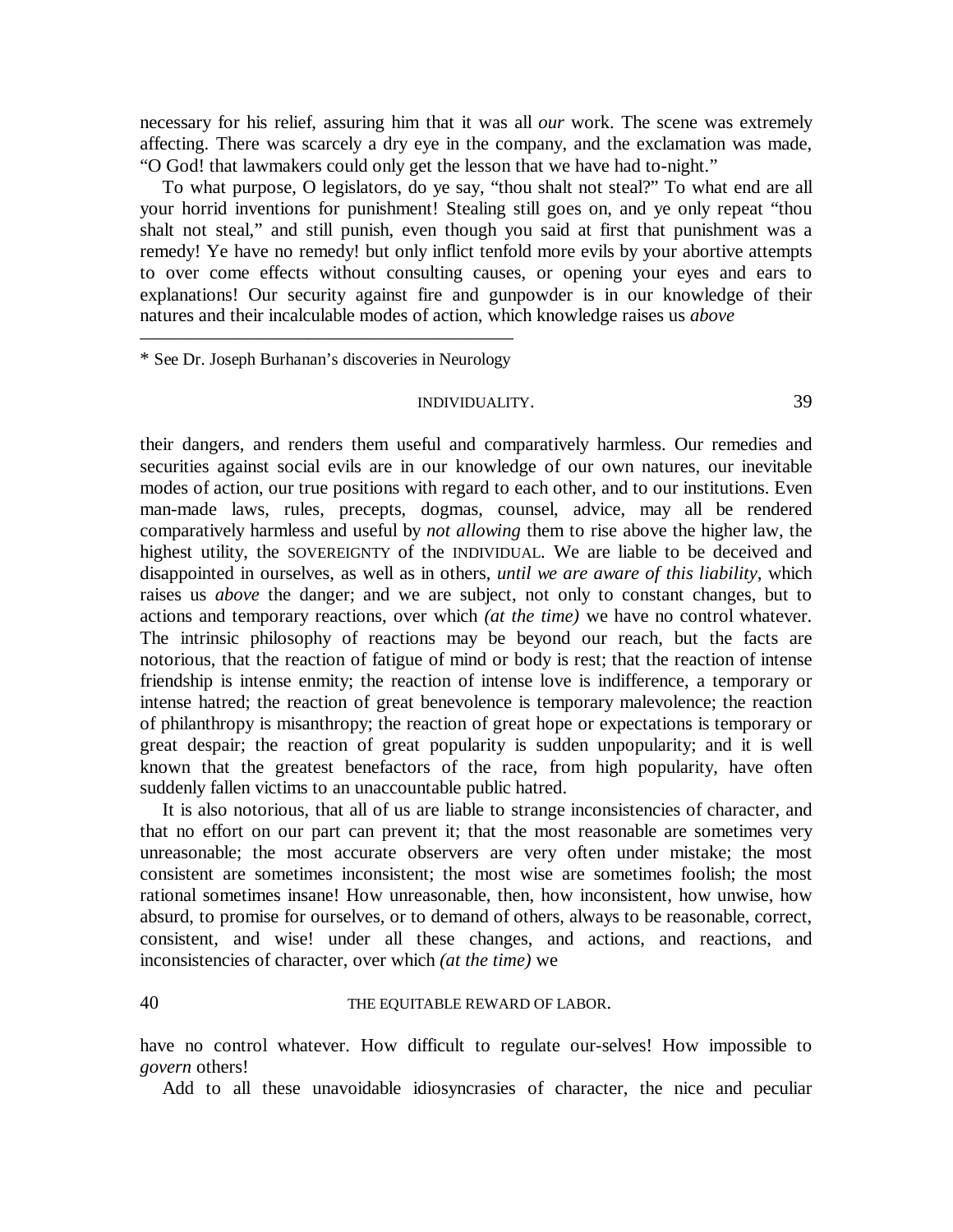influences of the conditions of the vital organs, the circulation of the blood, the influence of intangible agents, all combining and acting differently, perhaps, on every different constitution, and like the changes of the kaleidoscope, seldom or never twice alike, even upon the same individual! Add these again to what has been said in the foregoing pages, and to all that passes in our daily experience, bearing directly upon the point under consideration, and we shall then get only a glimpse of *Individuality;* then consider on what foundation rest all customs laws, and institutions which demand *conformity! They are all directly opposed to this inevitable individuality,* and are therefore FALSE!!! and the great problem must be solved with the broadest admission of the ABSOLUTE RIGHT OF SUPREME INDIVIDUALITY. The exercise of this right being impracticable in combined or amalgamated interests and responsibilities, universal harmony demands that those be universally *disintegrated,* INDIVIDUALIZED.

#### (I). THE PROPER, LEGITIMATE, JUST REWARD OF LABOR.

——————————

With regard to the lint proposition (marked i), the reward of labor, it is. perhaps, scarcely necessary to add any thing to what has been said within the last twenty years on this subject. It is now evident to all eyes, that labor does not obtain its legitimate reward; but on the contrary, that those who work the hardest, fare the worst. The most "elegant and costly houses, coaches, clothing, food, and luxuries of all kinds are

### THE EQUITABLE REWARD OF LABOR. 41

in the hands of those who never made either of them, nor ever did any useful thing for themselves or for society; while those who made all, and maintained themselves at the same time, are shivering in miserable homes, or pining in prisons or poor-houses, or starving in the streets.

Machinery has thrown workmen out of their tenth-paid employment, and this machinery is also owned by those who never made it, nor gave any equivalent in their own labor for it. These starving workmen have no resource but upon the soil; but they find that this also is under the control of those who never made it, nor ever did any thing as an equivalent for it. At this point of starvation, we *must* have remedy, or confusion.

At this point, society must attend to the rights of labor, and settle, once for all, the great problem of its just reward. This appears to demand a discrimination, a *disconnection,* a DISUNION between COST and *Value.*

If a traveler, in a hot day, stop at a farm-house, and ask for a drink of water, he generally gets it without any thought of price. Why? Because it *costs* nothing, or its cost is immaterial. If the traveler was so thirsty that he would give a dollar for the water, rather than not have it, this would be the *value* of the water to him; and if the farmer were to charge this price, he would be acting upon the principle that "*The price of a thing should be what it will bring*" which is the motto and spirit of all the principal commerce of the world; and if he were to stop up all the neighboring springs, and cut of all supplies of water from other sources, and compel travelers to depend solely on him for water, and then should charge them a hundred dollars for a drink, he would be acting precisely upon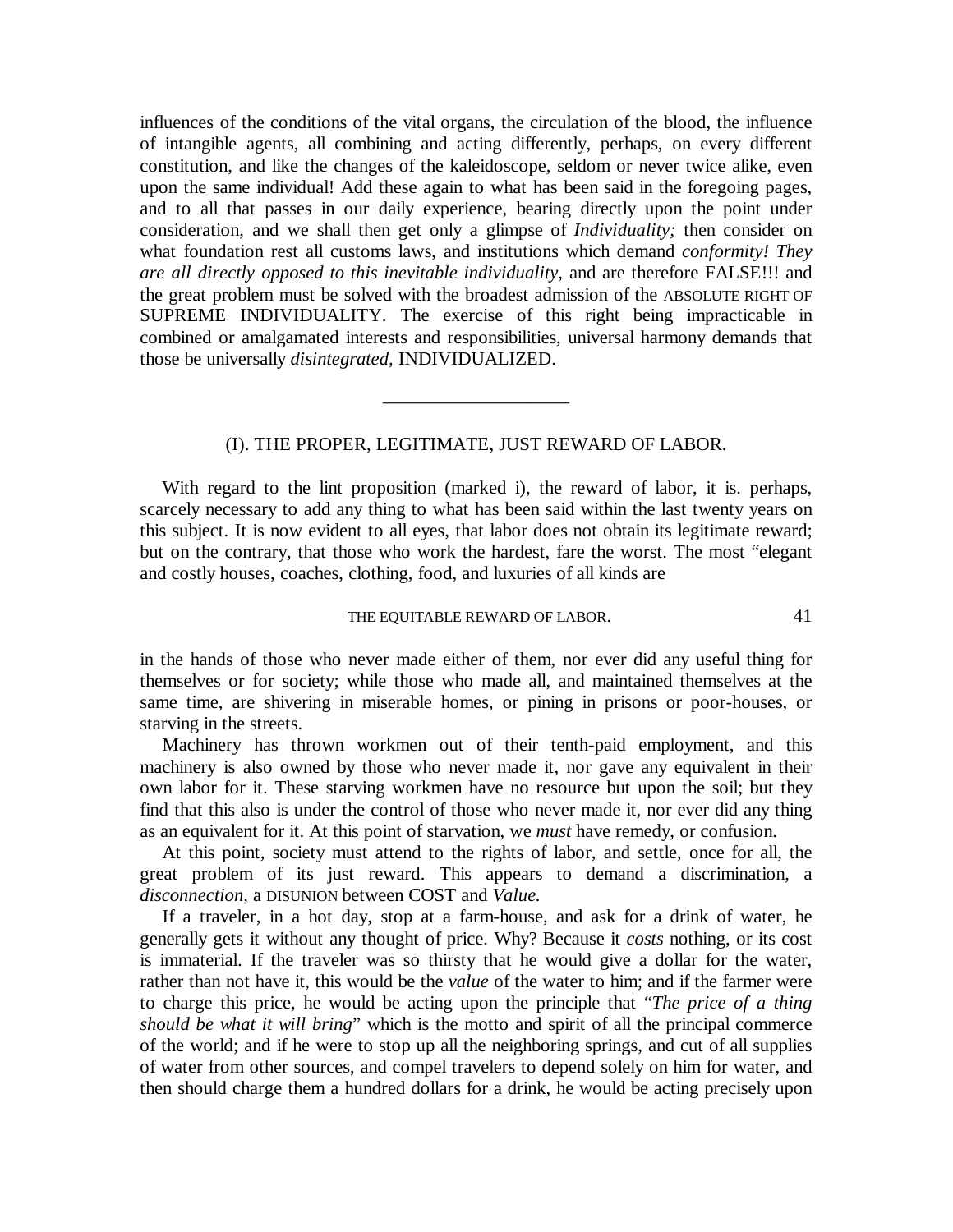the principle on which all the main business of the world has been conducted from time immemorial. It is pricing a thing according to "what it will bring," or according to its *value* to the receiver, instead of its cost to the producer. For an illustration in the mercantile line, consult any report of "prices current," or "state of the markets,"

#### 42 THE EQUITABLE REWARD OF LABOR.

with comments by the publisher. The following is a sample, copied from a paper, the nearest at hand:

"No new arrivals of flour—demand increasing, prices rose since yesterday, at twelve o'clock, 25 cts. per barrel.

"No change in coffee since our last.

"Sugar raised on Thursday, half ct. per pound, -in consequence of a report received of short crops; but later arrivals contradicted the report, and prices fell again. *Molasses,* in demand, and holders not anxious to sell. *Pork,* little in market, and prices rising. *Bacon,*  plenty and dull, fell since our last, from 15 to 13 cents. Cotton, all in few hands, bought up on speculation."

It will here be seen, that prices are raised in consequence of *increased want,* and are lowered with its decrease. The most successful speculator is he who can create the most want in the community, and extort the most from it. This is civilized cannibalism.

The *value* of a loaf of bread to a starving man, is equivalent to the value of his life, and if the "price of a thing" should be "what it will bring," then one might properly demand of the starving man, his whole future life in servitude as the price of the loaf! But, any one who should make such a demand, would be looked upon as insane, a cannibal, and one simultaneous voice would denounce the outrageous injustice, and cry aloud for retribution! Why? What is it that constitutes the cannibalism in this case? Is it not setting a price upon the bread according to its VALUE instead of its COST? If the producers and venders of the bread had bestowed one hour's labor upon its production and in passing it to the starving man, then some other articles which *cost* its producer and vender an hour's *equivalent* labor, would be a natural and just compensation for the loaf. I have placed emphasis on the idea of *equivalent* labor, because it appears that we must *discriminate*  between different kinds of labor, some being more disagreeable, more repugnant, requiring a more COSTLY draft upon our ease or health than others. The idea of *cost*  extends

THE EQUITABLE REWARD OF LABOR. 43

to and embraces this difference. The most repugnant labor being considered the most COSTLY. The idea of cost is also extended to all contingent expenses in production or vending.

A *watch* has a *cost* and a value. The COST consists of the amount of labor bestowed on the mineral or natural wealth, in converting it into metal, the labor bestowed by the workmen in constructing the watch, the wear of tools, the rent, firewood, insurance, taxes, clerkship, and various other contingent expenses of its manufacturer, together with the labor expended in its transmission from him to its vender; and the labor and contingent expenses of the vender in passing it to the one who uses it. In some of these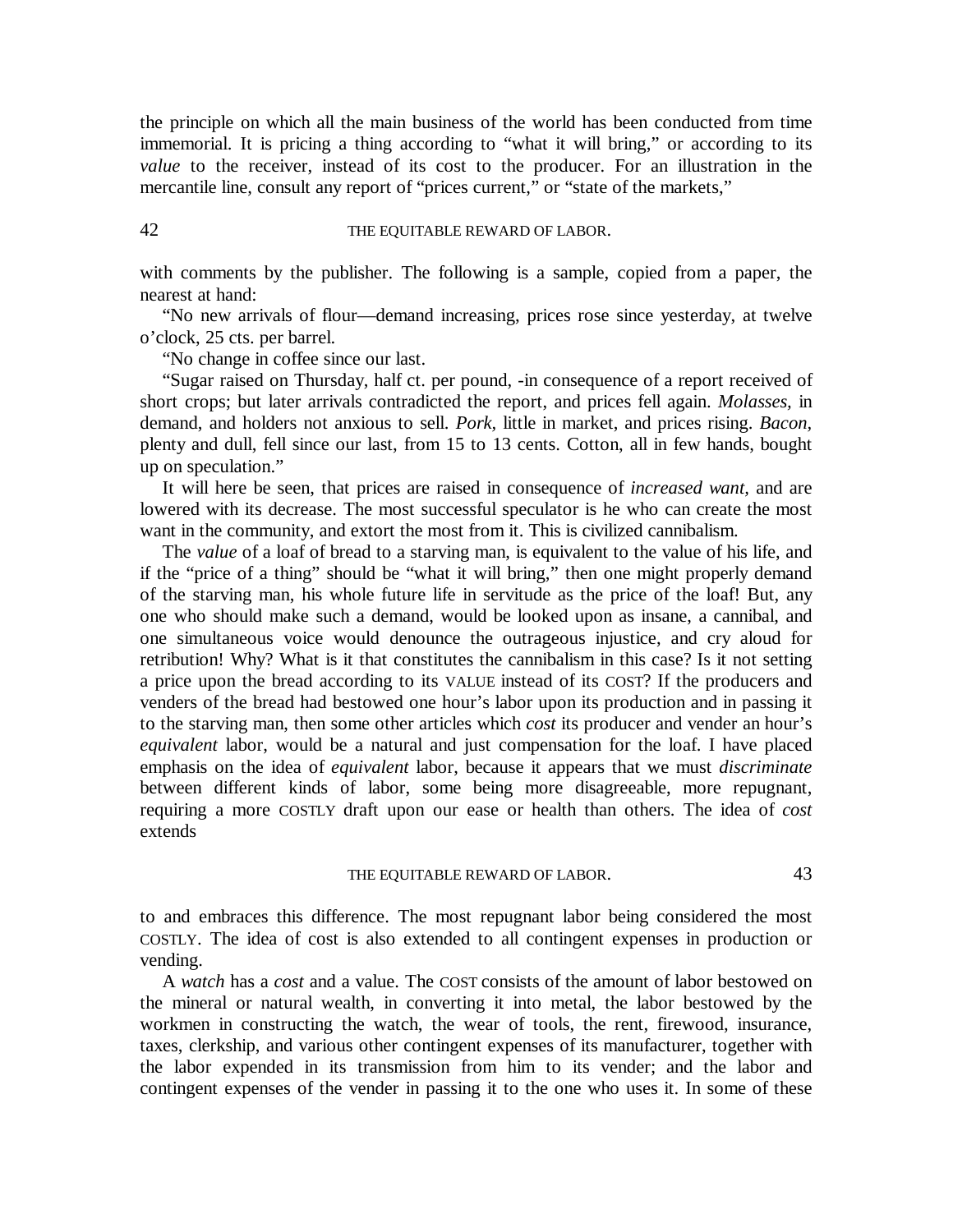departments the labor is more disagreeable, or more deleterious to health than in others, but all these items, or more, constitute the COSTS of the watch. The *value* of a well-made watch, depends upon the natural qualities of the metals or minerals employed, upon the natural qualities or principles of its mechanism, upon the uses to which it is applied, and upon the fancy or wants of the purchaser. It would be different with every different watch, with every purchaser, and would change every day in the hands of the same purchaser, and with every different use to which he applied it.

Now, among this multitude of *values,* which one should be selected to set a price upon? or, should the price be made to vary and fluctuate according to these fluctuating *values!* and never be completely sold,\* but only from hour to hour? Common sense answers NEITHER, but, that these *values,* like those of sunshine and air, are of right, the equal property of all; no one having a right to set any price whatever upon them. COST, then, is the only rational ground of price, even in the most complicated transactions; yet, *value* is made almost entirely the governing principle in almost all the commerce of *what is called civilized society!*

————————————————————

# 44 THE EQUITABLE REWARD OF LABOR.

One may inform another that his house is on fire. The in formation may be of great *value* to him and his family, but as it *costs* nothing, there is no ground of price. Conversation, and all other intercourse of mind with mind, by which each may be infinitely benefited, may prove of inconceivable *value* to all; where the *cost* is nothing, or too trifling to notice, it constitutes what is here distinguished as purely *intellectual commerce.*

The performance of a piece of music for the gratification of oneself and others, in which the performer feels pleasure but no pain, and which is attended with no contingent cost, may be said to *cost* nothing; there is, therefore, no ground of price. It may, however, be of great *value* to all within hearing.

This intercourse of the feelings, which is not addressed to the intellect, and has no pecuniary feature, is here distinguished as our *moral commerce.*

A word of sympathy to the distressed may be of great value to them; and to make this value the ground and limit of a price, would be but to follow out the principle that a "thing should bring its *value!*" Mercenary as we are, even now, this is no where done except by the priesthood.

A man has a lawsuit pending, upon which hangs his property, his security, his personal liberty, or his life. The lawyer who undertakes his case may ask ten, twenty, fifty, five hundred, or five thousand dollars, for a few hours attendance or labor in the case. This charge would be based chiefly on the *value* of his services to his client. Now, there is nothing in this statement that *sounds* wrong, but it is because our ears are familiarized with wrong. The case is similar to that of the starving man. The *cost* to the lawyer might be, say twenty hours' labor, and allowing a portion for his apprenticeship, say twenty-one hours in all, with all contingent expenses, would constitute a legitimate, a just ground of price; but the very next step beyond this rests upon *value,* and is the first step in

*<sup>\*</sup>* Ridiculous as this appears, it is actually carried out in *limited* leases on land, which is never completely sold, but subject to have a new price set upon it at the expiration of each lease, according to its fluctuating *values!*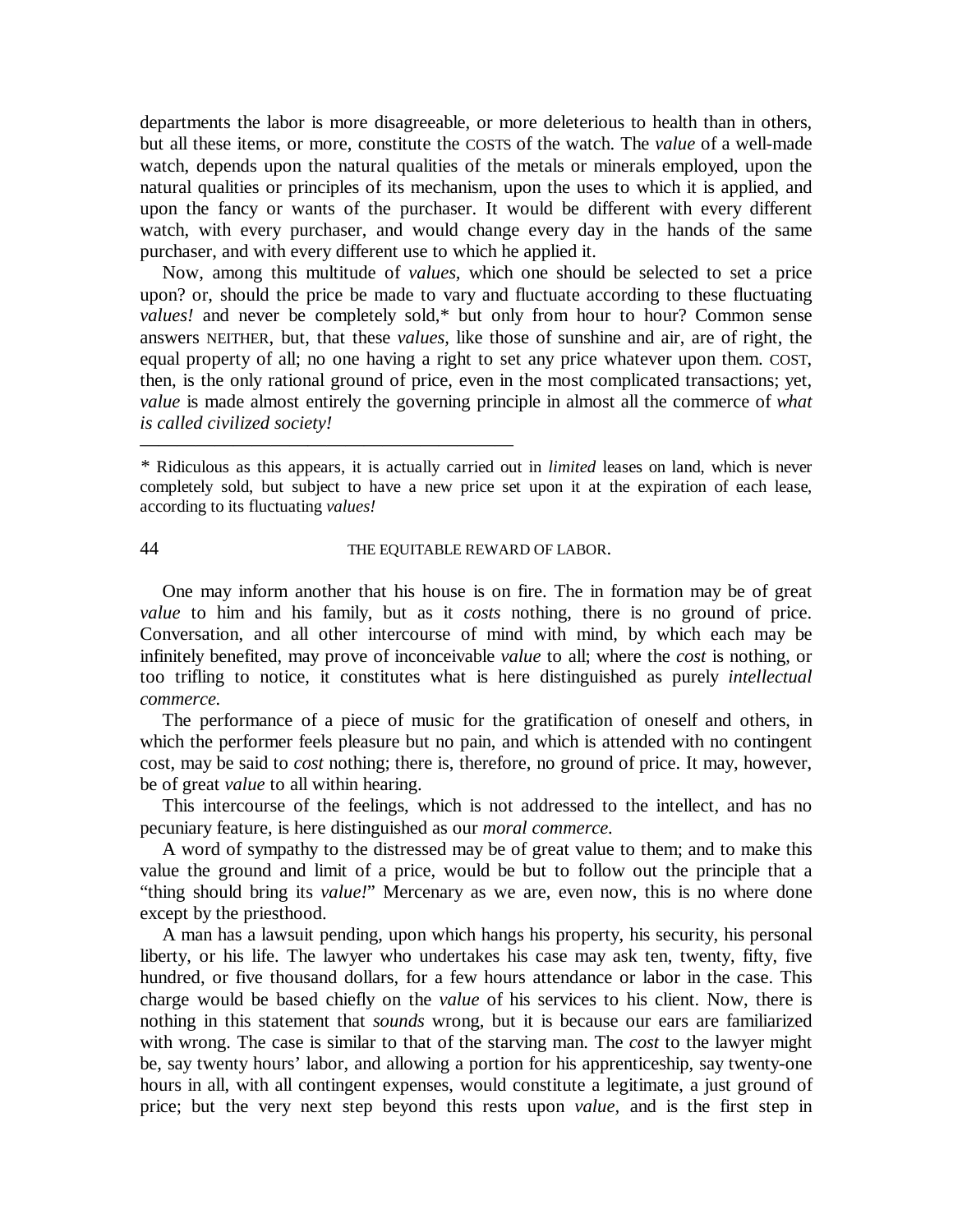#### cannibalism. The laborer, when he comes to dig the

#### THE EQUITABLE REWARD OF LABOR. 45

lawyer's cellar, never thinks of setting a price upon its future *value* to the owner; he only considers how long it will take him, how hard the ground is, what will be the weather to which he will be exposed, what will be the wear and tear of teams, tools, clothes, etc.; and in all these items, he considers nothing but the different items of COST to himself.

The doctor demands of the wood-cutter the proceeds of five, ten, or twenty days' labor for a visit of an hour, and asks, in excuse, if the sick man would not prefer this rather than continuous disease or death. This, again, is basing a price or) an assumed *value* of his attendance instead of its cost. It is common to plead the difference of talents required: without waiting to prove this plea false, it is, perhaps, sufficient to show that the talents required, either in cutting wood, or in cutting off a. leg or an arm, so far as they *cost* the possessor, are a legitimate ground of estimate and of price; but talents which *cost*  nothing, are *natural wealth,* and like the water, land, and sunshine, should be accessible to all without price.

If a priest is required to get a soul out of purgatory, he sets his price according to the *value* which the relatives set upon his prayers, instead of their cost to the priest. This, again, is cannibalism. The same amount of labor equally disagreeable, with equal wear and tear, performed by his customers, would be a just remuneration.

All patents give to the inventor or discoverer the power to command a price based upon the *value* of the thing patented; instead of which, his legitimate compensation would be an equivalent for the *cost* of his physical 'and mental labor, added to that of his materials, and the contingent expenses of experiments.

A speculator buys a piece, (inland of government, for \$1.25 per acre, and holds it till surrounding improvements, made by others, increase its *value,* and it is then sold accordingly, for five, ten, twenty, a hundred, or ten thousand dollars per acre. From this operation of civilized cannibalism whole

#### 46 THE EQUITABLE REWARD OF LABOR.

families live from generation to generation, in idleness and luxury, upon the surrounding population, who must have the land at any price. Instead of this, the prime cost of land, the taxes, and other contingent expenses of surveying, etc., added to the labor of making contracts, would constitute the equitable price of land purchased for sale.

If A purchases a lot for his own use, and B wants it more than A, then A may properly consider what his labor upon it has *cost* him, and what would compensate him for the inconvenience or *cost* of parting with it; but this is a very different thing from purchasing it *on purpose to part* with it, which *costs* A no inconvenience. We here *discriminate*  between these two cases, but in neither do we go beyond *cost* as the limit of price.

A loans to B ten thousand dollars at six per cent, interest, for one year, and at the end of the year receives back the whole amount loaned and six hundred dollars more! For what? For the use of the money. Why? Because it was of that *valve* to the borrower. For the same reason, why not demand of the starving man ten thousand dollars for a loaf of bread because it saves his life? The legitimate, the equitable compensation for the loan of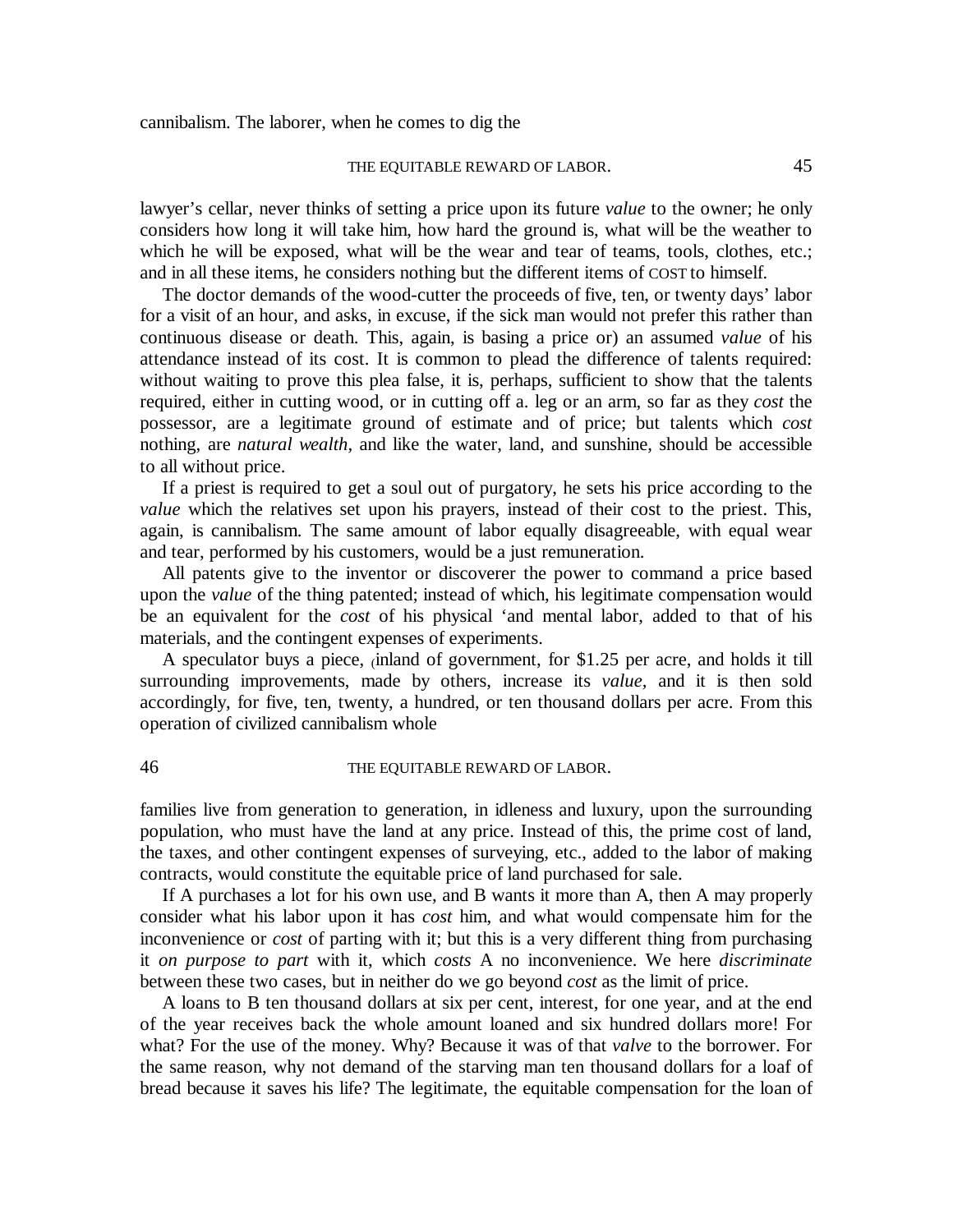money, is the COST of *labor in lending it and receiving it back again.*

*Rents* of land, buildings, etc., especially in cities, are based chiefly on their *value* to the occupants, and this depends on the degree of want or distress felt by the landless and houseless; the greater the distress, the higher the *value* and the price. The equitable rent of either would be the wear, insurance, etc., and the labor of making contracts and receiving the rents, all of which are different items of COST.

The products of machinery are now sold for what they will "bring," and therefore its advantages go exclusively into the pockets of its owners. If these products were priced at the cost of the machinery, its wear, attendance, etc., then capitalists would not be INTERESTED in its INTRODUCTION any more' than those who attended it; they would not be interest-

# 47 THE EQUITABLE REWARD OF LABOR.

ed in reducing the wages of its attendants; and in proportion as it threw workmen out of employment it would work for them.

One of the most common, most disgusting features of this iniquitous spirit of the present pecuniary commerce, is seen and felt by every one, in all the operations of buying and selling. The cheating, higgling, huckstering, and falsehoods, so degrading to both purchaser and vender, and the injustice done to one party or the other, in almost every transaction in trade, all originate in the chaotic union of cost, value, and the reward of labor of the vender all into one price. To bring order out of this confusion, to put a stop to the discord and DEGRADATION of trade, and to reward the distributor of goods without invading the property of the purchaser, there is probably no other way than to *discriminate* between the *cost* and the *value* of the goods, and between the *cost* of the goods and the *cost* of the labor of buying and selling them—keeping these DISCONNECTED, INDIVIDUALIZED. A store-keeper selling a needle, cannot get paid for his labor within the price of the needle; to do this he must *disconnect* the two, and make the needle one item of the charge, and his labor another. If he sell the needle for its prime cost, and its portion of contingent expenses, and charge an equal amount of labor for that which he bestows in purchasing and vending, he is equitably remunerated for his labor, and his customer's equal right is not invaded. Again, he cannot *connect* his remuneration with a larger article with any more certainty of doing justice to himself or his customer. If he add three cents upon each yard of calico, as his compensation, his customers may take one yard, and he does not get an equivalent for his labor. If the customer take thirty yards, he becomes overpaid, and his customer is wronged. *Disconnection* of the two elements of price, and making *cost* the limit of each, works vii equitably for both parties in all cases, and at once puts an end to the higgling, the deception, frauds, and every other disgusting and degrading feature of our pecuniary commerce.

#### 48 THE EQUITABLE REWARD OF LABOR.

An importer of foreign goods writes a letter to a foreign correspondent for goods to the amount of twenty thousand dollars. On their arrival, if he sell them for what they will "bring," perhaps he gets forty thousand for them, which may be about eighteen thousand over and above the prime cost and contingent expenses, Which he obtains for, perhaps,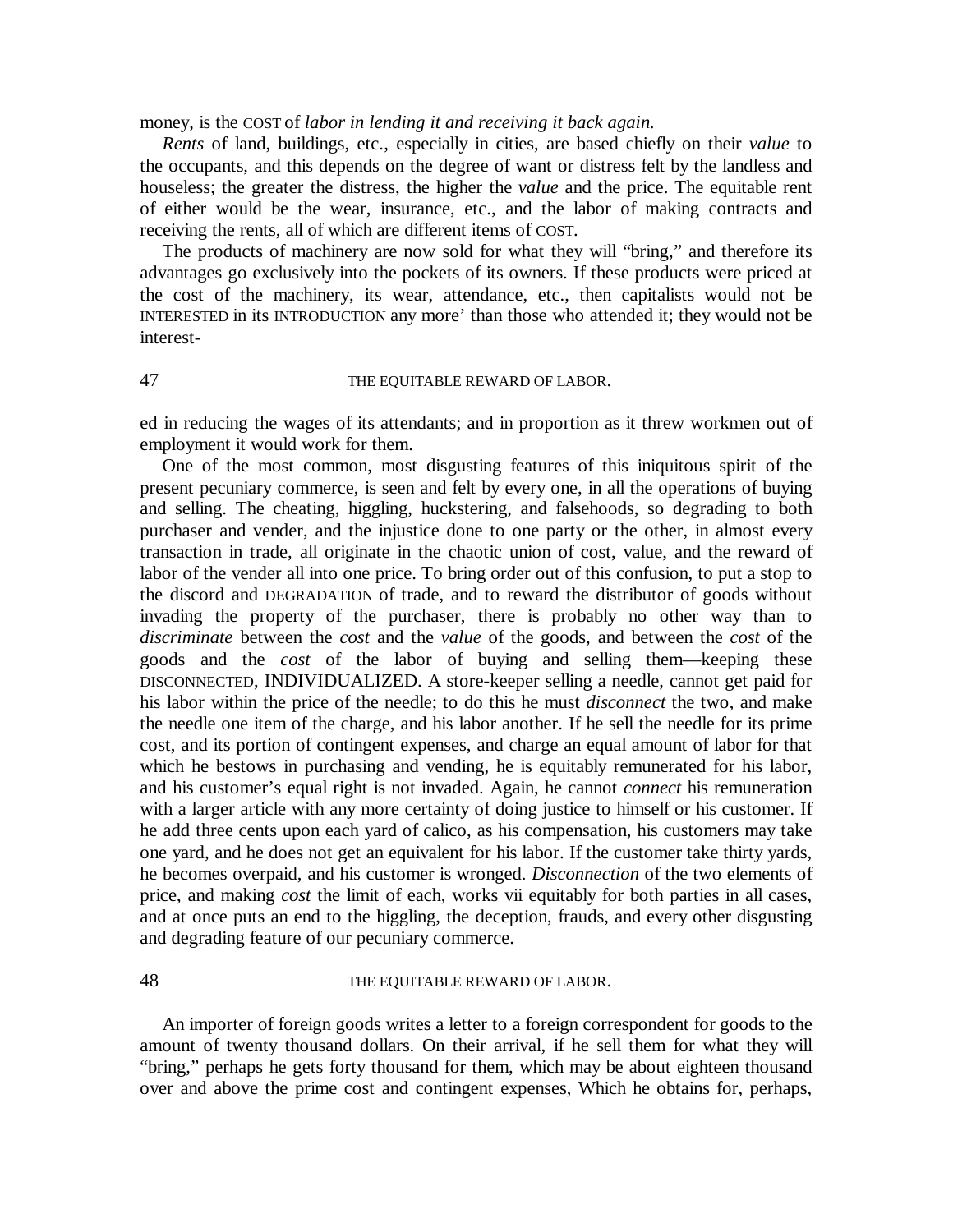eight or ten hours' labor in merchandising; which is about thirty-six thousand times as much as the hardest working man obtains for the same time. With this sum he could obtain one hundred and forty-four thousand times an equivalent from females at 12 1/2 cents a day, or that of two hundred and eighty-eight thousand children at 61 cents a day! In Equitable Commerce the expenses of importation, insurance, etc., etc., and those of vending, would be added to prime cost, all of which would constitute *ultimate cost,*  which would also constitute their price. The .labor of importing and vending *would be paid in an equal amount of labor;* so that if the importer employed ten hours in corresponding with the foreign merchant and receiving the goods, then he would get, upon equitable principles, ten hours of some other labor, which was equally *costly* to the performer of it. If scraping the streets we're doubly as *costly* to comfort, clothing, tools, etc., the importer of foreign goods would get five hours of this labor for ten of his own! This would constitute the equitable reward of labor to both parties. COST being made the limit of price, thus works out the first proposition of our problem, the *equitable reward of labor!* Legislators! Framers of social institutions! Behold your most fatal error! You have sanctioned VALUE instead of COST as the basis of your institutions! Behold, also, the origin of *rich* and *poor!* the fatal pitfall of the working classes! the great political blunder! the deep-seated, unseen germ of the confusion, *insecurity,* and iniquity of the world! the mildew, the all-pervading poison of the social condition!

# SECURITY OF PERSON AND PROPERTY. 49

#### (II.) SECURITY OF PERSON AND PROPERTY.

THEORISTS have told us that laws and governments are made for the security of person and property; but it must be evident to most minds, that they never have, never *will*  accomplish this professed object; although they have had all the world at their control for thousands of years, they have brought it to a worse condition than that in which they found it, in spite of the immense improvements in mechanism, division of labor, and other elements of civilization to aid them. On the contrary, under the plausible pretext of *securing person and property,* they have spread wholesale destruction, famine, and wretchedness, in every frightful form over all parts of the earth, where peace and security might otherwise have prevailed. They have shed more blood, committed more murders, tortures, and other frightful crimes in the struggles against each other *for the privilege of governing,* than society ever would or could have suffered in the total absence of all governments whatever! It is impossible for any one who can read the history of governments, and the operations of laws, to feel secure in person and property under any form of government, or any code of laws whatever. They invade the private household, they impertinently meddle with, and in their blind and besotted wantonness, presume to regulate the most sacred individual feelings. No feelings of security, no happiness can exist in the governed under such circumstances. They set up rules or laws to which they require conformity, while conformity is impossible, and while neither rulers nor ruled can tell how the laws will be interpreted or administered! Under such circumstances, no security for the governed can exist.

A citizen may be suddenly hurried away from his home and despairing family, shut up in a horrid prison, charged with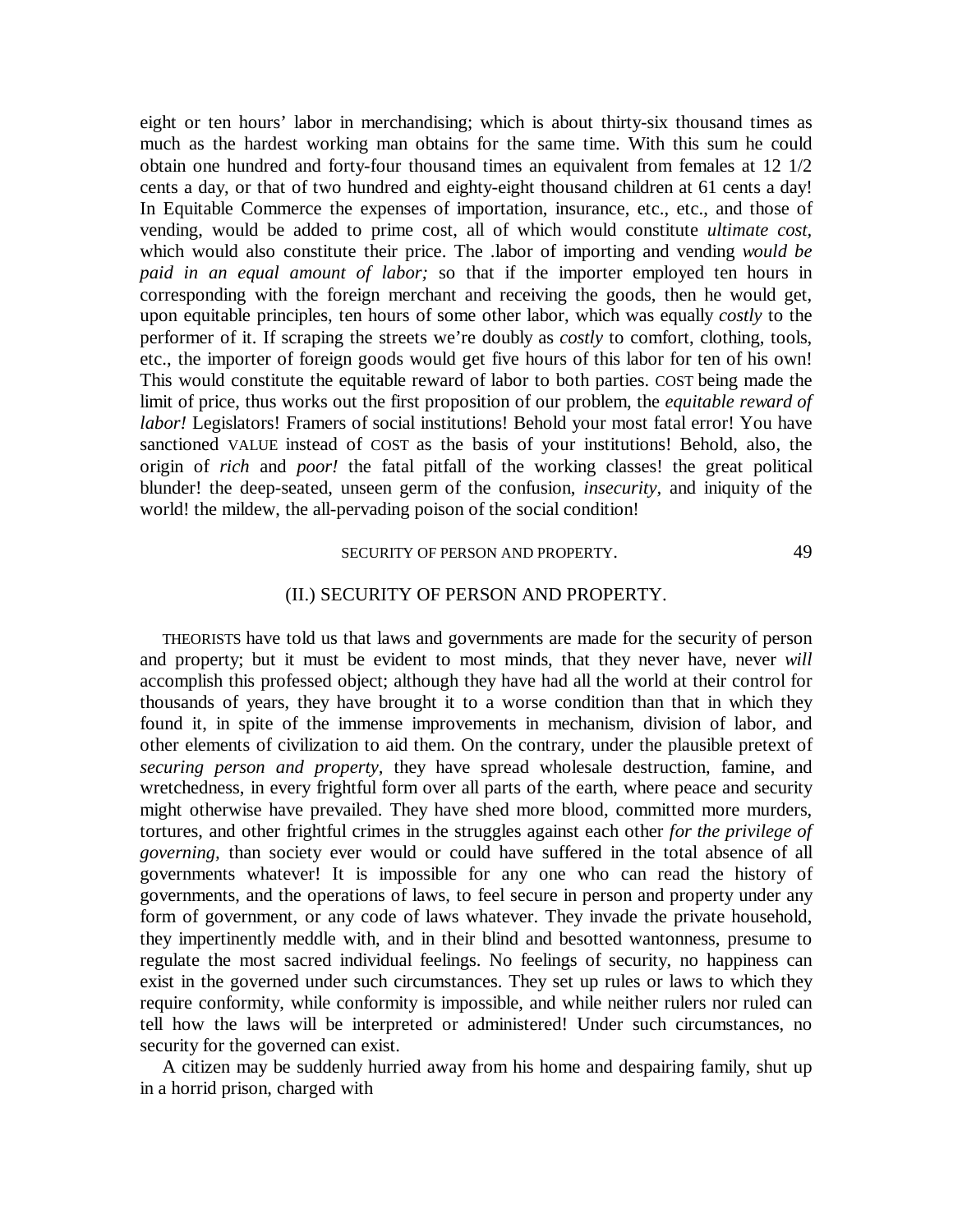a crime of which he is totally innocent; he may die in prison or on the gallows, and his family may die of mortification and broken hearts. No security can exist where this *can*  happen; yet, all these are the operations of laws and governments, which are *professedly*  instituted for the "security of person and property."

A young girl is knocked down and violated in the country where law "secures person and property." She applies to law for redress, and is put in prison and kept there for six months as a witness, to appear against her violator, who is running at large, forfeits his bonds, and disappears before his victim is restored to liberty and laws and governments are "instituted for securing the rights of person and property!"

A woman is abandoned by a worthless husband, and reduced to the necessity of permitting a villain to board with her a year without any remuneration. He has consumed her last loaf; she appeals to the law for redress; the villain brings the drunken husband into court. The law (for the protection of person and property) forbids the woman to apply for redress while her husband is living (though drunk). Her appeal is suppressed she is nonsuited and put in prison to pay the cost of her protection! "*Laws and governments are instituted for the protection of person and property!*"

Rulers claim a right to rise above and control the individual, his labor, his trade, his time, and his property, against his own judgment and inclination, while security of person and property CANNOT CONSIST IN ANY THING, LESS. THAN HAVING THE SUPREME GOVERNMENT OF HIMSELF AND ALL HIS OWN INTERESTS; therefore, security cannot exist under any government whatever.

Governments involve the citizen in national and state responsibilities from which he would choose to be exempt; under these circumstances he can feel no security for person or property. They compel him to desert his family, and risk or lay down his life in wars in which he feels no wish to en-

SECURITY OF PERSON AND PROPERTY. 51

gage; they leave him no choice, no freedom of action upon those very points where his most vital interests, his deepest sympathies are at stake. He can feel no security under governments.

Great crimes are committed by the government of one nation against another, to gratify the ambition or lust of rulers; the people of both nations are thus set to destroy the persons and property of each other, and would be martyred as traitors if they refused. This is the "security of person and property" afforded by governments.

The accomplished, the intelligent, the beautiful and amiable Ann Askew, could be seized in her bed by the ruffian emissaries of the law, and dragged in the dead of the night to torture—her delicate limbs torn asunder, her slender bones broken, and she rendered unable to walk, but carried to the place of execution, and burned alive, for not believing a point of religion prescribed by *law!* Say not that these things have passed away with the reign of Henry VIII. of England. The spirit is *here* at work *now* in our midst, *in Democratic America, in the year* 1846. Some of our best citizens are torn from their families and friends and thrust into loathsome prisons, for not believing in a point of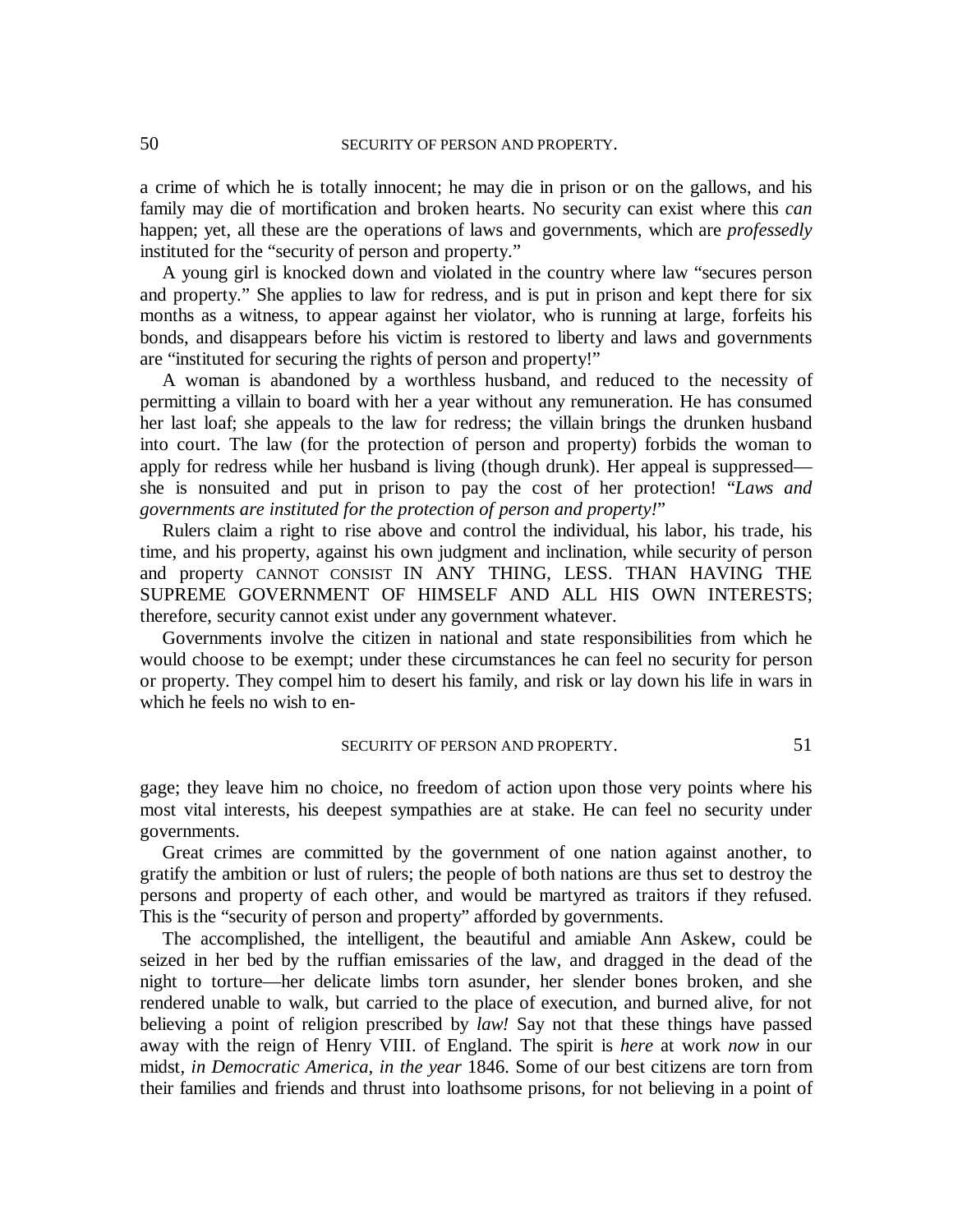religion prescribed by law; another, for working in the field on a day set apart by *law* for idleness. One case of this kind is sufficient to show that no *security exists for the governed;* but the greatest chance for it is with those who can get possession of the governing power; hence arises the universal scramble for the possession of power, as the preferable of the two conditions. These struggles and intrigues for power increase a thousand fold the insecurity of all parties. Rulers kill the members of society as punishment for offenses, instead of tracing these offenses to their own operations; and their pernicious example and prescriptions becoming authority for the uniformed, prompt them to kill their neighbors for an offense—to become their brother's judge or their neighbor's keeper; and crimination and recrimination, and slander, wrangling, discord, and

52 SECURITY OF PERSON AND PROPERTY.

murder, are the natural fruits of these laws for the "security of person and property." No security for peace, harmony, or reputation, for person or property, can exist in such society.

If B has done what law forbids (although it be the preservation of a fellow-creature), he is *insecure* while there are witnesses who may appear against him; and all these are *insecure* as long as B feels insecure. A large portion of all the murders committed since the invention of laws have been perpetrated to silence witnesses. The murderers are, in their turn, murdered by law, and thus crimes increase and continue, originating in the *insecurity* produced by *laws* for "*securing person and property!"*

Again, WORDS are the tenure by which every thing is held by law, and words are subject to *different interpretations,* according to the views, wills, or interests of the judges, lawyers, juries, and other functionaries appointed to execute these laws. In this uncertainty of interpretation lies the great fundamental element of *insecurity* which is inseparable from any system of laws, any constitution, articles of compact, and every thing of this description. No language is fit for any such purposes that admits of more than one *Individual* interpretation, and none can be made to possess this necessary individuality; therefore *no language is fit for the basis of positive institutions.* To possess the interpreting power of verbal institutions, is to possess UNLIMITED POWER!

It is not generally known, or practically admitted, that each individual is liable, and, therefore, has a right, to interpret language according to his peculiar individuality. That a creed, a constitution, laws, articles of association, are all liable to as many different interpretations as there are parties to it, that each one reads it through his own particular mental spectacles, and that which is blue to one is yellow to another, and green to a third; that although all give their assent to the words, each one gives his assent to his peculiar interpretation of them, which is only known to himself, so that the difference between them can be made to appear only in *action;* which, as

#### SECURITY OF PERSON AND PROPERTY. 53

soon as it commenced, explodes the discordant elements in every direction, always disappointing the expectations of all who had calculated on uniformity or conformity. Every attempt at amendment only produces new disappointments, and increases the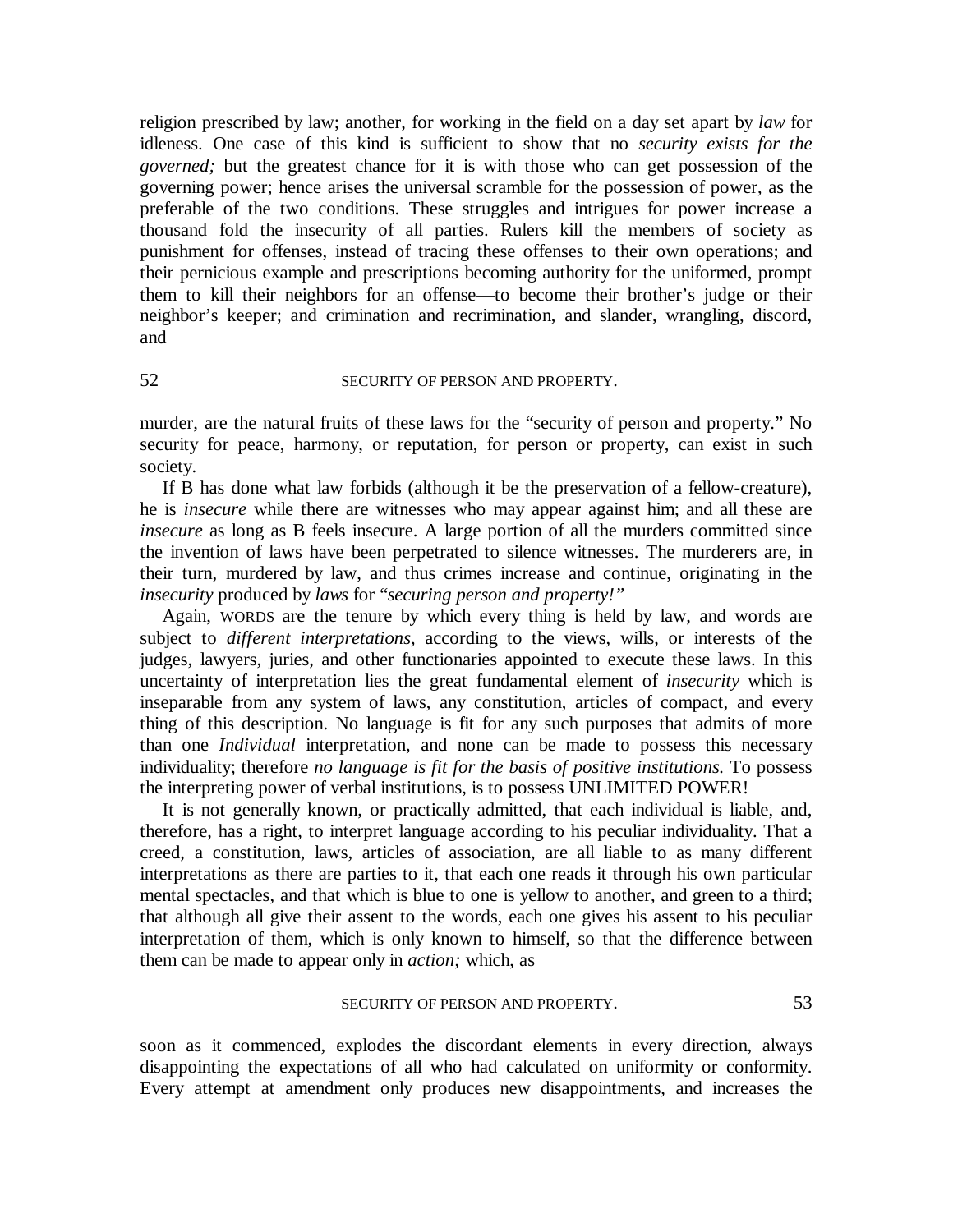necessity for other amendments and additions without end, *all to end* in disappointment and the greater insecurity of every one engaged in or trusting to them. To be harmonious and successful we must begin anew; we must *Disconnect, disunite ourselves from all institutions based on language* or rise above them. Every one must feel that he is the supreme arbiter of his own; that no power on earth shall rise above him; that he is, and always shall be, SOVEREIGN OF HIMSELF, and all that constitutes or is necessarily connected with his individuality. Let every one feel this, and they will feel that which man has always yearned and panted for, but has never realized in society—SECURITY OF PERSON AND PROPERTY.

But how, you ask, can this be, where each is a member of the body politic—where obedience to some law or government is indispensable to the working of the political machine? If every one was "the law unto himself," all would be perfect anarchy and confusion. No doubt of this! The error lies farther back than you have contemplated; it lies in EACH ONE BEING A MEMBER OF A BODY POLITIC. WE SHOULD BE NO SUCH THING AS A BODY POLITIC! EACH MAN AND WOMAN MUST BE AN INDIVIDUAL——NO MEMBER OF ANY BODY BUT THAT OF THE HUMAN FAMILY! What is the use or origin of a body politic! Blackstone, the father of English and American law, says, "It is the wants and the fears of individuals which make them congregate together," and form society; in other words, it is for the interchange of mutual assistance, and for *security of person and property*, that society is originally formed. Now, if neither of these objects has ever been attained in society, and if we can show the means of attaining them, otherwise we have no reason for keeping up a body politic. With regard to economy in the supply of our wants, this will

# 54 SECURITY OF PERSON AND PROPERTY.

be treated of in its proper place. With regard to *security*, we see that in the wide range of the world's bloody history, these is not any one horrid feature so frightful, so appalling, as the recklessness, the cold-blooded indifference with which laws and governments have sacrificed person and property in their wanton, their criminal, or ignorant pursuit of some blind passion, or unsubstantial phantom of the imagination. We have not the space, nor is it necessary, to enter into details; let the reader refer, to any page of history, let him remember that laws and governments are professedly instituted for the *security of person, and property,* and let him consider each page an illustration of their success, then he will be able to appreciate a proposal to secure them by some other means. The following is only an illustration. Lamartine in his history of the first French Revolution, says:

"The bombardment (of Mayence) commenced with three hundred pieces of cannon. The mills which furnished flour were set on fire; meat, as well as bread, was wanting; horses, dogs, oats, and mice were favoured by the inhabitants. Pitiless famine, compelled the generals to send from the town all useless mouths. Old men, women, and children were driven from its bosom, to the number of two or three thousand, who were equally repulsed by the Prussians, and expired between the two armies, under the cannon of the batteries or in the agonies of hunger!"

Is it not time to seek *security* by some other means than by the workings of government!!

Theorists say, that governments are established for the "security of person and property," but there is another reason for their existence of a more tangible character: it is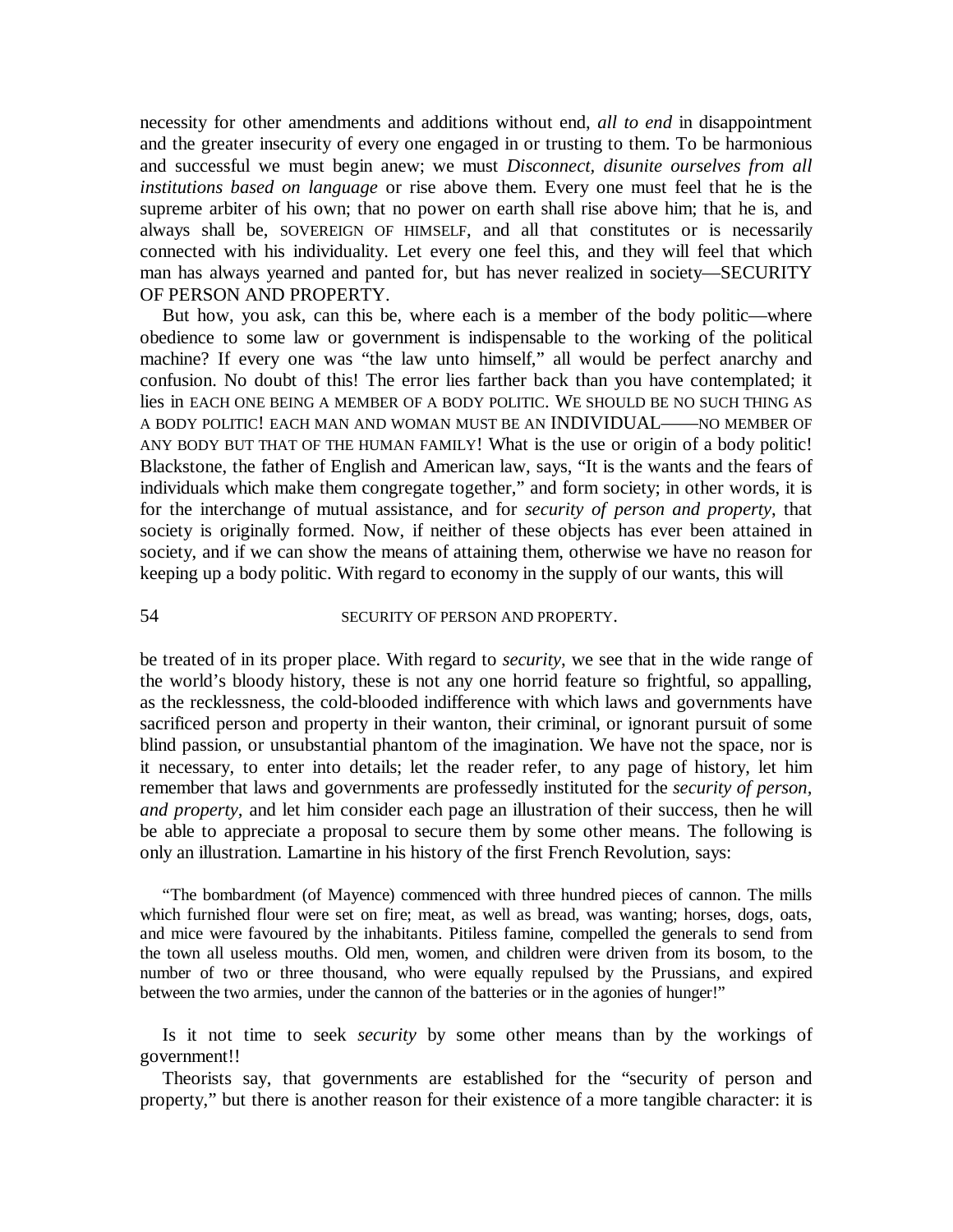the *transaction of the business of any combination.* In order to dispense with governments, then, we have to withdraw all business out of combinations! to *individualize,* to disunite all interests, all responsibilities then, and not till then, can we dispense with governments; then, and not till then, will person and property be secure, and society be harmonious. While one's person, his time, his labor, his clothing, his lodging, the education and destinies of his children, are all locked up in

# SECURITY OF PERSON AND PROPERTY. 55

national, state, county, township, or reform combinations, and all subject to be controlled by others who may differ from him, it is impossible for him to know security of person or property.

The security of person and property requires exemption from the fear of encroachments from any quarter; and, although governments have always been the greatest depredators upon the rights of persons and property, yet, there are other sources of insecurity, which call for remedy, and which demand, the operation of the COST principle supplies. It will be seen, upon reflection, that *value* being iniquitiously made the basis of price produces all the ruinous fluctuations in trade, the uncertainty of business, the uncertainty of the reward of industry, and the inadequacy of its reward; it produces poverty, and the fear of poverty, avarice, and the all-absorbing pursuit of property, without regard to the rights or sympathy for the sufferings of others, and trains us, in the absence of all knowledge or rule of right, mutually to encroach upon and invade each other; all of which, including the encroachments of governments, give rise to the INSECURITY OF PERSON AND PROPERTY. COST being made the limit of price, would put a stop to all fluctuations in prices and in trade, would enable each one to know, from year to year, the price of every thing, would put a stop to every species of speculation, compel every one to produce as much as he consumed, would distribute the burthen of labor among all, and reduce the amount of labor of each, to one, two, or three hours per day, would raise every one ABOVE THE TEMPTATION TO INVADE ANOTHER, and every one would, consequently, feel *secure* from any encroachments—governments and laws would not then be thought necessary, in order to restrain men from encroaching on each other, and this excuse for their existence would be swept away. Then if all business, all interests were withdrawn out of national, state, church, and all other combinations, and made the care and business of individuals, the demand for public agents or of-

# 56 LIBERTY.

ficers would be done away, and no excuse for governments or laws would remain. The power now delegated to them would thus be restored back to each individual, who would possess his natural liberty or sovereignty; which principle, together with the rights of labor and property, being clearly defined and admitted by public opinion, would be habitually respected by all, each being raised above any temptation to violate the admitted rights of person or property. When every one shall have an interest in the *preservation* of each, then the troubled waters will, have become calmed; downtrodden humanity will stand erect upon ground as level as nature makes it; every one can then "sit under his own vine and fig tree, and there will be none to make them afraid;" and man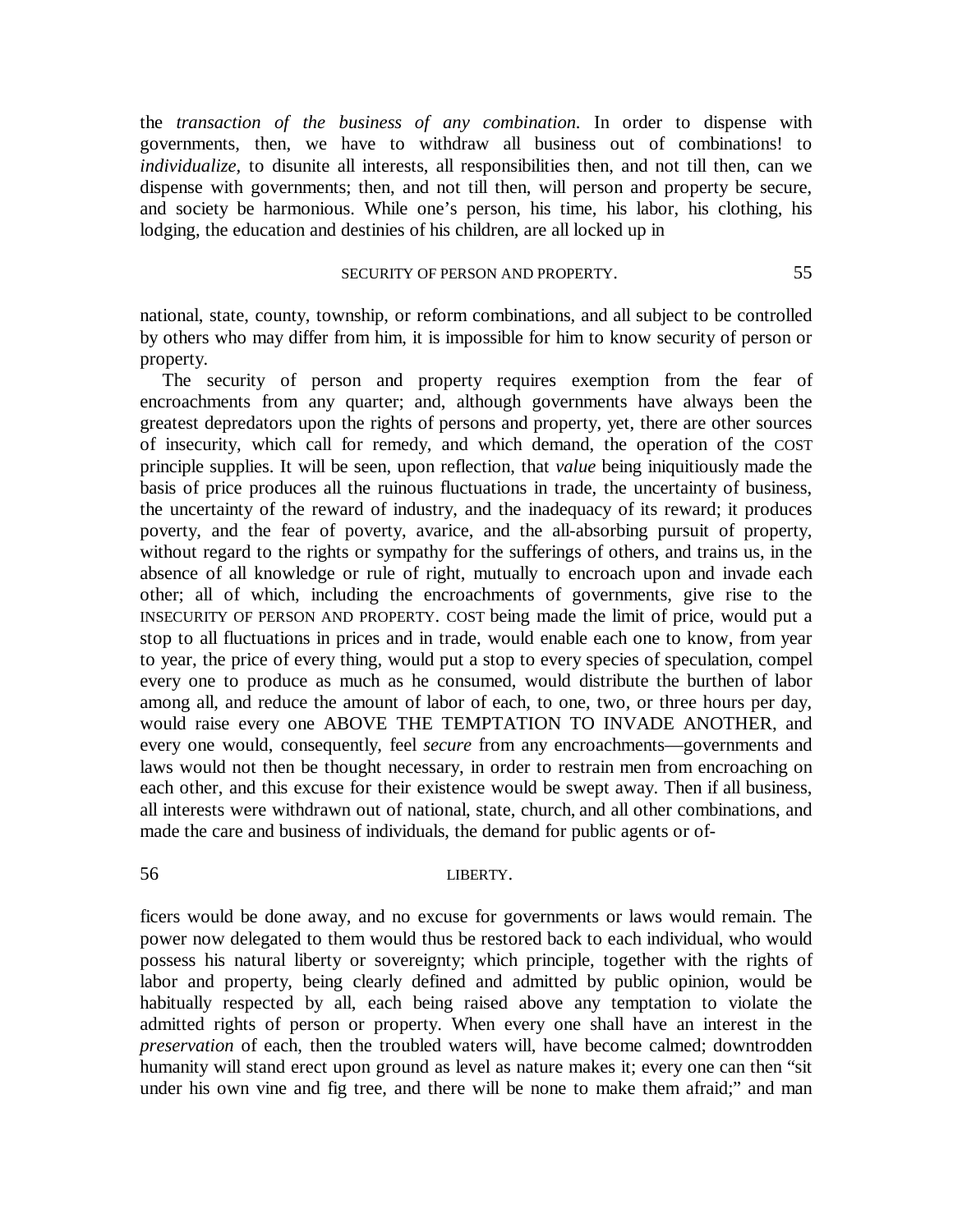will realize what man has never seen, and that which man shall never otherwise know— SECURITY OF PERSON AND PROPERTY.

# (III.) THE GREATEST PRACTICABLE AMOUNT OF LIBERTY TO EACH INDIVIDUAL.

———————————————

LIBERTY! Freedom! Right! The vital principle of happiness! The one perfect law! The soul of every thing that exalts and refines us! The one sacred sound that touches a sympathetic cord in every living breast! The watchword of every revolution in the holy cause of suffering humanity! Freedom! The last lingering word whispered from the dying martyr's quivering lips! The one precious boon—the atmosphere of heaven. The "one mighty breath, which shall, like a whirlwind, scatter in its breeze the whole dark pile of human mockeries." When is LIBERTY to take up its abode on earth?

What is liberty? WHO WILL ALLOW ME TO DEFINE IT FOR HIM, AND AGREE BEFOREHAND TO SQUARE HIS LIFE BY MY

# LIBERTY. 57

DEFINITION? Who does not wish to see it first, and sit in judgment on it, and *decide for himself* as to its propriety? and who does not see that it is his *own individual*  interpretation of the word that he adopts? And who will agree to square his whole life by any rule, which, although good at present, may not prove applicable to all cases? Who does not wish to preserve his *liberty* to act according to the peculiarities or INDIVIDUALITIES of future cases, and to sit in judgment on the merits of each, and to change or vary from time to time with new developments and increasing knowledge? Each individual being thus at liberty at all times, would be SOVEREIGN OF HIMSELF. NO GREATER AMOUNT OF LIBERTY CAN BE CONCEIVED—ANY LESS WOULD NOT BE LIBERTY! Liberty defined and limited by others is slavery! LIBERTY, then, is the SOVEREIGNTY OF THE INDIVIDUAL; and never shall man know liberty until each and every individual is acknowledged to be *the only legitimate sovereign of his or her person, time, and property, each living and acting at his own cost;* and not until we live in society where each can exercise this inalienable right of sovereignty at all times without clashing with, or violating that of others. This is impracticable just in proportion, as we or our interests are UNITED *or combined with others.* The only ground upon which man can know liberty, is that of DISCONNECTION, DISUNION, INDIVIDUALITY.

You and I may associate together as the best of friends, as long as our interests are not too closely connected; but let our domestic arrangements be too closely *connected*; let me become responsible for your debts, or let me, by joining a society of which you are a member, become responsible for your sentiments, and the discordant effects of too close connection will immediately appear. Harmonious society can be erected on no other ground than the strictest INDIVIDUALITY of interests and responsibilities, nor can the liberty of mankind be restored upon any other principle or mode of action. How can it be otherwise? If my interest is united with yours, and we differ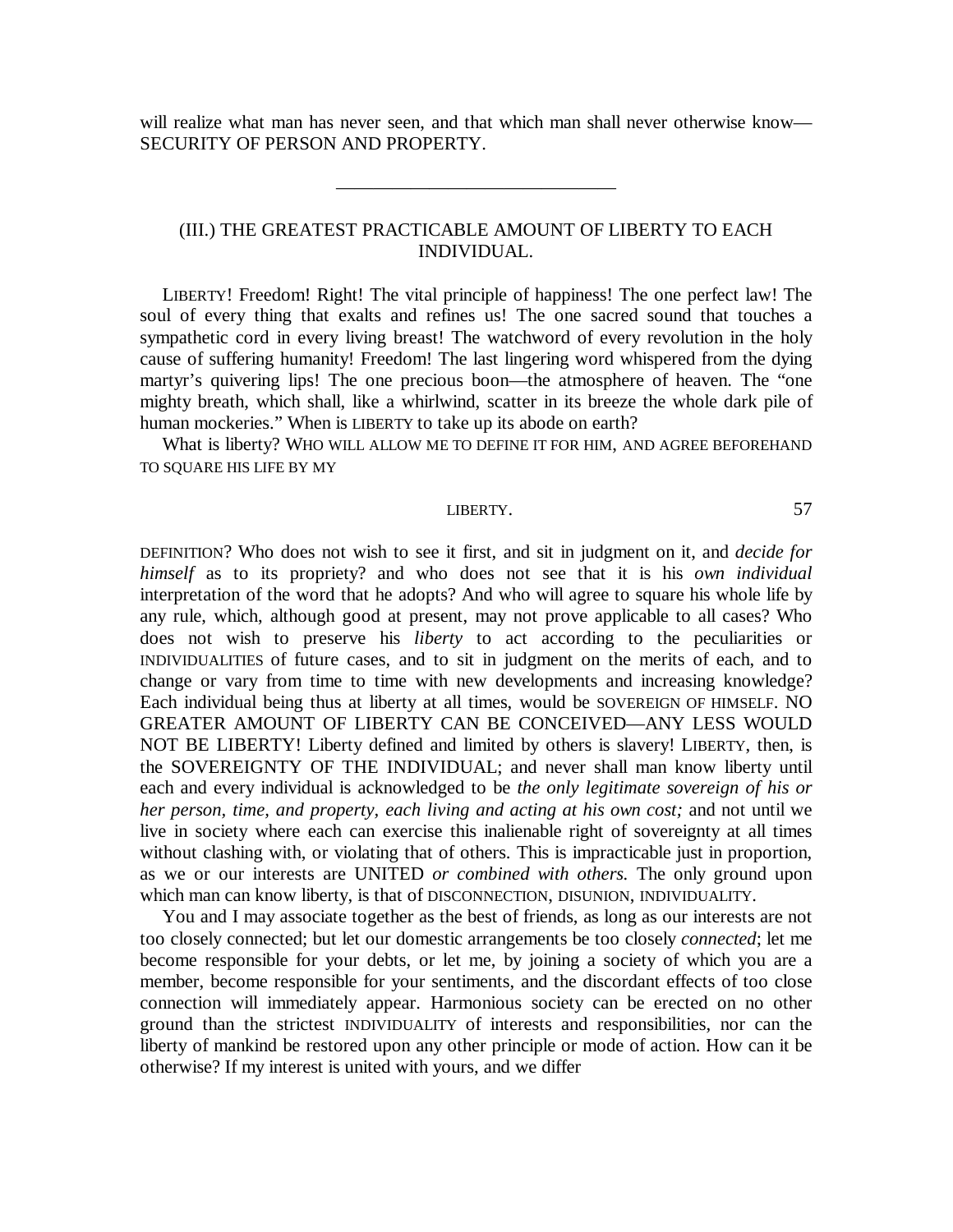#### 58 LIBERTY.

at any point in its management, as this difference is inevitable, one must yield, the other must decide, or, we must leave the decision to a third party. This third party is government, and thus, in UNITED INTERESTS, *government originates.* The more business there is thus committed to governmental management, the more must each of the governed surrender his liberty or his control over his own, and the greater must be the amount of power delegated to the government. When this becomes unlimited or *indefinite*, the government is absolute, and the liberty and security of the governed are annihilated; when limited or *definite,* some liberty remains to the governed. Experience has proved, *that power cannot be delegated to rulers of states and nations, in sufficient quantities for the management of business, without its becoming an indefinite quantity,*  and in this *indefiniteness* have mankind been cheated out of their legitimate liberty.

Let twenty persons combine their means to build a bridge each contributing twenty dollars—at the first meeting for business it is found that the business of such combinations can be conducted only by electing some one *individual* deciding and acting power, before any practical steps can be taken. Here each subscriber must trust his twenty dollars to the management of some one, perhaps not of his own choice, yet, as the sum is *definite* and not serious, its loss may not disturb his SECURITY, and he prefers to risk it for the prospective advantages to himself and his neighborhood. In entering his twenty dollars into this combination he submits it to the control of others, but he submits nothing more; and if he is aware beforehand, that the business of all combinations must be conducted by delegated power; and if he is not compelled to submit to any conditions not contemplated beforehand; and if he can withdraw his investment at pleasure, then there is no violation of his natural liberty or sovereignty over his own; or, if he choose to make a permanent investment, and lay down all future control over it, for the sake of a prospective advantage, it is a surrender of so much of his property

# LIBERTY. 59

(not his liberty) to the control of others; but, it being a definite quantity, and the *risks* and conditions all being made known and voluntarily consented to beforehand, the consequences may not be serious to him; and, although he may discover, in the course of the business, that the *principle is wrong,* yet, he may derive ultimate advantage, under some circumstances, from so much combination—some may be willing to invest more and others less. If each one is himself the supreme judge at all times of the individual case in hand, and is free to act from his own individual estimate of the advantages to be derived to himself or others, as in the above instance, then the natural liberty of the individual is not invaded; but it is when the decision or will of others is made his rule of action, CONTRARY TO HIS VIEWS OR INCLINATION, that his legitimate liberty is violated.

We eat prussic acid in a peach—*another quantity* of prussic acid is certain and sudden death. Let us learn to *discriminate,* to *individualize* our ideas, even of different quantities of the same thing. The above amount of combination may be harmless; indeed, it may give us a healthful proof that it is wrong in principle, and admonish us not to pursue it farther. But now let us contemplate another *degree* of combination— combination as the basis of society, involving *all* the great interests of man; his liberty, his person, his mind,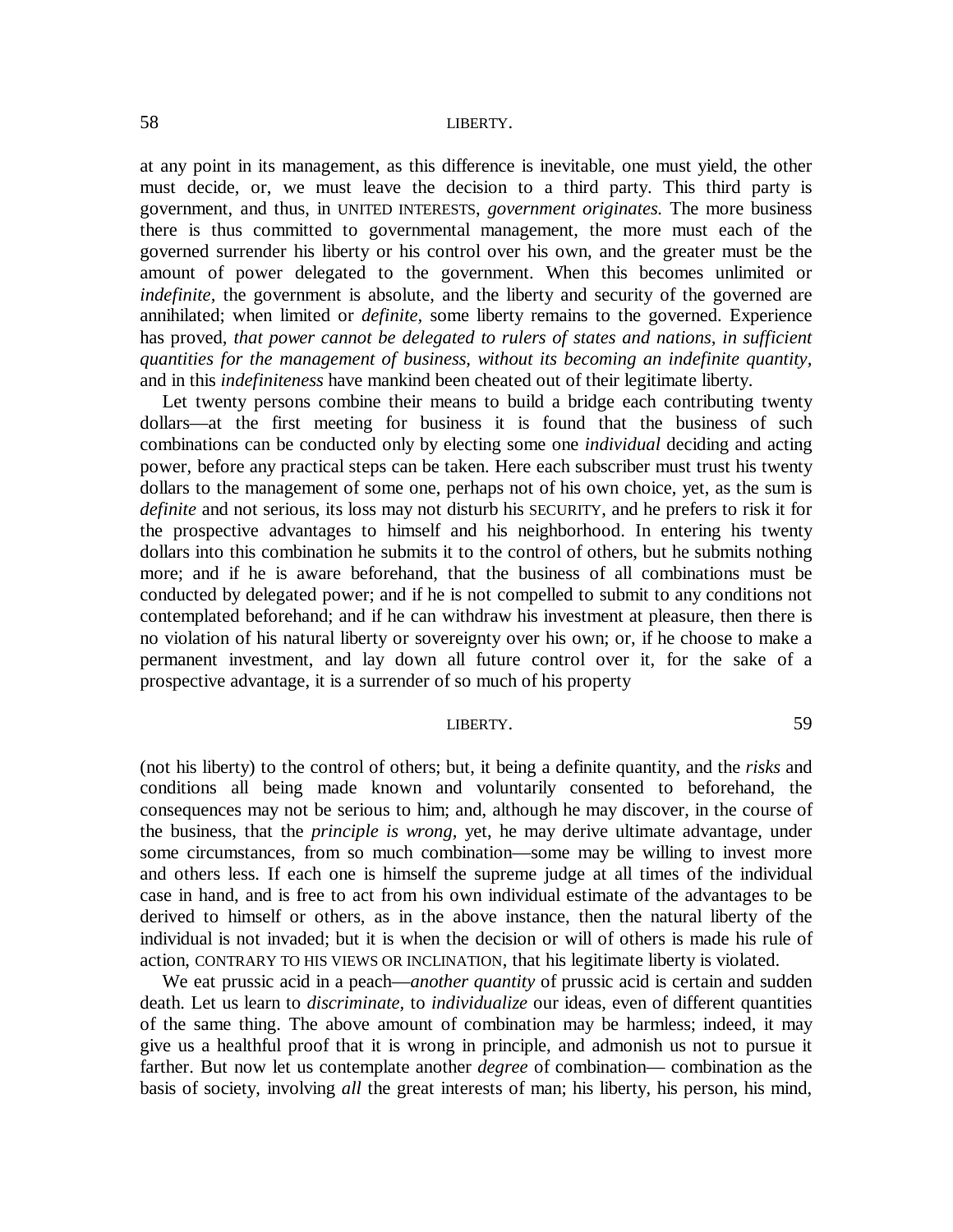his time, his labor, his food, the soil-he rests upon, his property, his responsibilities to an indefinite extent, his *security,* the education and destinies of his children, the indefinite interests of his race! In such combinations, whether political or social, the different members can never be found always possessing the same views and feelings on all these subjects. Not even two persons can perform a piece of music together in *order,* unless one of them commences or leads *individually,* or, unless both agree to be governed by some third movement, which is an individuality. Two leaders cannot lead—*the lead must be individual,* or confusion and discord will be the result. The same is true with regard to any combined movement. In po-

# 60 LIBERTY.

litical and social combinations, men have sought to mitigate the horrid abuses of despotism by diffusing the delegated power, but they have always purchased the relief at the expense of confusion. The experience of all the world has shown, that the business of such combinations cannot be conducted by the whole of its members, but that one or a few must be set apart to lead and manage the business of the combination; to thee, power must be delegated JUST IN PROPORTION TO THE AMOUNT OF BUSINESS COMMITTED TO THEIR CHARGE. These constitute the government of the combination, and to this government all must yield their INDIVIDUAL SOVEREIGNTY, or the combination cannot move one step. If their persons, their responsibilities, and all their interests are involved in the combination, as in communities of common property, all *these* must be entirely under the control of the government, whose judgment or will is the rule for all the governed, and the natural liberty or sovereignty of every member is entirely annihilated, and the government is as strong, as absolute as a government can be made, while the members are rendered as weak and as dependent on the governing few as they can be rendered, and consequently, their LIBERTY and SECURITY are reduced to the lowest practicable degree. If only half of the interests of the individual are invested in the combination, then only half the quantity of government is required, and only half of the natural liberty of the members need to be surrendered; but as this definite quantity cannot be measured and set apart from the other half, and as government once erected, either through the *indefiniteness* of the language in which the power is delegated or by other means, will steal the other half; there is no security, no liberty for mankind, but through the ABANDONMENT of COMBINATIONS as the basis of society.

If governments originate in combined interests, and if government and liberty cannot exist together, then the solution of our problem demands that there be NO COMBINED INTERESTS TO MANAGE. All interests must be individualized—all

# ECONOMIES. 61

responsibilities must be *individual,* before men can enjoy complete liberty or security, and before society can be completely harmonious. We can dispense with government only in proportion as we can reduce the amount of public business to be managed. This, then, is the movement for the restoration of the liberty of mankind; it is to *disconnect,* to *individualize,* rather than to *combine* or "UNITE" our interests!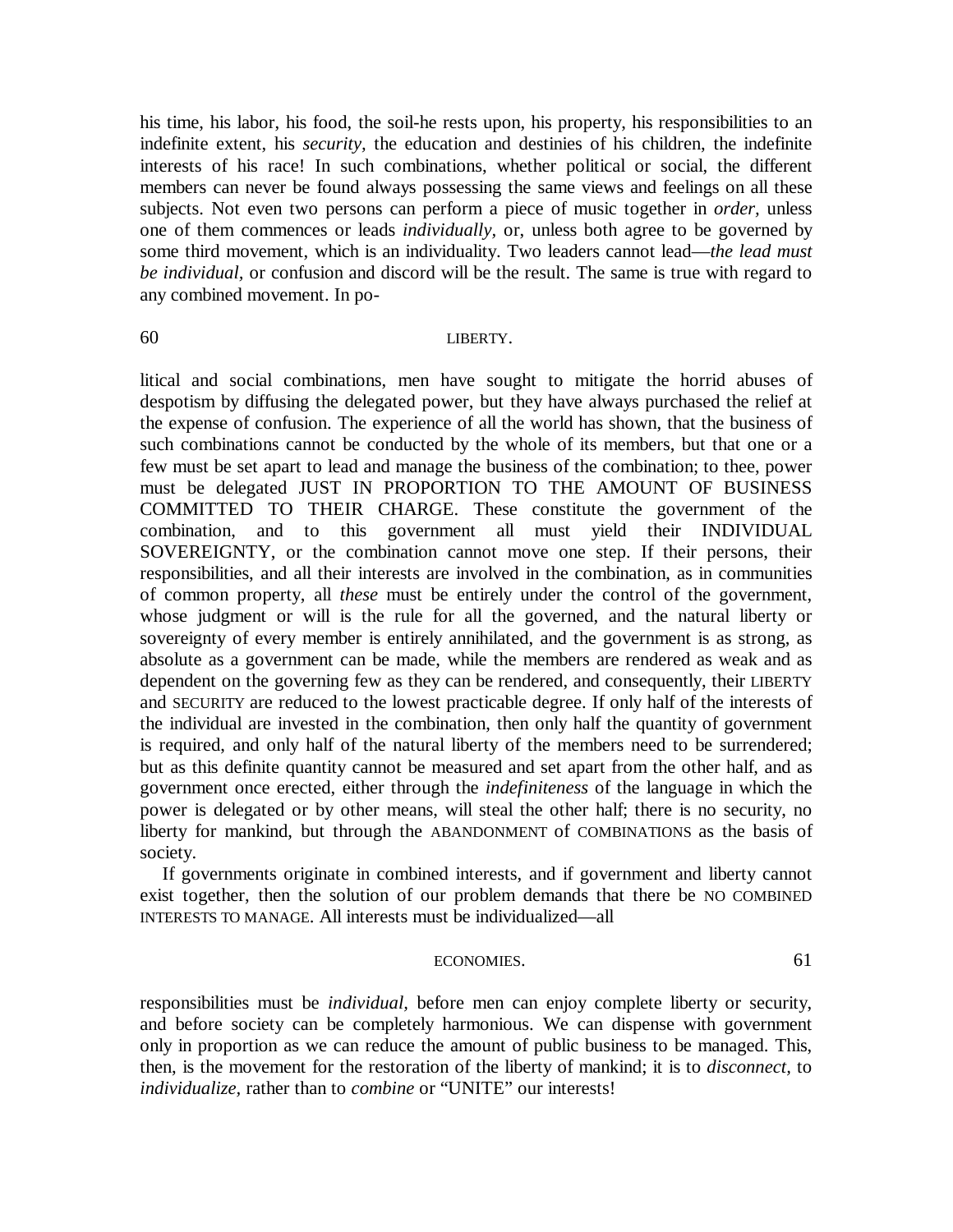When one's person, his labor, his responsibilities, the soil he rests on, his food, his property, and all his interests are so *disconnected, disunited* from others, that he can control or dispose of these at all times, according to his own views and feelings, without controlling or disturbing others; and when his premises are sacred to himself, and his person is not approached, nor his time and attention taken up, against his inclination, then the individual may be said to be practically SOVEREIGN OF HIMSELF, and all that constitutes or pertains to his individuality. No greater scope of liberty for every individual can be conceived—any less is not the "greatest practicable amount of liberty," and will not supply the demand of our third proposition, (III.)

# (IV.) ECONOMY IN THE PRODUCTION AND USES OF WEALTH.

——————————

THE first and greatest source of economy, the richest mine of wealth ever worked by man, is, the DIVISION AND EXCHANGE OF LABOR. Where a man is so isolated from society as to be deprived of the advantages of division and exchange of labor, and has to supply all his own wants, like Robinson Crusoe, there is nothing to distinguish him from the savage. It is only in proportion as he can apply himself to one or a few pursuits, and exchange his products for the supply of all his wants, that he begins to emerge from the crudest state of

## 62 ECONOMIES.

existence, to surround himself with conveniences and luxuries, and to reduce the burthen of his own labor. Were it not for the division and exchange of labor, every one who used a needle would be obliged to make it. He or she must dig the ore, erect a furnace, convert the ore into iron, then into steel, and construct all the machinery and tools necessary to make the needles, and make all the tools required in those operations! As this would be impossible, we should be obliged to resort to such clothing as could be made without them; and were it not for the *division* and exchange of labor in the production of the single article of needles, it is probable, that *civilized* society would still be clothed like the uncivilized.

Division and exchange are naturally carried to a greater extent in cities than in the open country. This, probably, in part, explains the enigma of so many being sustained luxuriously in cities apparently almost without labor, while men in the country are always hard at work, but rarely have things comfortable around them. Being so remote from division and exchange, they are obliged to supply many of their own wants without the ordinary means of doing it—without tools—without instruction—without practice, they must mend a gate, repair their harness, make their own shoes, and expend, perhaps, three times the labor that a workman would require in the same operations, and it is badly done at last. They must also have as many kinds of tools as the different operations demand, which it requires care to preserve and keep in order, and between all, their time and capital are frittered away to little purpose. Five hundred men thus scattered too remote from each other, or, from other causes being unable to procure the advantages of division and exchange, must have five hundred pairs of bench planes, and other tools for working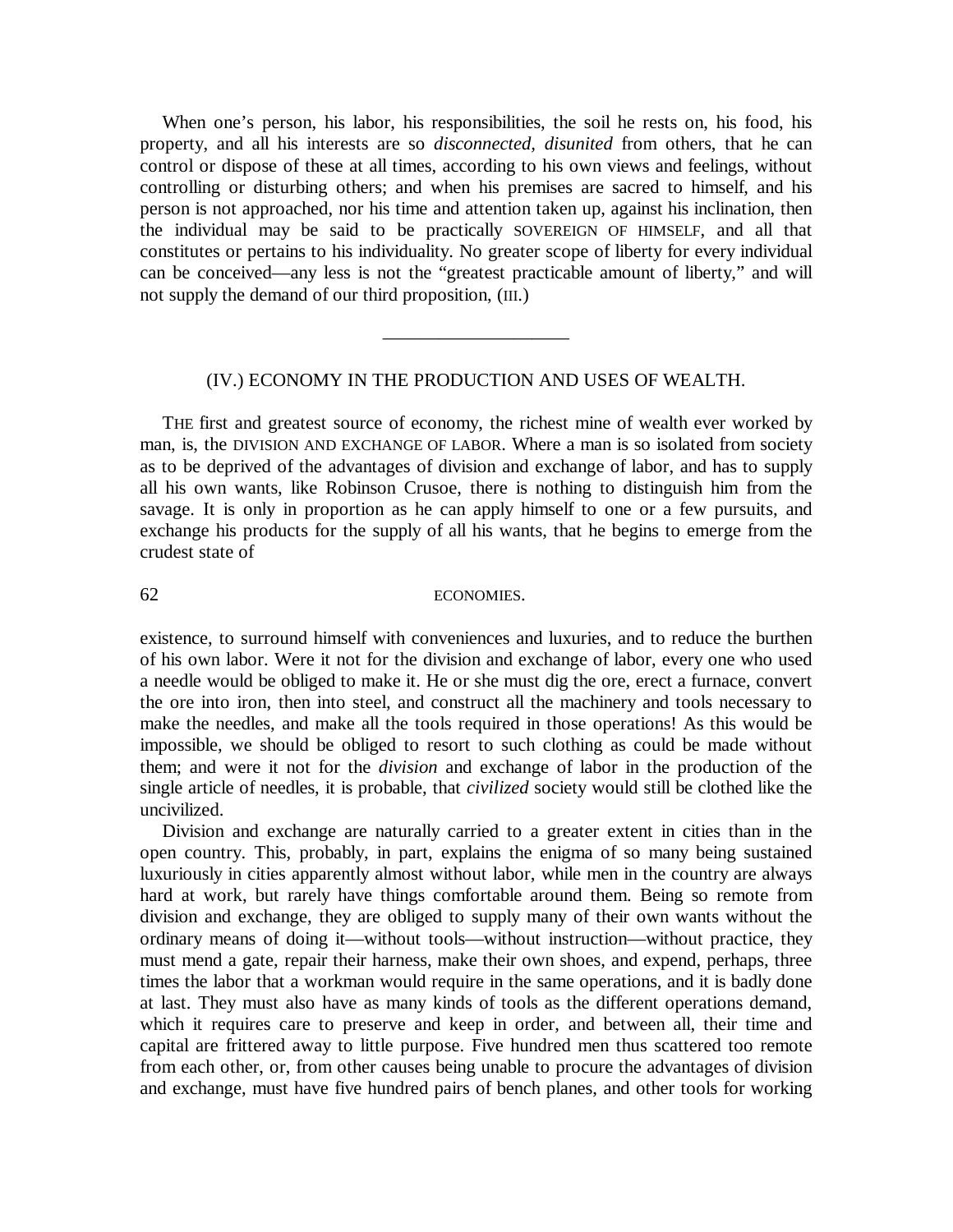wood—five hundred sets of shoe-making tools—five hundred places and fixtures for working iron, and five hundred equipments in every other branch of business in which they are obliged to dabble. Now, if these five hundred men or

#### ECONOMIES. 63

families were within reach of each other, and each one were to apply himself to only one branch of business, and all should exchange with each other, each one would require only one set of tools, and one trade, instead of thirty or forty—his work would be well done instead of ill done—and if exchanges were *equal,* the wants of each would be well supplied, at perhaps, the cost of one fourth the labor that is now required to supply one half their wants in an inferior manner.

If such are the enormous advantages of division and exchange, how can we account for the fact, that so large portions of all countries being deprived of them, and that even in cities division if not carried out, excepting in a very few branches of manufacture? I attribute this barbarous condition of the economies chiefly to two causes. First, the practice of making *value* the standard of price—asking for a thing *just what it will bring,*  just balances the motives of the purchaser, so, that a man wanting a pair of shoes, being asked as much as he would give for them, rather than go without them, makes him form the habit of going without whenever he can, or of making them himself even at a disadvantage. Whereas, on the contrary, if he could always get them for that amount of his own labor which they cost an expert workman, he could have no motive to do without them, nor to spend three times as much labor in making them himself. The same cause and the same reasons ramify into all our supplies.

A wants a barrel of flour, and goes to the "holder," but he is "not anxious to sell;" a report of short crops induces him to think that there will not be a *supply* for the *demand* it will be *wanted* more by-and-by, and he can *get more* as want or suffering increases; so A does not get the flour—no exchange of flour takes place yet; he waits—goes again—he is told that flour has "*risen* since yesterday at 12 o'clock," he must pay more than usual, and the price is set at what the holder thinks "it will bring;" but A, knowing that one fluctuation follows another, thinks he will wait till the price falls; so no exchange of flour takes place yet. A has still no flour—and thus it is

# 64 ECONOMIES.

with every thing else; the same elements ramify into all our exchanges, and derange all our efforts to obtain supplies. Making *value,* or "what a thing will bring," the limit of its price, stagnates exchange, and prevents our wants from being supplied.

Now, if it were not a part of the present system to get a price according to the degree of want or suffering of the community, there would long since have been some arrangement made to ADAPT THE SUPPLY TO THE DEMAND. This, even in the present wretched jumble of accidents, would, to a great extent, soften some of the most hideous features of our cannibal commerce.

In society where even the first element of order had made its way, to the intellects of men, there would be some point at which all would continually make known their wants, as far as they could anticipate them, and put them in a position to be supplied—and all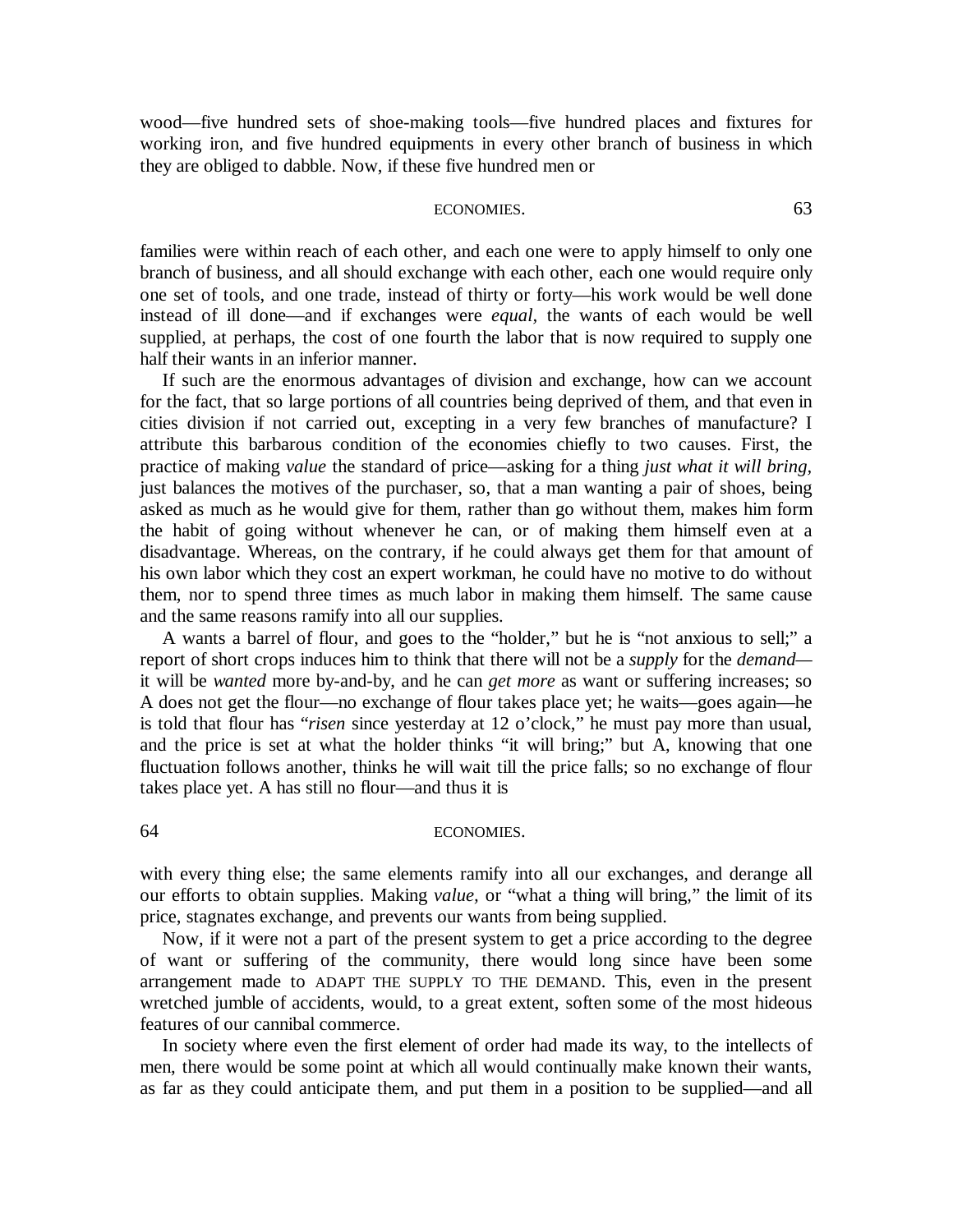who wanted employment would know where to look for it, and the *supply would be adapted to the demand.* We should not then have *all* the flour carried *out of the country where it was raised,* so that none could be had (as at this moment while I am writing), and carried a thousand miles in anticipation of higher prices. This rush of flour has "*exceeded the demand*"— "prices have fallen"—twelve hundred barrels have spoiled in one man's hands, and two thousand barrels are on their way back to the place of production! where, after having been stored and booked, and draped and shipped to New Orleans, and there unshipped and drayed, and stored and booked, and waiting for a *demand,* it is again drayed and shipped, and brought back to be unshipped, drayed, and stored and booked, and sold, half spoiled, to its original producers, for all its first cost, with all these expenses added, and as much more as the holders "can get." This is the *economy* of our present profit-making commerce!

The adaptation of the *supply to the demand,* although it is continually governing the bodies of men, seems never to have made its way into their intellects, or they would have made

### ECONOMIES. 65

it the governing principle of their arrangements. It is this which prompts almost every action of life, not only of men, but other animals—insects—all animated nature. All man's pursuits originate in his efforts to supply some of his wants, either physical, mental, or moral; even our intellectual commerce is unconsciously governed by this great principle, whenever it is harmonious and beneficial; and it is discordant and depreciating where it is not so regulated. An answer to a question is but a supply to a demand. Advice, *when wanted,* is acceptable, but never otherwise—COMMANDS are never in this order, and produce nothing but disorder. The sovereignty of the individual must correct this.

Almost every movement of every animal is from nature's promptings toward the supply of some of its wants. Nay, more, if it is wounded, there is naturally an action toward the formation of new skin, or new parts to supply the deficiency created. The same principle runs even into the vegetable creation. The bark of a tree being torn away, nature goes to work to supply the demand thus produced, with new bark, which otherwise never would have occupied that place. Even a pumkin-vine having run too far to draw nourishment from its original starting point, strikes down new roots, to draw a supply of nourishment necessary to its progress. Had "the combined wisdom" of any country ever equaled that of a pumkin-vine, that country would have had some arrangement for *adapting the supply to the demand.* But this will never be, while speculations are made by throwing the demand and supply out of their natural proportions, or while *value,* instead of cost, is made the limit of price. This false principle of price, in addition to all its direct iniquity, stagnates exchanges, interrupts or stops supplies, and involves every thing in uncertainty and confusion, discourages arrangement and order, and prevents division and exchange.

Another great obstacle to division and exchange is the lack of some *principle* by which to settle the prices, or which would itself settle them harmoniously, instead of the disgusting pro-

66 ECONOMIES.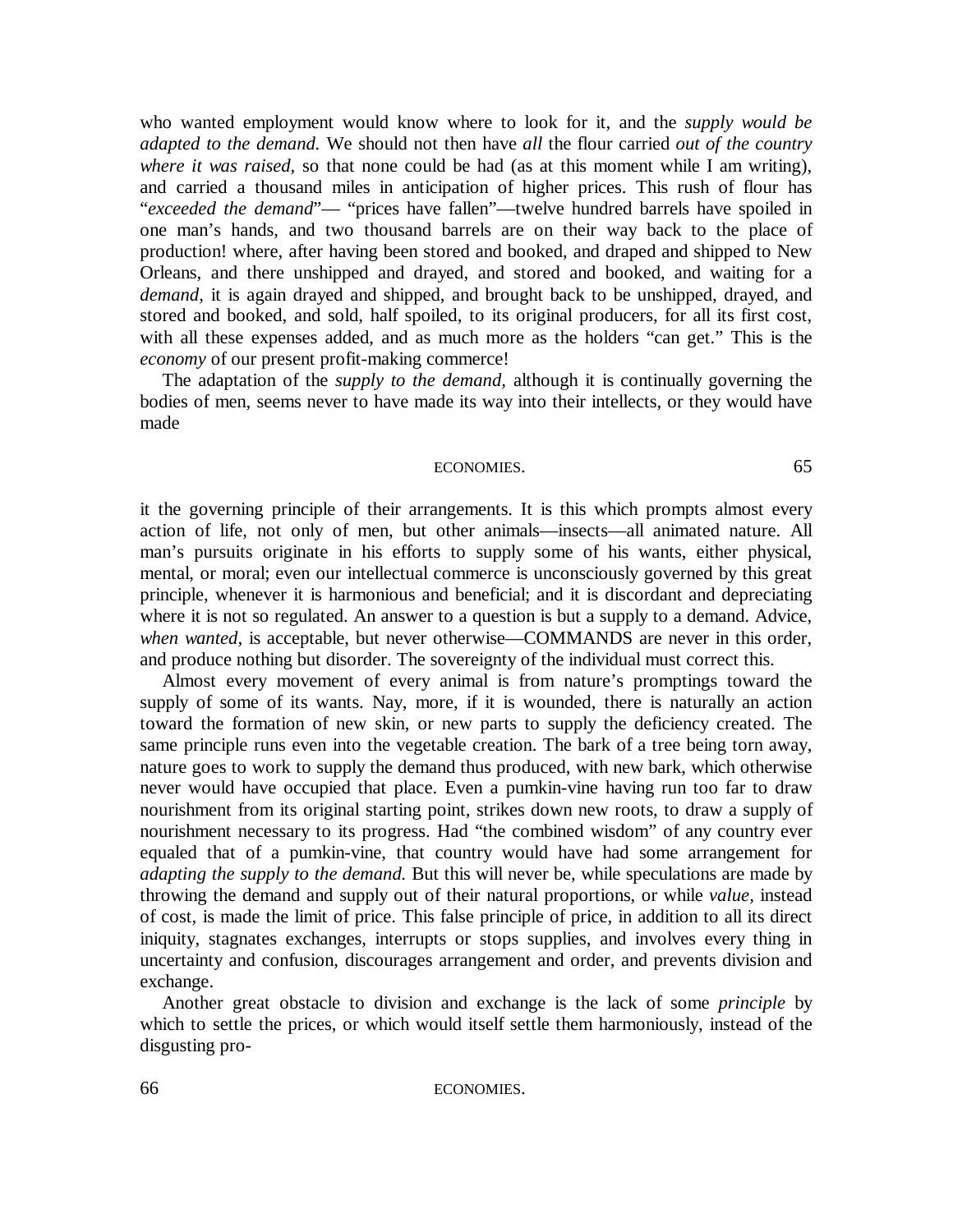cess of *bargaining* in every little transaction, which is so repugnant to good sense and good feeling that the best citizens are often induced to do without conveniences, or undertake to supply themselves to great disadvantage rather than enter into the degrading warfare which generally attends our pecuniary commerce. They will also afford to others little accommodations gratuitously for the same reason—these lay the receiver under *indefinite* obligations, one of the worst forms of slavery. Gratuitous labor must necessarily be limited, and thousands of exchanges of great *value,* but little *cost,* would immensely increase the comforts of all parties, where COST, as *a principle,* measured and settled the price in every transaction, without words—without disturbing our social feelings and self-respect. Another great obstacle to the development of this branch of economy, is the uncertainty, the *insecurity* of every business. Men dare not make investments for carrying on business to the best advantage while the markets for their products are unsteady—where prices "rise at eight o'clock" and "fall at twelve." If prices were equitably adjusted by the COST principle, we should know, from year to year, from age to age very nearly, the prices of every thing—All labor being equally rewarded according to its cost, there would be no destructive competition—Markets would be steady—then we might subdivide the different parts of manufactures to any extent that the demand would justify at any time, and be safe, *secure,* and society would know the immense wealth to be derived from the *division* of labor.

Another great obstacle to extensive division of labor, and rapid and easy exchanges, seems to be the want of the means of *effecting* exchanges. We cannot carry our property about us for the purpose of exchanging. If we could do this, and give one thing for another at once, and thus settle every transaction, such a thing as money, or a circulating medium, never would have been known; but, as we cannot carry flour, shoes, carpentering, brick-work, store-keeping, etc., about us to exchange for what we want, we require something which *re-*

#### ECONOMIES. 67

*presents* these; which representative we can always carry with us. This *Representative of property* should be our circulating medium. Theorists have said that *money* was this representative, but it is NOT. A dollar represents nothing whatever but itself nor can it be made to. At no time is it any demand on any one for any quantity of any kind of property or labor whatever. At one time a dollar will procure two bushels of potatoes, at another time three bushels, at another four, and different quantities of different persons at the same time. It has no *definite* value at any time, nor if it had, would its *value* qualify it for a circulating medium; but, on the contrary, its *value* and its cost being inseparably *united*  with its use as a representative, disqualifies all money for acting the part of a circulating medium: it should have but one quality, one *individual,* definite purpose, that of *standing in the place of the thing represented,* as a miniature represents a person. Money represents robbery, banking, gambling, swindling, counterfeiting, etc., as much as it represents property; it has a *value* that varies with every individual that uses it, and changes as often as it is used—a picture that would represent at one time a man, at another a monkey, and then a gourd, would be just as legitimate and fit for a portrait, as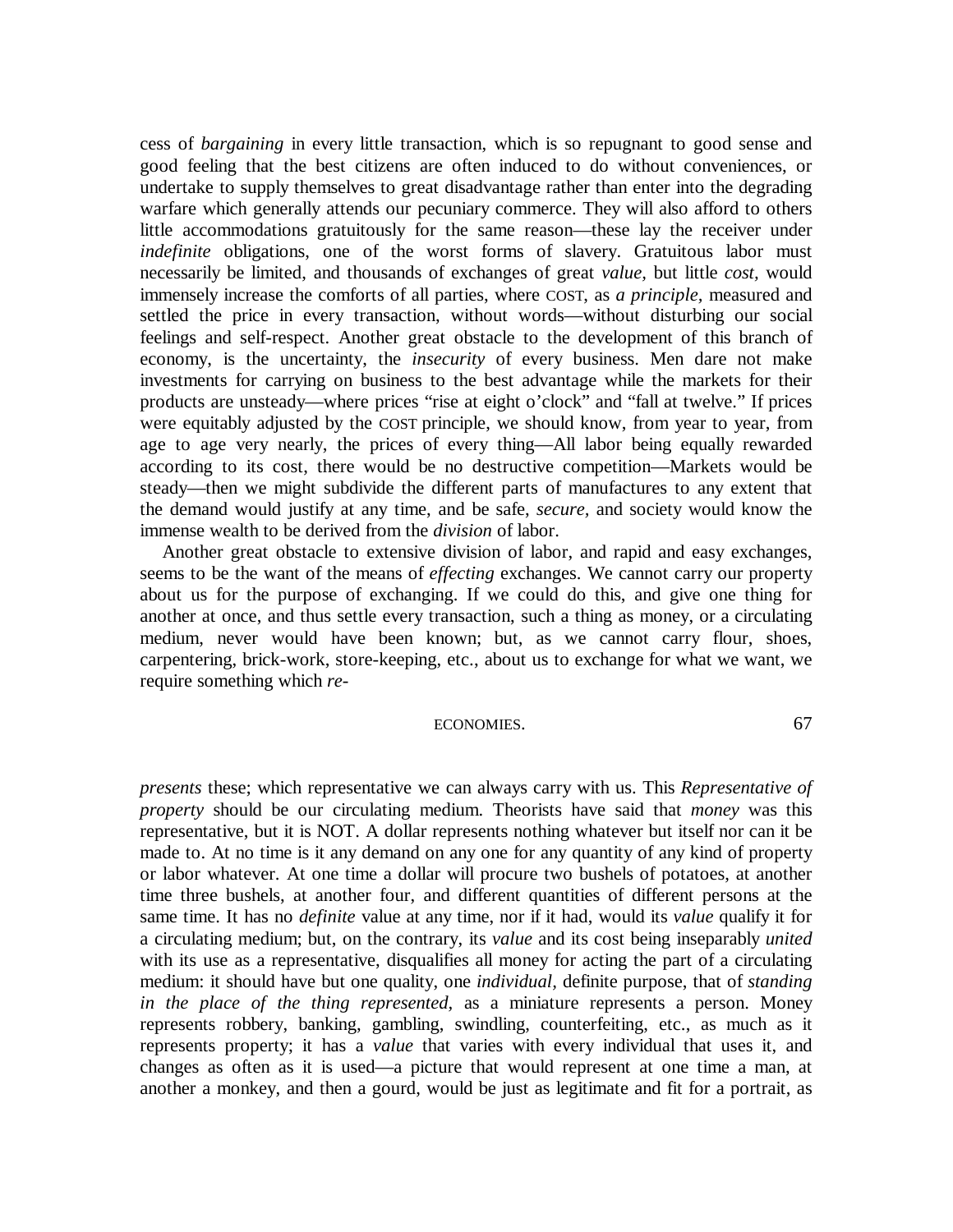common money is fit for a circulating medium.

We want a circulating medium that is a *definite representative* of a definite quantity of property, and *nothing but a representative;* so that when we cannot make direct equivalent exchanges of property, we can supply the deficiency with its definite representative, which will stand in its place. And this should not have any reference to the value of property, but only to its COST, so that if I get a bushel of wheat of you, I give you the representative of shoe-making, with which you should be able to obtain from the shoemaker as much labor as you bestowed on the wheat—cost for cost in equivalent quantities; and to effect these exchanges with facility, each one must always have a plenty of this representative on hand, or be able to make it on the occasion, and so adapt the supply

# 68 ECONOMIES.

of the circulating medium to the demand for it—a problem that never has yet been solved by any financiers in the world, nor ever will be while *value* is taken into account of price. The remark is common, that "if money was plenty we would purchase many things that we cannot for want of it." Here, no exchange takes place that otherwise would, and division will always be in proportion to exchange or sales. Where there is no circulating medium, there cannot be much exchange or division. On the other hand, where every one has a plenty of the circulating medium always at hand, exchanges and division of labor would not be limited for want of money. A note given by each individual for his own labor, estimated by its cost, is perfectly legitimate and competent for all the purposes of a circulating medium. It is based upon the bone and muscle, the manual powers, the talents, and resources, the property, and property-producing powers of the *whole people—*the soundest of all foundations, and is a circulating medium of the only kind that ever ought to have been issued. The only objection to it is, that it would immediately abolish all the great money transactions of the world—all banks and banking operations—all stockjobbing, money corporations, and money movements—all systems of finance, all systems of national policy and commercial corruption—abolish all distinctions of rich and poor compel every one to live and enjoy at his own *cost,* and would contribute largely to restore the world to order, peace, and harmony.

Boarding-houses, hotels, etc., having no principle for the government of prices but whatever they can get, in the cannibal competition of society, get whatever they can, and their inmates are only those who have no other homes. If COST were made the limit of price, as economy is in favor of one set of preparations for great numbers, the cost being less in proportion to numbers, it would immediately become the interest of every one wanting board to co-operate with all others, to afford every facility in their power to get the greatest practicable number of boarders for such an establishment,

#### ECONOMIES. 69

and to afford every convenience, every facility for reducing the labor and trouble of conducting it, and each one doing this through self-interest, to reduce the cost of his own fare, would be promoting equally the interest of every other boarder—here would be CO-OPERATION, but no COMBINATION. They need have no compact with each other. The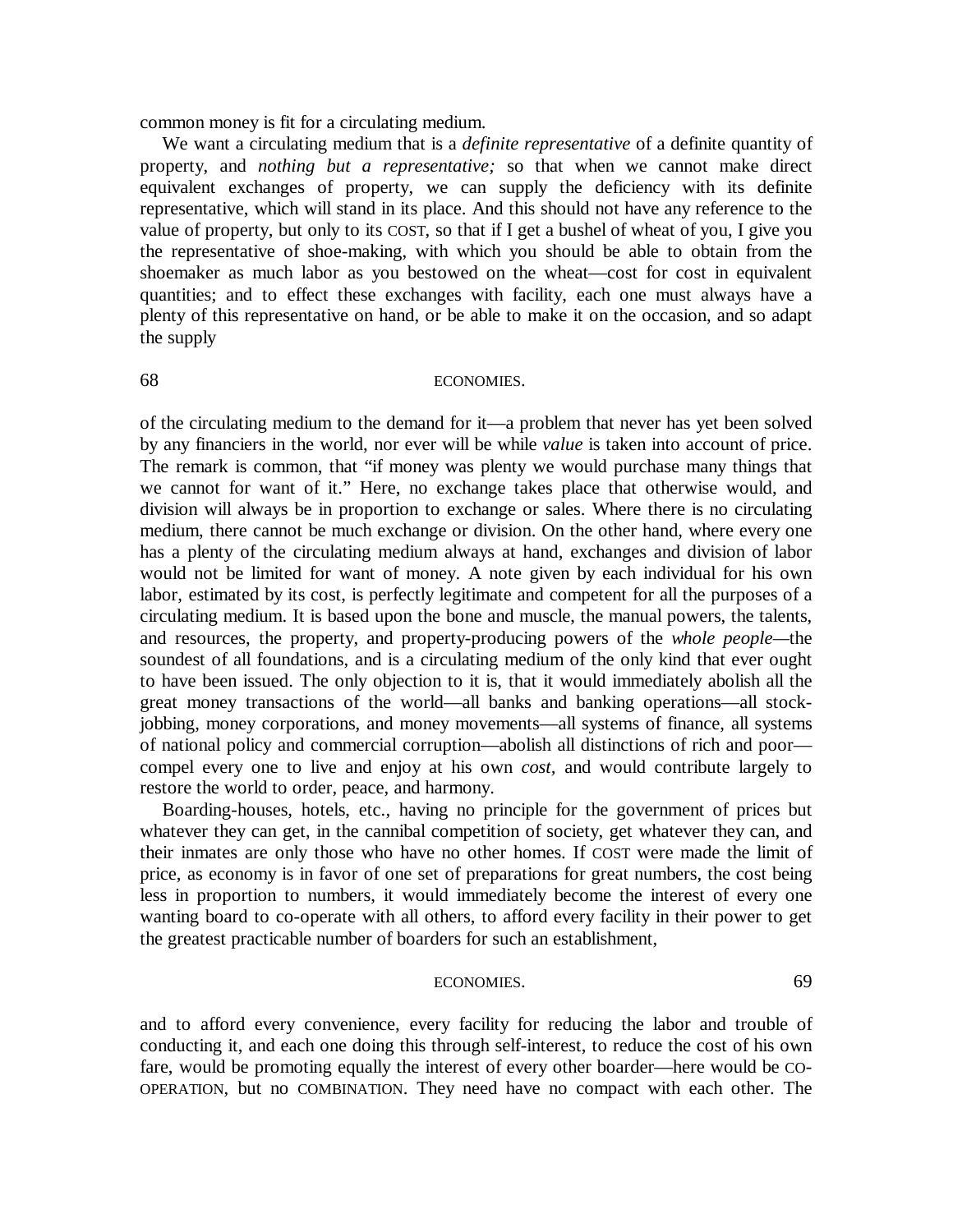*individual* who conducted the house, would be the only person with whom any contract need be made. Five hundred persons thus accommodated with five times better fare than common boarding-houses can now afford, would employ but one kitchen, instead of a hundred kitchens—perhaps five cooks, instead of a hundred, and the cost of board to each would, probably, not exceed one fifth of that of keeping a private kitchen for five persons! Families seeing *this,* would probably prefer such quarters, at least at meal-times, and thus relieve the females of the family, from the dull, mill-horse drudgery to which they otherwise are irretrievably doomed.

One person to keep a dairy in good order (instead of fifty cows being scattered among fifty families, with fifty boys or men to hunt and drive them, badly housed, badly fed, and badly treated in the hurry of other domestic duties), is an arrangement that would naturally result from the economy that each would derive from the *cost* principle.

A washing establishment conducted on the COST principle, would exhibit one of the most necessary divisions of labor, and relieve the house-keepers from the most irksome and repugnant of all their duties. The same principle and motives being brought to bear upon schools, the different branches of mechanism, and all social arrangements, would work in a similar manner—each in the pursuit of his own interest promoting the interests of all others.

Machinery being made and worked on the COST principle, every one would be equally benefited by its construction and use—the more there was at work, the more would the burthen of labor be reduced to all. If it threw a certain set out of employment, they would turn immediately to other employ-

# 70 ECONOMIES.

ments, and thus reduce the labor still to be performed by hand. Land being bought and sold on the COST principle, would be open to them at almost a nominal price. Board and clothing being obtained at COST—all arts, trades, and mysteries being communicated for an *equivalent of the labor* of communicating them, and the rewards of all labor being equal according to its *cost—*a report of the *demand* being always accessible, so that they could know what to turn to, and where to find instruction in any art, trade, or science, and a market for their products at a full, *equivalent* price, machinery might then be introduced without any limits but their wants, with benefits to all—with injury to none! and who shall measure the yet untold economies which might then result from machinery! I have said *without* any limits but our wants, because an immense number of inventions are now brought out which are no improvements at all upon existing modes, and the country is overrun, and inventions disgraced by a surfeit of the productions of over-stimulated stupidity, for no other purpose than to escape from unpaid labor and the punishments of poverty.

The *want* or *demand* for a machine would furnish the only reasonable motive for its construction, and an equivalent in labor and cost of materials would be the legitimate compensation to its inventor. This would afford no more inducements to invent machinery than to pursue any thing else that might be in demand—all things being equally paid, there would be no temptation to invent machinery that was not wanted, but the supply would be harmoniously adapted to the *demand* or wants of society.

It is no uncommon occurrence, that food, clothing, etc., for which thousands are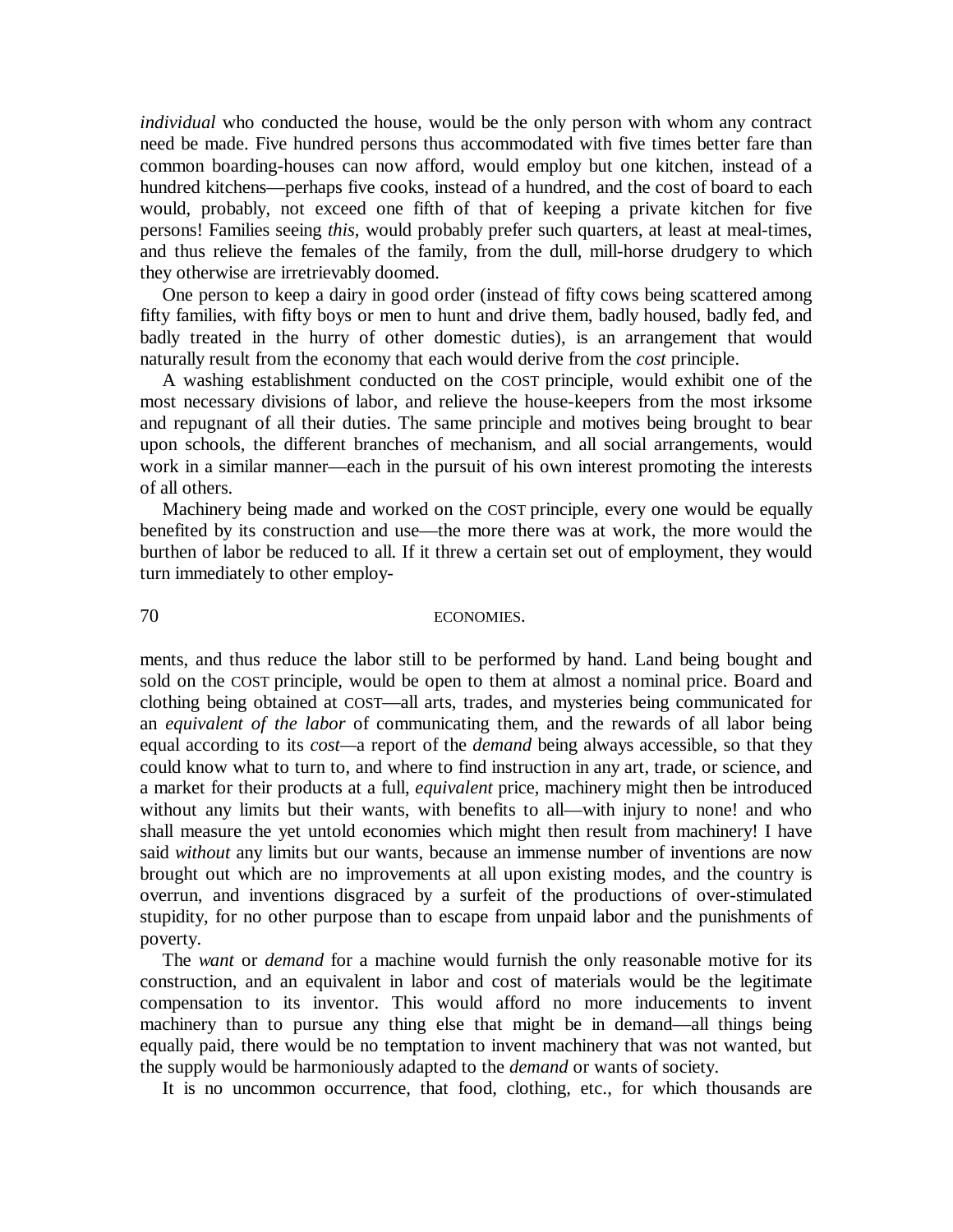suffering, are destroyed to prevent prices from falling too low for the interests of speculators! To save these from this kind of destruction, is the particular province of the *cost* principle; which, while it destroys speculators themselves, delights in passing supplies from producer to consumer at the cheapest equivalent rates.

#### ECONOMIES. 21

Physicians who can get fifty dollars per day, while the most useful labor is paid only fifty cents, cannot be expected to get us well while it would stop their income and drive them to an unpaid labor; but fifty dollars a day will maintain them by working one day in fifty, or maintain fifty times as many doctors as the demand requires. The *cost* principle will adapt the supply to the *demand,* and destroy the temptation to keep us sick for the sake of the profit of it.

Swarms of lawyers, office-holders, and office-seekers crowd the ranks of useless consumers, whose chief business it is to contrive means of keeping up the state of things by which they are exempt from unpaid labor, and enjoy a few of the privileges of freemen. Individualizing all business—committing none to the management of government, and conducting all our business equitably with our fellow-men, on the *cost*  principle, will sweep away all demand for them—will compel them to assist in reducing rather than increasing the burthen of labor, and paying all labor by equivalents will change even their condition for a better.

Hordes of robbers, pirates, bankers, speculators, thieves, gamblers, pickpockets, swindlers, etc., who are driven into any thing to live, and to escape abused labor at starvation prices, may suddenly become useful citizens, when labor is properly paid, and assist in reducing rather than increasing the burthen of labor. When the door to all trades and occupations is thrown open—when the demands or wants of society are made known—when any one can turn at any time to a choice of employment which will find a market at *equivalent* prices, and when any one may live on two or three hours' labor per day, where can any one find a motive to be a fungus upon society?

When we contemplate the immense piles of materials and mechanism in church paraphernalia—the armies of preachers and theological imposters, their type-setters, printers, their emissaries in every nook and corner of the world, all unproductive, and only professing to counteract the vices of the

#### 72 ECONOMIES.

present system, we see in these reasons enough for its total "demolition. A direct and equitable exchange between the present producers, would entirely cut them off from the means of existence. If it be true that the demand for these grow out of the vices of the present social state, these being cured, their occupation will be at an end; and their transition to the productive and self-supporting class will not only put a stop to their excessive, wasteful consumption, but will immensely reduce the still remaining burthen of labor.

Controversialists, and all who are employed by them, whether moral, religious, or political, are all engaged in propping up, in pulling down, in repairing or counteracting the *natural* action of existing social elements. Their equitable and harmonious adjustment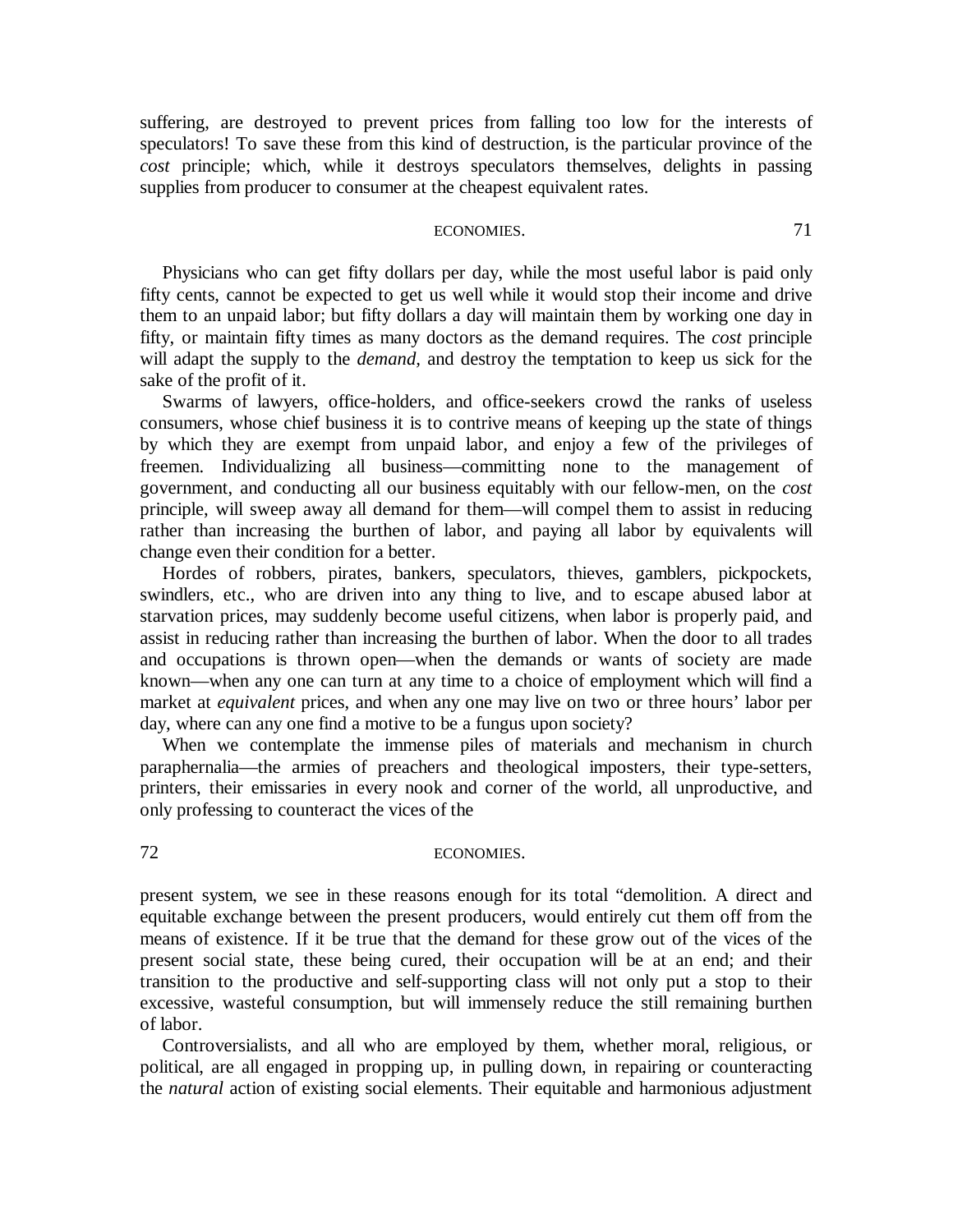would relieve us of all these taxes upon our time and labor, which would be no small item of economy.

Every thing being bought and sold for the greatest profit the holder "*can get*" it becomes his interest to *purchase every thing as cheap as possible;* the cheaper he purchases the more profit he makes. This is the origin of the present horrid system of grinding and destructive COMPETITION among all producers, who are thus prompted to under-work each other. Thus, too, it is, that there is scarcely any article of food, clothing, tools, or medicines, that is fit for use—that we are always purchasing to throw away, to be cheated out of our money and time, and be disappointed in our supplies. *Responsibility*  rests nowhere. The vender does not make them, but imports them from those beyond the reach of responsibility. Why is *every thing* imported, even shoes, tools, woolen and cotton cloths? For profit. It is because things are not sold for their *cost,* but for whatever the holder *can get.* Were COST made the limit of price, the vender of goods would have no particular motive to purchase them at the *very* lowest prices that he could grind out from manufacturers; and they would, therefore, have no motive to under-work and destroy each other. There would be no more of each than

# ECONOMIES. 73

enough to supply the demand—no motive to import what could be made with equal advantage at home, and the manufacturer would be obliged to assume the *individual responsibility* of his work; because where profit-making did not stand in the way, the merchant would not otherwise purchase of him; and where land was bought and sold at COST, every man of business would own the premises where the work was done, and could not easily run away from the character of it; and this must be kept good, or another would immediately take his place. Here, then, in the *cost* principle, is the means of rendering *competition not only harmless, but a great regulating and adjusting power, and* under its mighty influence, should we not only escape national ruin from the excessive importation of worthless articles, but should have good ones always insured, by their manufacturers being within reach of tangible responsibility. The scramble for unlimited profits in trade being annihilated by equitable exchanges between nations, the imports and exports would be naturally self-regulating, and limited to such as were mutually beneficial, and each would have a *co-operating* interest in the prosperity of the other. When this takes place, the armies and navies now employed in consuming and destroying, will be compelled to turn to producing, at least whatever they consume, and thus take off another crushing load from down-trodden labor.

COST being made the limit of price, no bargaining, higgling, and chaffering (so disgusting to every one), will stand in the way of a direct purchase at once of whatever any one wants. The price will be known from year to year, and will be paid without asking it, and the time now consumed in higgling and bargain-making will be harmlessly or usefully employed.

Wars are, probably, the greatest of all destroyers of property, and they originate chiefly in two roots. First, for direct or indirect plunder; secondly, for the privileges of governing. Direct plunder will cease when men can create property with less trouble than they can invade their fellow-creature's. Indirect plunder will cease with making *cost* the limit of price,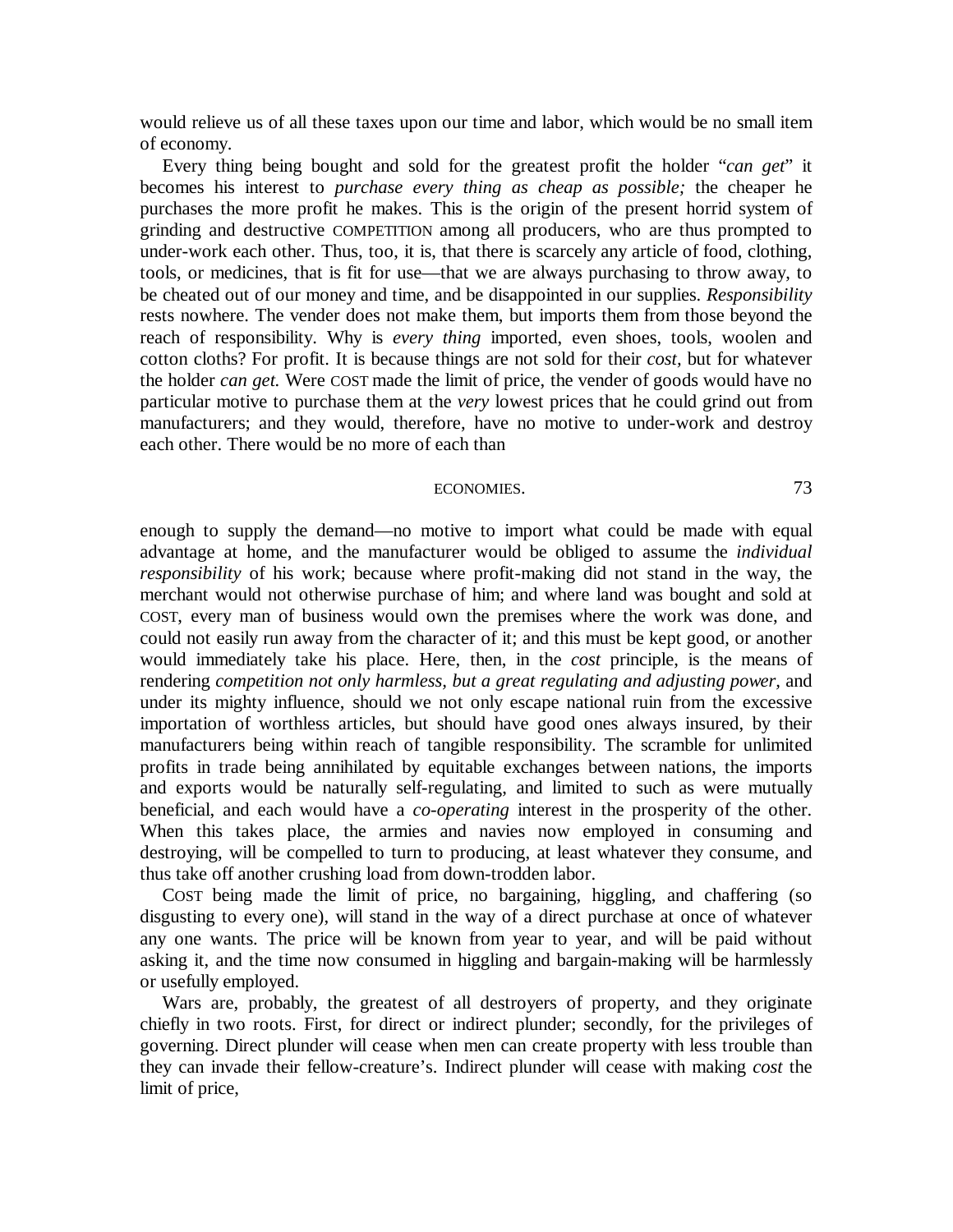# 74 NATURAL WEALTH.

thus cutting off all "*profits of trade.*" The privileges of governing will cease when men take all their business out of national or other combinations—manage it individually, deal equitably with each other, and leave no governing to be done.

Every one having full pay for his labor, can afford the luxuries of mechanism, commerce, and science. Each exchanging with the other for an equivalent as a settled principle, there could remain no inducement for a man, or a country, or a nation, to attempt to supply *all* their own wants to disadvantage; but, as under co-operative interests, every one would gain in proportion to the division of labor, this great element of economy would be carried to the very highest state of perfection.

These are a few of the items of economy that appear as necessary consequences of equity among men; others will suggest themselves to each mind as the subject is studied.

——————————

# (V.) TO OPEN THE WAY TO EACH INDIVIDUAL TO LAND AND ALL OTHER NATURAL WEALTH.

BY natural wealth is here meant all wealth; so far as it is not the result of human labor.

The COST principle being made the limit of price, opens all this wealth to every one at once.

Land being bought and sold on this principle, passes from owner to owner with no farther additions to prime cost than the labor of buying and selling it. If improvements C have been made upon it, their *cost* only being paid, makes the natural wealth free and accessible to all without price. In this manner simple equity would free, not only public, but private lauds, from the trammels of profit-making. If it could not be sold for profit, it would not be bought for speculation; and, it *cannot be sold for profit in competition with those who* 

# NATURAL WEALTH. 25

*will buy and sell it for an equivalent.* Therefore, here is a power in simple equity which is perfectly irresistible to free all lands, and to keep them free—a power by which one person alone can open the land for miles around him, and make it accessible to all who require it. No power on earth can prevent him, and he can do it without sacrifice to himself.

Metals in the earth are natural wealth, and the cost principle would pass them to consumers at the *cost* of labor in digging, preparing, and delivering them.

The inventor of a machine may put wheels, weights, and levers together in a certain relation to each other, which may produce great and valuable results to the public, but this *value* is no measure for its compensation. The *cost to him* of putting them together, is his legitimate ground of price, while the qualities of a circle, the power of a lever, and the gravitating tendency of a weight are *natural* wealth, and are lightly the property of all; and cost being made the limit of price, makes them accessible to all without price.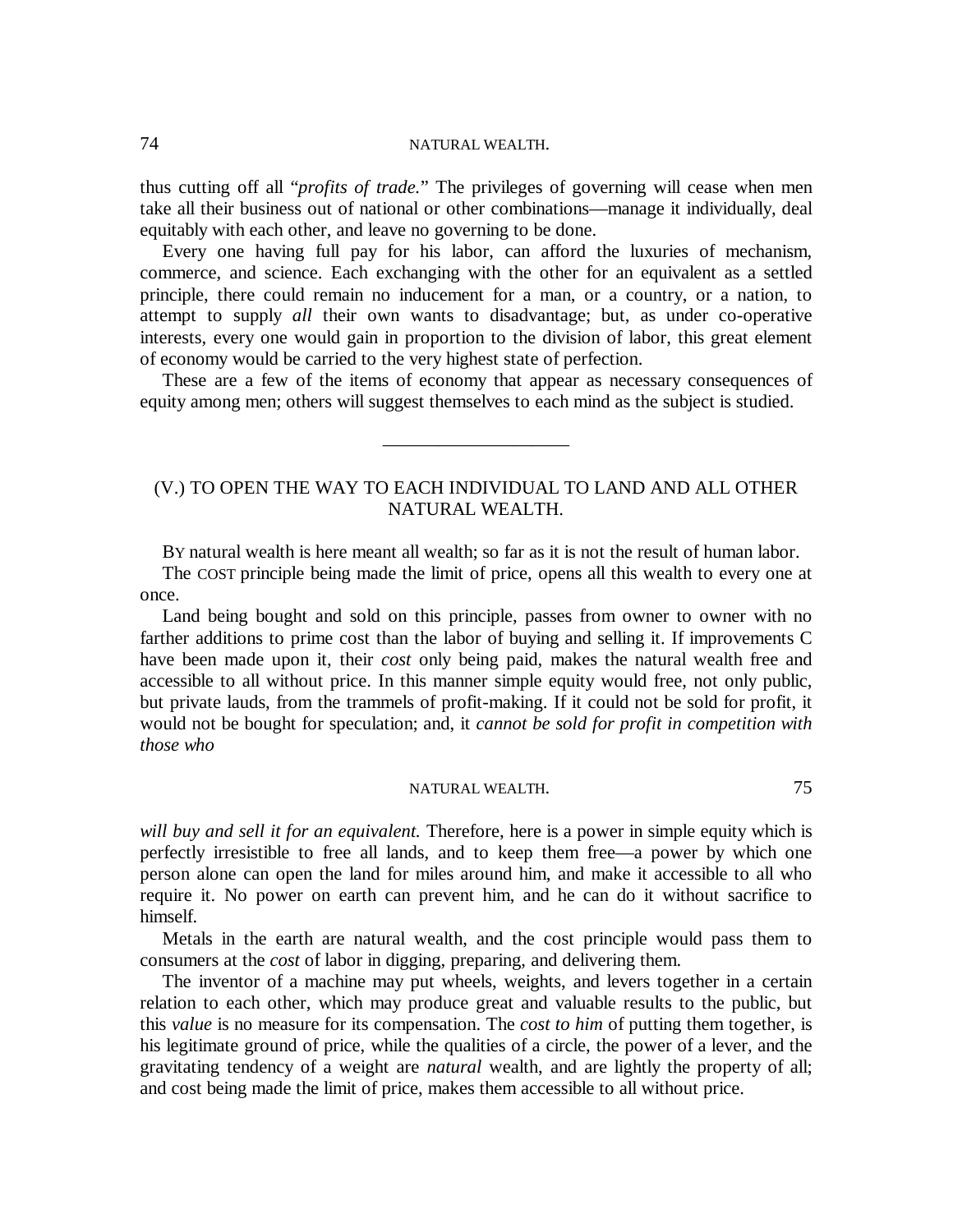Certain articles of medicine compounded together may save life, and their *value* in this case would equal that of the life saved—upon this principle a dose of pills would be *worth,* perhaps, ten thousand dollars, but this is no reason for such a price. The only rational price is an equivalent for the labor of procuring the articles, putting them together, and the contingent expenses of vending them. The rest depends on the inherent natural qualities of the ingredients, which are natural wealth, and should be freely accessible to all without price; and this results from cost being made the limit of their price.

A teacher of music may communicate the principles of composition, which may be of great value to the receiver, but this value is derived chiefly from the inherent qualities and relations of sounds to each other, upon which they depend for their effect, and which are not of man's creating, nor has man any right to make them the ground of price in communicating them to others. If the teacher of music be paid for his labor in an equivalent only, then the natural wealth inherent in

# 76 CO-OPERATION.

musical elements, becomes accessible to all without price. The same may be said of all sciences, arts, trades, mysteries, and all other subjects of our commerce, whether pecuniary, intellectual, or moral. One may devote his time and labor upon an intellectual production, but who can measure its *value?* this depends chiefly upon the new truths developed or communicated. It is its cost only that can be equitably made the ground of price, and when this is refunded by an equal amount of labor, equally repugnant or disagreeable, and equally *costly* in its contingencies, the writer is legitimately compensated—the rest is natural wealth. The cost principle draws a distinct line of discrimination between this and the wealth produced by labor, awarding to every one equivalents for cost, but for cost only; while all natural wealth is thus rendered free and accessible to all without price; which solves the fifth proposition of our social problem.

# (VI.) TO MAKE THE INTERESTS OF ALL TO CO-OPERATE WITH EACH OTHER, INSTEAD OF CLASHING WITH AND DESTROYING EACH OTHER.

——————————

IF *cost* is made the limit of price, every one becomes interested in reducing COST, by bringing in all the economies, all the facilities to their aid. But, on the contrary, if *cost*  does not govern the price, but every thing is priced at what it will bring, there are no such co-operating interests. This will be self-evident to many, but to some minds a few illustrations may be necessary, in addition to what has already been said relative to boarding-houses, etc.

If I am to have my supply of flour at *cost,* then, any facility I can afford to the wheat grower, reduces the *cost* to me, and as it does the same for all who have any portion of the

CO-OPERATION. 77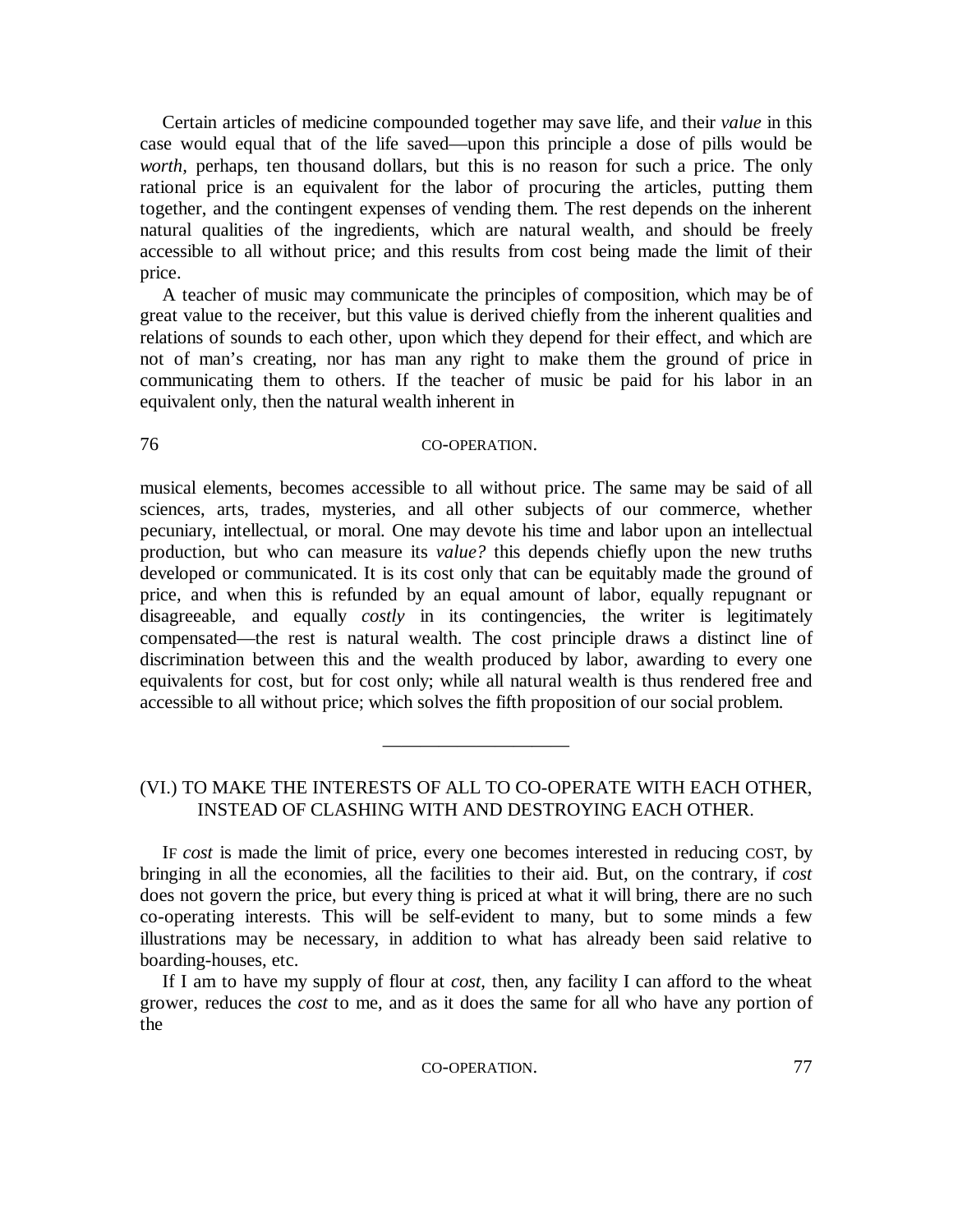wheat, I am promoting all their interests while pursuing my own. If I know that planting in drills produces more with less labor, it is my interest to communicate it, and have experiments instituted. If I can construct a machine to save labor in planting, cultivating, harvesting, or grinding, it is for my interest, and that of all others, to co-operate in getting it into operation. If I see the fences down, exposing the wheat to the depredations of cattle, it is my interest, and that of all others, to have the breach repaired as soon as possible, because all contingent losses become part of the *cost.* Now, if the wheat were NOT TO BE SOLD TO us AT COST, but at "*whatever it would bring*" according to our necessities, then none of us would have any interest in affording facilities, repairing breaches, nor in any other way co-operating with the producer of it. The same, motive would act in the production, preservation, and use of every thing.

One or a few individuals may desire instruction in music. If the teacher set his price at whatever he thinks he can make the students give, he may prevent them from making the attempt, and keep himself out of business—but if the *cost* of his labor be divided among the class, it immediately becomes the interest of each to get as many as possible, thereby reducing the *cost* to each; and the same would be seen in every operation of this description—*and the same with nations as with individuals.*

If the products of machinery were sold at COST, it would then be for the interest of every one to afford any facilities in his power toward its construction and its operation, and in thus reducing cost for his own advantage, he would be equally promoting the interest of every one who used the products of the machine. Thus, then, upon the principle of COST being made the limit of price, is the interest of all made to CO-OPERATE (but not to COMBINE with) the interest of each. Thus is solved the great problem of the individual good harmonized with the public good! Thus does simple EQUITY outstrip the sagacity and the genius of man, and work out for

#### 78 CO-OPERATION.

—————

him the great problem of SOCIETY, WITHOUT THE DESTRUCTION OF LIBERTY!

In the preceding pages I have treated of the first six propositions of our problem, and endeavored to show that the first (the *just reward of labor),* must be worked out by making *cost the limit of price.* That the *security of person and property* demands the operation of this principle, together with the admission of the right of SOVEREIGNTY IN EVERY INDIVIDUAL. That LIBERTY demands the sovereignty of the individual. That the *economies* would naturally result from the operations of cost being made the limit of price. That, by the same means, land, and all other natural wealth, would be legitimately accessible to all. That by making cost the limit of price, the interests of all mankind would co-operate for mutual benefit; but I have deferred the consideration of the seventh and last proposition (withdrawal of the elements of discord, and the establishment of general harmony) to the following division, as this is rather the result of the working of all these elements together.

I have treated each principal division of our subject *separately* and abstractedly, in order that the mind of the reader might be the more concentrated upon one *individual*  element at a time, and not have his attention confused and weakened by a *too close*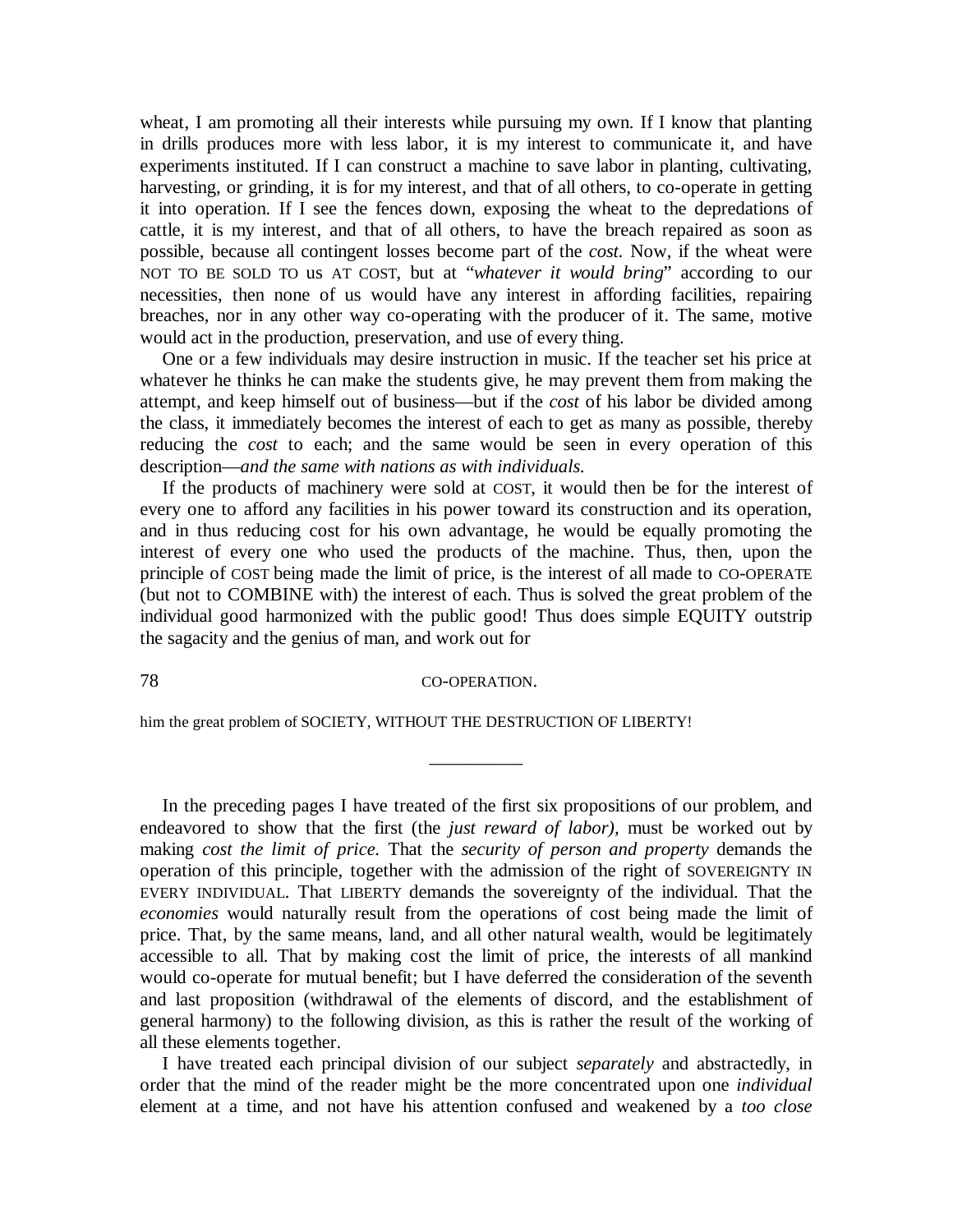*connection* of different parts at first. But now that these may have become so familiar as not to require exclusive attention to either, I propose to associate these *elements of new society* together, in their natural and practical order, and illustrate more fully their adaptation to their proposed ends. These elements are, first, INDIVIDUALITY; second, the SOVEREIGNTY OF EACH INDIVIDUAL; third, COST THE LIMIT OF PRICE; fourth, A CIRCULATING MEDIUM WHICH SHALL BE A DEFINITE REPRESENTATIVE OF LABOR; fifth, THE ADAPTATION OF THE SUPPLY TO THE DEMAND OR WANTS.

# CO-OPERATION. 79

I would suggest to the reader to refer continually to the marginal references, and to study and familiarize himself with each proposition that may be there marked—to compare these means with the ends to be attained, and to exercise his *Individual judgment with* regard to their adaptation to the solution of the great questions which involve the deepest interests of every one, and which can no longer be deferred with safety to any.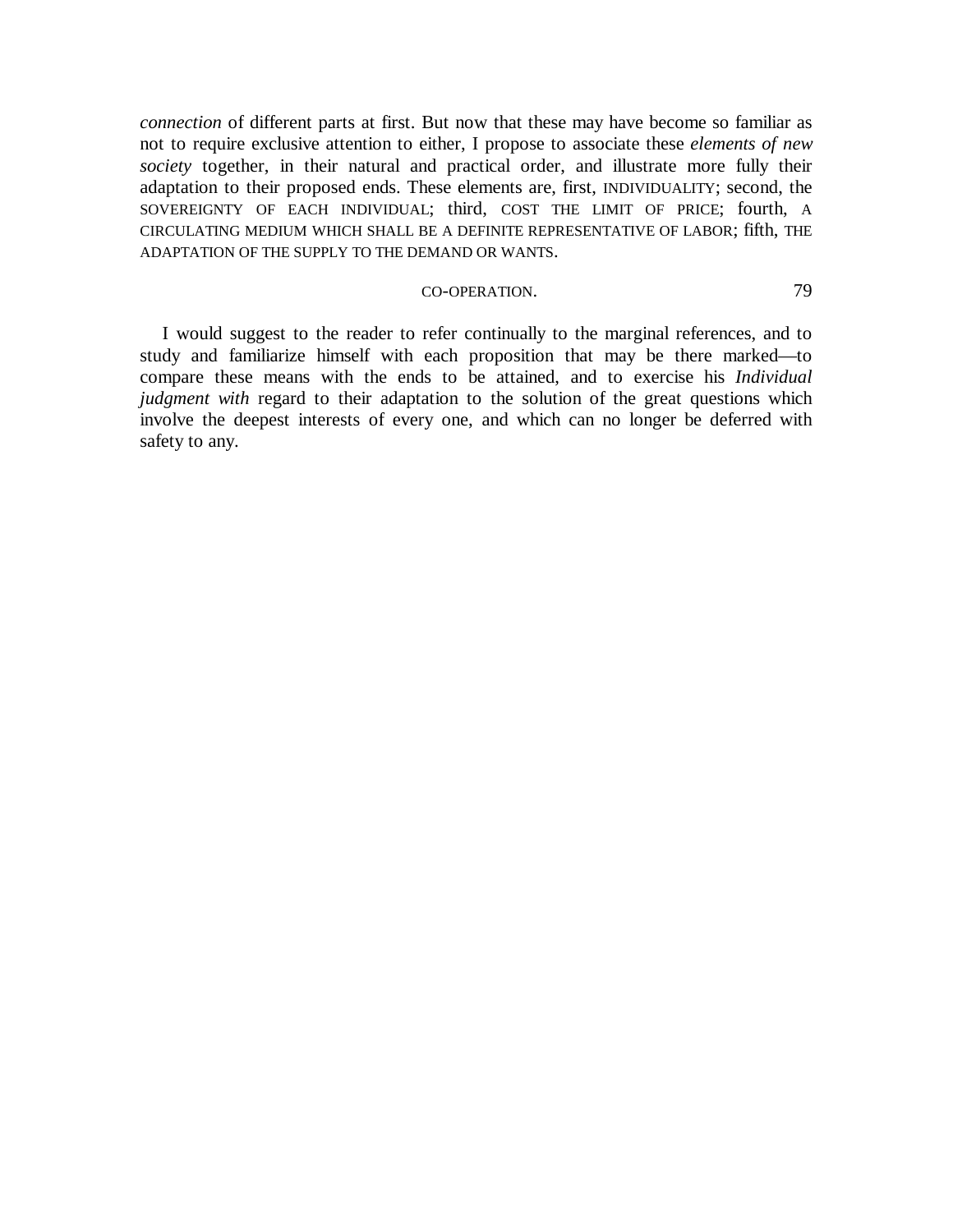# PART III.

# THE APPLICATION.

———————————————

#### ELEMENTS OF NEW SOCIETY.

THE first step to be taken by any number of persons in these practical movements appears to be, that each individual or head of a family, should consider his or her present *wants*, and what he can give in exchange, with a view to have them recorded in a book kept for that purpose. As soon as a movement is made by any one to this effect, a book will be *wanted* as a record of this report of wants, and supplies. At this point, when this is evidently *wanted* enough to justify it in the estimation of any individual, he or she can furnish and keep such a book upon his or her *individual responsibility.* If the cost of this is sufficient to justify a demand for remuneration, the keeper of the book can make this demand, according to the labor bestowed in each case, or otherwise, as he or she shall decide—the voice of the majority having nothing to do with it.

We will now suppose that the wants of twenty individuals are recorded in one column of a book, and what they can supply in another column; and in another, the price per hour which each demands for his or her labor. These become the fundamental data for operations.

Every one wishing to take some part in practical operations, now has before him in this report of wants, the business

THE APPLICATION. 
$$
81
$$

to be done. It will immediately be seen that land is indispensable, and must be had before any other step can be taken to advantage. Some one seeing this want, after consulting the wishes or demands of the co-operators, proceeds *on his individual* estimate of this demand, at his own risk, and at his own cost, to purchase or otherwise procure land to commence upon, lays it out in lots to suit the demand, and sells them to the co-operators at the ultimate *cost* (including contingent expenses of money and labor in buying and selling). The difference in the price of a house lot thus bought and sold, compared with its price when sold for its *value,* will be found sufficient to make the difference between every one having a home upon the earth, instead of one half of men and women being homeless.

We will now suppose the lots purchased and paid for by each one who is to occupy them. They will *want* to consult continually together, in order to co-operate with each other's movements; this will require or *demand* a place for meetings. As soon as this want is apparent, then is the time for some one to estimate this want, and take it on himself *individually* to provide a room, and see himself remunerated according to *cost,*  which cannot fail to be satisfactory to all in proportion as they are convinced that *cost* is the limit of his demands; which he can always prove by keeping an account of expenses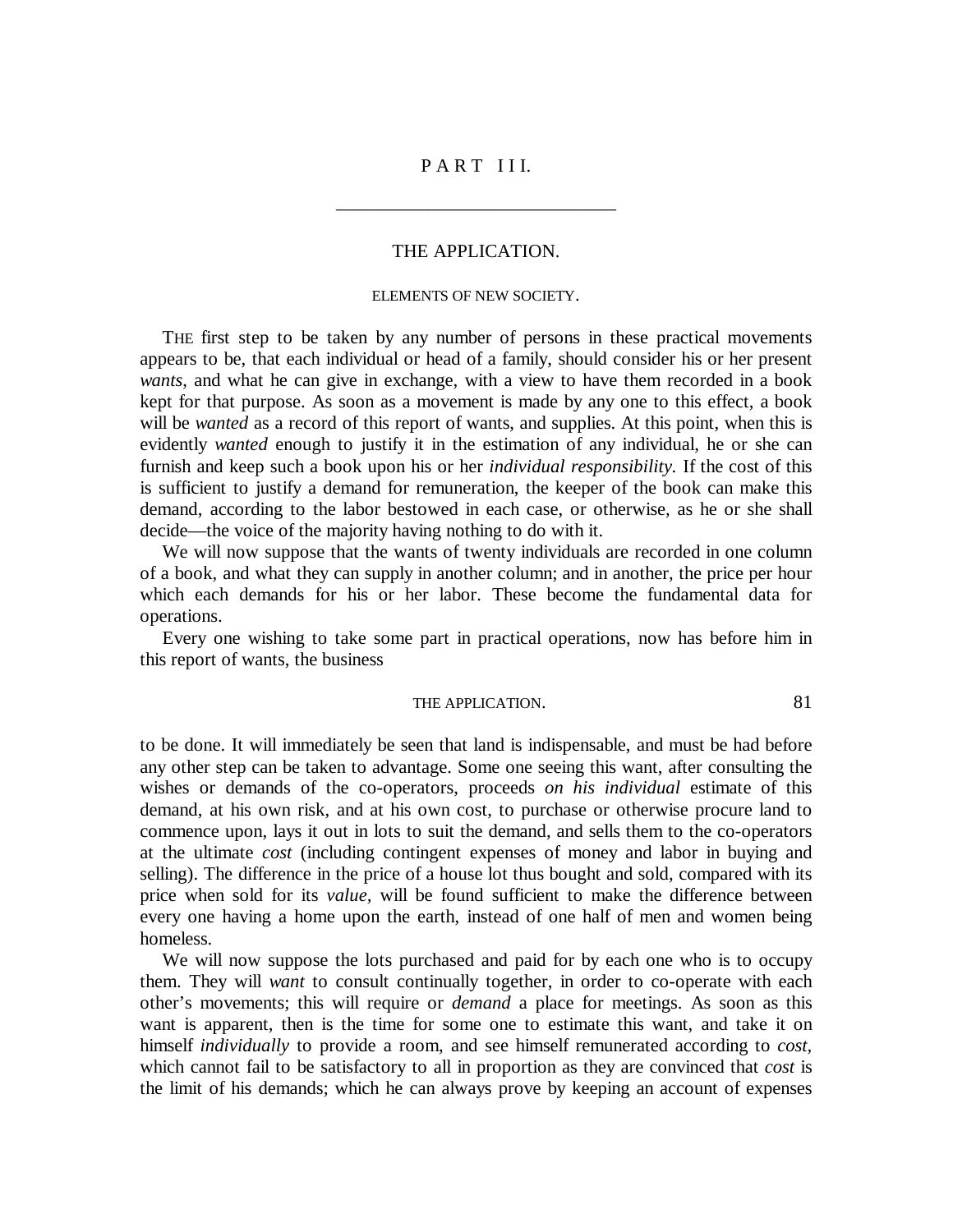and receipts, open at all times to the most public inspection.—*(See note A, in Appendix.)*

At this public room, provided each one is properly preserved from the ordinary fetters of organization, all can confer with each other relative to their intended movements. If one has a suggestion to make to the whole body, he can find listeners in proportion to the interest that each one feels in his proposition, and a decent respect to the *right of every one to listen if he chooses,* will prevent disturbances from the indifferent, just in proportion as the right of sovereignty in each individual is made a familiar element of surrounding opinion. If one wished to propose a movement upon the land on a cer-

## 82 THE APPLICATION.

tain day, after having made his proposals, every one should consider himself or herself the supreme law for himself or herself, and not to permit any vote of the whole body to rise above his or her individual estimate of their own convenience and advantage, nor to decide how far he or she should disregard either for the interest of others; but having listened to the wants and sentiments of others, as long as to him or her seems good, let each be the supreme deciding power for himself, but not for others.

When business commences, the estimates of prices must commence, and the circulating medium will be wanted. For instance, if the keeper of the room for meetings has expended a hundred hours of his labor in keeping it in order, etc., and if there are twenty who have regularly or substantially received the benefits of it, then five hours' equivalent labor is due from each.

This calls for the circulating medium, and he may receive from the carpenter, the blacksmith, the shoemaker, the tailoress, the washerwoman, etc., their labor notes, promising a certain number of hours of their definite kinds of labor. The keeper of the room is now equipped with a circulating medium with which he can procure the services of either of the persons *at a price which is agreed and settled on beforehand,* which will obviate all disturbance in relation to prices—he holds a currency whose product to him will not be less at the "report of scarcity," nor "rise at 12 o'clock." From year to year, he can get a certain DEFINITE QUANTITY OF LABOR FOR THE LABOR HE PERFORMED, which cannot be said, nor made to be true, with regard to any money the world has ever known.

An extraordinary feature presents itself in this stage of the operations of Equitable Commerce. When the washerwoman comes to set her price according to the cost or hardness of the labor compared with others, it is found that its price EXCEEDS that of the ordinary labor of men! Of course, the washerwoman must have more per hour than the vender

### THE APPLICATION. 83

of house-lots or the inventor of pills! To deny this, is to deny the very foundation of the whole superstructure! We must admit the claims of the hardest labor to the highest reward, or we deny our own rights, extinguish the little light we have obtained, and throw every thing back into confusion. What is the obstacle to the honest admission and free action of this principle? What would be the ultimate result of carrying it thoroughly out, and giving to every one what equity demands? It would result in surrounding every one with an abundance, with peace, liberty, harmony, and security, and reduce the labor of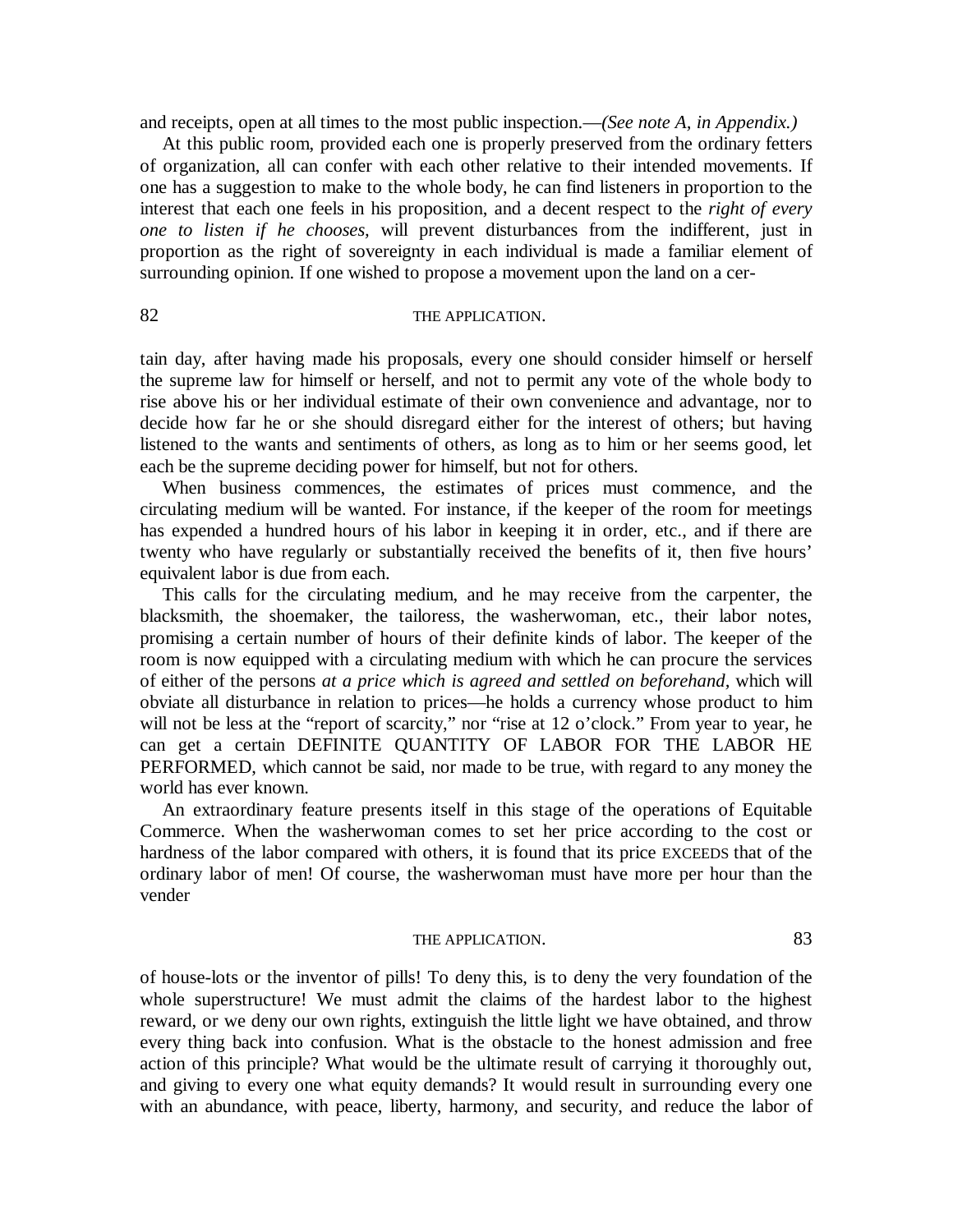each to two or three hours per day.—*(See note B, in Appendix.)*

In a movement upon a new location, it would be well for every one to be guarded against being swept along by the mere current of other's movements, without seeing how he is to be *sustained* in his new position.

The larger the purchases of lumber, provisions, etc., at once, the cheaper will the prices be to each receiver upon the cost principle, and these economics, together *with* the social sympathies, will offer the natural inducements for an associated movement. But there is great danger that oven these inducements will urge many into such movements prematurely—we cannot be too cautious NOT TO RUN BEFORE THE DEMAND. Let no one move to an Equity Village, till he has thoroughly consulted the *demand* for his labor at that place, and satisfied himself *individually,* that he can sustain himself individually.—*(See Caution, Appendix.)*

Previously to any movement upon a new locality, it will probably be perceived, that a boarding-house would be necessary to accommodate the few pioneers until they could build for themselves. Instead of making this the business of the whole association, some one *Individual* perceiving this *want,* can make it his business to provide one adapted to the demand, by ascertaining how many persons are likely to require it, and what style of living they prefer. If these persons are satisfied that *cost* will be honestly made the limit of the price

# 84 THE APPLICATION.

of their accommodations, then every one will be interested in reducing this cost, by lending such articles of furniture as he can spare, by communicating any thing that will enable the keeper to purchase to advantage, and to transport provisions and materials, and to get up the establishment with as little *cost* as possible; but during all these operations every one's interest will be distinctly *individual.* The future keeper of the house has the deciding power individually in every thing relative to it, and each border makes his contract with the keeper; but as no combination takes place, no vote of any majority is called upon until the boarders become so closely connected that each individual cannot exercise his individual taste—when all cannot be gratified, then it is, and not till then, that the will of the majority is the best practicable resort of the keeper; but he must not surrender his individual prerogative of management, even in this case, or all will be confusion.

When this calls for too great a sacrifice from any one, the remedy will be found only in *disconnection* from that boarding-house, and a resort to another more congenial to his taste, or to private accommodations. In such case, there being no combination to consult, none but the one person is put to inconvenience; no other persons are disturbed. In this boarding-house, if the keeper of it keeps an account of all his expenditures of money and labor, open at all times to the inspection of his boarders, and divides the *cost* among them, he cannot be charged with penurious management for his own profit, nor can any of the ordinary dissatisfaction from this cause disturb the general harmony. This arrangement is imperfect, inasmuch as there is more or less of united interests involved in it. The perfect form (excepting in the principle of fixing prices), is found in the eatinghouses in the cities where any Individual can go at any time, and get any particular fare that suits his individual demands. He gratifies his own tastes at his own individual cost,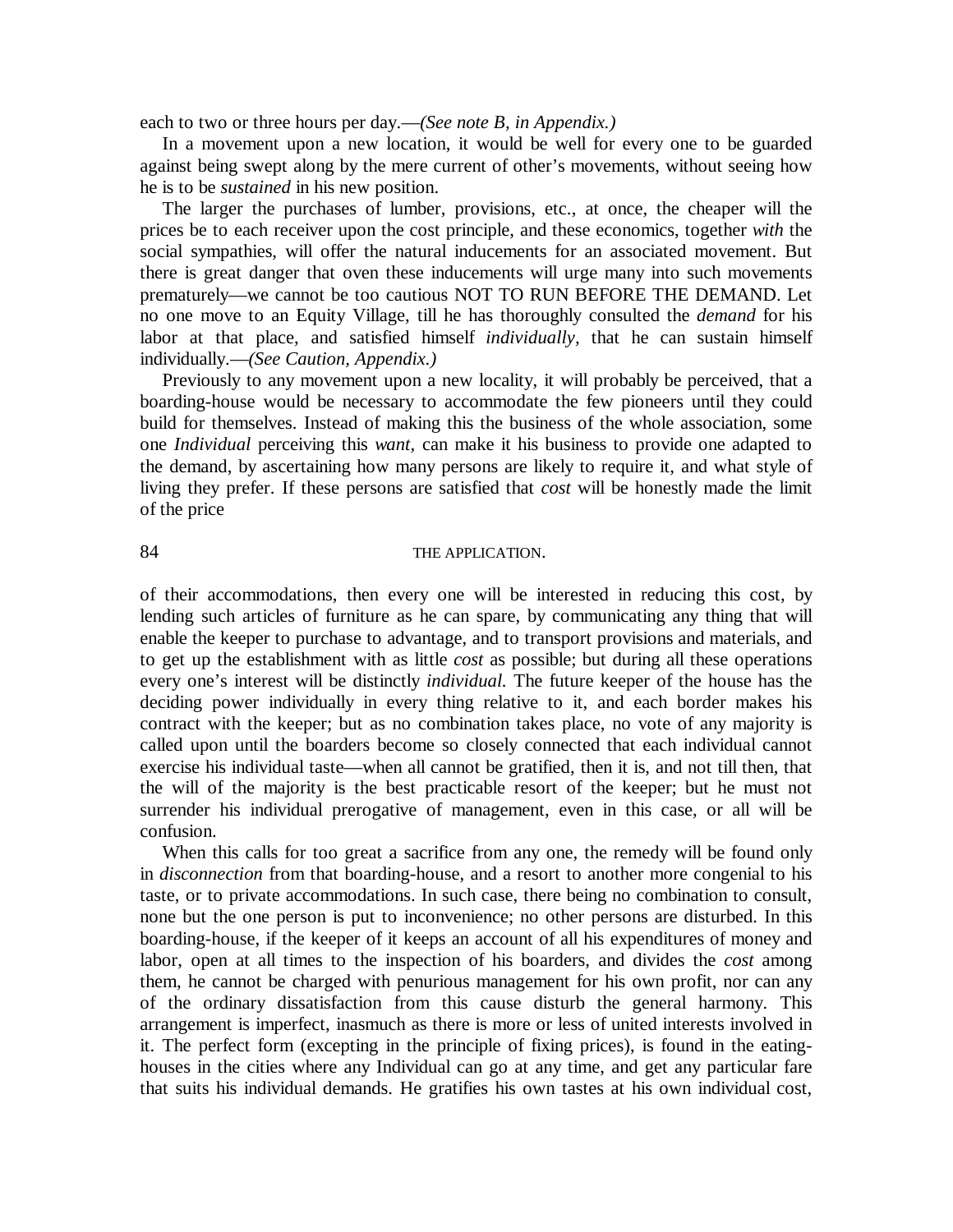and is not involved in expenses for others, and therefore there is no collision between any parties.

# THE APPLICATION. 85

This perfect arrangement is practicable only in circles large enough to sustain it.

In all business where money is used, it has been found necessary to keep it entirely *separate* from labor, receiving money, in the exchanges, for that which *costs* money, and labor for that which *costs* labor. The *union* of money with labor has .been the great fundamental error. We now divorce, *disconnect, individualize* them, and in all running accounts have one column for money, and another for labor—two distinct accounts, and two distinct currencies, until a rational circulating medium can supplant money altogether.

It will now be found necessary to ascertain the amount of labor required in the production of all those things which we expect to exchange. This naturally suggests itself to each one in his own business, and if all bring in their estimates, either at public meetings, or have them hung up in the public room, they become the necessary data for each individual to act upon. It is this open, daylight, free comparison of prices, which naturally regulates them; while land, and all trades, arts, and sciences, will be thrown open to every one, so that he or she can immediately abandon an unpaid labor, which will preserve them from being ground by competition below equivalents.

If A sets his estimate of the making of a certain kind of coat at 50 hours, and B sets his at 30 hours, the price per hour, and the known qualities of workmanship being the same in both, it is evident that A could get no business while B could supply the demand. It is evident that A has not given an honest estimate, or, that he is in the wrong position for the general economy; but he can immediately consult the report of the demand, and select some other business for which he may be better adapted. If he concludes to make shoes, his next step is to get instruction in this branch—he refers to the column of *supplies,* and ascertains the name and price per hour of the shoemakers—he goes to one of them, makes his arrangement for instruction, then provides himself with a

#### 86 THE APPLICATION.

room and tools, sends for his instructor, pays him according to the time employed, and becomes a shoemaker. Is this thought impracticable?—*(See note on Apprenticeships, in Appendix.)*

The new shoemaker, having paid his instructor for his labor, has the proceeds of it, together with his own, at his own disposal, and if these be sold for equivalents, he will find his new apprenticeship quite *self-sustaining.*

The same course will have to be pursued with regard to all trades and professions—the supply must be adapted to the demand; which demand should be continually made known at a particular place, by each one who wants any thing, while those who want employment will know where to apply for it, and what they can get in exchange; and if one is not already qualified to supply some portion of the demand, he will be obliged to qualify himself, or fall back upon the land, and supply all his own wants, and be deprived of the advantages of division and exchange, or he must manufacture some article that will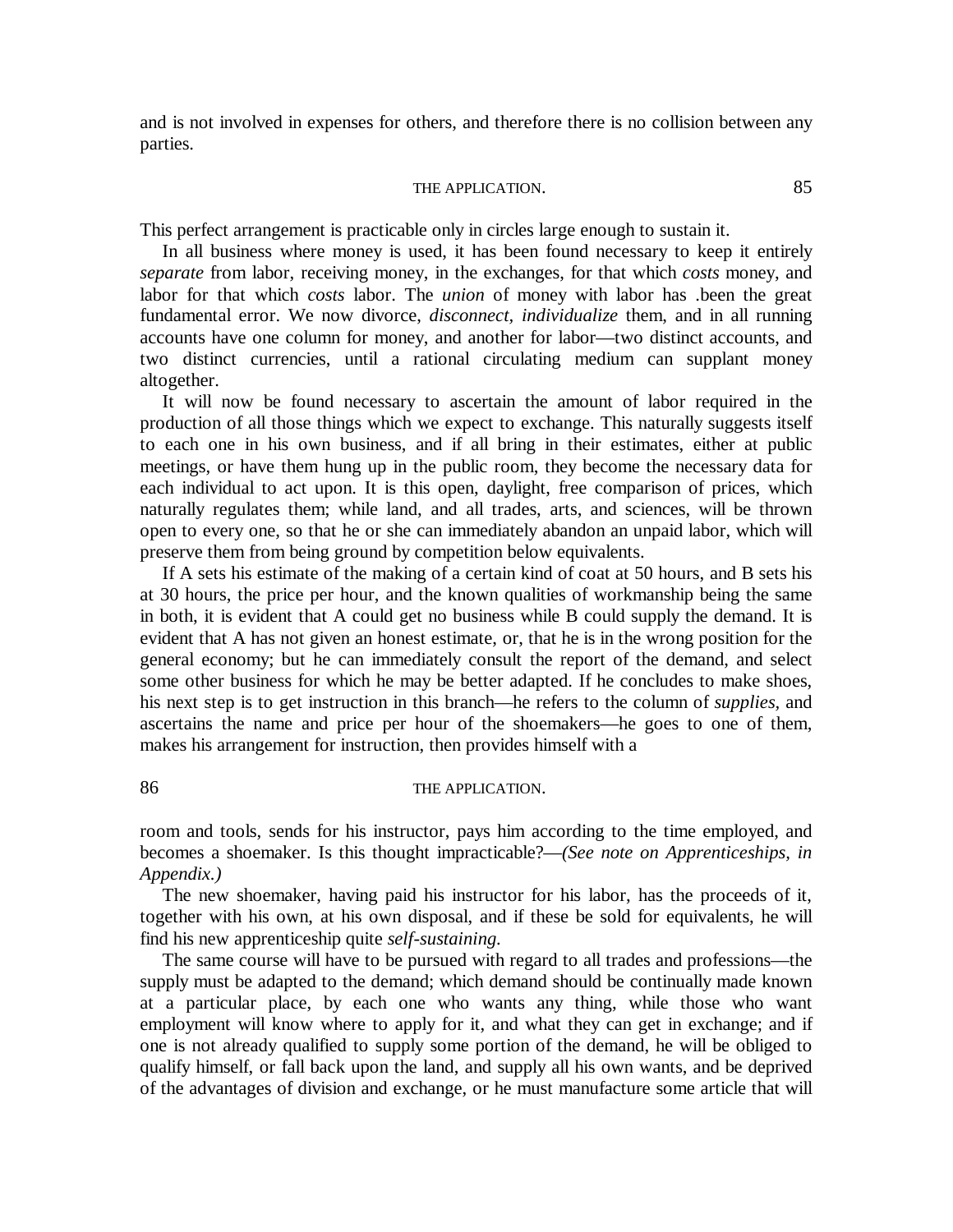sell abroad.

We have now progressed far into practical operations without any combination or unity of interests. Every interest and every responsibility being kept strictly individual, no legislation has been necessary. There has been no demand for artificial organization. There being no public business to manage, no government has been necessary, and therefore NO SURRENDER OF THE NATURAL LIBERTY HAS BEEN REQUIRED.

Now, let us imagine one small item *of united* interests, and trace its consequences. We will suppose that A and B get a horse in partnership, to transport their baggage to the new location. The horse is taken sick—A proposes a medicine, which B thinks would be fatal; neither party has the power to lay down his own opinion and take up that of the other. These are parts of the individualities of each, which are perfectly natural, and, therefore, uncontrollable. A brings arguments and facts to sustain his opinion; B does the same, still

# THE APPLICATION. 87

they differ, and the horse is growing worse. What is to be done? One dislikes to proceed contrary to the views of the other, and both remain inactive for the same reason. There is no deciding power, and the horse is growing worse; what can they do but call a third party to act in behalf of both? To this third party both commit the management of the horse, and surrender their right of decision—this third party is *government.* This government cannot possibly decide both ways, and either A or B, or both, remain fearful and dissatisfied. The disturbance now extends itself to the third party, producing a social disease in addition to that of the horse. This is in the wrong direction. We must take another course—retrace our steps—*look into causes*, and we shall find the wrong in the UNITY of interests, DISUNITE these—let A own the horse *individually;* then, if he is sick, A has the deciding power, listens to such council as he judges useful, and then proceeds to treat the horse. If the horse dies, A takes on himself the *cost* of his own decisions and acts, and the social harmony remains undisturbed. TO BE PERFECTLY HARMONIOUS, ALL INTERESTS MUST BE PERFECTLY INDIVIDUAL.

Those who are most averse to collision with others, will find this an invaluable truth. Natural individualities admonish us not to be dogmatical on this or any other subject, but to be careful not to construct any institutions which require rigid adherence to any manmade rule, system, or dogma of any kind; to leave every one free to make any application, or no application, of any and all principles proposed, and to make any qualification or exception to them which he or she may incline to make, *always deciding and acting at his or her own cost,* but not at the cost of others. If the horse, in the above instance, should die under A's decision and treatment, while B held an interest in him, then A decides and acts partly at the cost of B, which is wrong and discordant. Let us now examine the motive for this partnership interest. Is it for economy? We have that secured in the operation of the cost

88 THE APPLICATION.

principle, and, therefore, united interest is unnecessary. Under the partnership interest, A and B would each have half the labor of the horse, and would bear half of his expenses. If *cost* were made the limit of price, and A owned him individually, and should let him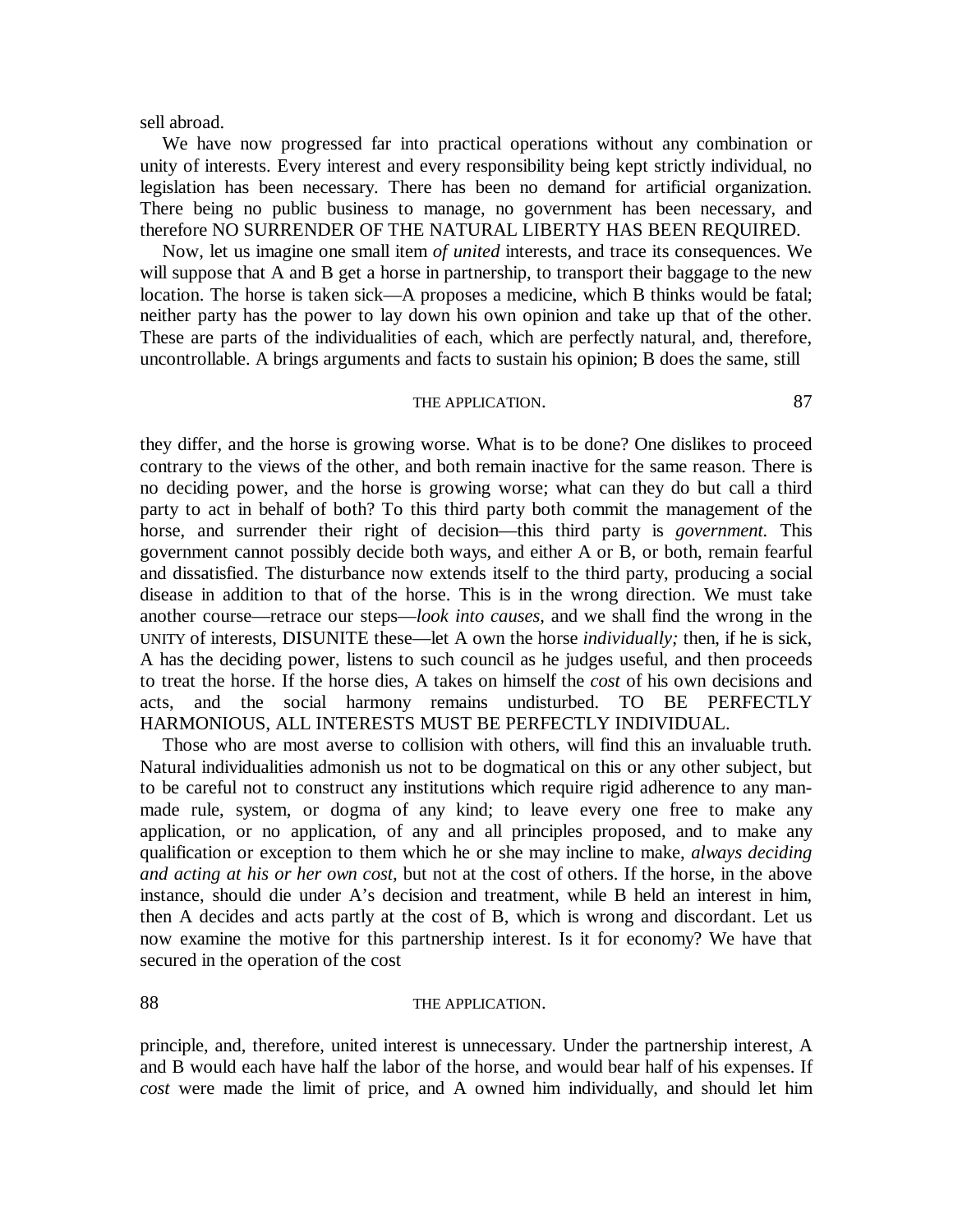work for B half of the time, the price would be half of his expenses—exactly the same *result aimed at by the united interests.* The difference is only, that the one mode paralizes action, is embarrassing and discordant, and, therefore, wrong; while the other admits the freest action—works equitably toward both parties, is perfectly harmonious, and, therefore, right.

Again; let any laws, rules, regulations, constitutions, or any other articles of association be drawn out by the most acute minds, and be adopted by the whole. As soon as action commences, it will be found that the compact entered into becomes *differently*  interpreted. We have no power to interpret language alike, *but we have agreed to agree.*  New circumstances now occur, *different* from those contemplated in the compact. New expedients are to be resorted to—language is the only medium of communication, and this is variously interpreted—two or more interpretations of the same language neutralize each other—an opinion expressed, is misunderstood, and requires correction—the correction contains words subject to a greater or less extent of meaning than the speaker intended—these require qualification. The qualification is variously understood, and requires explanation—the explanations require qualifications to infinity. Different opinions and expedients are now offered—all of which partake of the same elements of confusion—counter opinions rise up on all sides—new expedients are proposed, all subject to various interpretations and appreciations, all requiring explanations and qualifications, and these, in their turn, demand qualifications and explanations. Different estimates are formed of the best *expedients,* but there is no *liberty* to *differ;* all must conform to the articles of compact or organization, the meaning of which can never be determined. Opinions, argu-

## THE APPLICATION. 89

ments, expedients, interests, hopes, fears, persons,, and personalities, all mingle in one astounding confusion. All order is destroyed—all harmony has changed to discord. What is the origin of all this? It is the different interpretations of the same language, and the difference in the occasions of its applications, where there is not liberty to differ. A deepseated, unseen, indestructible, inalienable *individuality,* ever active, unconquered, and unconquerable, is always directly at war with every demand for uniformity or conformity of thoughts and feelings. We ask again, what is to be done? As we cannot divest ourselves or events of natural individualities, there is but one remedy—this is, to AVOID ALL NECESSITY FOR ARTIFICIAL ORGANIZATIONS; which necessity is founded in UNITED INTERESTS.

One person becoming *security* for another, produces a unity of interest that infringes the liberty of one, and often destroys the harmony of both. If C becomes security for D, then C has an interest and a right to a voice in all D's movements and expenditures until this connected interest is at an end. As natural individualities will probably compel them to differ in opinions of business, and matters of convenience and taste, the ease and security of C, and the harmony of both, are at least in danger, while C is involved in D's movements or expenditures. Dissolve this united interest—let D act upon his own individual responsibility, at his own *cost,* and he can then, and not till then, "be the law unto himself."

Exactly the same reasons apply against one person being in debt to another; and it is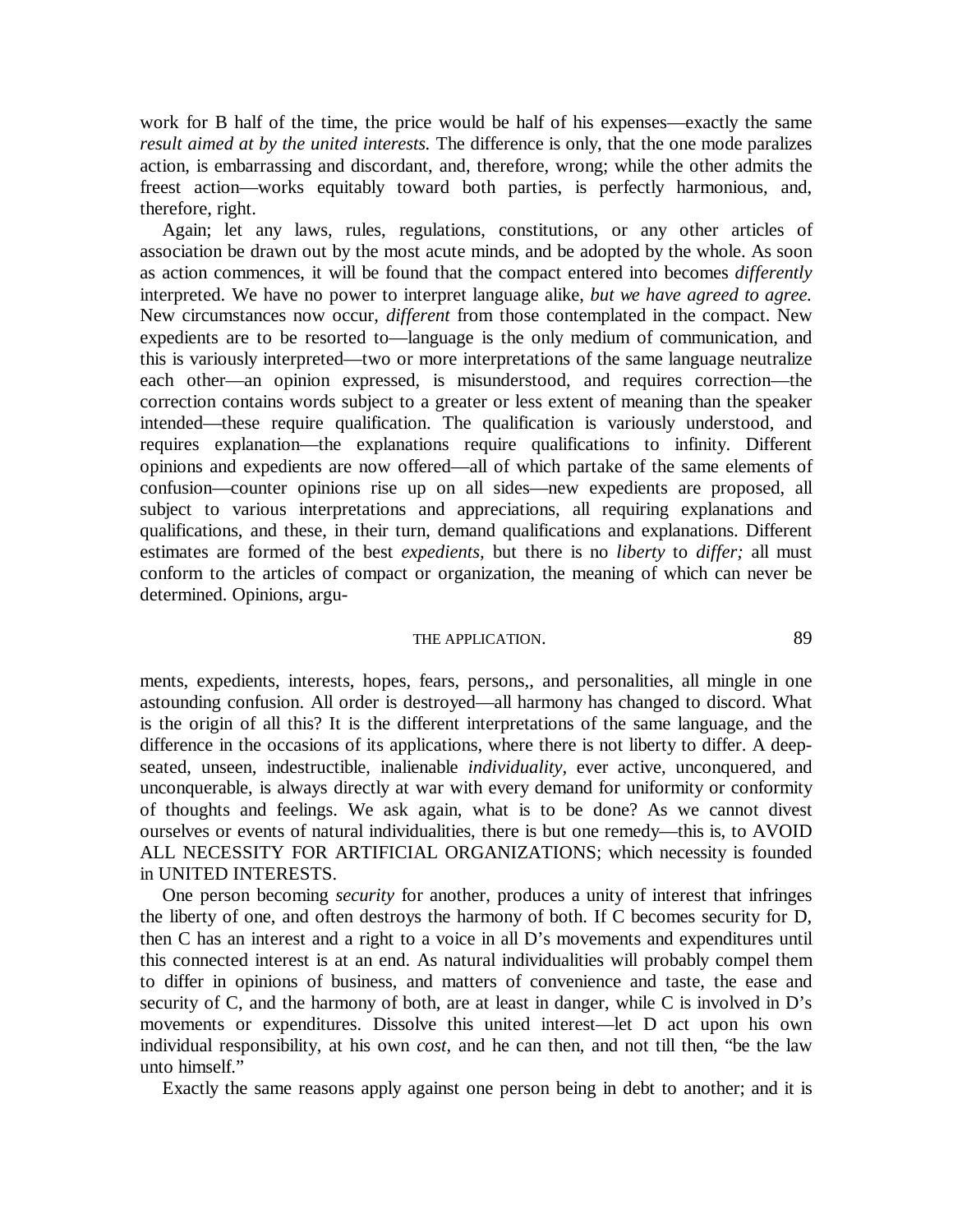only By settling every transaction in the time of it, either by equivalents or their representative (such as the labor note), that the liberty, peace, and security of all parties can be preserved. Running accounts between any two persons are liable to be erroneous, from omissions and mistakes which are entirely beyond the control of the best intentions; but "errors from these causes cannot be distinguished from those of design; all these are elements of uncomfortableness and discord, which those who value so-

## 90 THE APPLICATION.

cial harmony will avoid, by making every transaction an *individual* one—settling each in the time of it, when all its peculiarities are fresh in the minds of both parties. Once being settled to the satisfaction of both, nothing is left to the memory or the indefinite guesswork of the future, which is almost sure to produce dissatisfaction to one or both parties.

A still more subtle, and more serious invasion of the rights of property, the natural liberty, and social harmony, is constantly at work in the form of *indefinite obligations.* If A lend B a hammer, it may be of great *value* to B, but no price is set upon it; this is considered a neighborly accommodation, and common morality says, "neighbors should accommodate each other." The next day A applies to B for the loan of his favorite horse. B wishes to train his horse in a particular manner, and knows that he cannot do this, if different people use him—besides, he wants to use him, or he wants him to rest, and no compensation is offered by A as an inducement. He evidently makes the request on the ground that "neighbors should accommodate each other;" and on this ground B loses all proper control over his horse; and, on the same principle, over every thing that he possesses which is not for sale; so that, by this means, his proper control over his own becomes almost annihilated. The cause is *indefiniteness* in our obligations. The remedy is definiteness in our obligations. Let every transaction be an individual one, resting on its own merits, and not mixed up or *united* with another. If A lends B a hammer, and he thinks the cost of doing so is worthy of notice, let B pay it at once, or give a representative of an equivalent; if it is unworthy of notice, it should be entirely disregarded, and never be mixed up with its *value,* nor referred to in future transactions.

It is only by thus *individualizing* of our transactions and their elements, that each citizen can enjoy the legitimate control over his own person, time, or property. It is only by this means that we can distinguish a disinterested present, or act of benevolence and sympathy, from one prompted by a mer-

# THE APPLICATION. 91

cenary design. If we present a rose to a friend, it is understood to be an expression of sympathy—a simple act of moral commerce, and the receiver feels free from any obligation to make any other return than an expression of the natural feeling which immediately results therefrom; but if one should give half of his property to another, the receiver could not feel equally free from future indefinite obligations. Why? Perhaps, not that the property was any more *valuable* to the receiver than the rose, but, that it *cost*  more.

A delicate regard to the rightful liberty of every one, and the necessity of selfpreservation, would seem to admonish us to make *cost* the limit of gratuitous favors,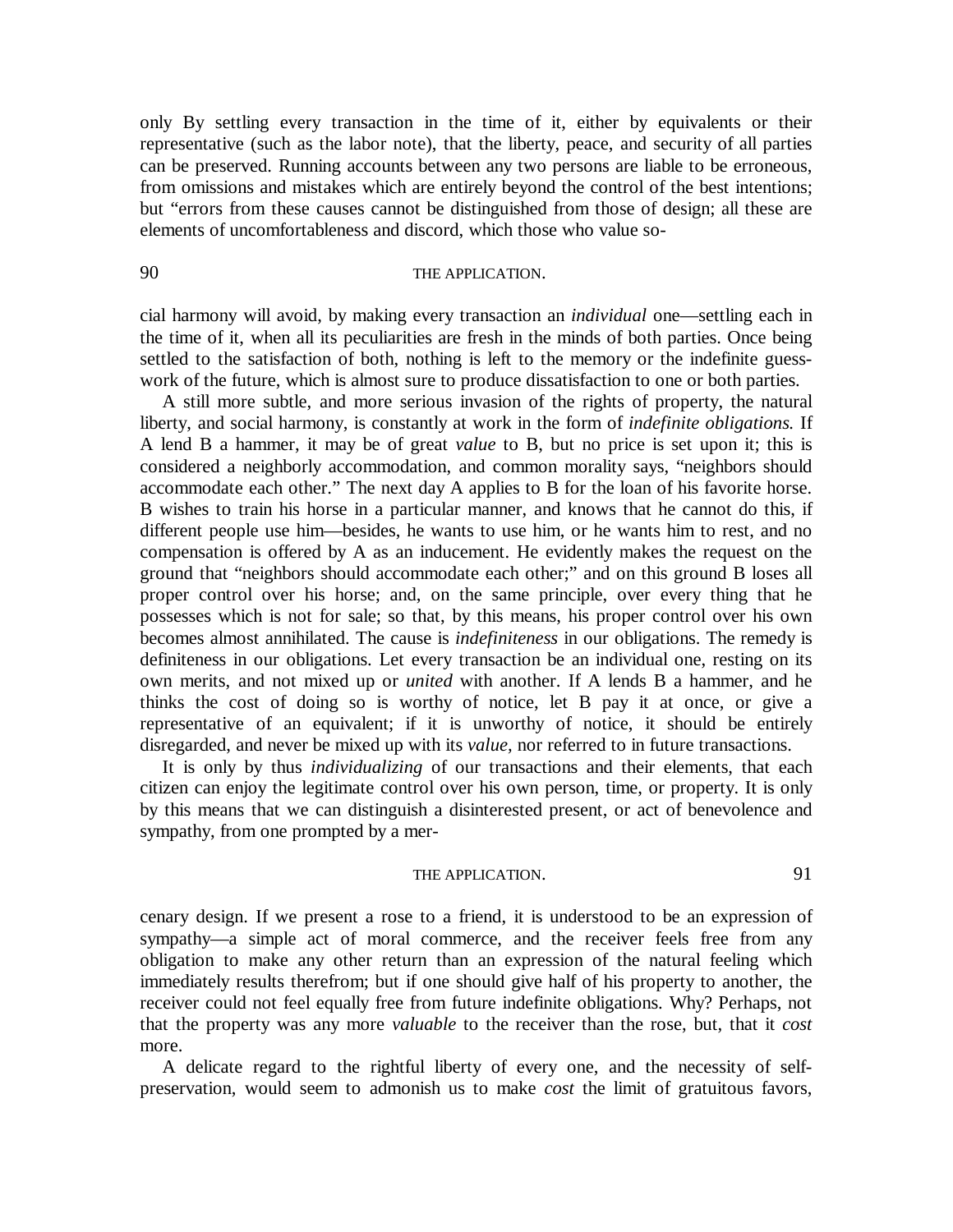while those of immense *value,* which *cost* nothing, can be given and received without hesitation or reluctance, and will purify our moral commerce from any mixture with the mercenary or selfish taint, and carry it to the very highest state of perfection.

We will suppose our practical operations so far progressed upon our new premises, as to require the establishment of a store. No one has money enough to stock one, and the sovereignty of each over his own at all times, seems to forbid borrowing of each other, or one becoming security for another. The most harmonious mode will be found to be for the store-keeper to borrow money *outside* of these operations until borrowing is unnecessary. The next best resort, though not perfectly harmonious, but which may not be seriously disturbing, is for the store-keeper to borrow very small sums from the cooperators, giving them notes for the same, *payable on demand,* so that if any one, for any cause, wishes to withdraw his investment, he can do so, at any time, without words. The store-keeper then proceeds, like ordinary store-keepers, to purchase on his own responsibility and risk, whatever he thinks is in demand, but he observes the time that he employs in purchasing, and on his return opens an account against the store for his labor and contingent expenses—placing the labor in one column and the money in another. He then considers what per centage will probably pay these and all

# 92 THE APPLICATION.

in other contingencies of the business, decides on this, and lets it be as publicly known as possible; preserving, however, his liberty to change it when he thinks necessary. We will suppose this to be six per cent, in money and fifteen minutes labor on each dollar's worth of goods, for expenses of traveling, purchasing, insurance, losses, drayage, etc., and all the labor of keeping the store, except that of dealing out the goods. When he places them upon the shelves for sale, he marks them with these additions to prime cost, and places them in such a manner that customers can examine them, and know at once, their prices, without taking up the time and attention of the keeper; but when the keeper deals out the goods he charges this item of his labor in each individual case, according to the time employed, which is measured by a clock. This arrangement sweeps away at once all the higgling and chaffering about prices, so disgusting in the present system, but which is inseparably connected with it. Perhaps when the habits engendered by it shall have been cured, the time of the keeper may be made up by regular installments of each dealer; but, as things are, while one will purchase his supplies in large quantities another will purchase in small, while one will detain him an hour in higgling another knows better, and it seems necessary that the one should have the natural advantage of his better practice, and the other exercise his bad habits at *his own cost.*

When the keeper receives pay for his goods and his labor, he records those receipts, by a short and easy method, before the eyes of his customers, and this record shows the amount received—say six per cent, in money, and a certain per cent, in labor. Say ten pounds of wheat on every dollar's worth of goods go to pay expenses, and an account of these expenses being balanced against these receipts, shows whether the keeper receives more or less than an equivalent for his labor—if more, perhaps he will reduce it—if less, he must increase his per centage. He can do this perfectly harmoniously, if the customers are allowed to know the necessity of it, which they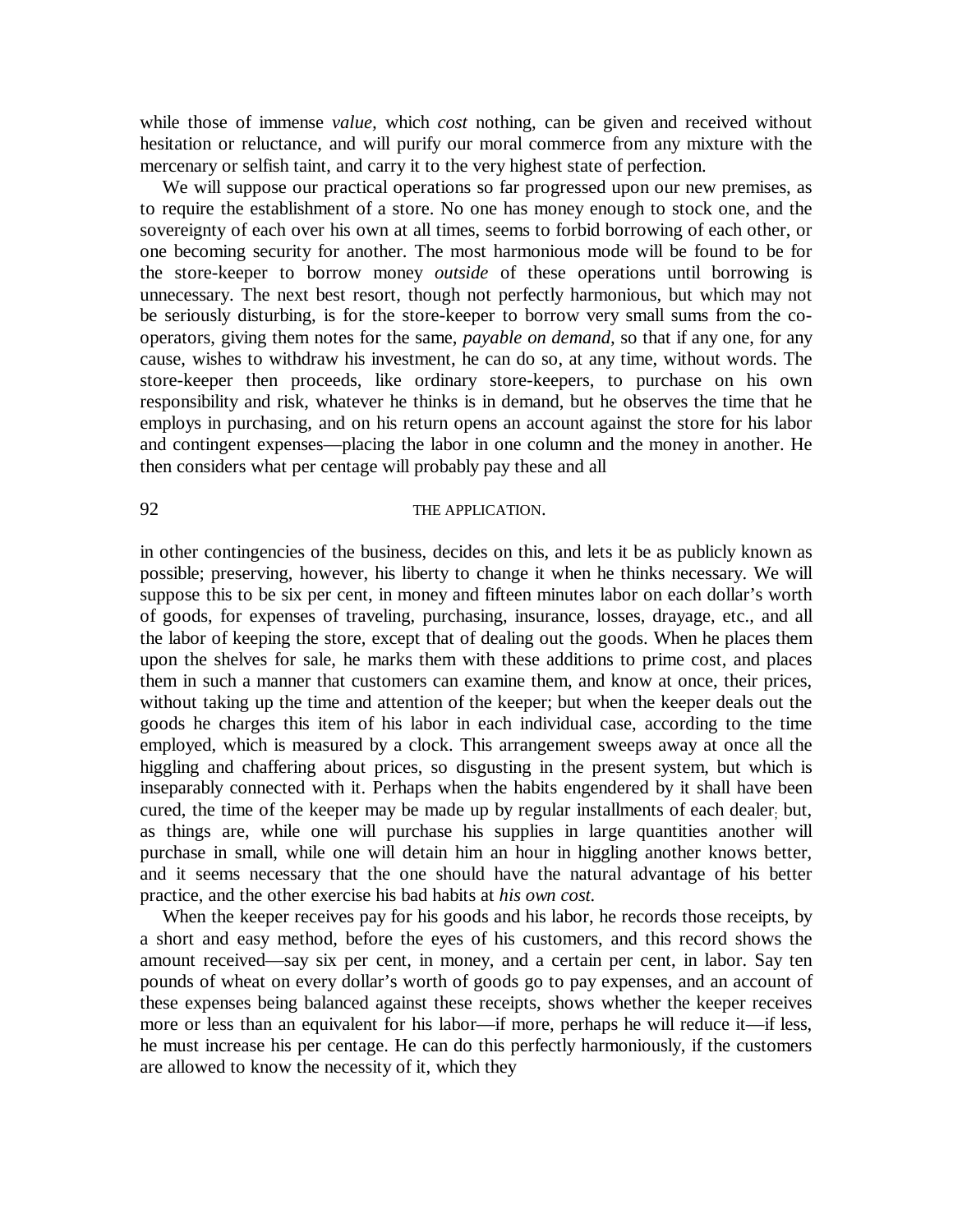### THE APPLICATION. 93

can do, if the documents with the bills of purchase are habitually exposed upon the table at the public meetings, or in any other manner made public.—*See note, Equitable Stores, Appendix.)*

In all these operations the store-keeper acts entirely as an individual; if he wishes for counsel, he will seek it of those whom he thinks most capable of counseling. If he wishes to know the views of the whole on any point, he can obtain them at the public meetings, but having done so, he does not allow the public voice to rise above his individual prerogative; but paying as much deference to their opinions and wishes as he judges best, he proceeds upon his own individual decision, always at *his own risk,* and all is harmonious.

In a similar manner can manufactures and all other business be conducted. If each individual is FREE to make any investment or to decline it—to invest one sum or another, according to his or her inclination in each case; and if the amount be so small as that the risk do not disturb the peace of its owner, and he is at liberty to withdraw it without words or conditions whenever he may choose, one may use the property of another for the general interest, without much disturbance of the general harmony, provided it be made evident to all, that the means are used for the purposes intended, and on the cost principle. So much of connected interests may not be *perfectly* harmonious; but the occasional discords may admonish us that the principle is wrong; and like those of music, if not too frequent and out of proportion, may serve to set off the general harmony to more advantage.

#### WORKING OF MACHINERY.

If one person have not sufficient surplus means to procure machinery for a certain business, all will have an equal interest in assisting in establishing it, provided that each is satisfied that he will have its products at *cost;* but if there is no limit to their price, then they can have no such co-operating in-

## 94 THE APPLICATION.

erest: The wear of the machinery and all contingent expenses, together with the labor of attendance, would constitute this *cost.* The owner of the machinery would receive nothing from the mere ownership of it; but as it wore away, he would receive in proportion, till at last, when it was worn out, he would have received back the whole of his original investment, and an equivalent for his labor in lending his capital and receiving it back again. Upon this principle, the benefits of the labor-saving powers of the machinery are equally dispersed through the whole community. No one portion is benefited at the cost of another. If one portion is thrown out of employment by it, the land, and all *arts and trades, and professions being open to them,* so that they are easily and comfortably sustained during a new apprenticeship, they are not only not injured, but benefited by new inventions of which they receive their share of the advantages, while they turn and assist in reducing the labor still to be performed by hand; but (cost being made the limit of price) NOT THEREBY REDUCING ITS REWARD. Those engaged in these pursuits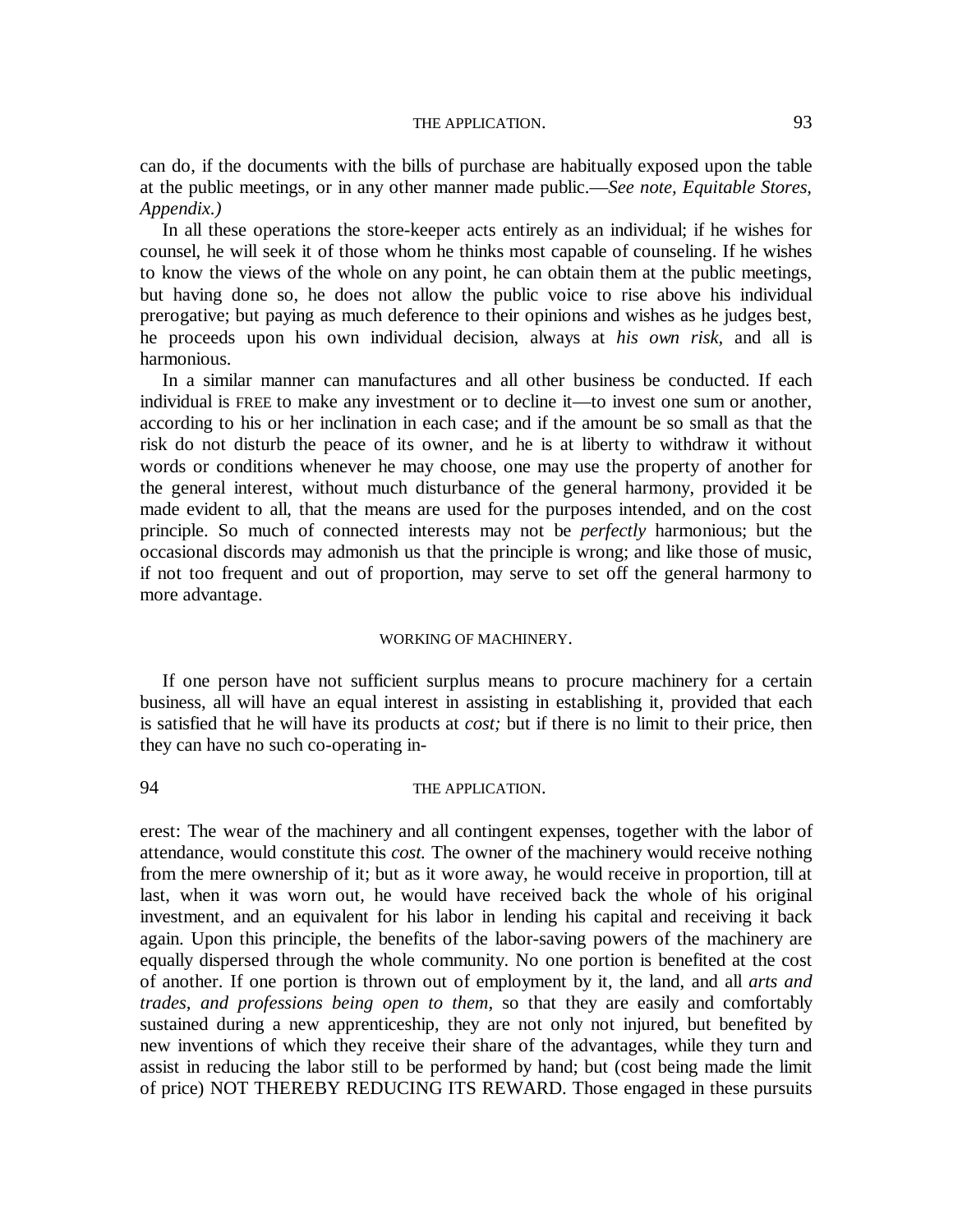will now have less employment, but having *their share* of the natural wealth of the machinery, they have, in the same proportion, *less demand for employment;* in other words, THE BURTHEN OF THEIR LABOR IS REDUCED IN PROPORTION TO THE INTRODUCTION OF MACHINERY. Thus, *cost* being made the limit of price, solves the great problem of *machinery against labor.*

Rents of houses, lands, etc., being limited and determined by the same principle, those who have surplus time or means to invest for accumulation, by adapting the supply to the demand, can not only make safe investments for themselves, but at the same time be providing houses and homes for the homeless, with the exercise of nothing but simple equity, which does not lay the receiver under indefinite obligations (the worst of slavery), nor does it diminish one particle the rightful accumulations of the first party; but, on the contrary, having laid up ten thousand hours' labor in houses or ma-

# THE APPLICATION. 95

chinery, and receiving the amount of its depreciation as it wears out, he receives, at last, ten thousand hours which he originally invested. He lives then only upon his own accumulations—lives at his own cost—not at the cost of others who are immensely benefited by the *value* of his investments, while he is, perhaps, equally benefited by the division and exchange of labor, and all other social commerce with them.

—————

A proper regard to the Individualities of person's tastes, etc., would suggest that hotels be occupied by such persons as are most agreeable to each other; therefore, children generally, as well as their parents, would be much more comfortable not to be so closely mixed up as they would be in a boarding-house with their parents. The connection is already, even in private families, too close for the comfort of either. *Disconnection* will be found the real movement for the happiness of both; and hotels for children, according to the peculiarities of their wants and pursuits, would follow of course. I have seen Infant Schools, in which one woman attended twenty children not above two years old, and where the children entertained each other; taking most of their burthens on themselves, to infinitely more advantage to themselves than the best mothers could have conferred, and, perhaps, fifteen mothers were thus relieved from the most enslaving portion of their domestic labors. And if such institutions were opened and conducted by individuals upon individual responsibilities (instead of combination), and upon the cost principle, every mother and father, and every member of every family, would be deeply interested in promoting the convenience and reducing the cost of such establishments, and in taking advantage of them. Instead of the offensive process of legislating upon the fitness of this or that person for those situations, which is rendered necessary in a combination, any individual who thought that he or she could supply the de-

96 THE APPLICATION.

mand, might make proposals, and the patronage received would decide. This would be an entirely individual movement, there would be no use for laws, governments, or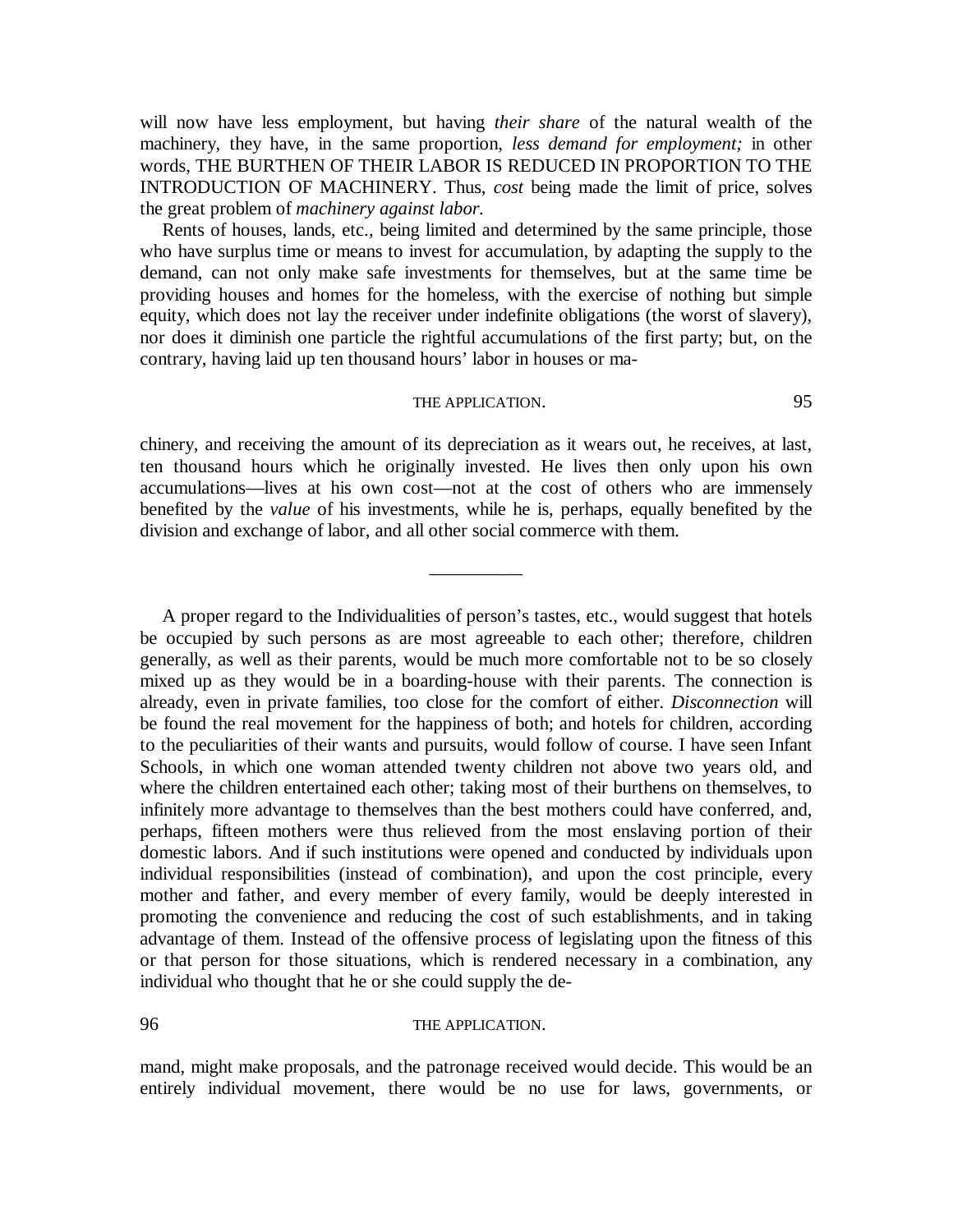legislation, but there would be co-operating interests. Every mother would be free to send her child or not, according to her individual estimate of the proposed keeper, the arrangements, and the conditions; and it would, therefore, be a *peaceful* process; whereas, if every mother should be required by a government, or laws, or public opinion, to send her children, without the consent of her own individual approbation, we might expect what we always experience in combination—resistance, discord, and defeat. The Individual "is by nature a law unto himself" or herself, and if we ever attain our objects, this is not to be overlooked or disregarded.

#### EDUCATION.

What is education? What is the power that educates? With whom will we trust the fearful power of forming the character and determining the destinies of the future race?

Every thing we come in contact with educates us. The educating power is in whatever surrounds us. If we would have education to qualify children for future life, then must education embrace those practices and principles which will be demanded in adult age. If we would have them practice equity toward each other in adult age, we must surround them with equitable practices, and treat them equitably. If we would have children respect the rights of property in others, we must respect their rights of property. If we would have them respect the individual peculiarities and the proper liberty of others, then we must respect their individual peculiarities and their personal liberty. If we would have them know and claim for themselves, and award to others the proper reward of labor in adult age, we must give them the proper reward of their labor in childhood. If we would qualify them to sustain and preserve themselves

# THE APPLICATION. 97

in after life, they must be permitted to sustain and preserve themselves in childhood and in youth. If we would have them capable of self-government in adult age, they should practice the right of self-government in childhood. If we would have them learn to govern themselves rationally, with a view to the consequences of their acts, they must be allowed to govern themselves by those consequences in childhood. Children are principally the creatures of *example*—whatever surrounding adults do, they will do. If we strike them, they will strike each other. If they see us attempting to govern each other, they will imitate the same barbarism. If we habitually admit the light of sovereignty in each other, and in them, then they will become equally respectful of our rights and of each other's. All these propositions are probably self-evident, yet not one of them is practicable under the present mixture of the interests and responsibilities between adults, and between parents and children. To solve the problem of education, children must be surrounded with equity, and must be equitably treated, and each and every one, parent or child, must be understood to be an individual, and must have his or her individual rights equitably respected.—*(See Appendix, article Education.)* 

#### AMUSEMENTS AND INSTRUCTION.

These, of course, would keep pace with the demand for them. Any one who perceives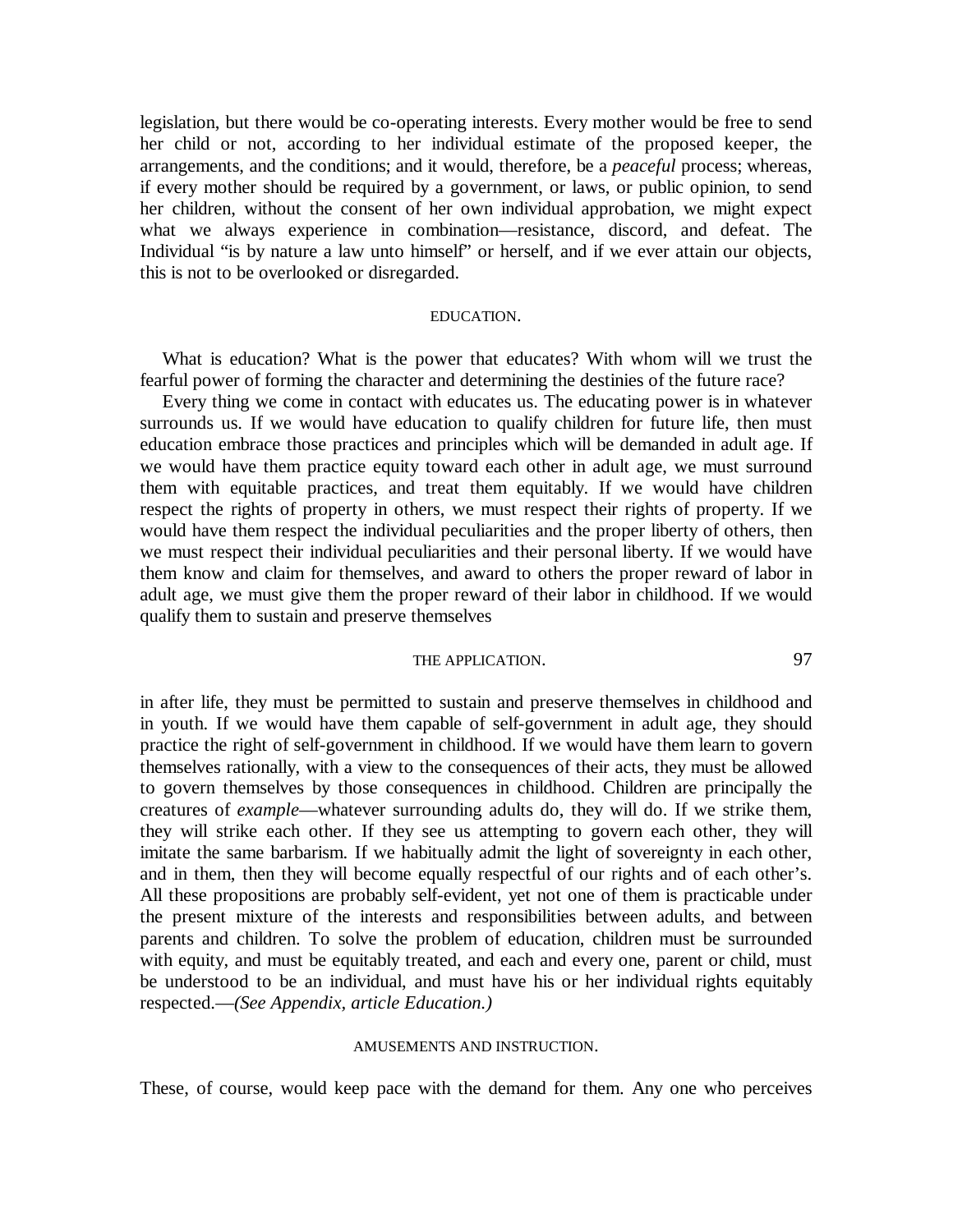that balls, concerts, reading-rooms, etc., can be sustained, can open rooms for one or more of these purposes, charging for admission sufficient to pay for his labor and contingent expenses, and by taking in payment the circulating medium, of which every one may have an abundance, these institutions can be sustained at an early stage of the progress. Lectures on any subject can be obtained at little cost to each one of a class, when cost is made the limit of price for the room, lecture, attendants, etc.

### 98 THE APPLICATION.

#### NATURAL ORGANIZATION OF SOCIETY.

It would, probably, not be advisable for less than thirty families to commence these operations; because, less than about this number could scarcely commence the exchanges, so as to derive much economy from them. For instance, two families could not sustain a shoemaker, nor a carpenter, an iron worker, nor any other indispensable profession. Thirty families might sustain some of them, by which means each could have the benefits of all. Six families could not sustain a storekeeper—probably not less than thirty could. If fifty families commenced together, the economies would be greater; a hundred families greater still, and they would be great in proportion to the size of the circle, until it became too large for interchange and correspondence!

We have supposed a few pioneers to have advanced upon our new premises, and these probably would embrace one or two carpenters, perhaps a shoemaker, an iron-worker, housekeeper, etc. When they have commenced their operations, they will probably see what is wanted there or in the surrounding neighborhood. If the location is sufficiently near a city to afford a market for surplus labor, the co-operators can divide their time between the two places; otherwise the greatest caution is necessary in the coming together, and the growth must be slow in proportion to the want of a sustaining demand. If some branches of business, such as stereotyping, publishing, etc., were commenced, the product of which will sell abroad, then any number, within the demand, can safely assemble at once after having provided their first accommodations. When they have arrived with their families, perhaps another carpenter can be sustained—when he and his family arrive, perhaps another mason can find sufficient employment. If each of these continually record their wants in the report of demands and supply, then any one wishing to know whether he can be sustained has only to get some one on the premises to consult

# CONCLUSION. 99

this record, from which he can judge for himself. In this manner, one after another can be added to the circle, till those lining in its circumference are too remote from the boardinghouse, the schools, and the public business of different kinds; then another commencement has to be made, another nucleus has to be formed, and thus in a safe and natural manner may the new elements extend themselves toward the circumference of society. Commerce, on these principles, will be proposed with *individuals* in foreign countries, which may give rise to similar beginnings in different parts of the world, each nucleus extending its growth outward till the circles meet--obliterating all national lines, national prejudices, and national interests, and in a safe, natural, and rapidly progressive manner reorganize society—and harmonize the interests and feelings of all mankind.

—————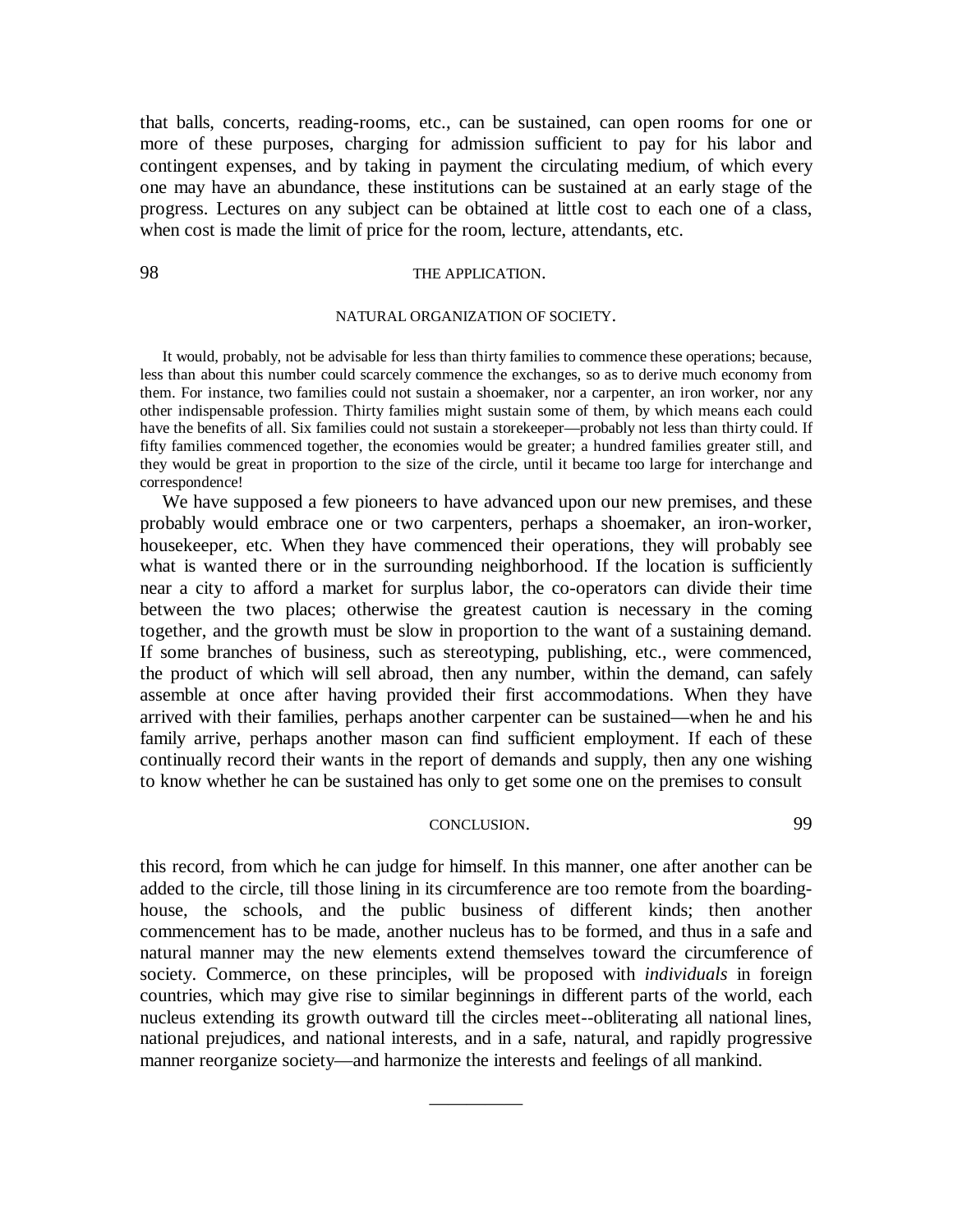## CONCLUSION.

I HAVE stated the problem to be solved, I have suggested the means of its solution, and endeavored to exhibit their applications in a manner to reach the plainest understanding. I have carefully withheld comments of my own, that the mind of the reader might sit *in free* and unbiased judgment in each case, and on every point of our subject; and I now respectfully,- but earnestly, invite him or her to study the adaptation of these means to their proposed ends, and to decide whether or not the problem is fully and correctly stated—whether or not the means proposed are adequate to the solution of that problem—whether or not I am correct in the following conclusions:

That *cost* is an equitable, and the only equitable principle for the government of prices in the pecuniary commerce of mankind.

#### 100 CONCLUSION.

That this being reduced to practice, would give to labor its legitimate reward, and its necessary and natural stimulus.

That it would convert the present clashing interests of mankind into co-operating interests, and thereby sweep away the principal cause of national prejudices and national wars—would destroy all motive in the masses to invade each other—all necessity for armies, navies, and other paraphernalia for in national defense, and thereby neutralize the principal excuse for government—that by infusing into the public mind, correct and practical principles which will give a clear knowledge of the rights of each other, and at the same time raise every in one above the temptation to violate them, we can put an end to the other excuse for governmental "*protection.*"

That by dispensing with government we shake off the greatest invader of human rights, the nightmare of society.

That cost being made the limit of price, would give to a washerwoman a greater income than the importer of foreign goods—that this would entirely upset the whole of the present system of national trade—stop all wars arising out of the scramble for the profits of trade, and demolish all tariffs, duties, and all systems of policy that give rise to them—would abolish all distinctions of rich and poor—would enable every one to consume as much as he produced, and, consequently, prevent any one from living at the cost of another, without his or her consent.

That it would prevent the ruinous fluctuations in prices, and in business, which are the chief elements of *insecurity,* and which give rise to the unprincipled scramble, for property so prevalent in all civilized countries, in which, in the very midst of the most clamorous professions of righteousness, the rights of persons, of property, and the great interests of the whole race are practicably forgotten or disregarded.

That upon this principle the great problem of machinery against labor is mathematically and harmoniously solved—and that no other principles or modes of action can thus solve it. That upon this principle the disgusting and degrading features

CONCLUSION. 101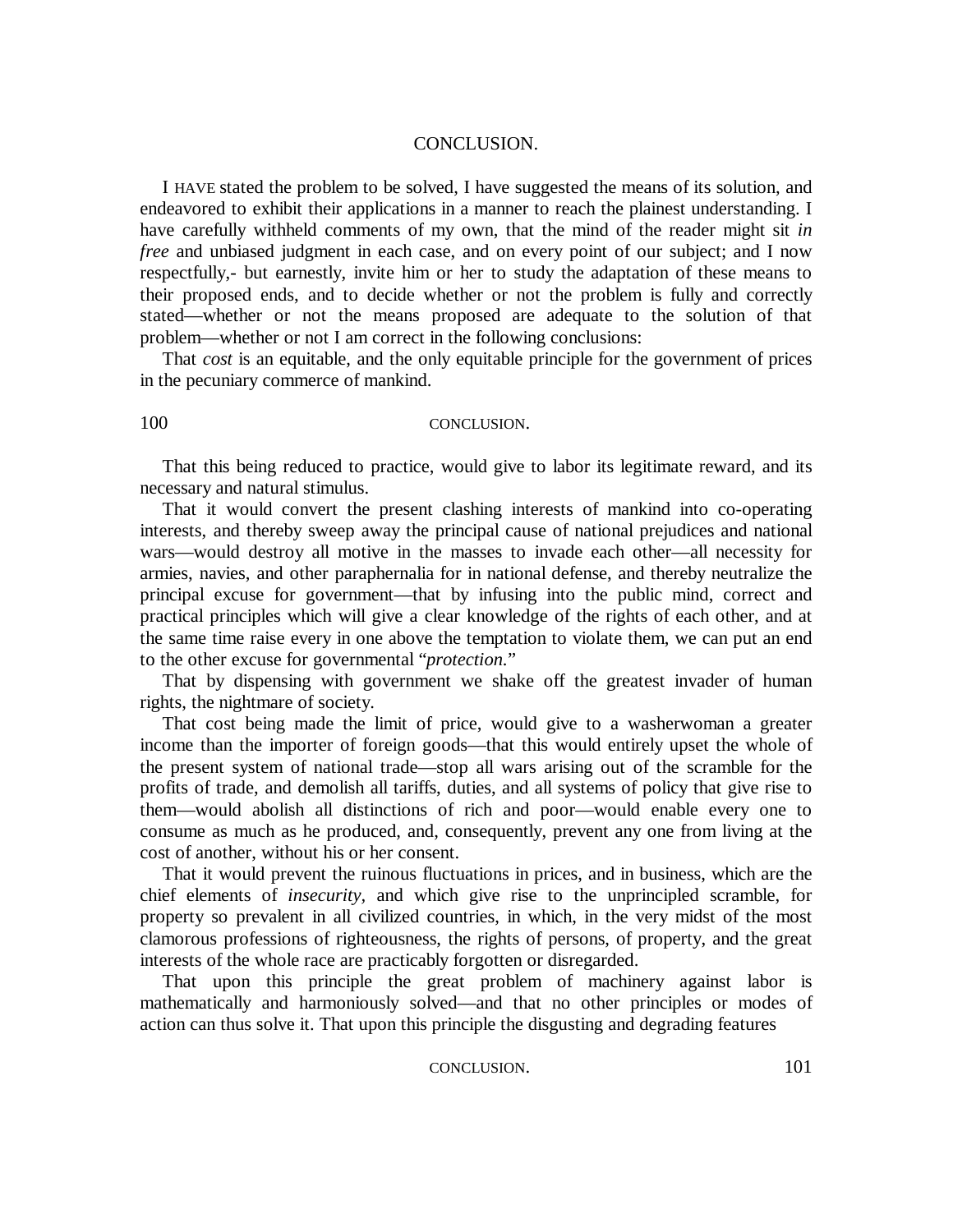of our pecuniary commerce would be changed, and men could exchange their products with each other without degrading their own characters and destroying their self-respect in the operation.

That this principle is indispensable to the *security of person* and property—that it would put an end to the scramble for property, which gives rise to encroachments on each other, to restrain which, government is invented and invoked—that these governments, instead of securing the rights of person and property, prove in their operations the greatest violators of all rights, and that we must work out the security of person and property without governments.

That *cost* being made the limit of price, would necessarily produce all the cooperation, and all the economies aimed at by the most intelligent and devoted friends of humanity; and, by reducing the burthen of labor to a mere pastime or necessary exercise, would probably annihilate its *cost;* when, like water or amateur music, no price would be set upon it; and the highest aspirations of the best of our race would be naturally realized.

That the security of person and property demands that every one shall feel secure from any external power rising above him, and controlling his person, time, or property, or involving him in responsibilities, contrary to his own individual inclination—that he must feel that he has, and always shall have, his own destiny in his own hands—that he shall always be sovereign of himself and all his own interests— that this sovereignty of the individual is directly opposed to all external or artificial government. That this sovereignty of the individual is impracticable in national, State, Church, or reform *combinations;* and that combination is, therefore, exactly the wrong condition for the security, peace, and, liberty of mankind. That the true movement for the attainment of these ends, is for each individual to commence immediately to disconnect his person and all his interests from combinations of every description, and to assume the entire control

#### 102 CONCLUSION.

of them as fast as they can be sufficiently separated from others, so that he can control his own, WITHOUT CONTROLLING THEM.

That a rational circulating medium, a definite representative of property on equitable principles, has never -been known to mankind—that all the great money transactions of the world, all banks and banking operations, all stock-jobbing, all money corporations and money movements, all systems of finance, and all the money business of the world, have been based upon shells, metals, and pictures; things which are no better qualified for a circulating medium, than a floating log is fit for a boundary of a piece of land. That all the legislative action on this subject has been conducted in the most profound ignorance of what a circulating medium should be, or legislators have abused their trust, and sold the people to their enemies. That a rational and equitable circulating medium, together with *cost as the limit of price,* would strike at the root of all political, commercial; and financial corruption, and contribute largely to establish equity, security, liberty, equality, peace, and abundance, wherever it shall be introduced.

That all INTERESTS AND RESPONSIBILITIES MUST BE ENTIRELY INDIVIDUALIZED, before the legitimate liberty of mankind can be restored—before each one can be sovereign of his own without violating the sovereignty of others. That the sovereignty of every individual is not only indispensable to security, but constitutes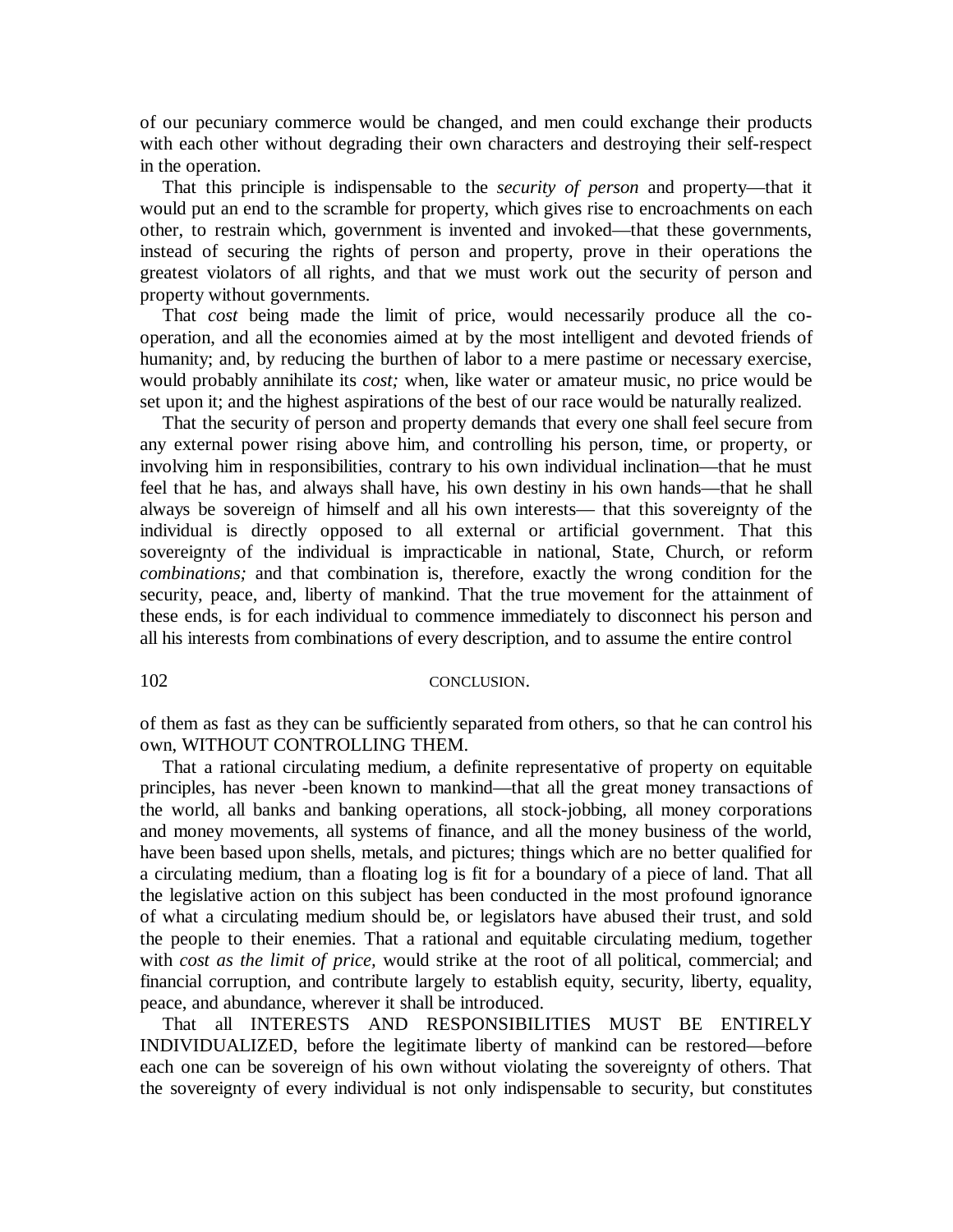the natural liberty of mankind, and must be restored back to each, before society can be harmonious. That the sovereignty of the individual becoming a new element in public opinion, and thereby constituting each the supreme deciding power for himself at all times, would put an end to all discordant controversies on ALL SUBJECTS—disarm all laws and governments of their desolating power; and, that with an habitual regard to this right in every one, no one's time or attention would be taken up, nor their thoughts or feelings disturbed, against his or her inclination, and that our social intercourse

$$
CONCLUSION. \t\t 103
$$

would thus become purified, refined, and exalted, to the very highest conceivable state of perfection.

That the natural tendency of these new elements of society is to abolish all the cause of crimes, and all the horrid inventions for punishment, and to take away the last excuse of men for their insane cruelty to each other. That the sovereignty of the individual constitutes the largest liberty to each individual—that *liberty defined and limited by others is slavery.* That every one has an inalienable right to define this and all other words for himself or herself, and, therefore, that no one has any right to define them for others; and, therefore, that all verbal institutions which demand conformity in their interpretations are as false in principle as they have proved pernicious in practice.

That the great problem of education has never been practically solved, nor can it be solved upon any of the principles upon which society is now acting; but, that the study of natural individualities, with these natural deductions from thorn, point out a solution at once simple, truthful, beautiful, and sublime.

Finally, that the five elements of new society herein set forth, together with other modern discoveries and inventions, are capable, if reduced to practice, of "ADJUSTING, HARMONIZING, AND REGULATING THE PECUNIARY, INTELLECTUAL, AND MORAL INTERCOURSE OF MANKIND," and of elevating the condition and character of our race to the fulfillment of the highest aspirations and purest hopes of the most devoted friends of humanity.

#### THE PRACTICABILITY.

————————

WITH regard to the practicability of our propositions, every one will form his own individual estimate of this. A few have *practical* proofs which others have not. Different esti-

### 104 CONCLUSION.

mates will be formed on internal evidences, and this part, at least, of our subject (individuality), is practically at work, and demonstrates itself. If every one is free to differ, and no attempt is made to change any one's views or action against his inclination, another practical step is gained; but with regard to the movement as a whole, it is addressed, first of all, to the noble few whose intellects and hearts have not been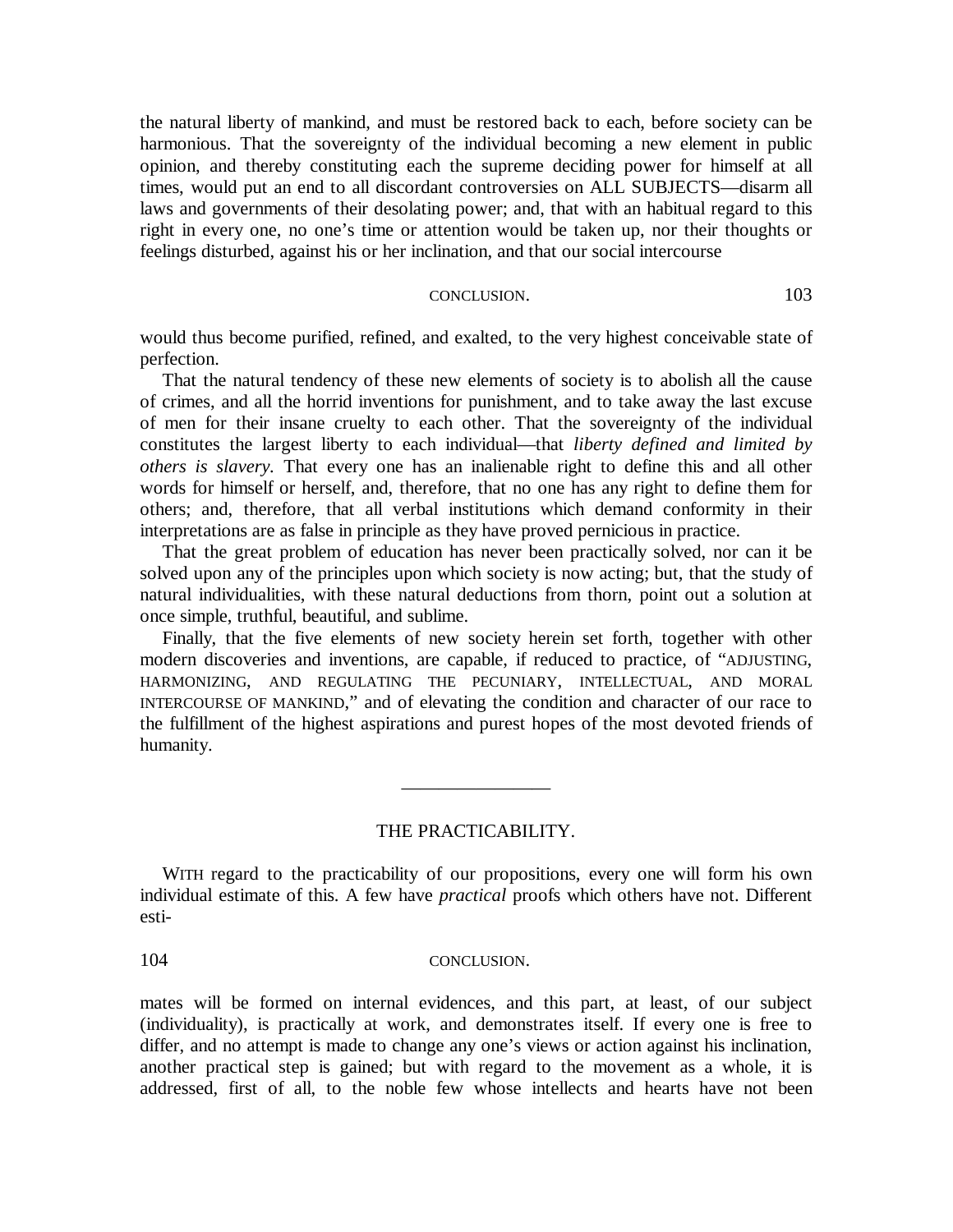destroyed by the prevailing cannibalism of the world, and whose last hope has not become entirely extinguished by the repeated failures of enterprises having similar objects in view.

It is confidently believed that a few such persons can be found, who, by making a commencement, will immediately start a power into existence which is perfectly irresistible by the strongest opposers of reformation—a power, to which all their opposition, all their deep-laid plans, their wordy warfare, their bitterest hostility, must become as chaff before the wind—this power is COMPETITION. The competition of Equitable Commerce invades no one's right of person or property— it reduces no one's labor below equivalents, but it will bring every one to this position in defiance of any resistance that may be offered.

No one can sell house lots for five thousand dollars, while any one will sell them of equal *value* for five dollars; and one person can buy and sell all the lots required by thousands. No one can sell coffee at sixteen cents a pound, where any one will sell it equally good for ten cents; and one person can sell coffee and sugar to thousands. No one can get five dollars per hour for visiting the sick, when another, whose services are equally valuable, can be obtained for an equivalent. No lawyer can get a hundred dollars per hour, when another will do the business as well for an equal amount of labor.

If it be objected that the first beginnings cannot be made, we meet this with the fact, that there is no branch of necessary knowledge that is not now accessible immediately to those who want employment; and that in the professions

$$
CONCLUSION. \t\t 105
$$

mentioned, the durations of the customary apprenticeships, do not generally equal those of the cabinet-maker, the iron-worker, or the carpenter; and that where profit is not made by concealment and mystery, any demand can be very readily supplied; and that any number of any profession (which is likely to be wanted) can be qualified in from two to three years.

Competition is an element of society so well known and understood, that no illustration is necessary to show that where one person will deal more for the interest of the public than another, he will get all the business, or others must come to his prices, and that in this position one person can wield an immeasurable power. The competition of Equitable Commerce exerts this power upon all professions that are paid above equivalents; and the natural propensity for self-preservation, raises those below up to equivalents. The power of money itself, which wields all other powers, must sink into imbecility in competition with a rational circulating medium, and those who possess the most money, may suddenly find themselves the most powerless and most dependent of men.

It is folly for any parties to hope any longer to delay the general emancipation and natural equality of the race. The ostrich, who hides his head in the sand, while his body is exposed to the huntsman, does not exhibit a more fatal self-conceit than those who expect that rank, name, money, political power, or Jesuitical craft can any longer exempt them from the great, the harmonious destiny of humanity.

—————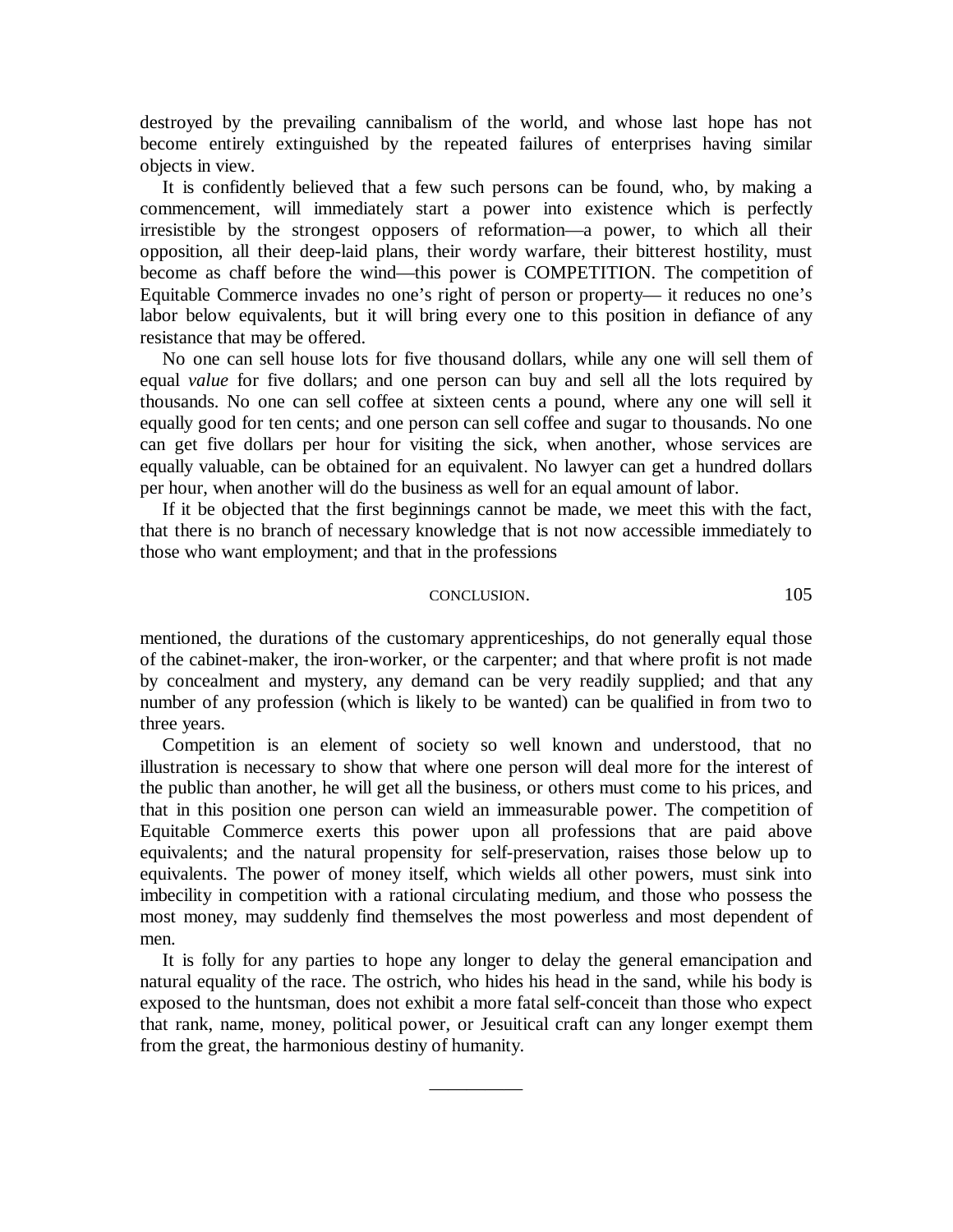It has now become a very common sentiment, that there *is* some deep and radical wrong somewhere, and that legislators have proved themselves incapable of discovering or remedying it.

With all due deference to other judgments, I have undertaken to point out what seems to constitute this wrong, and

## 106 CONCLUSION.

its natural, legitimate, and efficient remedies; and shall continue to do so wherever and whenever the subject receives that attention and respect to which its unspeakable importance appears to entitle it; and it is hoped that some who are capable of correct reasoning will undertake to investigate, and (if they can find a motive) to oppose Equitable Commerce, and thereby discover and *expose* the utter imbecility—the surprising weakness of any opposition that can be brought against it. Opposition, in order to be noticed, must be confined *to this subject,* and its natural tendencies, DISCONNECTED from all others, and all merely personal considerations.

To those who have neither eyes to see nor hearts to feel, I quote the words of Rouvray, announced in St. Domingo only a few months before the streets were choaked with conflict and corpses, and running with human gore: "Learn," said he, "that indecent clamor may force to silence, but will never refute true reasoning, founded upon the authority of existing facts or true history. One day, perhaps, the cries of scorn with which you repay the announcement of important truths will be changed to tears of blood."

My most anxious hope is that this prophecy may not prove applicable to all civilized countries,

*I decline all noisy, wordy, confused, and personal controversies. This subject is presented for calm study, and honest inquiry; and, after having placed it fairly before the public, I shall leave it to be estimated by each individual according to the peculiar measure of his understanding, and shall offer no violence to his individuality, by any attempt to restrain or to urge him beyond it.* 

JOSIAH WARREN.

NEW HARMONY, INDIANA, U. S., 1846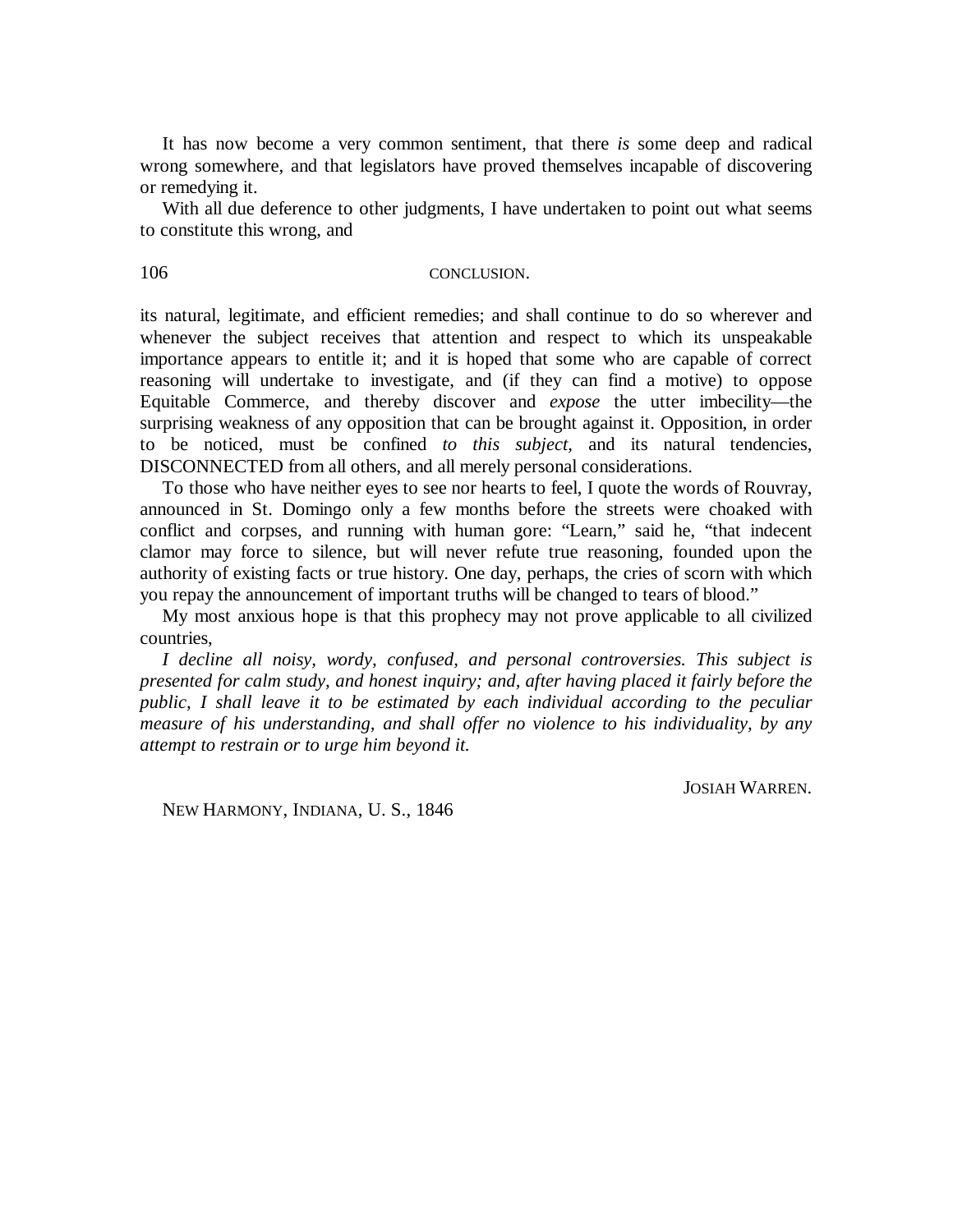# APPENDIX.

——————

(a.) THE circulating medium used in Equitable Commerce has been a simple note for a certain number of hours' labor of a definite kind; one form is as follows: DUE TO BEARER ON DEMAND, TEN HOURS' LABOR IN CARPENTER WORK—*signed by the individual who is responsible for its redemption\** As it is necessary to measure and compare the price of this with other labor, we use, as before mentioned, one common idea as a rule of comparison. Having ascertained that corn costs, in a certain location, on an average, two minutes' labor for each pound, then, if the carpenter considers his labor equally costly with that of raising corn, he signifies it by attaching the number of pounds of corn which would be the product of ten hours—thus: *Due to the bearer, ten hours*' *labor in carpenter work,* or *three hundred pounds of corn.* This addition to the note enables us not only to compare one labor with another, but it gives the signer of it an alternative in case it is not convenient for him to give his labor on demand, and there can be as many of these alternatives (all being equivalent to each other) as the responsible person may choose to attach to his note.

If a shoemaker thinks his labor not so costly as the raising of corn (as he can work all weathers, and with less wear of clothing and tools), by one quarter, then he can give his note for ten hours' labor in shoe-making, or *two hundred and twenty-five pounds of* corn, which is one quarter less for the same time.

In dealing out goods in a store, only about one half of the time of the keeper can be actually counted, even while he is the most busily employed; so that, if he considers this labor equivalent to the raising

————————————————————

# 108 APPENDIX.

of corn, he must charge as much for one hour actually employed, as will compensate for two hours—thus: *Due to the bearer on demand* ONE *hour in merchandizing, or* SIXTY *pounds of corn.* Thus, the unavoidable loss which constitutes one half of the *cost* of this part of his business, is made up by each customer in proportion to the business he transacts.

In this manner any degree of comparison can be carried out, each individual being the only deciding power for the estimate of his own labor, and *competition* being the regulator of all, The reasons we give, why competition does not work any one below equivalents, are—first, that the idea of comparative *cost* is admitted by public opinion to be a correct and the only correct standard for the limit of price, and it becomes a new element of society, furnishes new data for judgments, and then each one is naturally influenced by it; and, secondly, because every thing being bought and sold for *cost,* the merchant has no motive to purchase at a price below equivalents; and, thirdly, because all business being thrown open by the *cost* principle to those who want employment, any one

<sup>\*</sup> This may be worked into the semblance of a bank note, or any other form that fancy may dictate.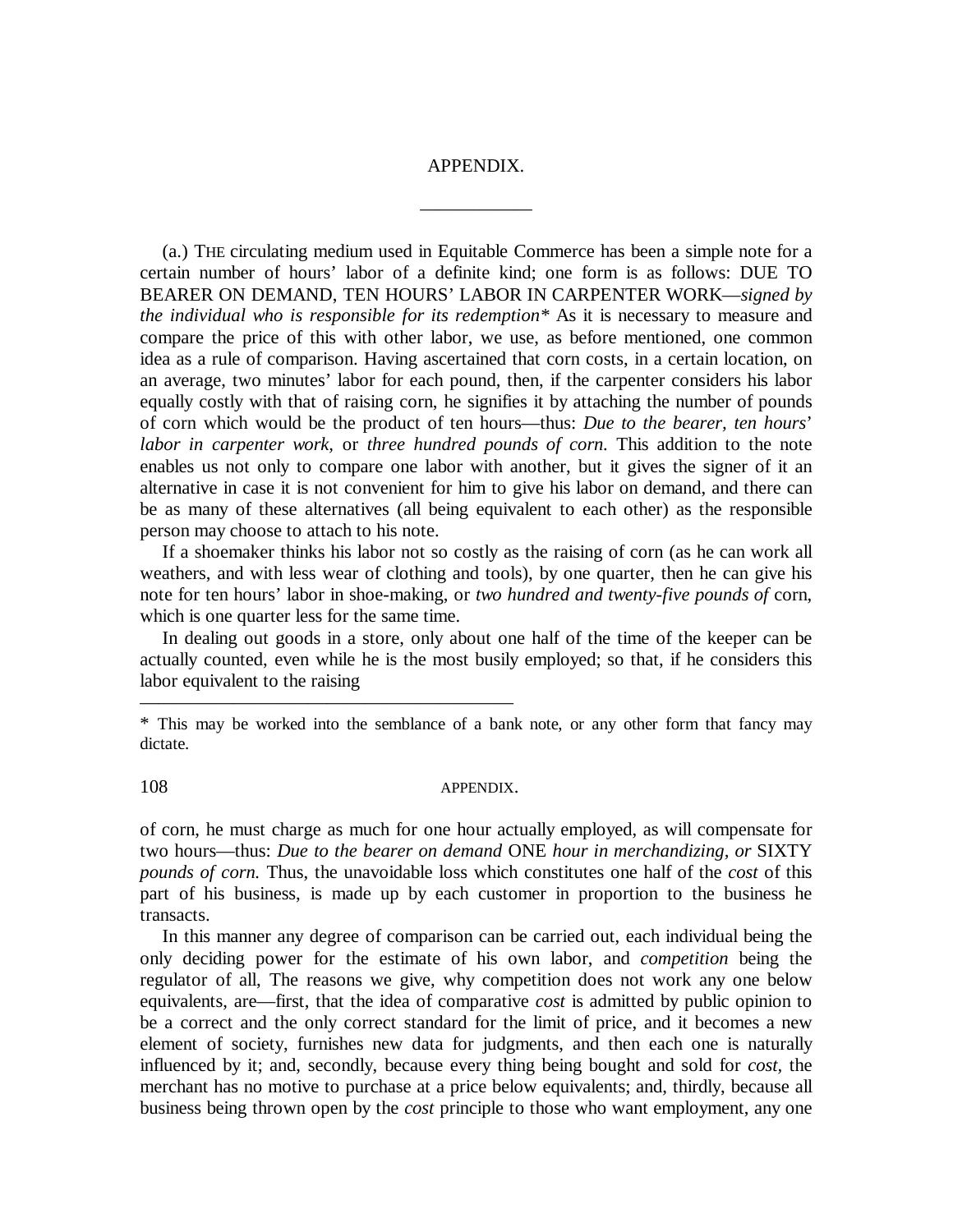can abandon an unpaid labor, and resort to any other, until all are equalized.

(*Apprenticeships.*)—When any persons are thrown out of employment by the introduction of machinery, or when, from any other cause, there is no demand for their labor, it becomes necessary for their self-preservation that they turn to some other employment. At this point, the apprenticeships established by custom, stand directly in the way, and constitute the principal obstacle to this necessary change. During the nineteen years of the study and experiments of Equitable Commerce, it has been one principal object to test practically the necessity of these apprenticeships; the result of these tests are on record for publication, if necessary; but, perhaps, it is sufficient to DENY, in general terms, their necessity, and to refer every one to his own experience, or to that of his acquaintance, when proof will start up on all sides, that they are a relic of ancient barbarism, totally unworthy a free and self-sustaining people. No new proposition of equal importance is more susceptible of proof than this. And *at least one half of all the pursuits now monopolized by men, can be quite as successfully performed by women,*  who are now confined by custom and craft to one or two pursuits, in which competition has ground them to beggary and starvation. If a new sense of equity, of humanity, does not immediately render to them an equivalent for their labor, the competition of Equitable Commerce will do it. Let women and all others whose labor is unpaid, abandon their pursuits and turn to others that will command an equivalent, which they can do when all kinds of instruction can be obtained on the cost principle, and where the prices

# APPENDIX. 109

of board, clothing, and every thing else are limited in the same manner. Under these circumstances, a few hours or days instruction substitutes years of the customary apprentice slavery, and, be it more or less, the learner, besides paying his or her instructor equitably for his labor, can sustain himself or herself from the beginning to the end of it, provided the products are sold for equivalents.

Any one wishing to learn a new business, consults the reports of *demand* and *supply,*  and looking under the head of *supply,* sees who advertises to teach that business; then, having provided his or her place for business, calls on the instructor, gets his advice relative to tools and materials, and when all is ready, the instructor comes and gives the necessary instruction; the learner or employer pays him for his labor, and has all the products of it.

This is an extremely interesting and a fundamental branch of reformation, and nothing short of practice can disclose the immense wealth that lies buried under the barbarous rubbish of the seven years' apprenticeships.

(*A.*) It is the evidence that each one has, that cost is and will be made the limit of price, that establishes harmonious relations and ensures co-operation. Pledges are no evidence to this effect, but they violate the legitimate liberty of those who make them, and are liable to become elements of discord. In the experiments of the Equitable stores, boarding-house, and other operations of Equitable Commerce, the conductors of them made all the bills of purchase public by hanging them up to view, exposing them at public meetings, and on all occasions attracting attention to the cost of every thing; so, that common knowledge soon became a sufficient guard against even the suspicion of deviation from the principle; and this was done, not in obedience to any vote of any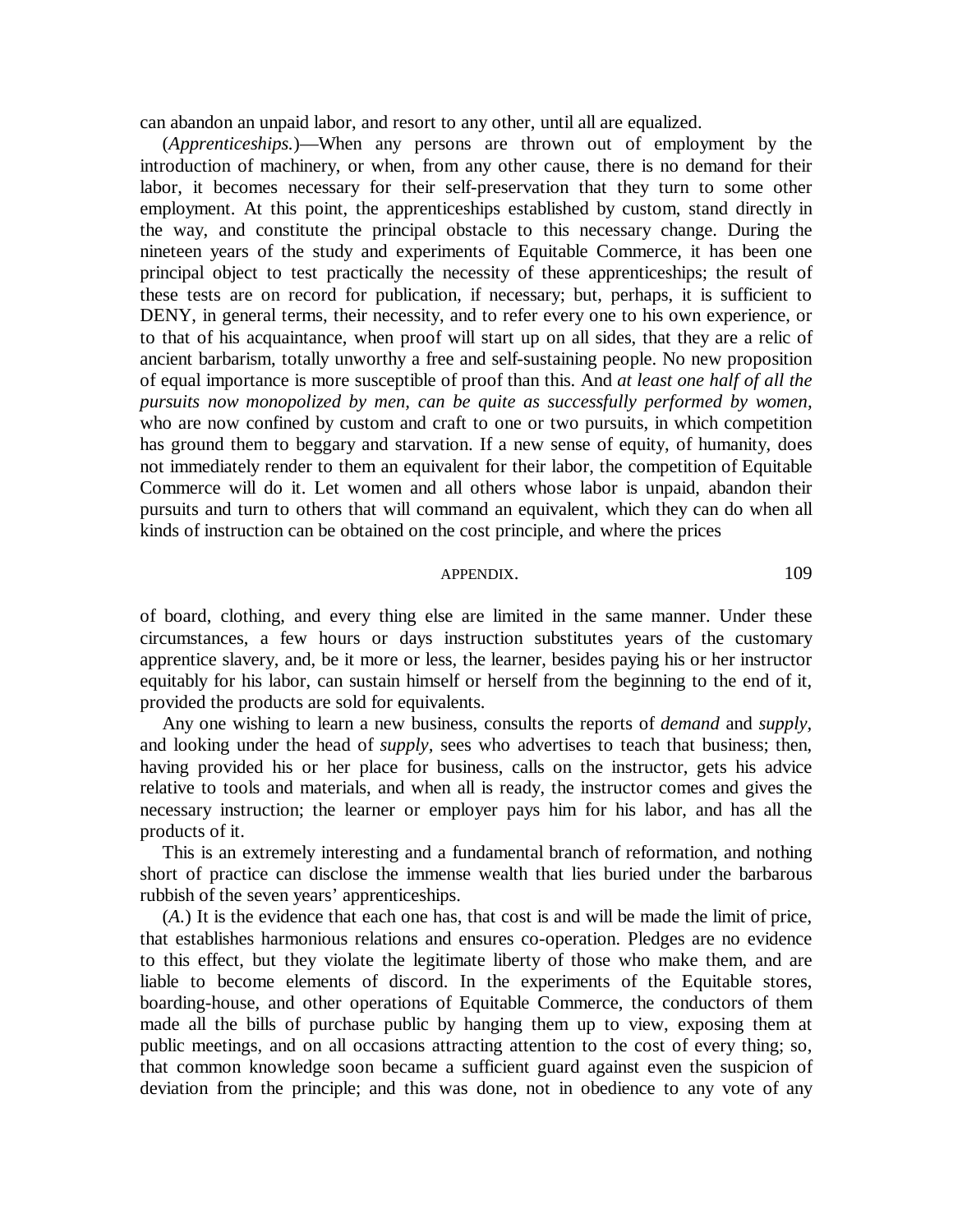combination, but as the only known means of accomplishing the object in view.

(*Caution.*)—It is, perhaps, impossible for any one without experience to know the conveniencies and necessaries that they leave behind them when they abandon a city life and go beyond the reach of them. Experience on this subject has taught a lesson at once too *costly* and too valuable to be forgotten or withheld. It is, *not* on any account to make *new beginnings* too remote from cities or large towns, but to keep within, say an hour's travel of some one, as a mart for little supplies that never can be anticipated, and as a market for surplus labor, which must be exchanged for that which cannot be produced in the commencement of new operations.

I have already given a word of caution against being hurried on by the current of others' movements into a new position, in which we might not find a sustaining demand for our labor, and I would here add,

# 110 APPENDIX.

that we may commit as great an error by yielding to the influence of surrounding customs, or to the fears and prejudices of friends; but having ascertained what we *want,*  and that this movement promises the supply in a manner to be depended on, I know of no better course than to sit in judgment, as an individual, on all counsels, and then to act, each on his own individual estimate, on his own responsibility, and at his own *cost.* 

## EDUCATION.

——————————

*Treatment of Children upon Equitable Principles.—*My little daughter was between seven and eight years old when I commenced the application of these principles to her education, thus:

I asked her to come into a room by ourselves, where we might be FREE from interruption. After seating ourselves, I said to her: "M., you may not be old enough to understand all that I should like you to know upon what I am going to speak to you of, but, perhaps, you can understand enough for the present purpose.

"You know that you eat and drink every day, that you have clothes, that you live in a house, that you sit by the fire, have books, playthings, attendance when you are sick, etc.; and yet, you cannot make any kind of food, you cannot make any part of your clothing no part of the house you live in, nor the fire-wood; these must be made for you by others, and how do you get them? Do you know how you get them?" "I get them from you and mother," said she. "Yes, and how do you think we get them? for we do not make either of them," "I do not know," she said. "Now this," said I, "is what I want to tell you. I do one thing—I keep store, and the makers of all these things want my labor in store-keeping, and so we exchange with each other, and I get all these things by doing one thing. This doing only one business is called the *division of labor,* and the exchanging with each other is called pecuniary commerce; pecuniary means relating to property. There are other kinds of commerce; for when one talks with another, they exchange ideas with each other, and this might be called intellectual commerce, or the commerce of minds, such as we are carrying on at this moment, Then, there is another kind of commerce, not so easy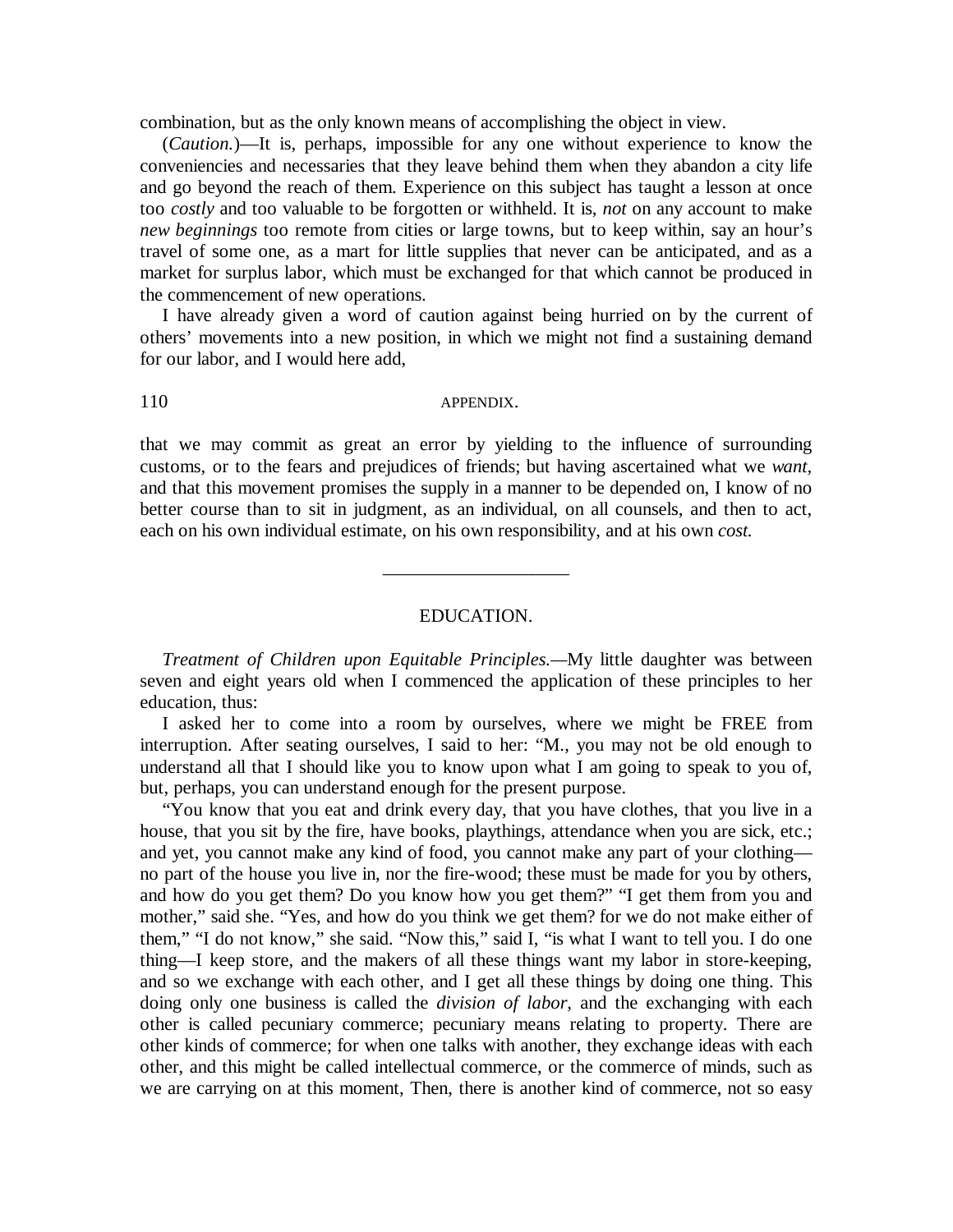to explain ; it is the interchange of the feelings—for instance, if a person plays a piece of music for the gratification of another, he conveys a feeling to that other, and this may be called the commerce of the feelings, or *moral* commerce; these different kinds of commerce are often called the intercourse of society. This intercourse

## APPENDIX. 111

of society is at present conducted in the most confused, disorderly, unprincipled manner, which produces all the sufferings of the poor, the anxieties of the rich, and misery in all conditions beyond any thing I can make you understand; but you will see more as you grow older and come to read history. I am making it my only object in life, to try principles which I think can regulate this intercourse in such a manner as to prevent all this suffering; but my particular object with you now is, to begin to apply these principles here in our house between ourselves, and you will see yourself benefited by them.

"As it is now, you have seen that you are subject to be called on by me or your mother to do this or that at any and all times, however you may be engaged or interested, and that sometimes you do not come, or do not do what we require directly; you do not feel the same interest in doing a thing for us, that you are not interested in, as you do in your own playthings; but there is a *necessity* for performing a certain quantity of *labor,* in order that we may have playthings, and food to eat, clothes to wear, a house to live in, etc., because you know these things are all produced by labor, and if it were not that this labor is performed by somebody, we could not have them. I get them from those who make them, as I said, by buying and selling goods to them. You get them from me and your mother, and you do these little things we require of you, for the supplies you receive of us, although you did not know this was the case. It is so from necessity; because if you did not do some things for us, we should not even have time to get these things for you. Now, here is the great question: *How much should you properly do for us for what you receive?*  Should we require all your time night and day? Would this be too much, or not enough? Is there any limit, any bounds that we can set, in so that you may understand when your *obligations to us are discharged,* and you can feel yourself free to pursue your own objects without being interrupted by our unlimited claims and calls, and that we may feel free to require, knowing that you see and acknowledge its necessity? Can you suggest any way to do this?" "No, sir," said she, "I cannot, but I should like it very much." "Well, then, I will tell you what I have thought; that I would as soon buy and sell goods an hour as to wash dishes an hour; so if you will wash as many dishes as I or your mother would wash in an hour, I should consider that you had paid us for an hour of our labor; this would take you more than hour, but no matter. Each of us, in our family, consume, under our present circumstances, about three hours of men's labor per day. You consume about so much of mine and your mother's labor or time. Now, how much of your time do you think you ought to work for us, to do as much for us as we should do for ourselves in three hours?"

112 APPENDIX.

"I do not know," she replied, "but I am willing to do whatever you think I ought." "But," said I, "I want your *own understanding and feelings to act in this; I want the decision to*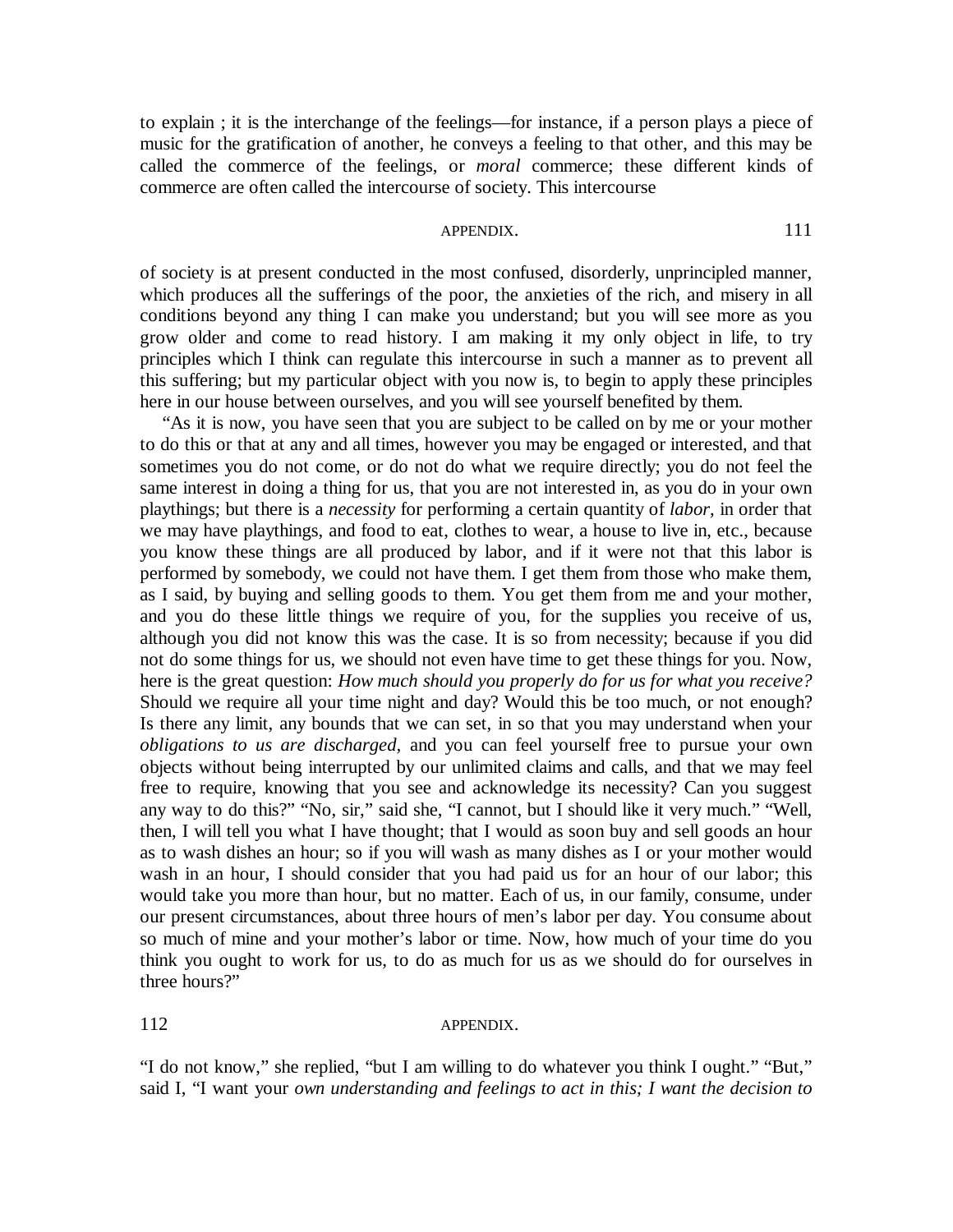*come from yourself,* from the clear perception that you are governed by the *necessity of things,* and not by me or your mother personally, and then all will go smoothly. But, as it is impossible for you to judge, suppose we say that six hours of your labor at present shall be considered an equivalent for what you receive of us ("yes, sir'), and then, you know, *we can change from time to time,* and in order to show you that I take no advantage of your dependence on us, or your confidence in me, if you can do better for yourself at any time, *you have a right to do it*; *I lay no claim to your person or time, but the return for labor*, which you see we must all have in order to live. And whenever you do not do your part of this necessary labor, it is but reasonable to conclude that you cannot have the benefit of it, and your income or supplies must necessarily stop. And, remember, that this would not be done in anger, or for punishment, but, because if no labor was performed, there would be nothing to live upon, and they who do not do their share, must not expect to live on the labor of others."

Even at this age she comprehended me, and seemed to feel the justice of her position. It then only remained to *disconnect* that portion of her time from the remainder, so that both parties might be *free* to act up to just limits, and not overstep them. We agreed that from between seven and nine, from twelve to two, and from five till seven, should be the six hours of each day to be devoted to our work, and that all the rest of her time was to be entirely her own; and if we required her services during any of this time, we would make a contract with her as with any stranger, and pay her by the time employed, and the pay was to be absolutely her own, of which she was to be supreme sovereign disposer. If she chose to ask our advice, of course we would give it; but we should exercise no authority, nor even give advice unasked, and if she spent it inconsiderately, the consequences would show her the necessity of asking the advice of older friends.

This arrangement was immediately carried into practice, and the beautifully harmonious efficacy of the practice can only be conceived by trial. No other arrangement was necessary, and this was continued, with but little variations, from that time forth.

It will be seen, on a little trial, that children thus thrown upon themselves, begin to exercise all the self-preserving faculties; they are interested in *looking into consequences before they act,* and will ask the advice of parents, and listen with interest to their injunctions, which, before, they would have shunned as unmeaning, tedious inflictions.

## APPENDIX. 113

Under these circumstances, if we call children in the morning, it is *for them,* and not for us, we do it, as their supplies would stop if the contract was not fulfilled. If we advise them not to spend their money or time foolishly, it is *for them,* and not for us; it is not our money or time they spend, and they can see that our advice is DISINTERESTED. Then, they listen and thank us for that which otherwise they would have considered an interested, selfish exercise of authority. If there is ever to be undisturbed harmony between parents and children, it will be found where their interests and responsibilities are entirely *individualized, disconnected* from each other, where one exercises no power or authority over the persons, property, time, or responsibilities of the other. I speak from seventeen years' experiments, of which more will be said in the proper place, but will add here, that these principles can be only partially applied under the present mixture of the interests and responsibilities of parents and children—that where parents are obliged to bear the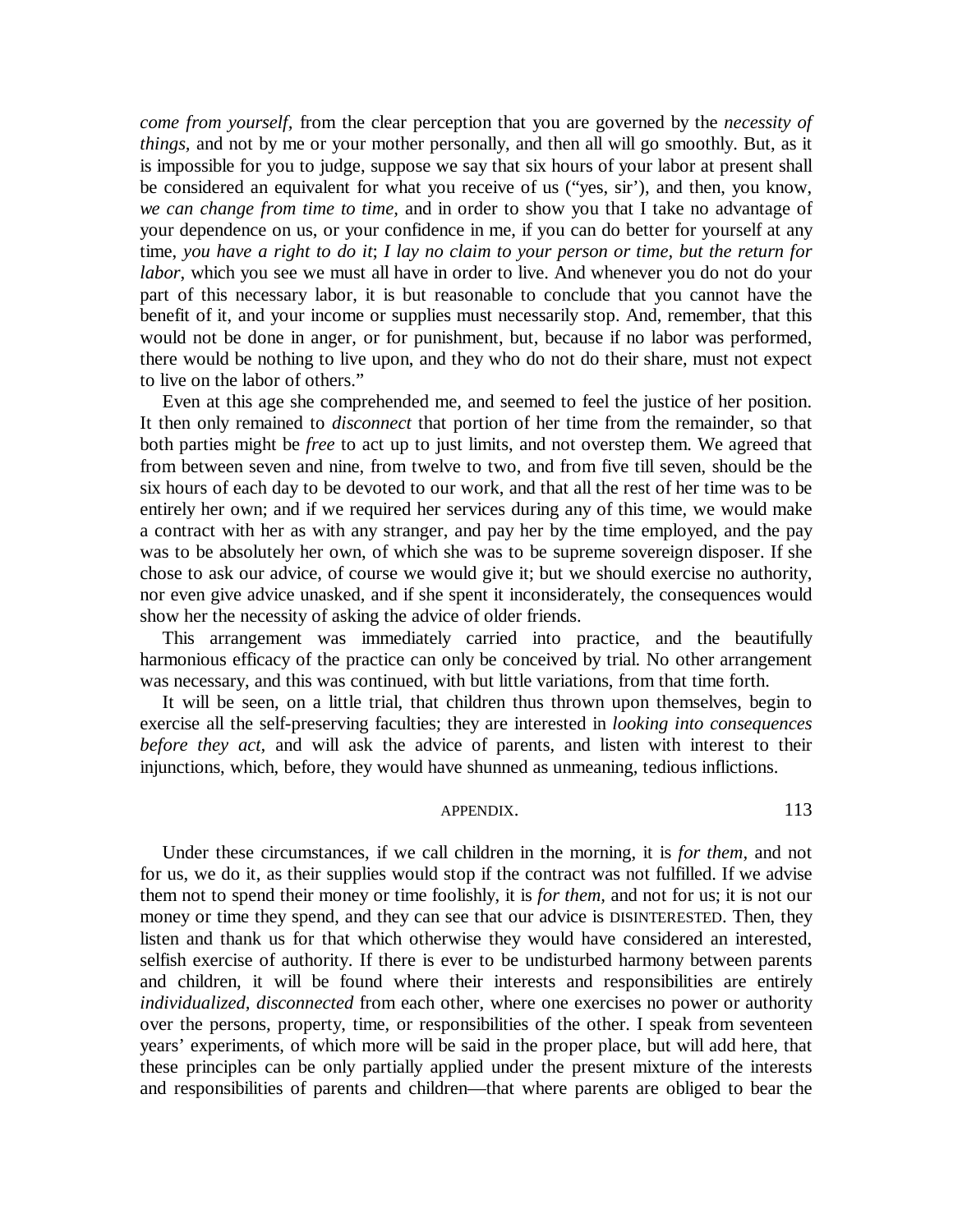consequences of the child's acts, the parent must have the deciding power; but in things in which the child can alone assume the *cost of its acts*, he may safely be intrusted to the natural government of consequences.

—————

A company who were conducting a school at Spring Hill, Ohio, let one of the boys try his own self-management with me; and here commenced one distinction—*he was not under my* authority, although he was guided by me; I did not *take* him, any more than I took the Mayor of New York, when I went to do business with him. I made him understand this at the beginning. I told him that I should never exercise any authority whatever, but that there were certain things which he wanted to learn, to prepare himself for future life, and that I had a particular way of teaching these; that the company were willing he should try this mode if he was inclined to do so, but that he was free at any moment to place himself again under the direction and control of the company. My object was, among other things, to teach him to need no control from any one; that he was to have all the proceeds of his own labor, pay his board to the company, exercise his own judgment or taste with regard to his clothing, pay for it himself, and do whatever he chose with his surplus time or property. He was between eleven and twelve years old. "Well, James, how do you like such a proposal?" "I do not know," he said, "how to pay my board or earn my clothes." "Well, would you not like to learn how these things are done, so as to get experience against time of need?" "Oh! yes,

#### 114 APPENDIX.

sir," said he, and his eyes brightened up "Well, now, what do you think should rationally be your first step?" He did not know. "Would it not be to do first, that which you want first? You will want dinner directly, and if you pay the company your board, you want to know what they want, don't you? and then you have your pursuit marked out for you. This is what is called the demand." "Oh! yes," said he, "I see." "Well, now, in talking with the company, I perceived that they were more in want of shoes than any other thing; now if you could supply this demand"—" Oh! sir," said he in amazement, "it takes men to make shoes, I don't know how; I—I—I"—"My dear boy, you do not understand your own capacities; I am going to show you what you can do; wouldn't you like to have me?" "Oh! yes, sir," said he, "if you think I could." "I think you can," said I, "and now let us see what is the first step: there must be tools, leather, a place to work in, and a teacher; now which of these is wanted first?" He thought a moment, and then replied, "Why, the shop, I should think, if I had the things to put in it." "I have got tools that I will lend you," I said, "by your being responsible to me for their safe return, and the company will find you leather. Now you want the shop, and there is that little building up there that is just fit for it; you bad better go to the company and make some contract with them for the use of it." "I do not know," he said, "how to make a contract." "To learn to do every thing of the kind, constitutes your education, my dear child. You have only to go and ask them what rent they will ask you for the use of it; they will not think it strange, I have talked with them, and they expect it." He went to one of the company, who told him that the wear of the building was not worth setting a price upon. The next thing was the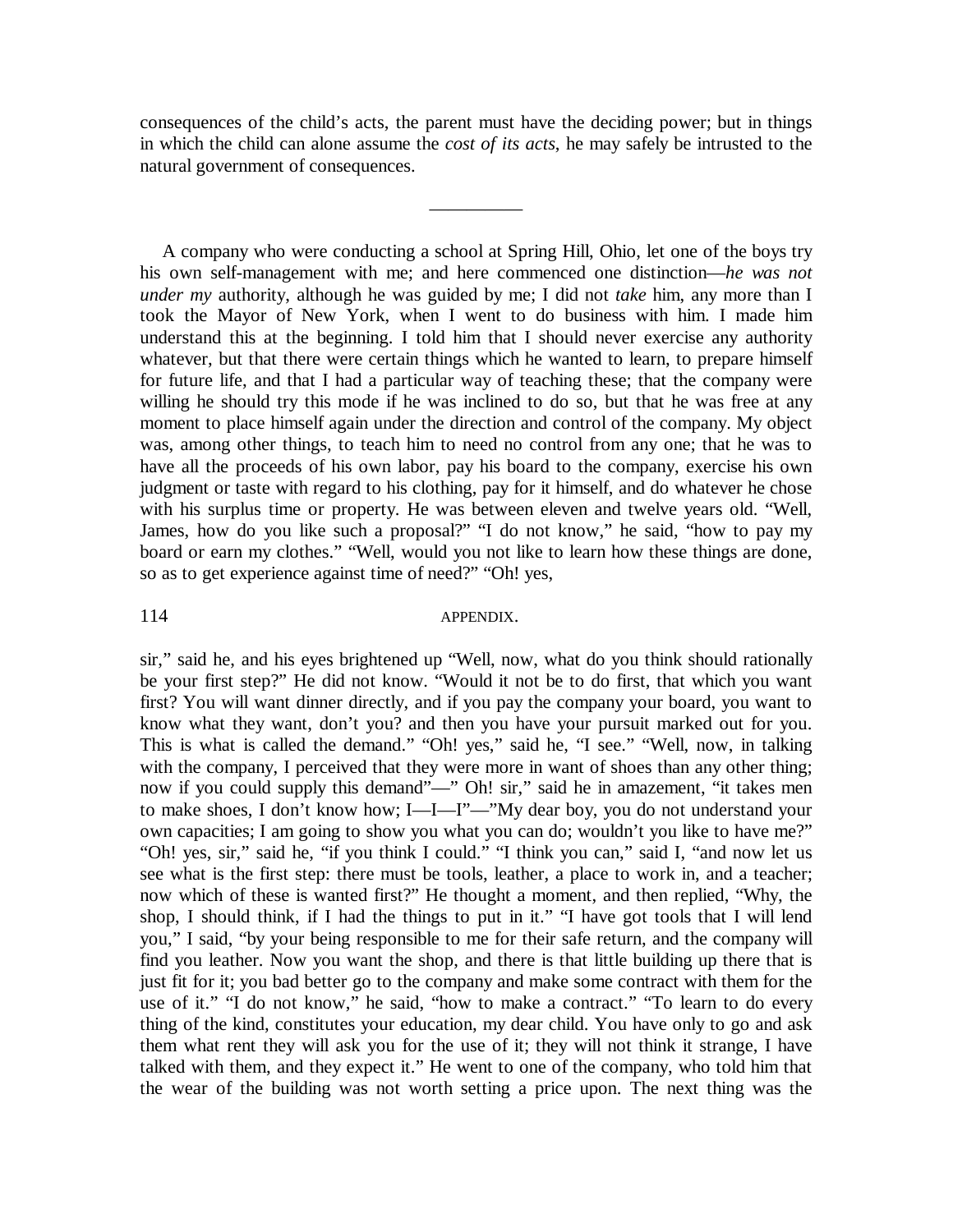leather, and this he must get of the company, and as he had no money to pay for it, he must keep an account of it. When he came to this, he said, with a deep blush, "I do not know how to keep accounts." "Don't blush, my dear boy, you have never been taught; none of us know until we are taught, and it is not until we *come to want these* things that we know their value, and this is the reason why I am proceeding with you in this manner. Now, as you do not know how to keep books, I will set a few examples, and after them, if you observe closely, you will be able to do it yourself." "But," said he, "I cannot write well enough." "Then, you see what you want; and if you learn one thing after another, in the order in which you want it, you will get on with your education in the best possible manner, for you see that even now you want a knowledge of book-keeping, of writing, and arithmetic, all at once." "Yes, sir," said he, "and I will ask, who do you think I had better ask to teach me to write?" "Mr. E., or Mr. F., either would do

## APPENDIX. 115

it very well," I said. "I will try to learn right away," said he," in the evenings, when I am not at work." He now wanted the tools, and I told him that I should look to him for their safe return, and in order to know when they were all returned, it would be necessary for him to give me a receipt for them. He did not know the form of receipts, and when I wrote one, it was a new item in his education. He bashfully took the pen to sign it, when I said, "you need not feel mortified, my boy, for not knowing what you have never been in a situation to learn; but, now you are in a situation, you will learn, I know. If you never before had to give a receipt, how could you give one? It is by *placing you in this situation,* that you will learn those things and form those habits that will be necessary to you when you grow up, and you cannot begin too soon."

Now, throughout all this process, he was as much sovereign of himself, and of all his interests as the Emperor of China. The ordinary relation of teacher and pupil was reversed—he was master, I was servant—and he paid me for my services according to the time employed; and yet he would not take the least step either in business or amusement without my advice and approbation. Within two days from the first commencement, he had a pair of shoes on his feet, of *his own make,* that no one would have noticed as differing from ordinary work. He continued in this business till the demand of the company for shoes was fully supplied, and then turned to another pursuit.

My son, who is now about nineteen years of age, has been more particularly and continuously the subject of these experiments, which were commenced with him at the age of seven. The natural government of consequences has been uniformly substituted for the barbarous government of force—he has never in all his life been struck by either of his parents; and, making a just allowance for all the counteracting examples and influences which have surrounded him on all sides, I am willing to have him considered one of the practical results of these principles applied to education.

—————

I give these facts in detail, in this undisguised manner, because facts in detail, given upon responsibility, are the only material that will now supply the demand of society. The public, having been so often misled by theories, now, very reasonably, call for *practical*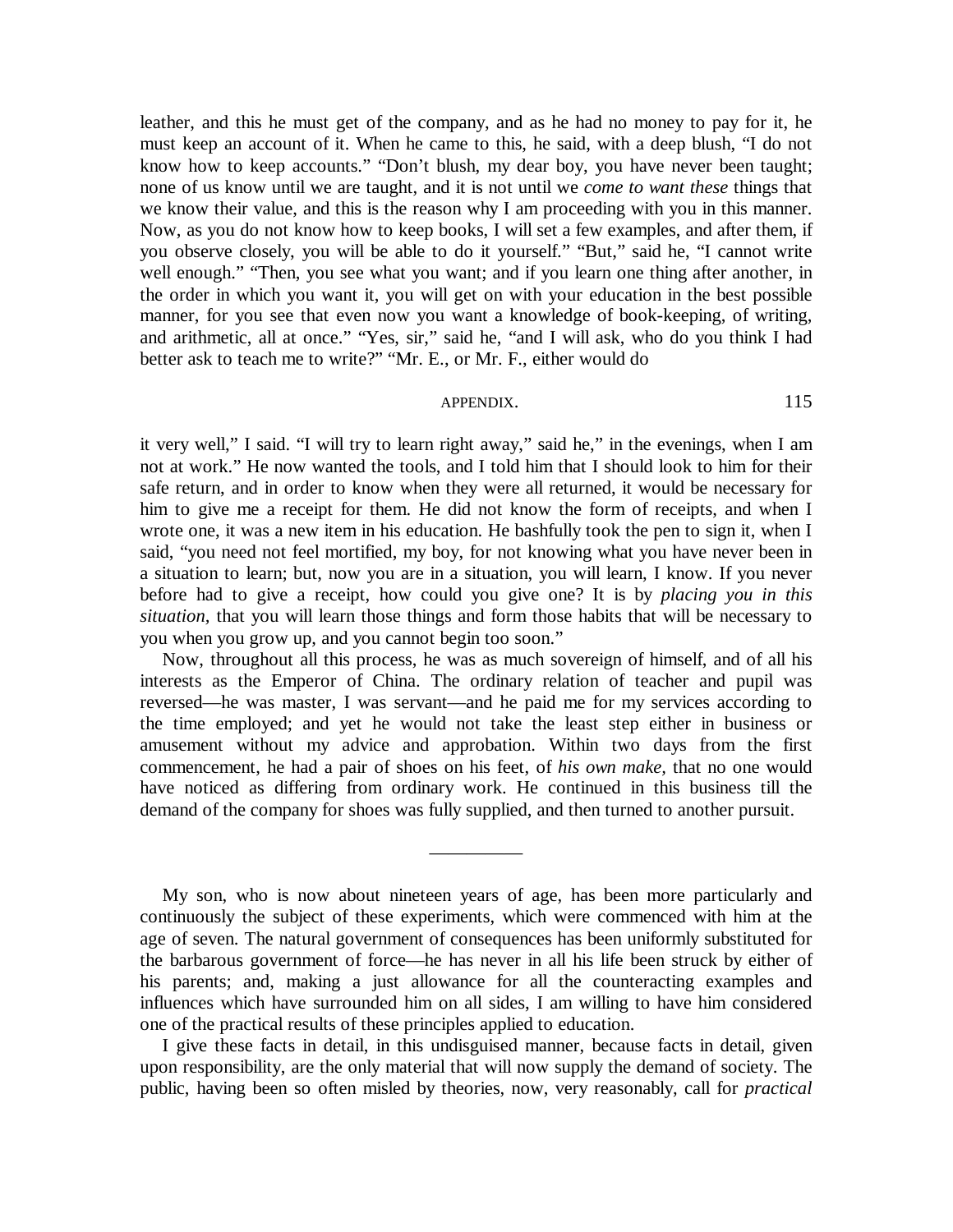*results, I* know that in giving these in this form, I subject myself to the charge of egotism from those who regard *manner* more than *matter;* but, to hesitate, or remain silent on this account, would be less justifiable in my own eyes, than the most ridiculous egotism.

## 116 APPENDIX.

(*B.*) An accurate account of all the expenses of the family for ninety-five days, during the operation of the experimental store in Cincinnati, including clothing, wear of house and furniture, all reduced to their labor cost, resulted in the average of *one hour and forty minutes labor per day* for each individual of the family. This estimate does not include housework, as this is so various under different arrangements. In this estimate, flour was set at twenty hours' labor per bbl.; chickens, an hour's labor each; coffee, one hour per pound; butter, one hour per pound; milk, fifteen minutes' labor per quart; beef, ten minutes' labor per pound; six cords of wood and sawing, ninety-six hours; sugar, forty minutes per pound. This estimate includes the ascertained labor cost of seventeen yards sheeting (forty-three hours), five pair of shoes, forty nine hours; wear of house with four rooms, twenty hours—probably wear of clothing not specified, thirty hours. For expenses not enumerated, thirty hours.

# EXPLANATION OF THE LABOR NOTE

—————————————

"*Not transferable.*" This condition is made a prominent feature in the labor note for various reasons: first, we do not propose, as a general practice, to deal on these new principles with those who do not understand or appreciate them, and it is necessary to inform such persons that the notes are not intended for them. Second, in the incipient, progressive stage, there will be those who would gladly get hold of the notes for no other purpose than to make trouble and embarrass the operations, instead of assisting them, and it is necessary for the giver of the note to have the means of protecting himself or herself against all such designs, which they can effectually do, by exercising their right of "sovereignty," and refusing to redeem the note in such hands; while, at the same time, the same right of "*sovereignty*" would be equally exercised and vindicated by RISING ABOVE and *disregarding the condition*, when the reasons which gave rise to it did not exist. To carry out this design it becomes necessary to leave the name of the receiver blank in the printed form, to be filled up at the time of the issue of the note. "*One hour's labor in carpenter work, or twelve pounds of corn.*"

The twelve pounds of corn serves two purposes; it shows the price which the giver of the note sets upon his labor, as compared with others, who may rate their labor at eight, ten, fifteen, or twenty pounds, according to the "*cost"* of it. Secondly, it gives the signer

$$
APPENDIX. \t\t 117
$$

of the note an alternative. In case it is not convenient for him to pay his note in carpenter work at the time required, he can pay it in an article which contains an *equivalent* of labor. An article that, being almost imperishable from year to year, he can keep on hand,